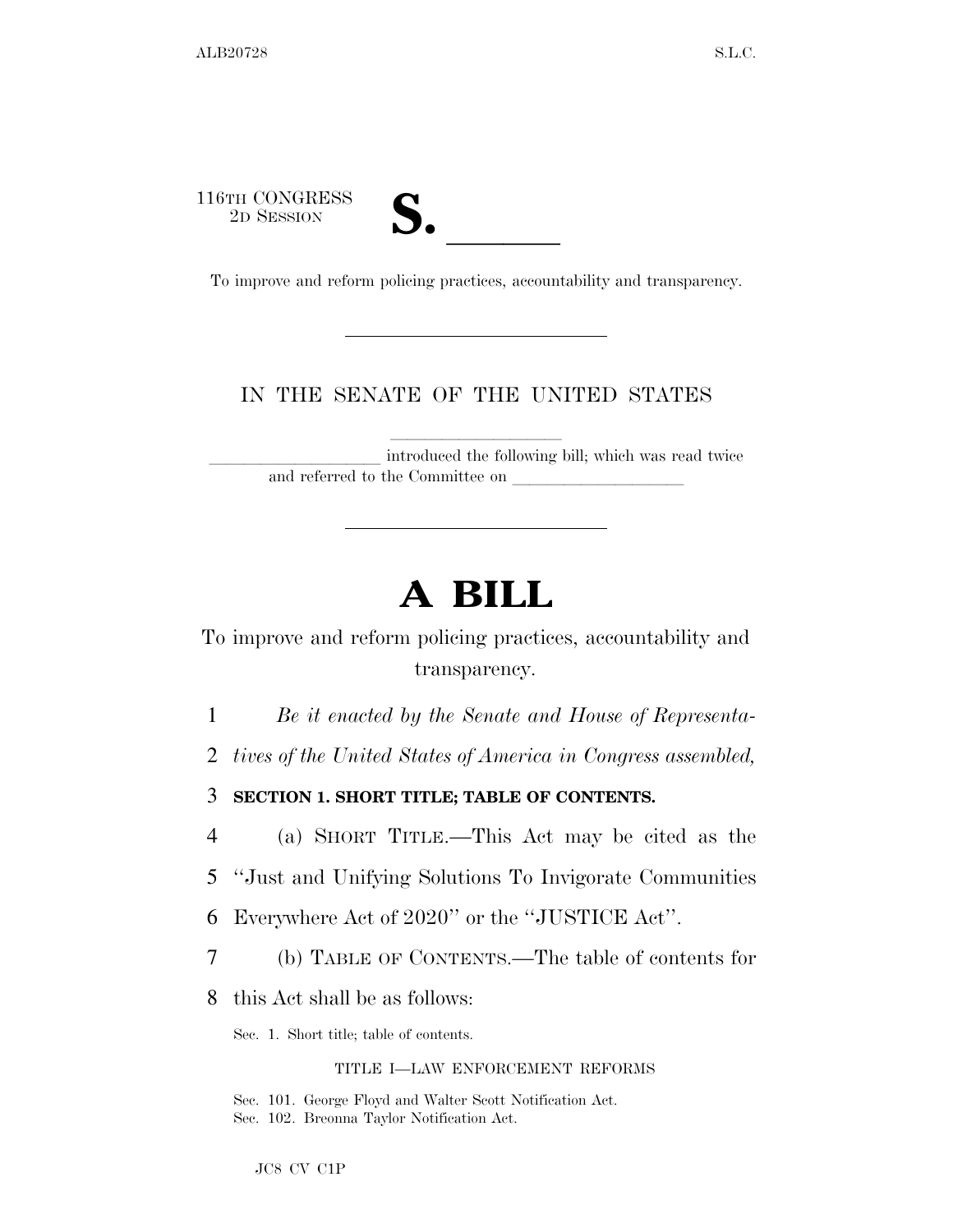Sec. 103. Guidance.

Sec. 104. Compliance assistance grants.

Sec. 105. Incentivizing banning of chokeholds.

Sec. 106. Falsifying police incident reports.

#### TITLE II—BODY-WORN CAMERAS

- Sec. 201. Body-Worn Camera Partnership Grant Program.
- Sec. 202. Penalties for failure to use body-worn cameras.

#### TITLE III—LAW ENFORCEMENT RECORDS RETENTION

Sec. 301. Law enforcement records retention.

#### TITLE IV—JUSTICE FOR VICTIMS OF LYNCHING

- Sec. 401. Short title.
- Sec. 402. Findings.
- Sec. 403. Lynching.

#### TITLE V—COMMISSION ON THE SOCIAL STATUS OF BLACK MEN AND BOYS ACT

- Sec. 501. Short title.
- Sec. 502. Commission establishment and membership.
- Sec. 503. Other matters relating to appointment; removal.
- Sec. 504. Leadership election.
- Sec. 505. Commission duties and powers.
- Sec. 506. Commission meeting requirements.
- Sec. 507. Annual report guidelines.
- Sec. 508. Commission compensation.

#### TITLE VI—ALTERNATIVES TO THE USE OF FORCE, DE-ESCA-LATION, BEHAVIORAL HEALTH CRISES AND DUTY TO INTER-VENE TRAINING

- Sec. 601. Training on alternatives to use of force, de-escalation, and behavioral health crises.
- Sec. 602. Training on duty to intervene.

#### TITLE VII—NATIONAL CRIMINAL JUSTICE COMMISSION ACT

- Sec. 701. Short title.
- Sec. 702. Findings.
- Sec. 703. Establishment of Commission.
- Sec. 704. Purpose of the Commission.
- Sec. 705. Review, recommendations, and report.
- Sec. 706. Membership.
- Sec. 707. Administration.
- Sec. 708. Direct appropriations.
- Sec. 709. Sunset.

#### TITLE VIII—LAW ENFORCEMENT AGENCY HIRING AND EDUCATION

#### Subtitle A—Hiring

Sec. 801. Law enforcement agency hiring.

Sec. 802. Reauthorization of law enforcement grant programs.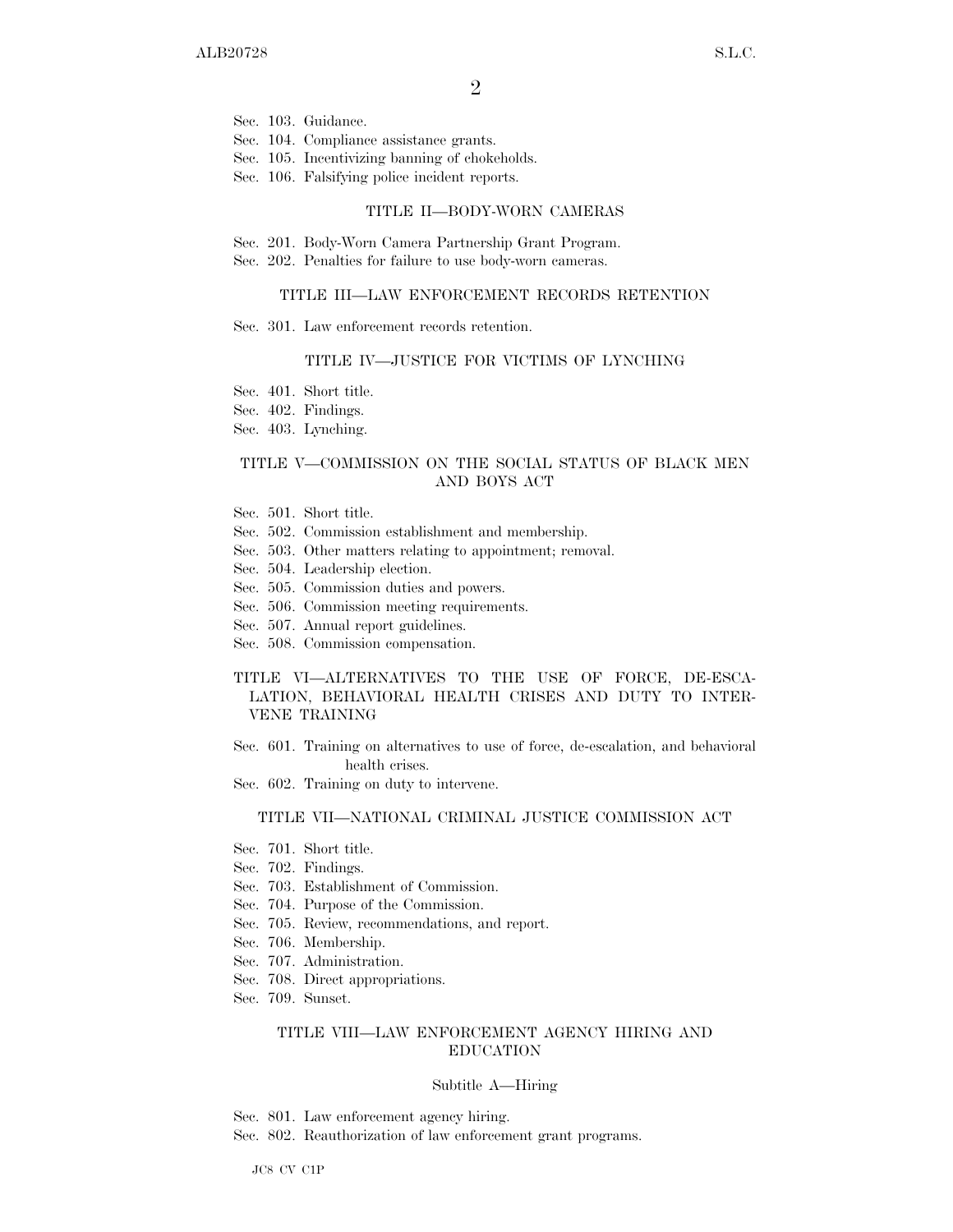#### Subtitle B—Training

- Sec. 811. Definitions.
- Sec. 812. Program authorized.
- Sec. 813. Online education resources.
- Sec. 814. National Museum of African American History and Culture Council.
- Sec. 815. Engagement of eligible program participants.
- Sec. 816. Annual report.

#### TITLE IX—BEST PRACTICES AND STUDIES

- Sec. 901. Best practices.
- Sec. 902. Study.
- Sec. 903. Mental health study.
- Sec. 904. Study and proposal on improving accountability for DOJ grants.

#### TITLE X—CLOSING THE LAW ENFORCEMENT CONSENT LOOPHOLE ACT

- Sec. 1001. Prohibition on engaging in sexual acts while acting under color of law.
- Sec. 1002. Incentive for States.
- Sec. 1003. Reports to Congress.

#### TITLE XI—EMERGENCY FUNDING

Sec. 1101. Emergency designation.

## 1 **TITLE I—LAW ENFORCEMENT**  2 **REFORMS**

3 **SEC. 101. GEORGE FLOYD AND WALTER SCOTT NOTIFICA-**

4 **TION ACT.** 

5 (a) SHORT TITLE.—This section may be cited as the

6 ''George Floyd and Walter Scott Notification Act''.

7 (b) NATIONAL USE-OF-FORCE DATA COLLECTION.—

8 Section 501 of title I of the Omnibus Crime Control and

9 Safe Streets Act of 1968 (34 U.S.C. 10152) is amended

10 by adding at the end the following:

- 11 ''(h) NATIONAL USE-OF-FORCE DATA COLLEC-12 TION.—
- 13 ''(1) DEFINITIONS.—In this section—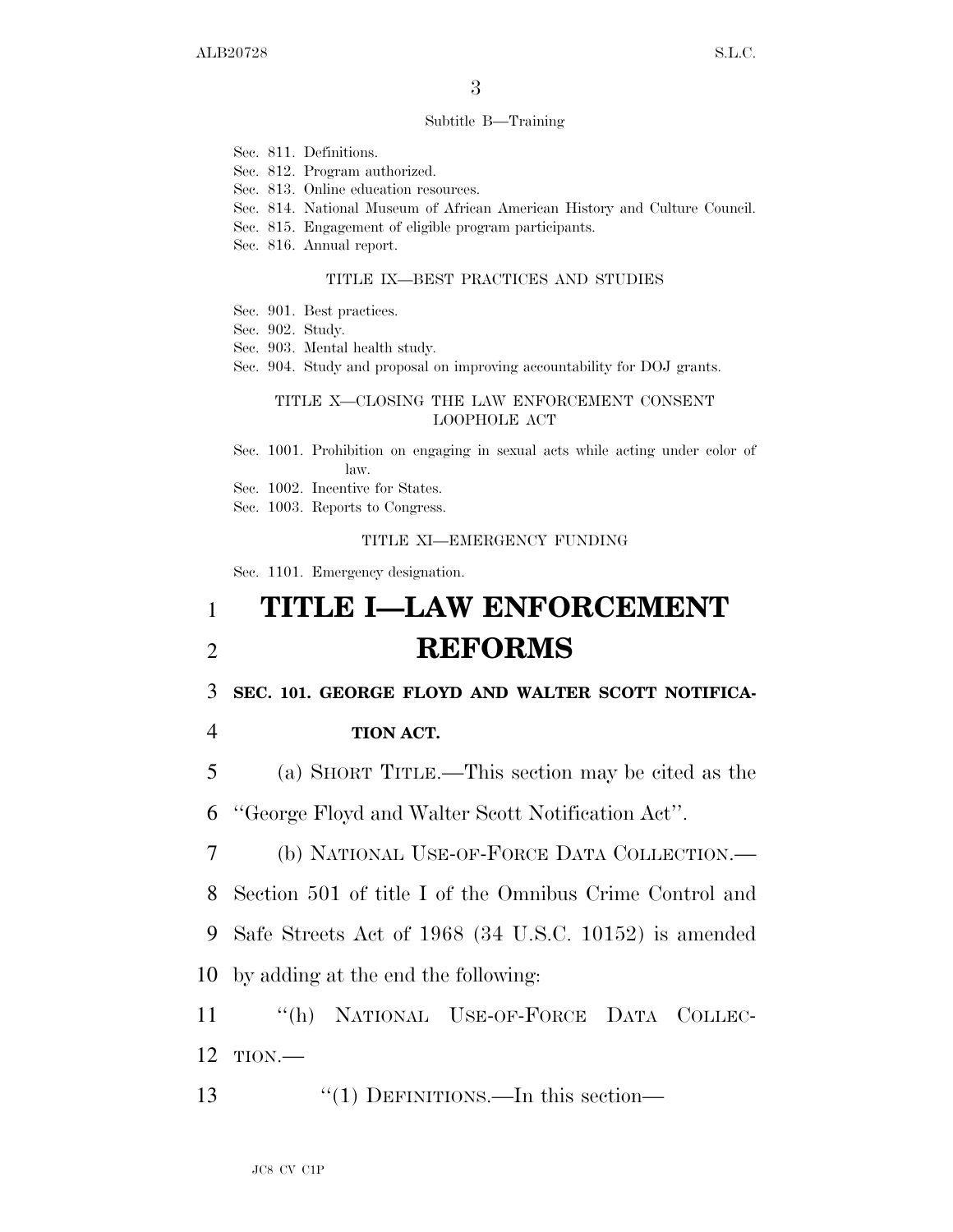| $\mathbf{1}$   | "(A) the term 'law enforcement officer'—                         |
|----------------|------------------------------------------------------------------|
| $\overline{2}$ | "(i) means any officer, agent, or em-                            |
| 3              | ployee of a State, unit of local government,                     |
| $\overline{4}$ | or an Indian tribe authorized by law or by                       |
| 5              | a government agency to engage in or su-                          |
| 6              | pervise the prevention detection, or inves-                      |
| 7              | tigation of any violation of criminal law, or                    |
| 8              | authorized by law to supervise sentenced                         |
| 9              | criminal offenders; and                                          |
| 10             | "(ii) includes an individual described                           |
| 11             | in clause (i) who is employed or volunteers                      |
| 12             | in a full-time, part-time, or auxiliary ca-                      |
| 13             | pacity;                                                          |
| 14             | "(B) the term 'National Use-of-Force Data                        |
| 15             | Collection' means the National Use-of-Force                      |
| 16             | Data Collection of the Federal Bureau of Inves-                  |
| 17             | tigation; and                                                    |
| 18             | $\lq\lq$ <sup>c</sup> (C) the term 'serious bodily injury' means |
| 19             | bodily injury that involves a substantial risk of                |
| 20             | death, unconsciousness, extreme physical pain,                   |
| 21             | protracted and obvious disfigurement, or pro-                    |
| 22             | tracted loss or impairment of the function of a                  |
| 23             | bodily member, organ, or mental faculty.                         |
| 24             | "(2) REPORTING REQUIREMENT.—For each fis-                        |
| 25             | cal year in which a State or unit of local government            |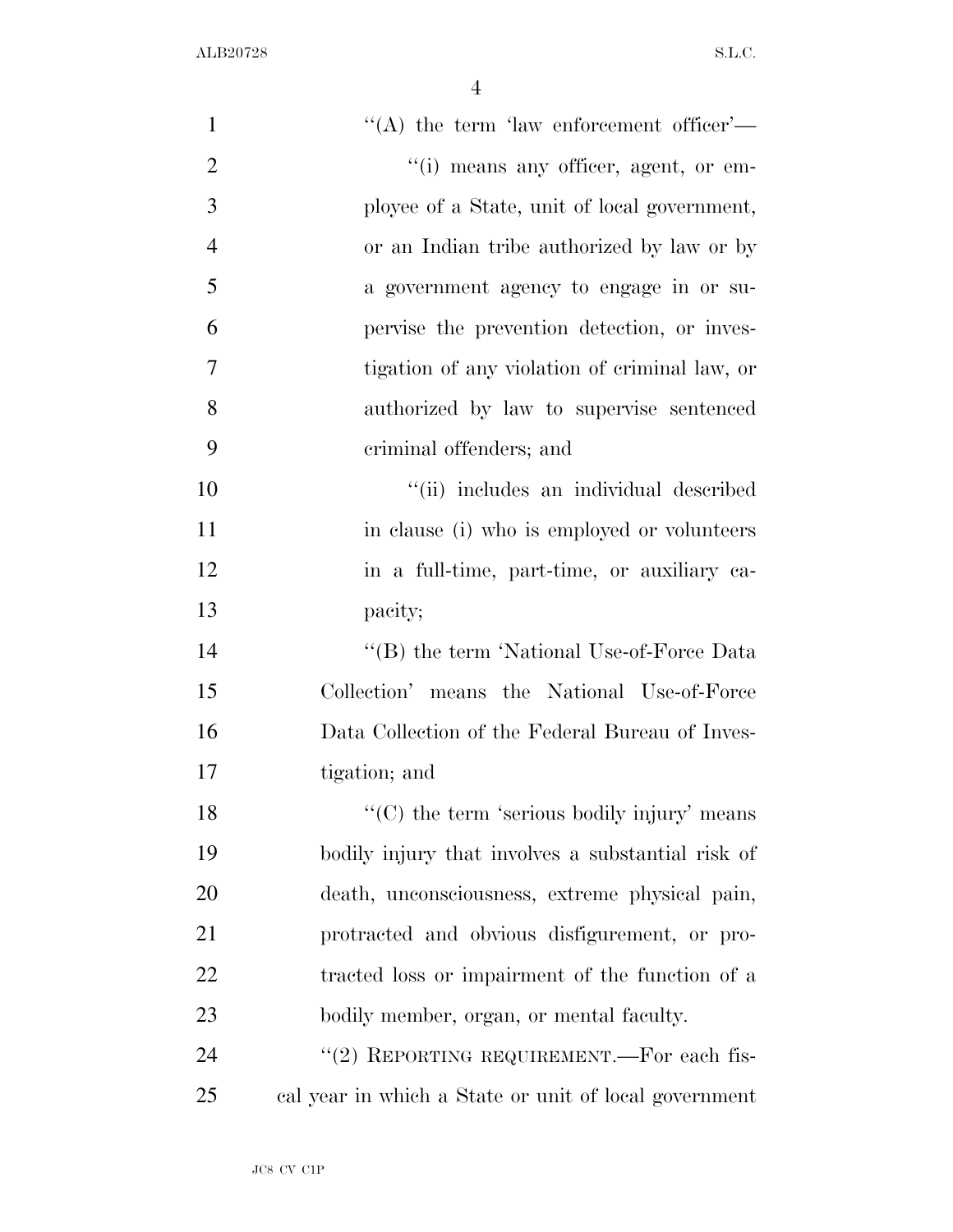| $\mathbf{1}$   | receives funds under subsection (a), the State or     |
|----------------|-------------------------------------------------------|
| $\overline{2}$ | unit of local government shall report to the National |
| 3              | Use-of-Force Data Collection on an annual basis and   |
| $\overline{4}$ | pursuant to guidelines established by the Federal     |
| 5              | Bureau of Investigation, information regarding—       |
| 6              | $\lq\lq$ a use-of-force event by a law enforce-       |
| 7              | ment officer in the State or unit of local gov-       |
| 8              | ernment that involves—                                |
| 9              | "(i) the fatality of an individual that               |
| 10             | is connected to use of force by a law en-             |
| 11             | forcement officer;                                    |
| 12             | "(ii) the serious bodily injury of an in-             |
| 13             | dividual that is connected to use of force            |
| 14             | by a law enforcement officer; and                     |
| 15             | "(iii) in the absence of either death or              |
| 16             | serious bodily injury, when a firearm is              |
| 17             | discharged by a law enforcement officer at            |
| 18             | or in the direction of an individual;                 |
| 19             | $\lq\lq (B)$ any event in which a firearm is dis-     |
| <b>20</b>      | charged by a civilian at or in the direction of       |
| 21             | a law enforcement officer; and                        |
| 22             | $\lq\lq$ (C) the death or serious bodily injury of    |
| 23             | a law enforcement officer that results from any       |
| 24             | discharge of a firearm by a civilian, or any          |
| 25             | other means, including whether the law enforce-       |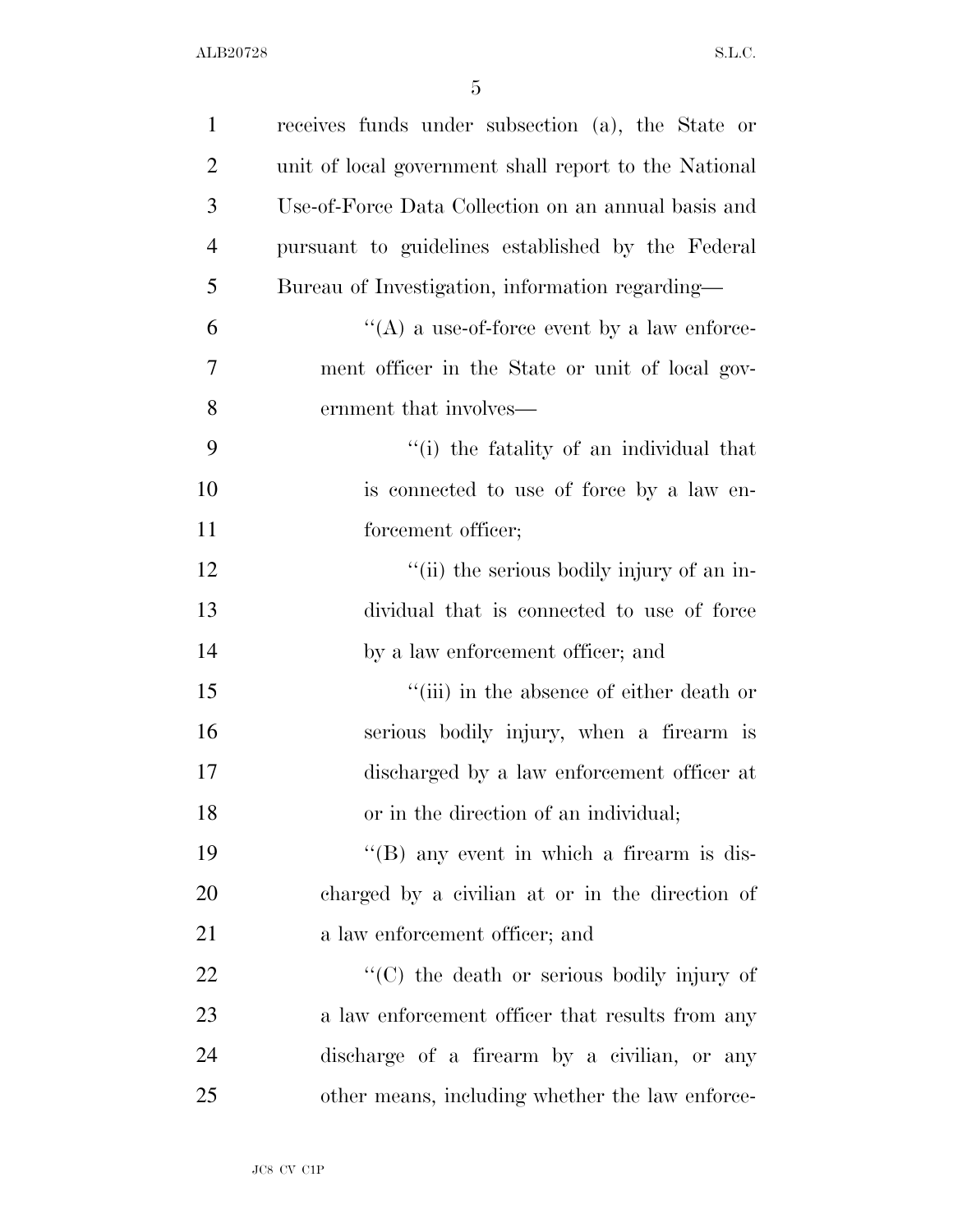| $\mathbf{1}$   | ment officer was killed or suffered serious bod-      |
|----------------|-------------------------------------------------------|
| $\overline{2}$ | ily injury as part of an ambush or calculated         |
| 3              | attack.                                               |
| $\overline{4}$ | "(3) INFORMATION REQUIRED.—For each use-              |
| 5              | of-force event required to be reported under para-    |
| 6              | $graph (2)$ , the following information shall be pro- |
| 7              | vided, as required by the Federal Bureau of Inves-    |
| 8              | tigation:                                             |
| 9              | $\lq\lq$ Incident information.                        |
| 10             | $\lq\lq$ Subject information.                         |
| 11             | $\lq\lq$ Officer information.                         |
| 12             | $``(4)$ COMPLIANCE.—                                  |
| 13             | "(A) INELIGIBILITY FOR FUNDS.—                        |
| 14             | $``(i)$ FIRST FISCAL YEAR.—                           |
| 15             | "(I) STATES.—For the first fis-                       |
| 16             | cal year beginning after the date of                  |
| 17             | enactment of the George Floyd and                     |
| 18             | Walter Scott Notification Act in which                |
| 19             | a State fails to comply with paragraph                |
| 20             | $(2)$ with respect to a State law en-                 |
| 21             | forcement agency, the State shall be                  |
| 22             | subject to a 20-percent reduction of                  |
| 23             | the funds that would otherwise be al-                 |
| 24             | located for retention by the State                    |
| 25             | under section $505(e)$ for that fiscal                |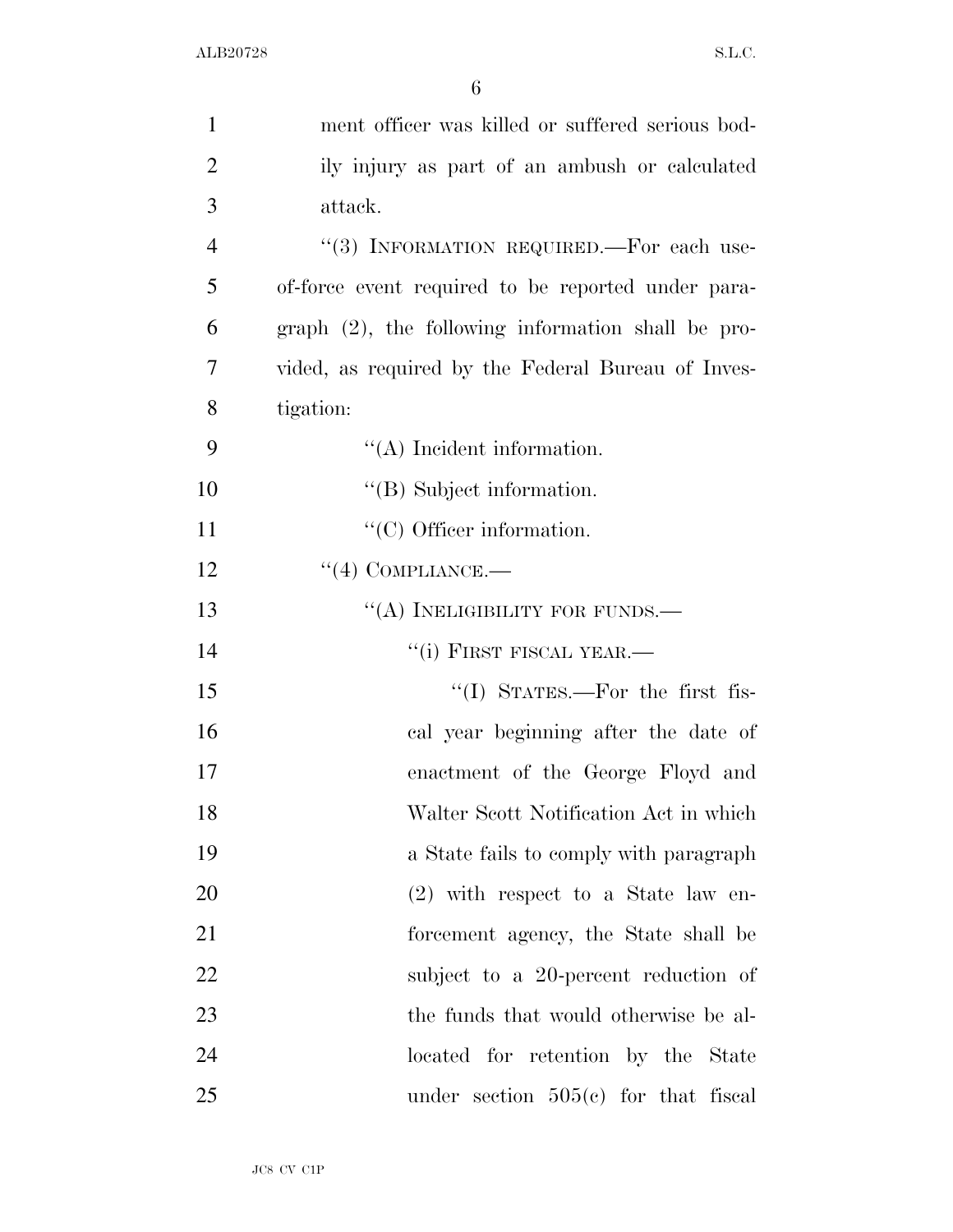| $\mathbf{1}$   | year, and if any unit of local govern-    |
|----------------|-------------------------------------------|
| $\overline{2}$ | ment within the State fails to comply     |
| 3              | with paragraph $(2)$ , the State shall be |
| $\overline{4}$ | subject to a reduction of the funds al-   |
| 5              | located for retention by the State        |
| 6              | under section $505(c)$ that is equal to   |
| 7              | the percentage of the population of       |
| 8              | the State represented by the unit of      |
| 9              | local government, not to exceed 20        |
| 10             | percent.                                  |
| 11             | "(II) LOCAL GOVERNMENTS.-                 |
| 12             | For the first fiscal year beginning       |
| 13             | after the date of enactment of the        |
| 14             | George Floyd and Walter Scott Notifi-     |
| 15             | cation Act in which a unit of local       |
| 16             | government fails to comply with para-     |
| 17             | $graph (2)$ , the unit of local govern-   |
| 18             | ment shall be subject to a 20-percent     |
| 19             | reduction of the funds that would oth-    |
| 20             | erwise be allocated to the unit of local  |
| 21             | government for that fiscal year under     |
| 22             | this subpart.                             |
| 23             | "(ii) SUBSEQUENT FISCAL YEARS.—           |
| 24             | "(I) STATES.—Beginning in the             |
| 25             | first fiscal year beginning after the     |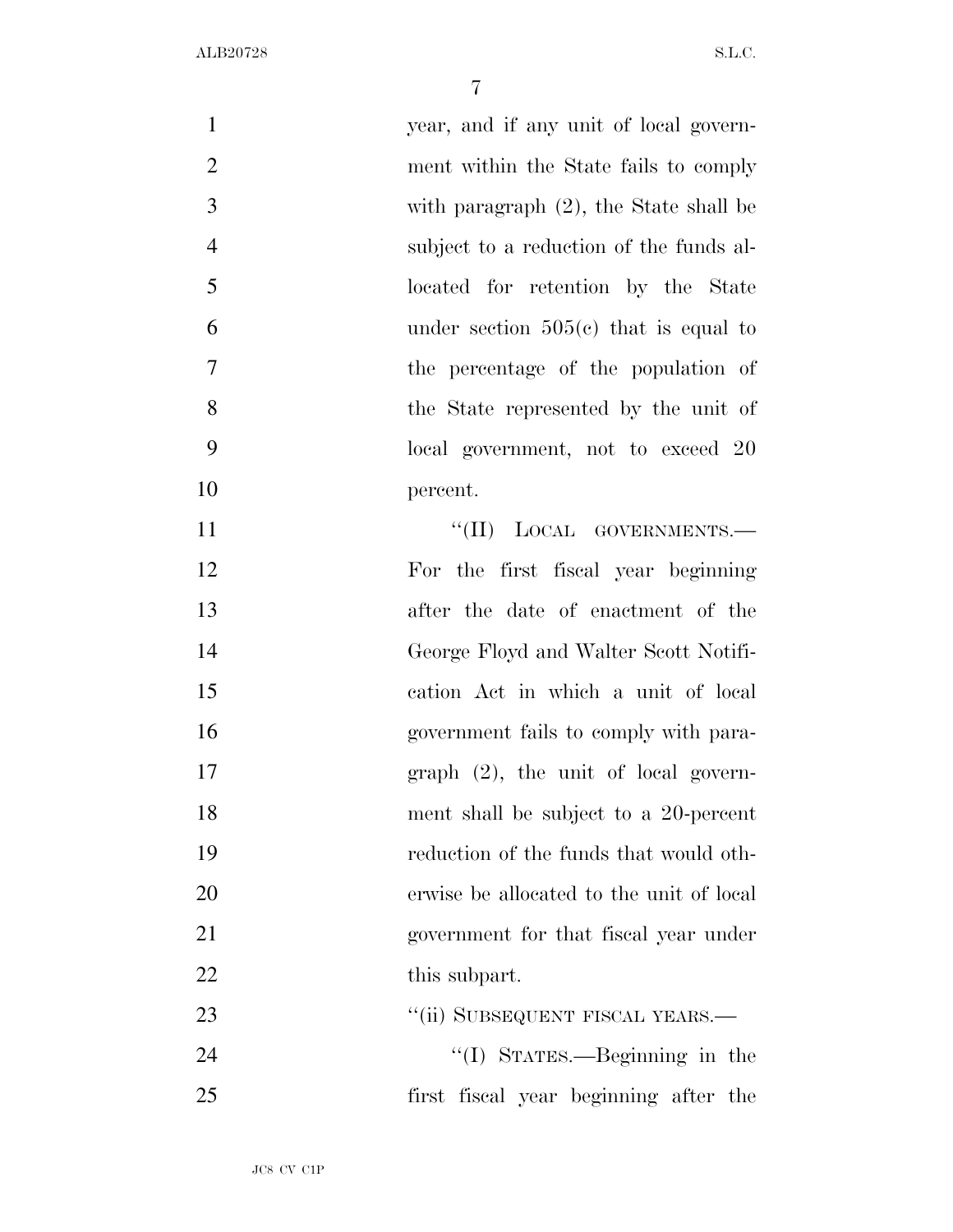| $\mathbf{1}$   | first fiscal year described in clause     |
|----------------|-------------------------------------------|
| $\overline{2}$ | $(i)(I)$ in which a State fails to comply |
| 3              | with paragraph $(2)$ with respect to a    |
| $\overline{4}$ | State law enforcement agency, the         |
| 5              | percentage by which the funds de-         |
| 6              | scribed in clause $(i)(I)$ are reduced    |
| $\tau$         | shall be increased by 5 percent each      |
| 8              | fiscal year the State fails to comply     |
| 9              | with paragraph $(2)$ , except that such   |
| 10             | reduction shall not exceed 25 percent     |
| 11             | in any fiscal year.                       |
| 12             | "(II) LOCAL GOVERNMENTS.-                 |
| 13             | Beginning in the first fiscal year be-    |
| 14             | ginning after the first fiscal year de-   |
| 15             | scribed in clause $(i)(II)$ in which a    |
| 16             | unit of local government fails to com-    |
| 17             | ply with paragraph $(2)$ , the percent-   |
| 18             | age by which the funds described in       |
| 19             | clause $(i)(II)$ are reduced shall be in- |
| 20             | creased by 5 percent each fiscal year     |
| 21             | the unit of local government fails to     |
| 22             | comply with paragraph $(2)$ , except      |
| 23             | that such reduction shall not exceed      |
| 24             | 25 percent in any fiscal year.            |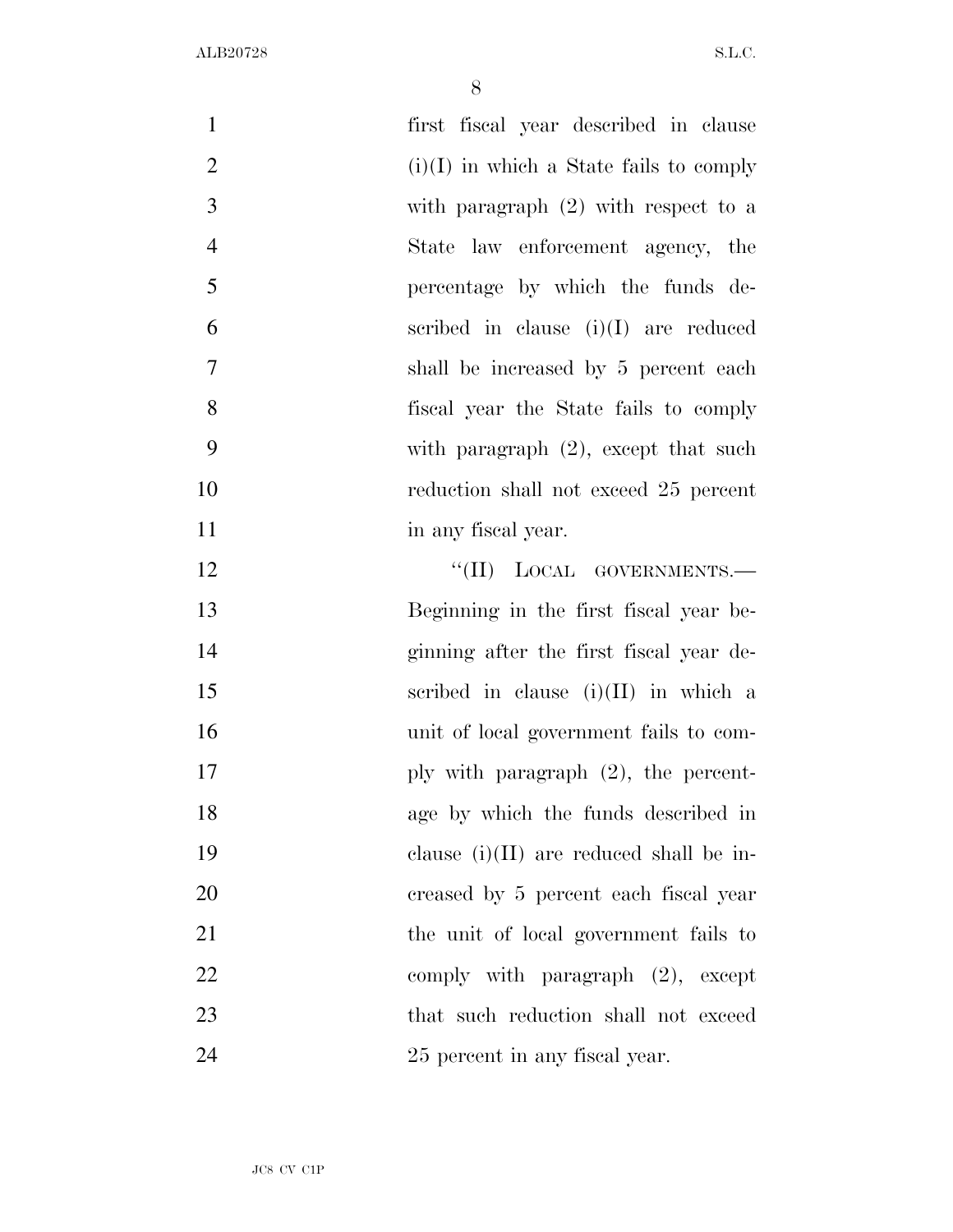1 "(B) REALLOCATION.—Amounts not allo- cated under a program referred to in subpara- graph (A) to a State or unit of local govern- ment for failure to comply with paragraph (2) shall be reallocated under the program to States or units of local government that have complied with paragraph (2). 8 "(5) PUBLIC AVAILABILITY OF DATA.—Not later than 1 year after the date of enactment of this Act, and each year thereafter, the Director of the Federal Bureau of Investigation shall publish, and make available to the public, the National Use-of- Force Data Collection. 14 "(6) FBI OUTREACH AND TECHNICAL ASSIST- ANCE.—The Director of the Federal Bureau of In- vestigation shall provide to a State or unit of local government technical assistance and training for the collection and submission of data in accordance with this subsection.''. **SEC. 102. BREONNA TAYLOR NOTIFICATION ACT.**  (a) SHORT TITLE.—This section may be cited as the ''Breonna Taylor Notification Act of 2020''. (b) NO-KNOCK WARRANT REPORTS.—Section 501 of title I of the Omnibus Crime Control and Safe Streets Act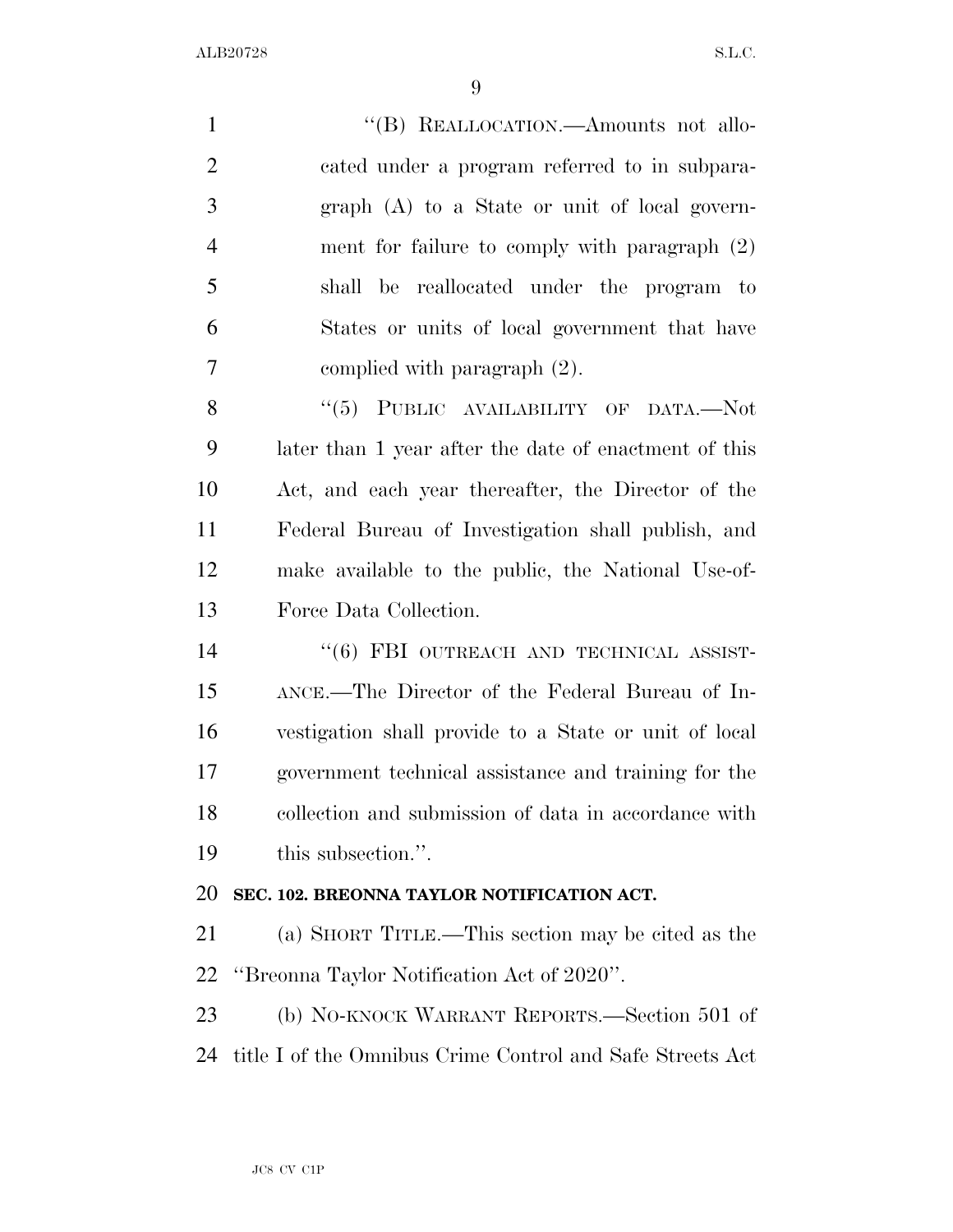of 1968 (34 U.S.C. 10152), as amended by section 101 of this Act, is amended by adding at the end the following: 3 "(i) NO-KNOCK WARRANT REPORTS.—  $\frac{4}{1}$  DEFINITIONS.—In this subsection: 5 "(A) FEDERAL LAW ENFORCEMENT AGEN- CY.—The term 'Federal law enforcement agen- cy' means any agency of the United States au- thorized to engage in or supervise the preven- tion, detection, investigation, or prosecution of any violation of Federal criminal law. 11 "'(B) NO-KNOCK WARRANT.—The term 'no-knock warrant' means a warrant that au- thorizes a law enforcement officer to enter a certain premises to execute a warrant without first knocking or otherwise announcing the presence of the law enforcement officer if a court of competent jurisdiction finds reasonable suspicion that knocking and announcing the presence of law enforcement would—  $\frac{1}{1}$  pose a danger to the officer, a suspect, or a third party on the premises;  $\frac{1}{10}$  inhibit the investigation; or  $\frac{1}{1}$  allow the destruction of evi-dence.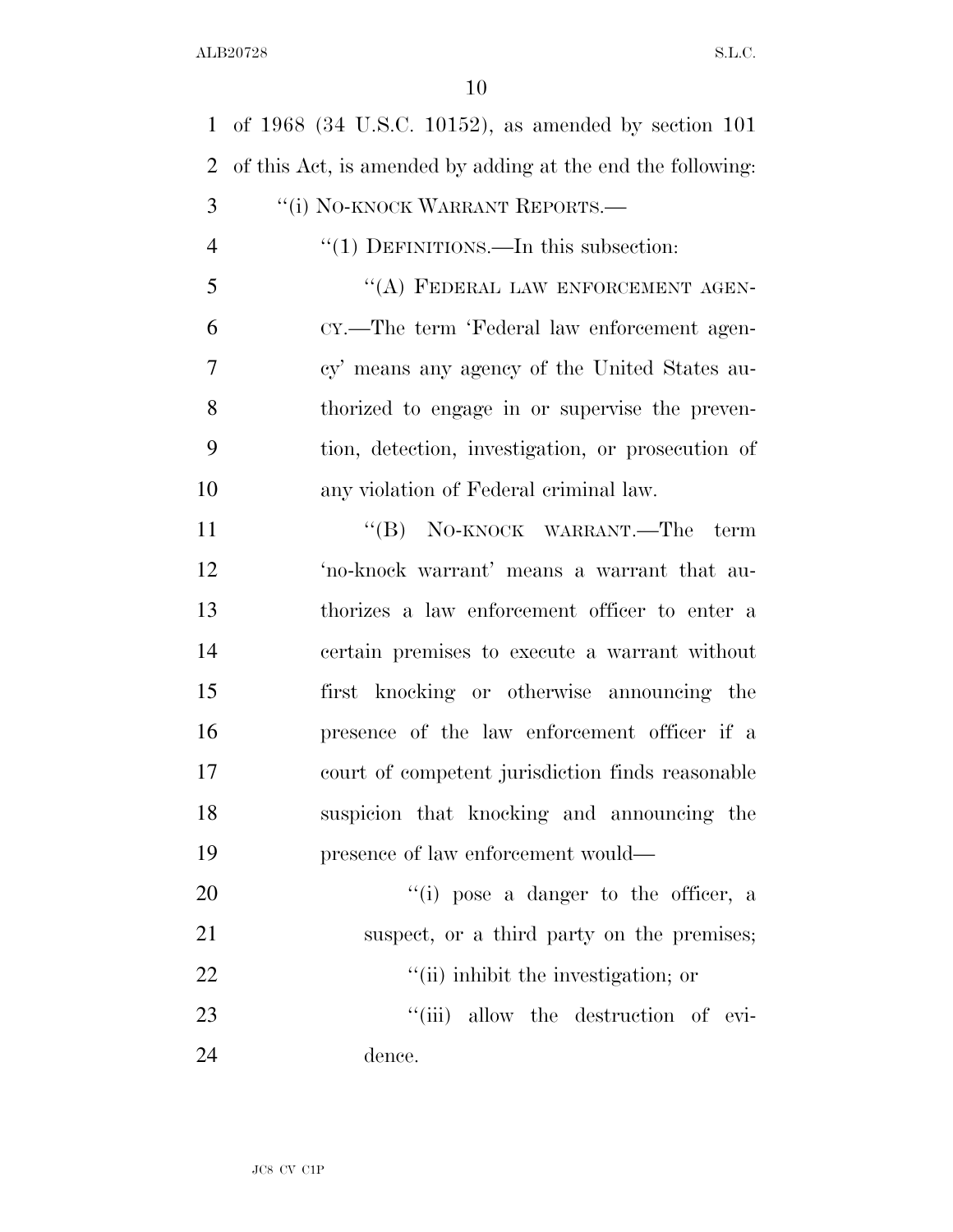| $\mathbf{1}$   | "(C) STATE LAW ENFORCEMENT AGENCY;                 |
|----------------|----------------------------------------------------|
| $\overline{2}$ | LAW ENFORCEMENT AGENCY.—The<br>$_{\mathrm{LOCAL}}$ |
| 3              | terms 'State law enforcement agency' and 'local    |
| $\overline{4}$ | law enforcement agency' mean an agency of a        |
| 5              | State or unit of local government, respectively,   |
| 6              | that is authorized to engage in or supervise the   |
| 7              | prevention, detection, investigation, or prosecu-  |
| 8              | tion of any violation of criminal law.             |
| 9              | $``(2)$ REPORT TO ATTORNEY GENERAL.—               |
| 10             | $\lq\lq$ REQUIREMENT.                              |
| 11             | "(i) IN GENERAL.—Subject to clause                 |
| 12             | (iii), not later than January 31 of the first      |
| 13             | calendar year beginning after the date of          |
| 14             | enactment of the Breonna Taylor Notifica-          |
| 15             | tion Act of 2020, and annually there-              |
| 16             | after—                                             |
| 17             | $\lq\lq$ (I) a State that receives funds           |
| 18             | under subsection (a) shall submit to               |
| 19             | the Attorney General a report that in-             |
| 20             | cludes, for each no-knock warrant car-             |
| 21             | ried out by a State law enforcement                |
| $22\,$         | agency of the State during the pre-                |
| 23             | eeding calendar year, the information              |
| 24             | described in subclauses (I) through                |
| 25             | (V) of paragraph $(3)(A)(i)$ ; and                 |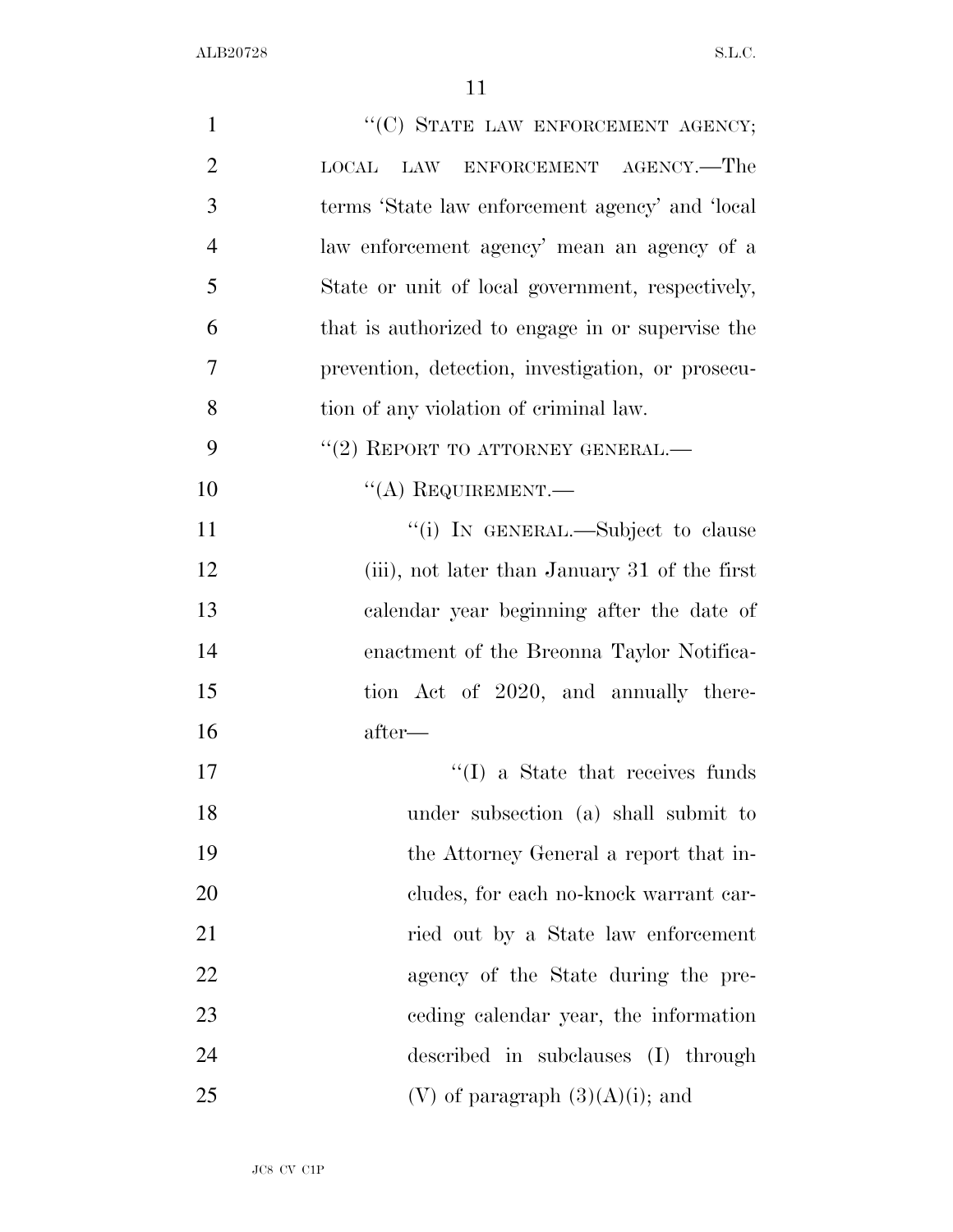| $\mathbf{1}$   | $\lq\lq$ (II) a unit of local government   |
|----------------|--------------------------------------------|
| $\overline{2}$ | that receives funds under subsection       |
| 3              | (a) shall submit to the Attorney Gen-      |
| $\overline{4}$ | eral a report that includes—               |
| 5              | "(aa) for each no-knock                    |
| 6              | warrant carried out by a local             |
| $\overline{7}$ | law enforcement agency of the              |
| 8              | unit of local government during            |
| 9              | the preceding calendar year, the           |
| 10             | information described in sub-              |
| 11             | clauses $(I)$ through $(V)$ of para-       |
| 12             | graph $(3)(A)(i)$ ; and                    |
| 13             | "(bb) the crime rate data                  |
| 14             | for the unit of local government           |
| 15             | for the preceding calendar year.           |
| 16             | "(ii) STATE OVERSIGHT OF LOCAL             |
| 17             | GOVERNMENTS.—A State that receives         |
| 18             | funds under subsection (a) shall ensure    |
| 19             | that each unit of local government within  |
| 20             | the State submits to the Attorney General  |
| 21             | a report that includes, in accordance with |
| 22             | clause $(i)(II)$ of this subparagraph—     |
| 23             | "(I) for each no-knock warrant             |
| 24             | carried out by a local law enforcement     |
| 25             | agency of the unit of local government     |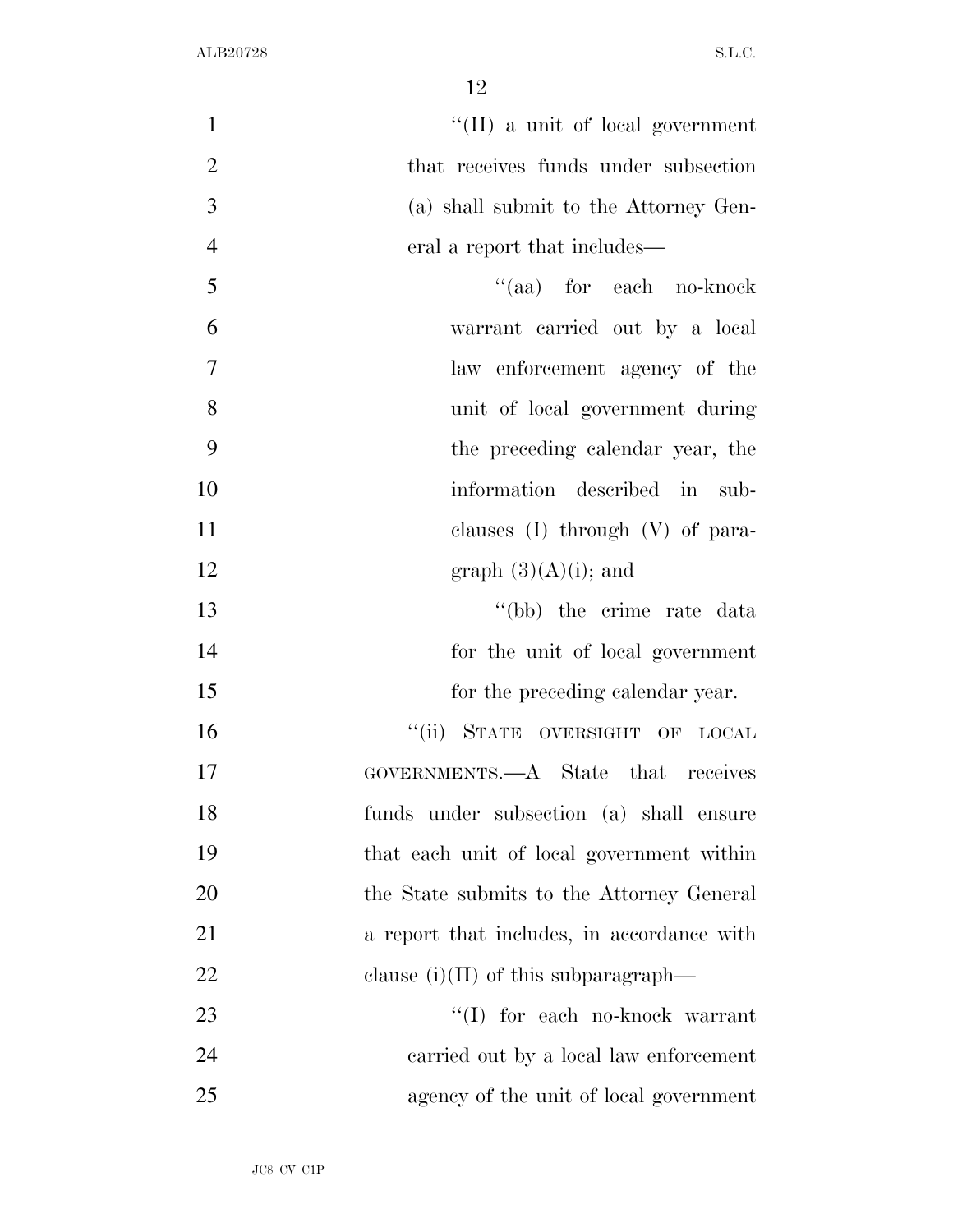| $\mathbf{1}$   | during the preceding calendar year,      |
|----------------|------------------------------------------|
| $\overline{2}$ | the information described in sub-        |
| 3              | clauses $(I)$ through $(V)$ of paragraph |
| $\overline{4}$ | $(3)(A)(i)$ ; and                        |
| 5              | $\lq$ (II) the crime rate data for the   |
| 6              | unit of local government for the pre-    |
| $\tau$         | ceding calendar year.                    |
| 8              | ``(iii)<br>OPEN INVESTIGATIONS.—A        |
| 9              | State or unit of local government—       |
| 10             | $\lq\lq$ (I) may not submit the informa- |
| 11             | described in subclauses<br>tion<br>(I)   |
| 12             | through $(V)$ of paragraph $(3)(A)(i)$   |
| 13             | for a no-knock warrant relating to an    |
| 14             | investigation that has not been closed   |
| 15             | as of the date on which the applicable   |
| 16             | report is due under clause (i) of this   |
| 17             | subparagraph; and                        |
| 18             | "(II) shall include any informa-         |
| 19             | tion withheld under subclause (I) in     |
| 20             | the earliest subsequent report sub-      |
| 21             | mitted under clause (i) after the in-    |
| 22             | vestigation has been closed.             |
| 23             | $\lq\lq(B)$ PENALTY.—                    |
| 24             | $``(i)$ IN GENERAL.—                     |
| 25             | "(I) FIRST FISCAL YEAR.—                 |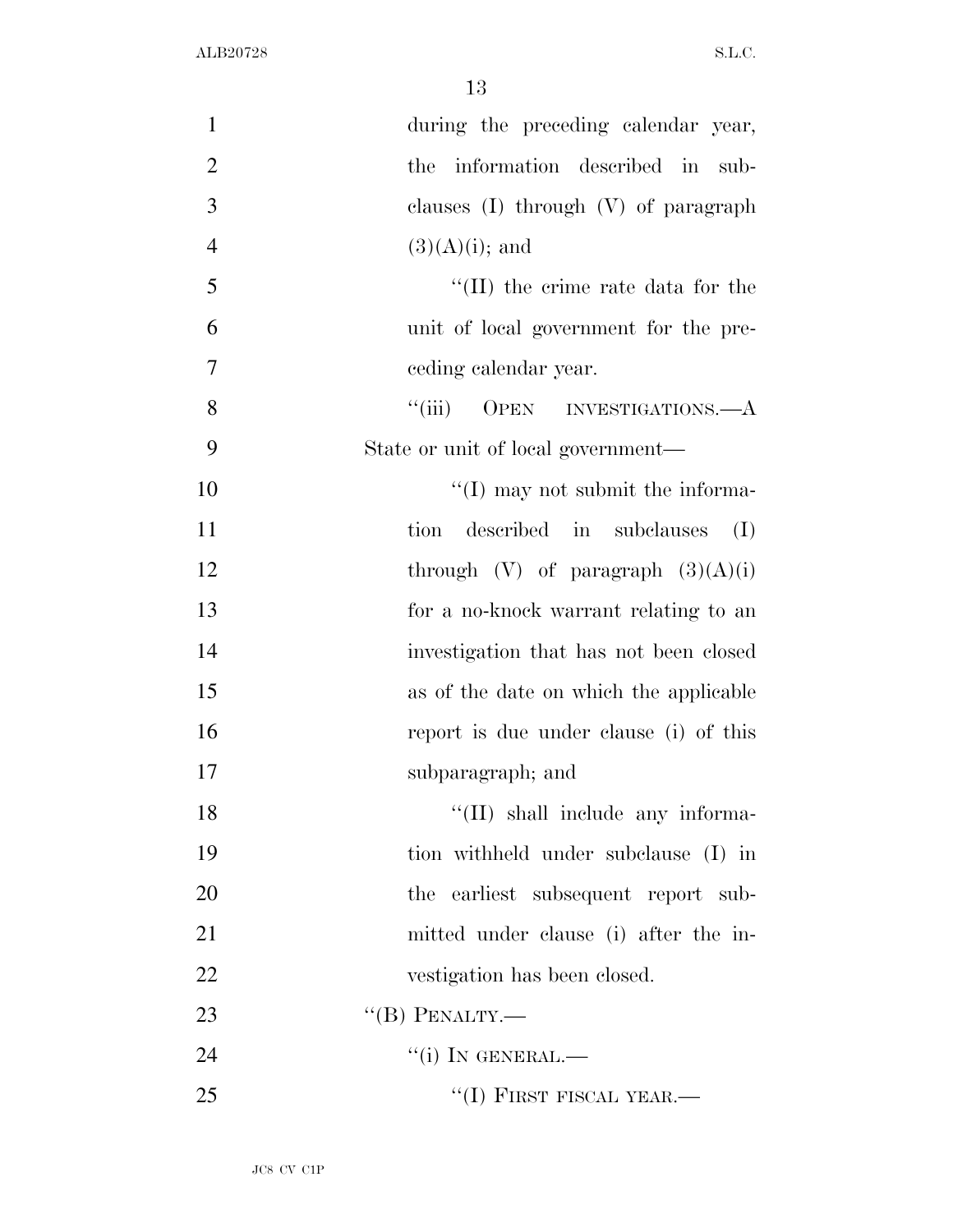| $\mathbf{1}$   | $\cdot$ (aa) STATES.—           |
|----------------|---------------------------------|
| $\overline{2}$ | $``(AA)$ FAILURE<br>TO          |
| 3              | COMPLY BY STATE.-For            |
| $\overline{4}$ | the first fiscal year that fol- |
| 5              | lows a fiscal year in which a   |
| 6              | State failed to comply with     |
| 7              | subparagraph (A) with re-       |
| 8              | spect to a State law enforce-   |
| 9              | ment agency, the State shall    |
| 10             | be subject to a 20-percent      |
| 11             | reduction of the funds that     |
| 12             | would otherwise be allocated    |
| 13             | for retention by the State      |
| 14             | under section $505(e)$ for      |
| 15             | that fiscal year.               |
| 16             | $\lq\lq(BB)$ FAILURE<br>TO      |
| 17             | COMPLY BY LOCAL GOVERN-         |
| 18             | MENT.—For the first fiscal      |
| 19             | year that follows a fiscal      |
| 20             | year in which a unit of local   |
| 21             | government within a State       |
| 22             | failed to comply with sub-      |
| 23             | paragraph $(A)$ , the State     |
| 24             | shall be subject to a reduc-    |
| 25             | tion of the funds that would    |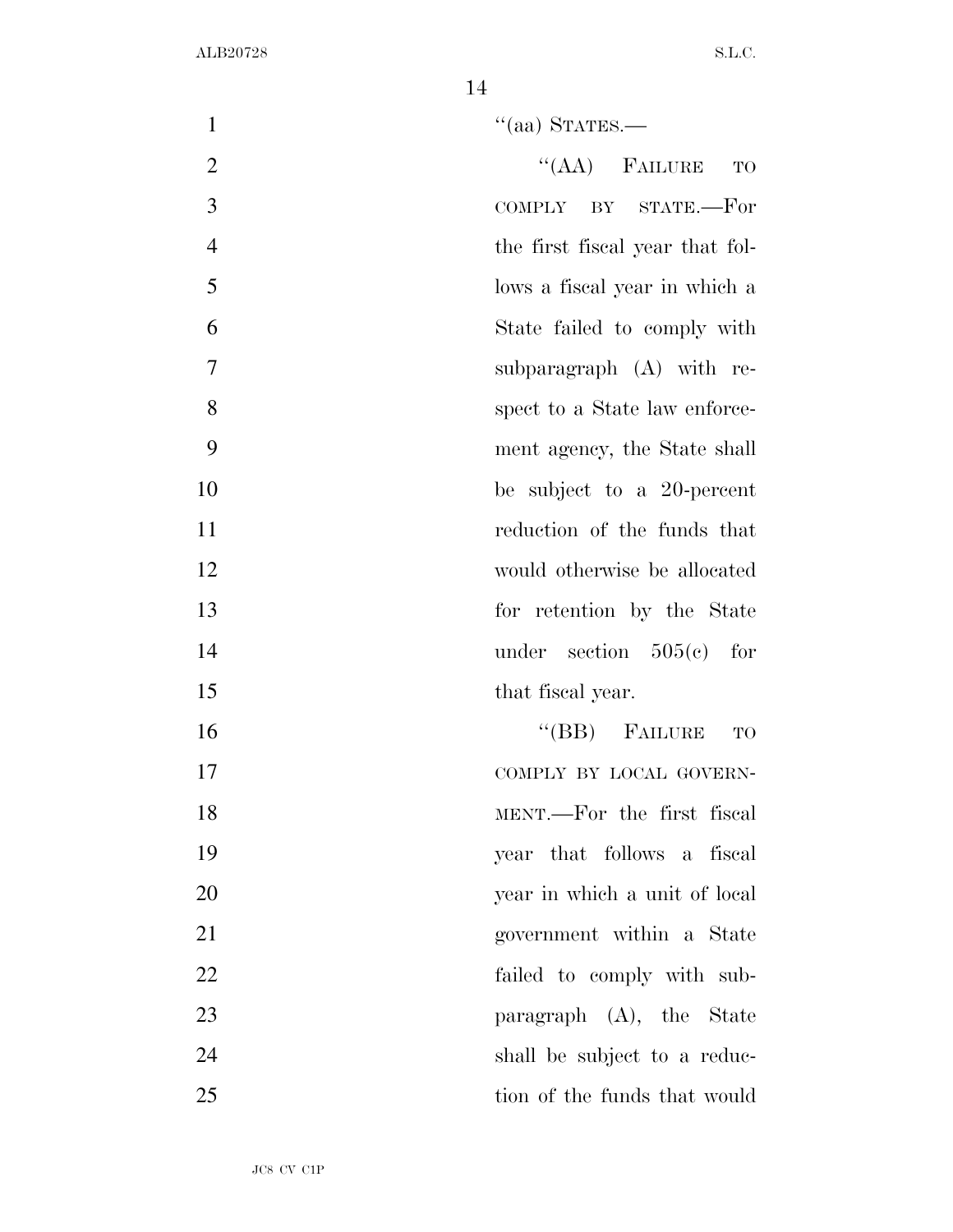| $\mathbf{1}$   | otherwise be allocated for re-         |
|----------------|----------------------------------------|
| $\overline{2}$ | tention by the State under             |
| 3              | section $505(e)$ for that fiscal       |
| $\overline{4}$ | year by a percentage that is           |
| 5              | equal to the percentage of             |
| 6              | the population of the State            |
| 7              | that lives in the unit of local        |
| 8              | government, which may not              |
| 9              | exceed 20 percent.                     |
| 10             | "(bb) UNITS OF LOCAL GOV-              |
| 11             | ERNMENT.—For the first fiscal          |
| 12             | year that follows a fiscal year in     |
| 13             | which a unit of local government       |
| 14             | failed to comply with subpara-         |
| 15             | $graph$ $(A)$ , the unit of local gov- |
| 16             | ernment shall be subject to a 20-      |
| 17             | percent reduction of the funds         |
| 18             | that would otherwise be allocated      |
| 19             | to the unit of local government        |
| 20             | under this subpart for that fiscal     |
| 21             | year.                                  |
| <u>22</u>      | $``(\Pi)$<br>SUBSEQUENT FISCAL         |
| 23             | YEARS.                                 |
| 24             | "(aa) STATES.—Beginning                |
| 25             | in the first fiscal year beginning     |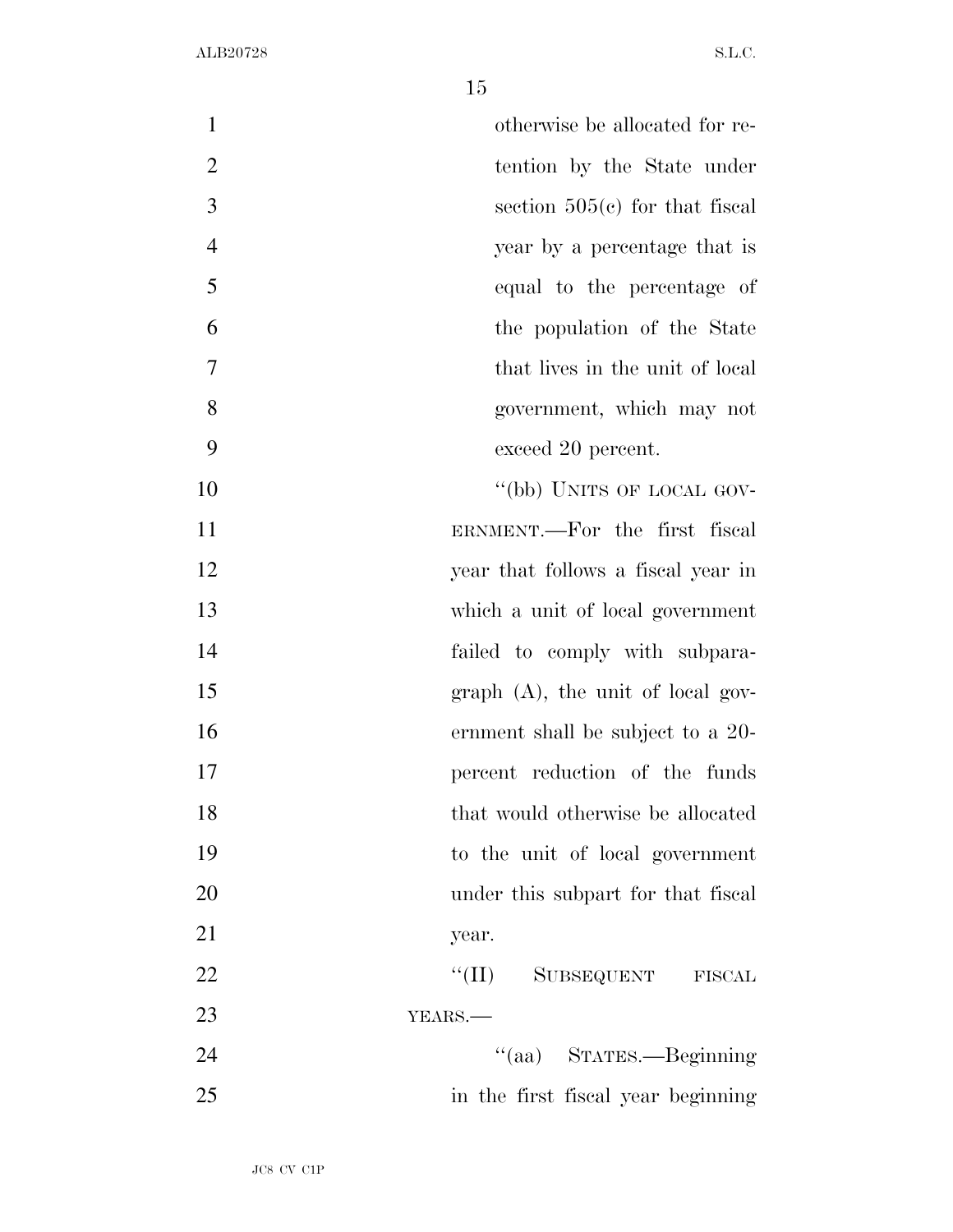| $\mathbf{1}$   | after the first fiscal year de-     |
|----------------|-------------------------------------|
|                |                                     |
| $\overline{2}$ | scribed in subclause $(I)(aa)(AA)$  |
| 3              | in which a State fails to comply    |
| $\overline{4}$ | with subparagraph (A) with re-      |
| 5              | spect to a State law enforcement    |
| 6              | agency, the percentage by which     |
| 7              | the funds described in subclause    |
| 8              | $(I)(aa)(AA)$ are reduced shall be  |
| 9              | increased by 5 percent each fiscal  |
| 10             | year the State fails to comply      |
| 11             | with subparagraph (A) with re-      |
| 12             | spect to a State law enforcement    |
| 13             | agency, except that such reduc-     |
| 14             | tion shall not exceed 25 percent    |
| 15             | in any fiscal year.                 |
| 16             | "(bb) LOCAL GOVERN-                 |
| 17             | MENTS.—Beginning in the first       |
| 18             | fiscal year beginning after the     |
| 19             | first fiscal year described in sub- |
| 20             | clause $(I)(bb)$ in which a unit of |
| 21             | local government fails to comply    |
| 22             | with subparagraph $(A)$ , the per-  |
| 23             | centage by which the funds de-      |
| 24             | scribed in subclause $(I)(bb)$ are  |
| 25             | reduced shall be increased by 5     |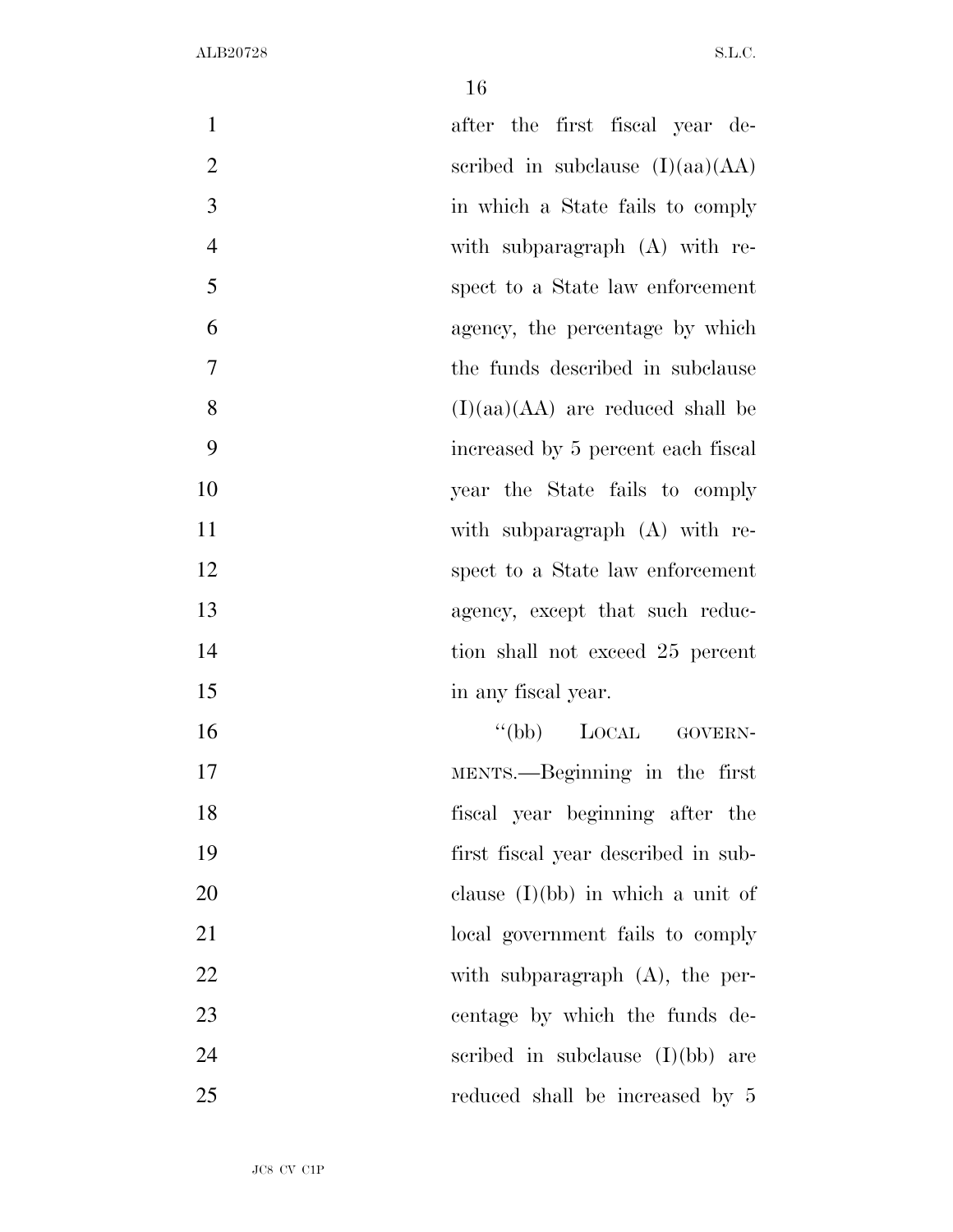| $\mathbf{1}$   | percent each fiscal year the unit                  |
|----------------|----------------------------------------------------|
| $\overline{2}$ | of local government fails to com-                  |
| 3              | ply with subparagraph $(A)$ , ex-                  |
| $\overline{4}$ | cept that such reduction shall not                 |
| 5              | exceed 25 percent in any fiscal                    |
| 6              | year.                                              |
| 7              | "(ii) REALLOCATION.—Amounts not                    |
| 8              | allocated by reason of clause (i) to a State       |
| 9              | or unit of local government for failure to         |
| 10             | comply with subparagraph (A) shall be re-          |
| 11             | allocated to States or units of local govern-      |
| 12             | ment, respectively, that have complied with        |
| 13             | subparagraph $(A)$ .                               |
| 14             | "(iii) EFFECTIVE DATE.—Clause (i)                  |
| 15             | shall take effect with respect to the third        |
| 16             | annual report due under subparagraph (A)           |
| 17             | after the date of enactment of the Breonna         |
| 18             | Taylor Notification Act of 2020.                   |
| 19             | $``(3)$ ATTORNEY GENERAL REPORT.—                  |
| 20             | "(A) IN GENERAL.—Subject to subpara-               |
| 21             | graph $(B)$ , not later than March 31 of the first |
| 22             | calendar year beginning after the date of enact-   |
| 23             | ment of the Breonna Taylor Notification Act of     |
| 24             | 2020, and annually thereafter, the Attorney        |
| 25             | General shall publish a report that includes—      |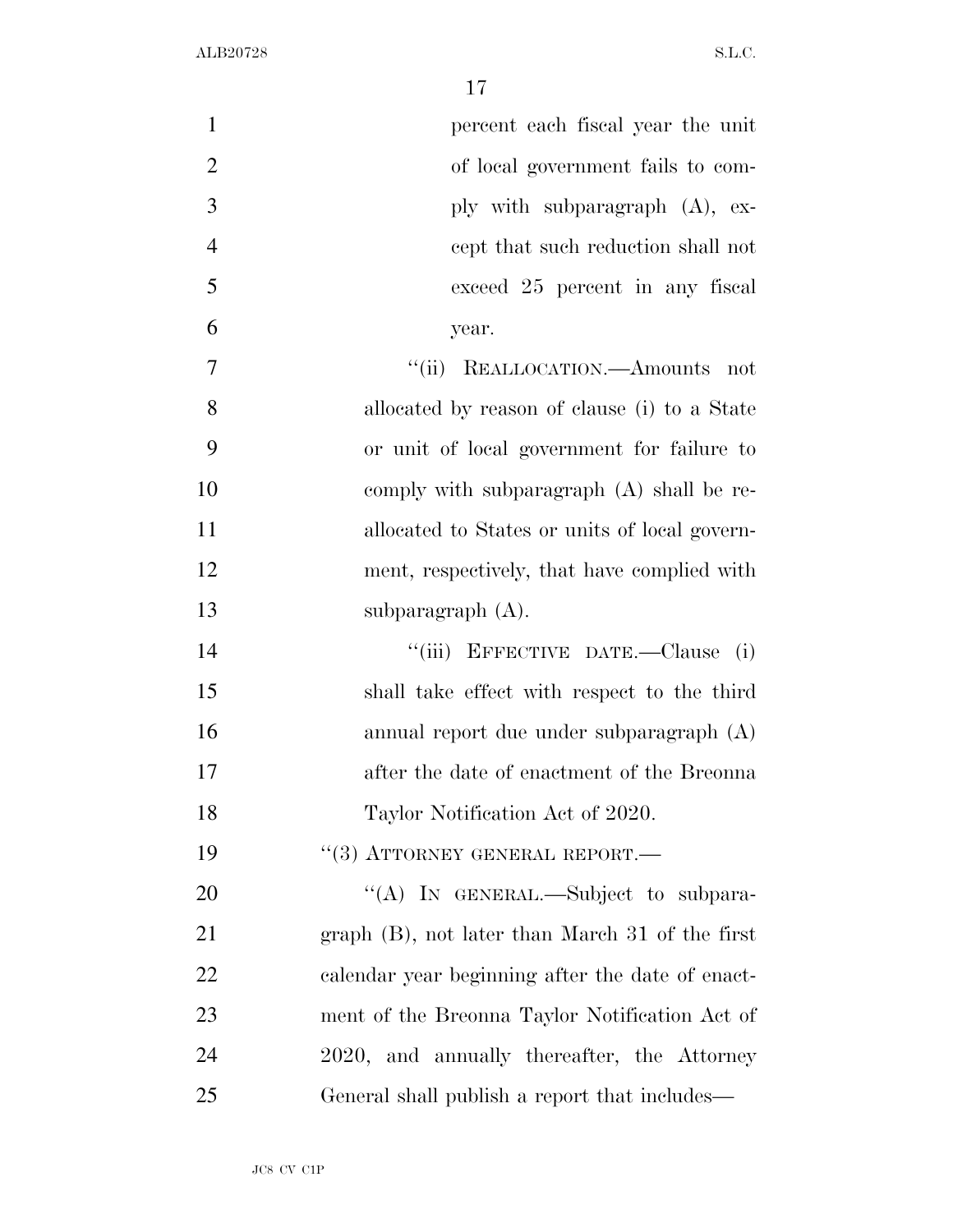| $\mathbf{1}$   | "(i) for each no-knock warrant carried     |
|----------------|--------------------------------------------|
| $\overline{2}$ | out by a Federal law enforcement agency,   |
| $\overline{3}$ | State law enforcement agency, or local law |
| $\overline{4}$ | enforcement agency during the preceding    |
| 5              | calendar year-                             |
| 6              | $\lq(1)$ the reason for which the          |
| 7              | warrant was issued, including each         |
| 8              | violation of law listed on the warrant;    |
| 9              | $\lq\lq$ (II) whether, in the course of    |
| 10             | carrying out the warrant—                  |
| 11             | $\lq\lq$ (aa) force resulting<br>in        |
| 12             | property damage, serious bodily            |
| 13             | injury, or death was used; or              |
| 14             | "(bb) any law enforcement                  |
| 15             | officer, suspect, or bystander was         |
| 16             | injured or killed;                         |
| 17             | "(III) the sex, race, ethnicity,           |
| 18             | and age of each person found at the        |
| 19             | location for which the no-knock war-       |
| 20             | rant was issued;                           |
| 21             | $\lq\lq (IV)$ whether the location         |
| <u>22</u>      | searched matched the location de-          |
| 23             | scribed in the warrant;                    |
| 24             | $\lq\lq (V)$ whether the warrant in-       |
| $25\,$         | cluded the particularized information      |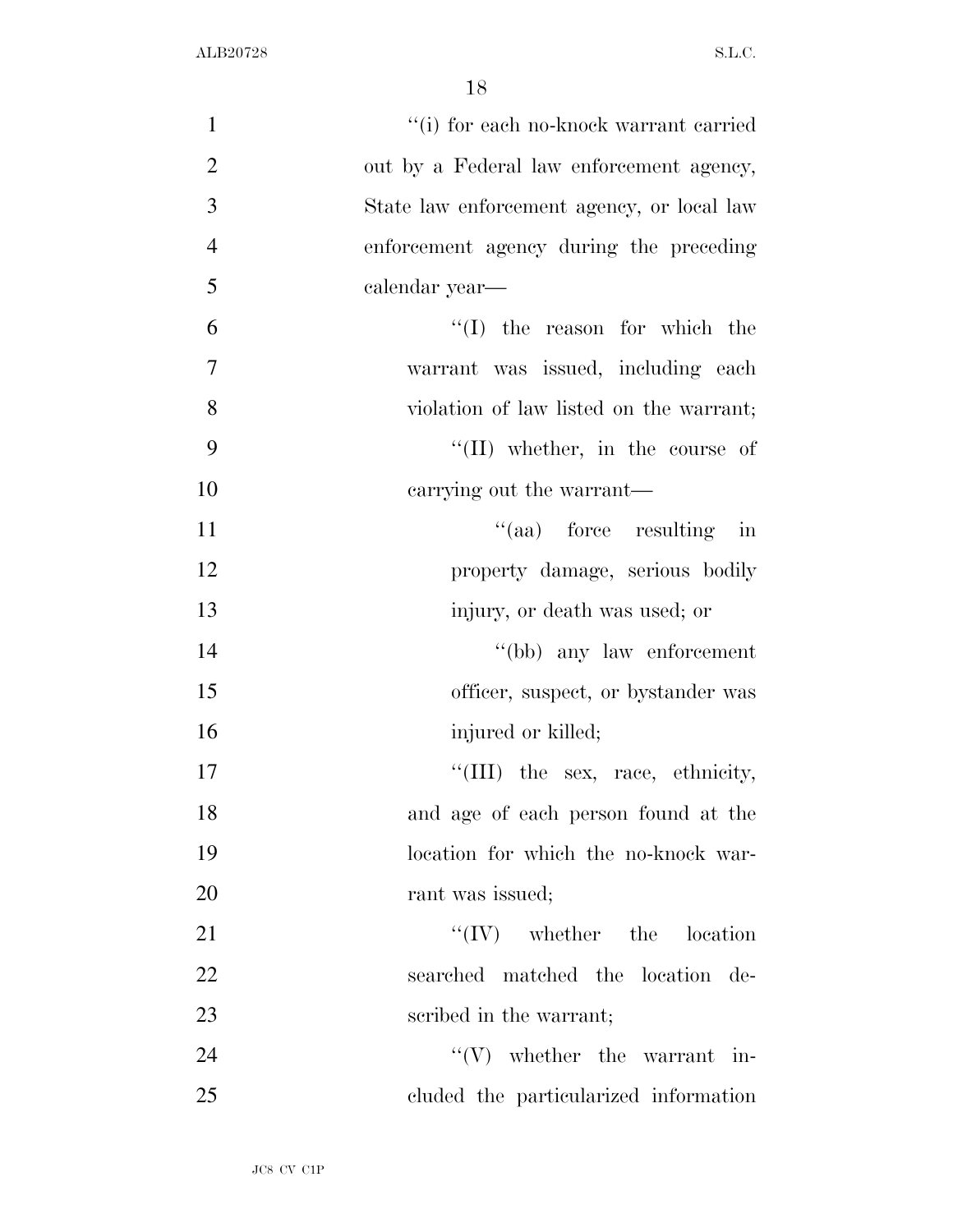| $\mathbf{1}$   | required under the Fourth Amend-           |
|----------------|--------------------------------------------|
| $\overline{2}$ | ment to the Constitution of the            |
| 3              | United States, as interpreted by the       |
| $\overline{4}$ | Supreme Court of the United States,        |
| 5              | and any other applicable Federal,          |
| 6              | State, or local law related to the use     |
| 7              | of no-knock warrants; and                  |
| 8              | "(ii) for each local law enforcement       |
| 9              | agency for which information is submitted  |
| 10             | under clause (i) for a calendar year, the  |
| 11             | crime rate data for the applicable unit of |
| 12             | local government for that calendar year.   |
| 13             | "(B) OPEN INVESTIGATIONS.—The Attor-       |
| 14             | ney General—                               |
| 15             | "(i) may not publish any information       |
| 16             | described in subparagraph $(A)$ for a no-  |
| 17             | knock warrant relating to an investigation |
| 18             | that has not been closed as of the date on |
| 19             | which the applicable report is due under   |
| 20             | that paragraph; and                        |
| 21             | "(ii) shall include any information        |
| 22             | withheld under clause (i) in the earliest  |
| 23             | subsequent report published under sub-     |
| 24             | paragraph (A) after the investigation has  |
| 25             | been closed.".                             |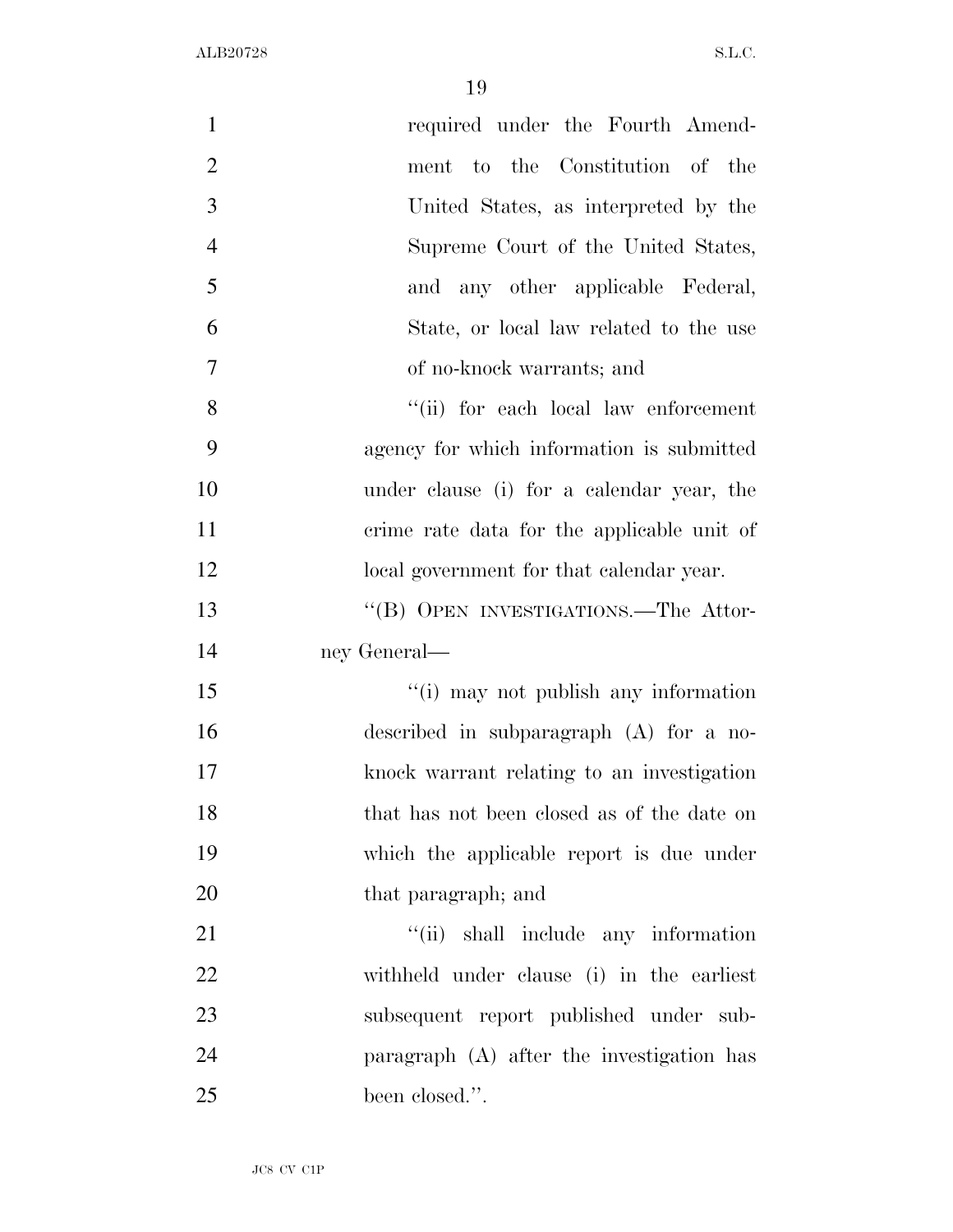### **SEC. 103. GUIDANCE.**

 (a) IN GENERAL.—Not later than 180 days after the date of enactment of this Act, the Attorney General, in coordination with the Director of the Federal Bureau of Investigation and State and local law enforcement agen- cies, shall issue guidance on best practices relating to es- tablishing standard data collection systems that capture the information required to be reported under subsections (h) and (i) of section 501 of title I of the Omnibus Crime Control and Safe Streets Act of 1968 (34 U.S.C. 10152), as added by sections 101 and 102 of this Act, respectively, and that ensure the reporting under such subsections (h) and (i) is consistent with data reported under the Death in Custody Reporting Act of 2013 (34 U.S.C. 60105 et seq.), section 20104(a)(2) of the Violent Crime Control and Law Enforcement Act of 1994 (34 U.S.C.  $17 \quad 12104(a)(2)$ , which shall include standard and consistent definitions for terms, including the term ''use of force''. (b) PRIVACY PROTECTIONS.—Nothing in section 101 or 102 shall be construed to supersede the requirements or limitations under section 552a of title 5, United States Code (commonly known as the ''Privacy Act of 1974'').

## **SEC. 104. COMPLIANCE ASSISTANCE GRANTS.**

JC8 CV C1P (a) IN GENERAL.—The Attorney General may award grants to States and units of local government to assist in the collection of the information required to be reported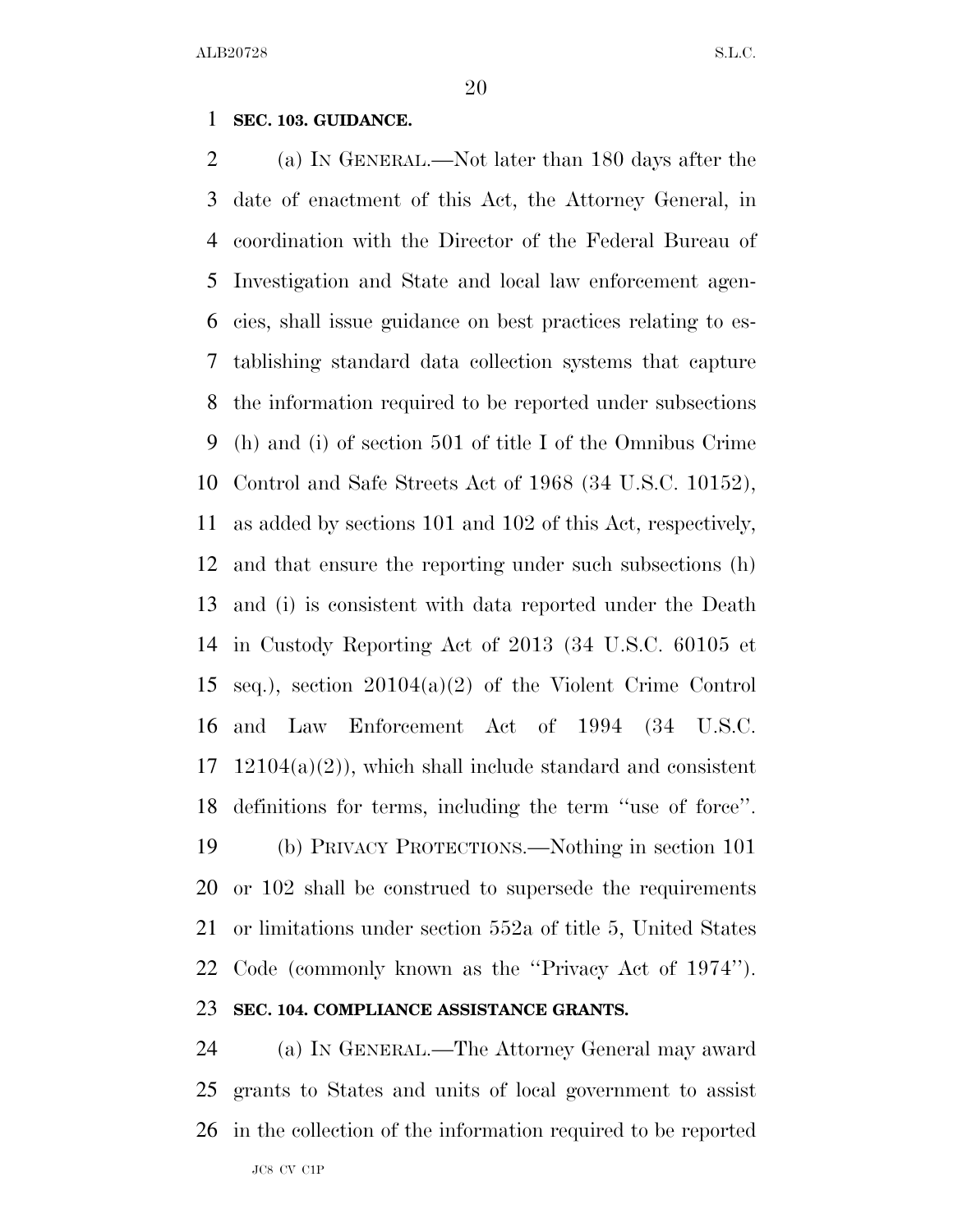under subsections (h) and (i) of section 501 of title I of the Omnibus Crime Control and Safe Streets Act of 1968 (34 U.S.C. 10152), as added by sections 101 and 102 of this Act, respectively.

 (b) APPLICATION.—A State or unit of local govern- ment seeking a grant under this section shall submit an application at such time, in such manner, and containing such information as the Attorney General may require.

 (c) AMOUNT OF GRANT.—Each grant awarded under this section shall be not more than \$1,000,000.

 (d) DIRECT APPROPRIATIONS.—For the purpose of making grants under this section, there is authorized to be appropriated, and there is appropriated, out of any money in the Treasury not otherwise appropriated, \$112,000,000, to remain available until expended.

### **SEC. 105. INCENTIVIZING BANNING OF CHOKEHOLDS.**

 (a) SENSE OF CONGRESS.—It is the sense of Con-gress that—

 (1) chokeholds are extremely dangerous maneu- vers that can easily result in serious bodily injury or death;

 (2) George Floyd's death has become a flashpoint to compel the need to address the use of chokeholds by law enforcement officers across the United States;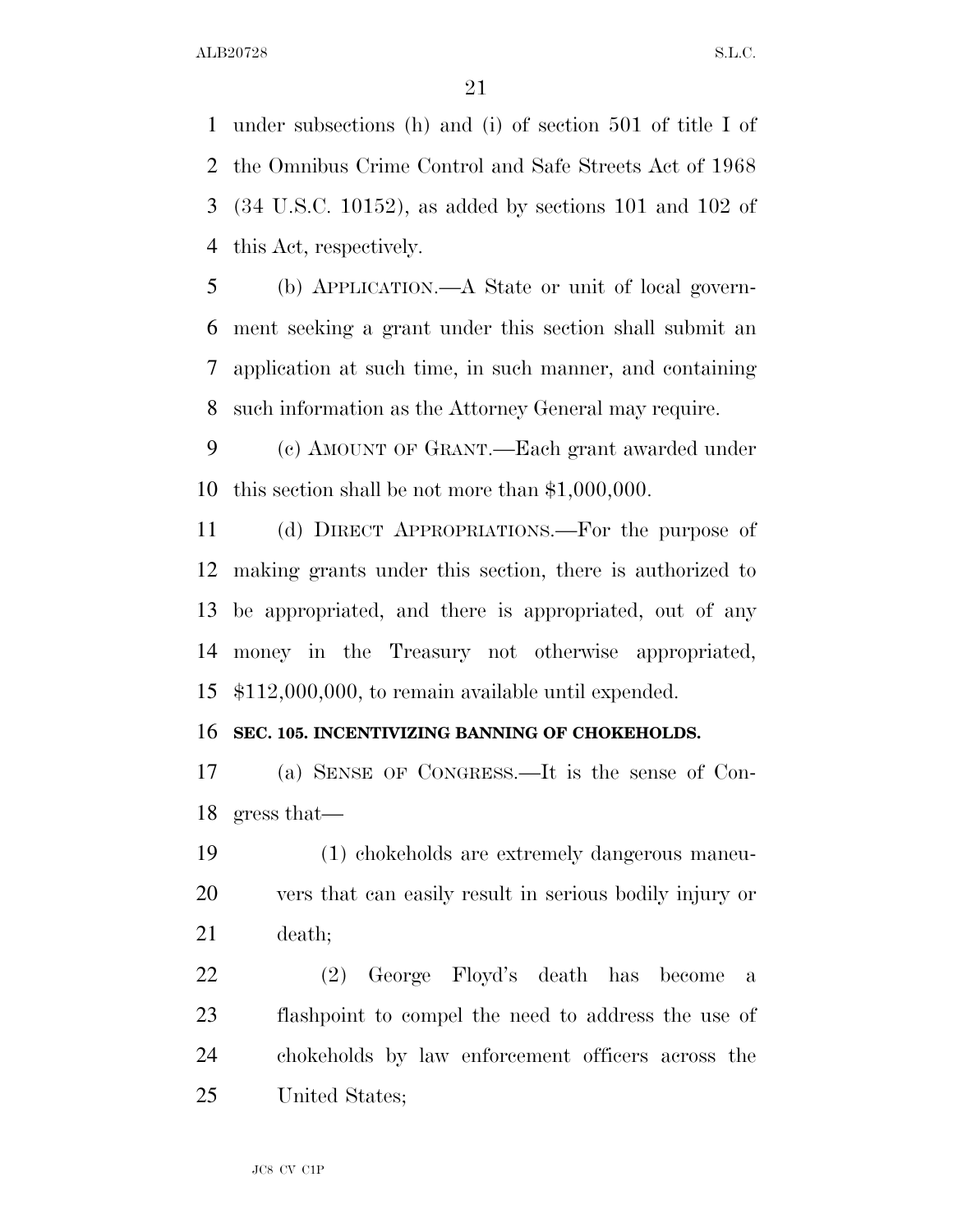(3) the National Consensus Policy on Use of Force, a collaborative effort among 11 of the most significant law enforcement leadership and labor or- ganizations in the United States, concluded in a dis- cussion paper on the use of force that chokeholds are extremely dangerous and recommended restrict- ing their use, consistent with this section; and (4) law enforcement agencies throughout the United States must create policies that guard against the use of this maneuver to help prevent the death of civilians whom they encounter, and engen- der more trust and faith among law enforcement of- ficers and the communities they serve. (b) INCENTIVIZING BANNING OF CHOKEHOLDS.— (1) COPS GRANT PROGRAM ELIGIBILITY.—Sec- tion 1701 of title I of the Omnibus Crime Control and Safe Streets Act of 1968 (34 U.S.C. 10381), as amended by section 601 of this Act, is amended by adding at the end the following: 20 "(o) BANNING OF CHOKEHOLDS.— 21 "(1) CHOKEHOLD DEFINED.—In this sub- section, the term 'chokehold' means a physical ma- neuver that restricts an individual's ability to breathe for the purposes of incapacitation.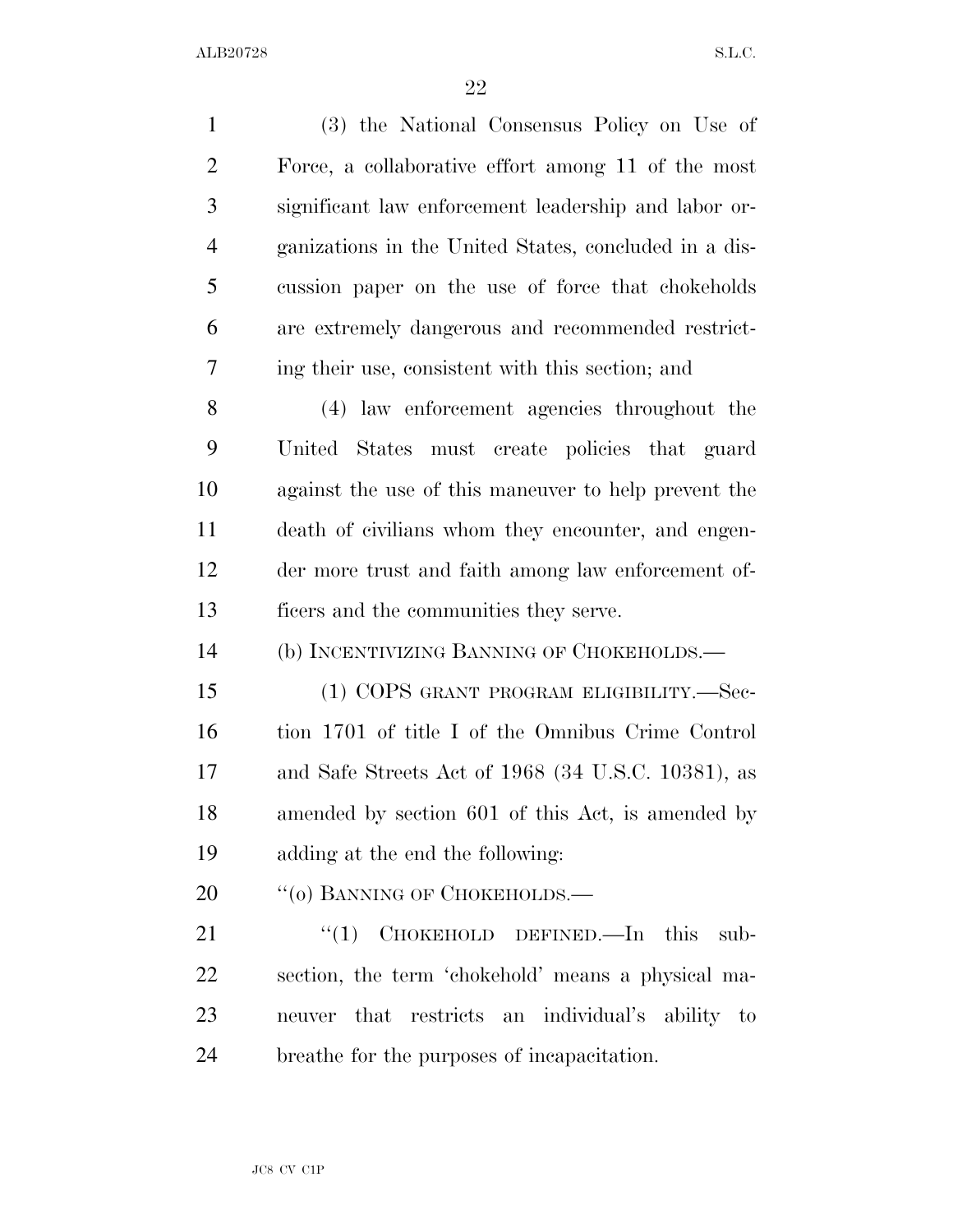1 "(2) LIMITATION ON ELIGIBILITY FOR FUNDS.—Beginning in the first fiscal year beginning after the date of enactment of the JUSTICE Act, a State or unit of local government may not receive funds under this section for a fiscal year if, on the day before the first day of the fiscal year, the State or unit of local government does not have an agency- wide policy in place for each law enforcement agency of the State or unit of local government that pro- hibits the use of chokeholds except when deadly force is authorized.''. (2) BYRNE GRANT PROGRAM ELIGIBILITY.— Section 501 of title I of the Omnibus Crime Control and Safe Streets Act of 1968 (34 U.S.C. 10152), as amended by section 102 of this Act, is amended by adding at the end the following: 17 "(i) BANNING OF CHOKEHOLDS.— 18 "(1) CHOKEHOLD DEFINED.—In this sub- section, the term 'chokehold' means a physical ma- neuver that restricts an individual's ability to breathe for the purposes of incapacitation.

22 "(2) LIMITATION ON ELIGIBILITY FOR FUNDS.—Beginning in the first fiscal year beginning after the date of enactment of the JUSTICE Act, a State or unit of local government may not receive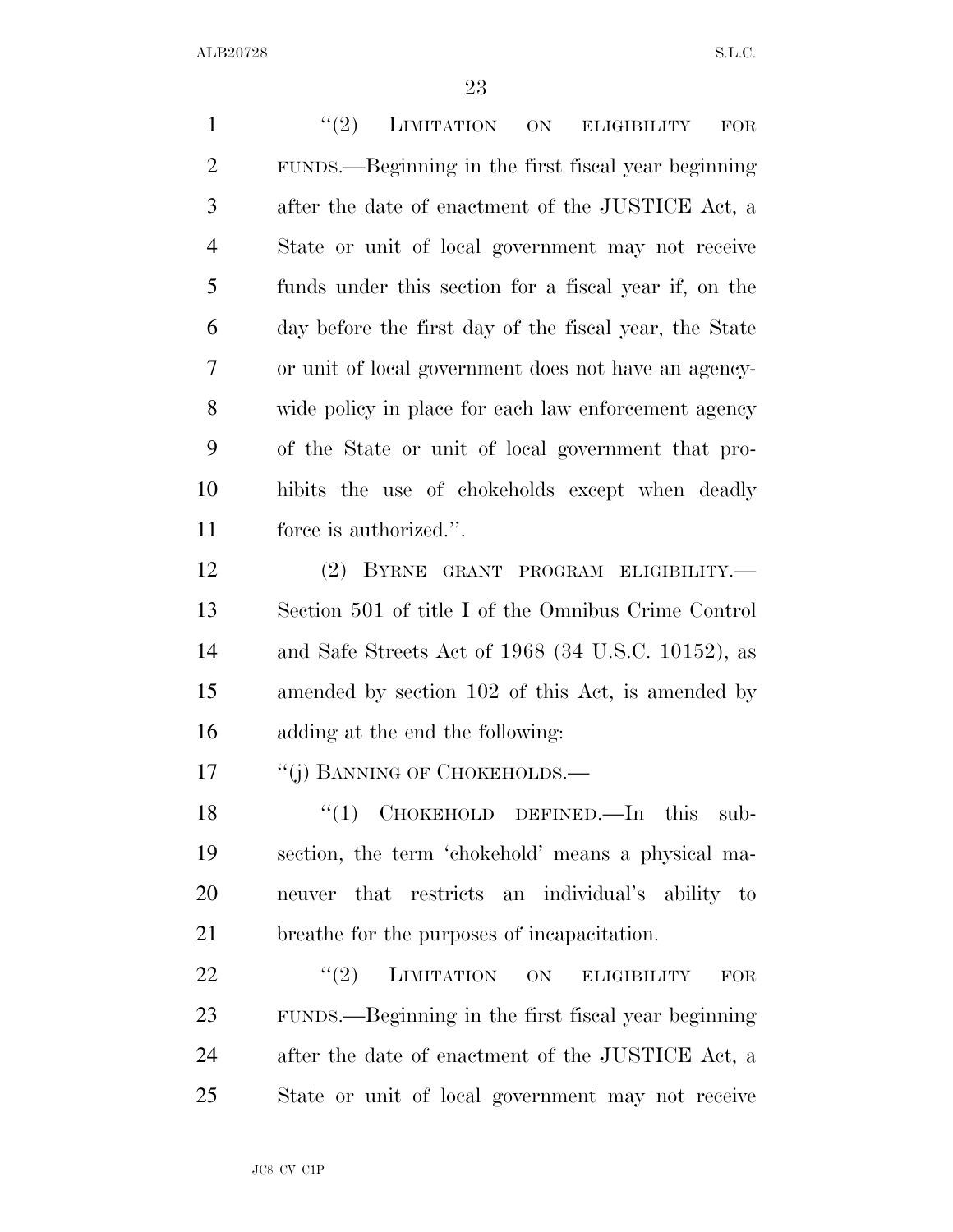funds under this part for a fiscal year if, on the day before the first day of the fiscal year, the State or unit of local government does not have an agency- wide policy in place for each law enforcement agency of the State or unit of local government that pro- hibits the use of chokeholds except when deadly force is authorized.''. (c) FEDERAL LAW ENFORCEMENT AGENCIES.— (1) DEFINITION.—In this subsection, the term ''chokehold'' means a physical maneuver that re- stricts an individual's ability to breathe for the pur- poses of incapacitation. (2) FEDERAL POLICY.—The Attorney General shall develop a policy for Federal law enforcement agencies that bans the use of chokeholds except when deadly force is authorized. (3) REQUIREMENT.—The head of each Federal law enforcement agency shall implement the policy developed under paragraph (2). **SEC. 106. FALSIFYING POLICE INCIDENT REPORTS.**  (a) SENSE OF CONGRESS.—It is the sense of Con- gress that— 23 (1) when a law enforcement officer commits an offense that deprives a citizen of their rights, privi-leges, and immunities protected under the Constitu-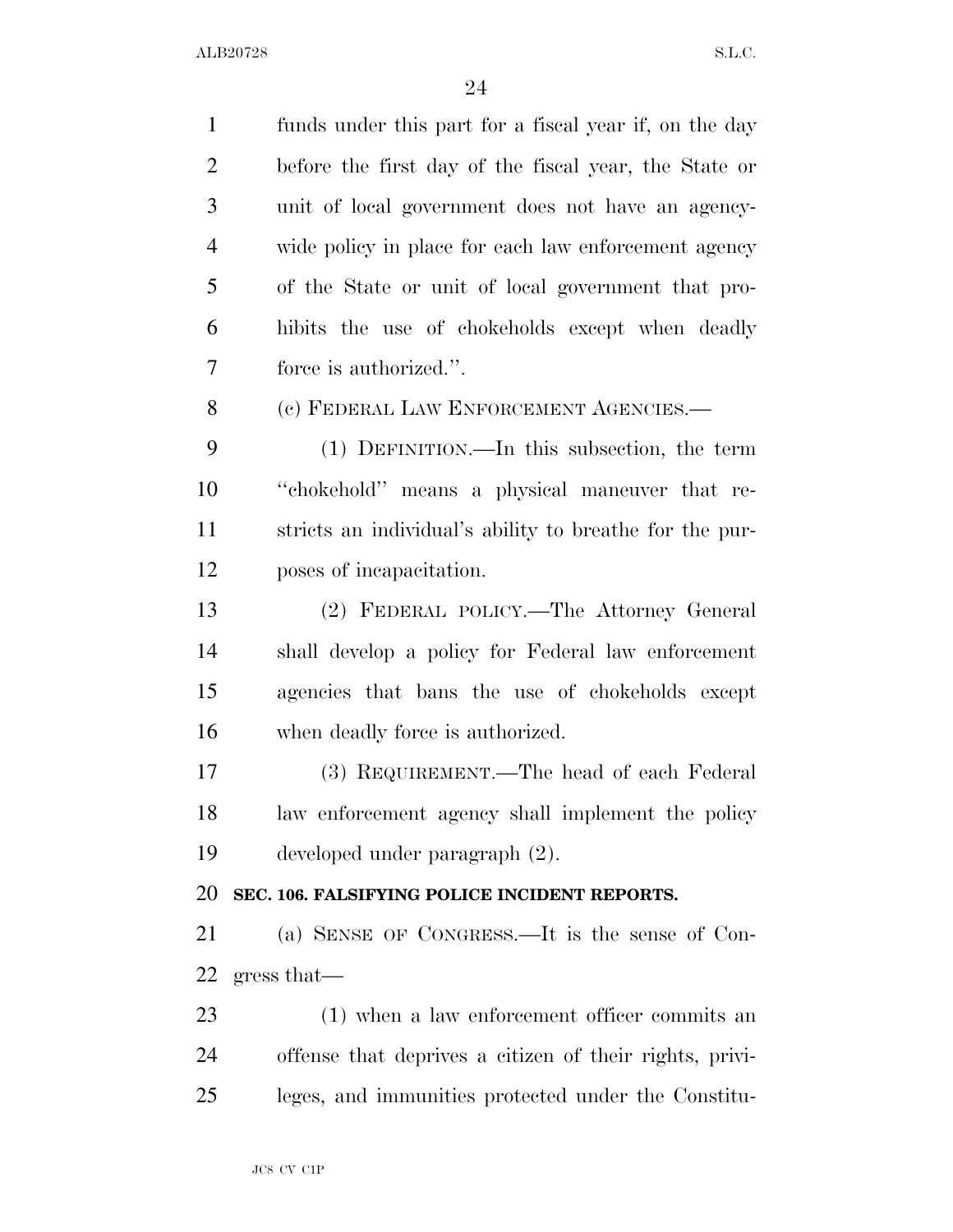tion and laws of the United States, that behavior is penalized to punish those involved and to deter fu- ture conduct; (2) where serious bodily injury or death results from the acts described in paragraph (1), punish- ment must be severe; (3) a law enforcement officer who intentionally submits a false police report in connection with an act described in paragraph (1) should also be pun- ished severely; (4) false reporting described in paragraph (3) not only serves to conceal potential criminal conduct and obstruct the administration of justice, false re- porting also undermines the trust and confidence that communities place in law enforcement agencies; (5) obstruction of justice is intolerable in any form, particularly in the form described in this sub- section; (6) the deterioration of trust and confidence be- tween law enforcement agencies and communities must be abated; and (7) severe penalties must be imposed for indi- viduals who create false police reports in connection with criminal civil rights violations resulting in seri-ous bodily injury or death.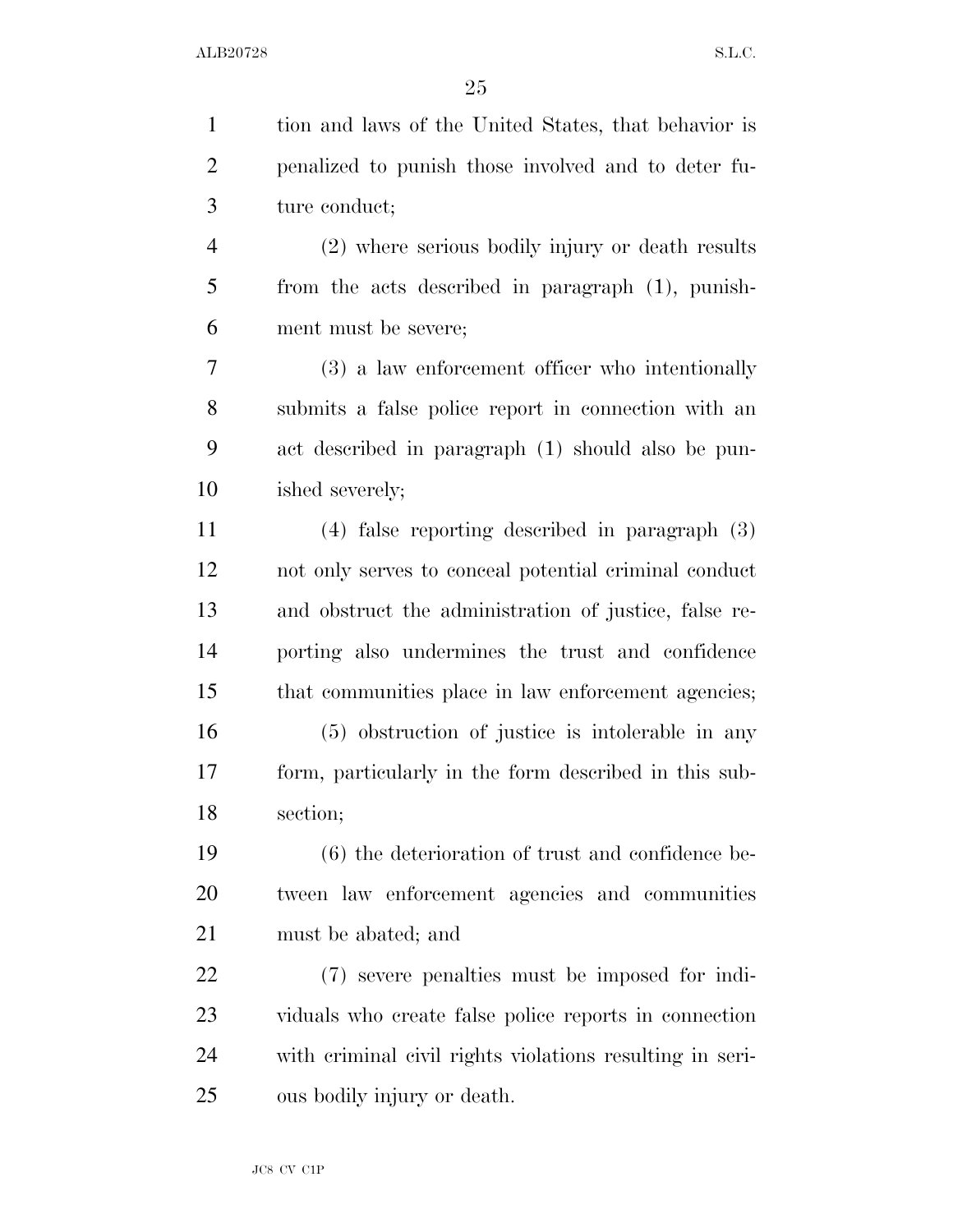(b) OFFENSE.—Chapter 47 of title 18, United States Code, is amended by adding at the end the following:

## **''SEC. 1041. FALSE REPORTING.**

 ''(a) OFFENSE.—It shall be unlawful for any person to knowingly and willfully falsify a report in a material way with the intent to falsify, conceal, or cover up a mate- rial fact, in furtherance of the deprivation of any rights, privileges, or immunities secured or protected by the Con- stitution or laws of the United States where death or seri-ous bodily injury (as defined in section 1365) occurs.

 ''(b) PENALTY.—Any person who violates subsection (a) shall be fined under this title, imprisoned for not more than 20 years, or both.''.

 (c) TECHNICAL AND CONFORMING AMENDMENT.— The table of sections for chapter 47 of title 18, United States Code, is amended by inserting after the item relat-ing to section 1040 the following:

''1041. False reporting.''.

JC8 CV C1P (d) SENTENCING ENHANCEMENT FOR FALSIFICA- TION OF POLICE REPORTS.—Pursuant to its authority under section 994 of title 28, United States Code, the United States Sentencing Commission shall review and amend the Federal sentencing guidelines to ensure that the guidelines provide an additional penalty increase of not fewer than 4 offense levels if the defendant knowingly and willfully falsifies a report in a material way with the intent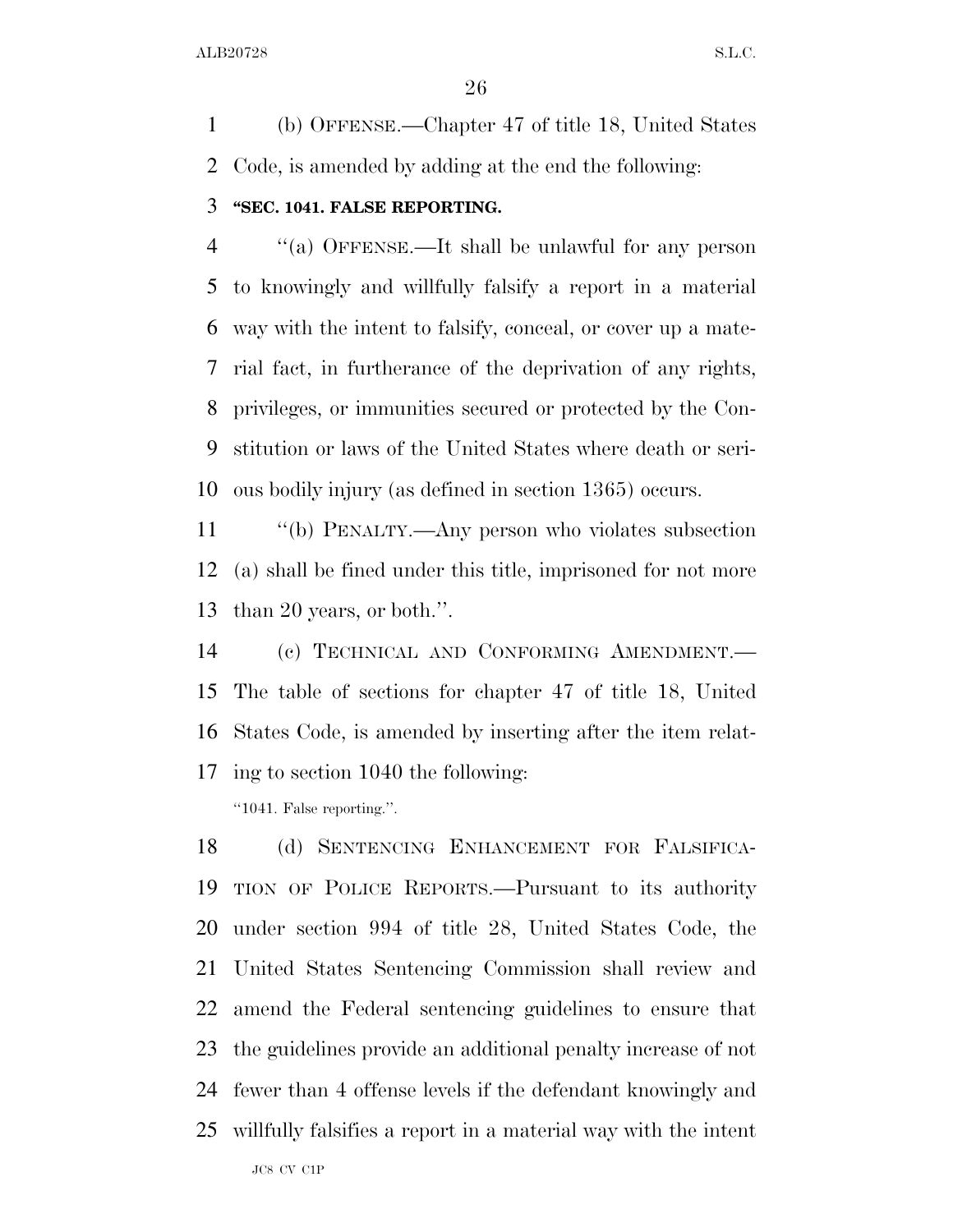to falsify, conceal, or cover up a material fact, in further- ance of the deprivation of any rights, privileges, or immu- nities secured or protected by the Constitution or laws of the United States where death or serious bodily injury oc-curs.

## **TITLE II—BODY-WORN CAMERAS SEC. 201. BODY-WORN CAMERA PARTNERSHIP GRANT PRO-GRAM.**

 Subpart 1 of part E of title I of the Omnibus Crime Control and Safe Streets Act of 1968 (34 U.S.C. 10151 et seq.) is amended by adding at the end the following: **''SEC. 509. BODY-WORN CAMERA PARTNERSHIP GRANT PROGRAM.** 

''(a) DEFINITIONS.—In this section—

15 ''(1) the term 'covered government' means a State, unit of local government, or Indian Tribe;

17  $(2)$  the term 'Director' means the Director of the Bureau of Justice Assistance; and

19  $\frac{1}{3}$  the term 'unit of local government', not- withstanding section 901, does not include an Indian Tribe.

 ''(b) AUTHORIZATION OF GRANTS.—The Director may make grants to eligible covered governments for use by the covered government for—

25  $\frac{1}{25}$  (1) the purchase of body-worn cameras;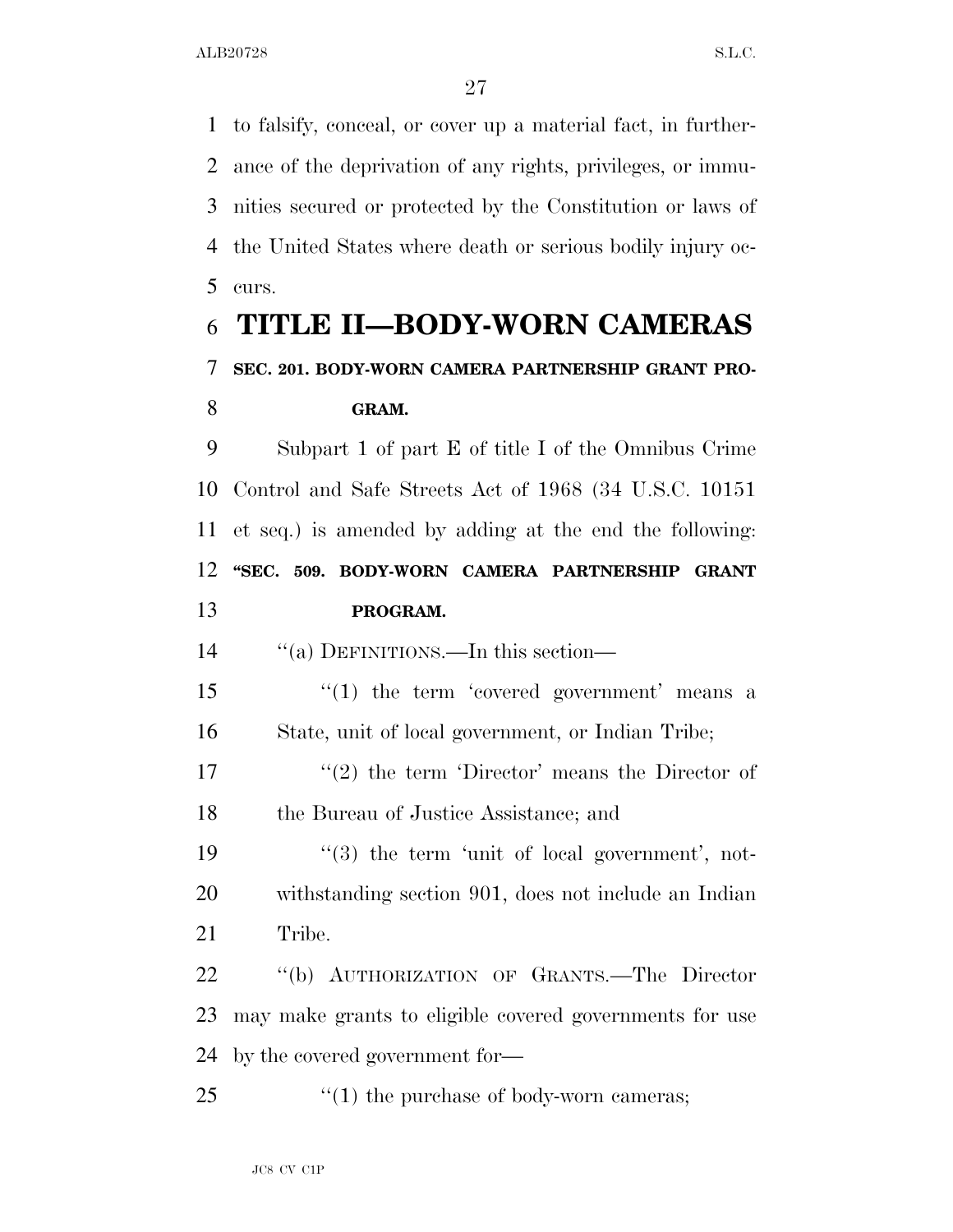| $\mathbf{1}$   | $"(2)$ necessary initial supportive technological               |
|----------------|-----------------------------------------------------------------|
| $\overline{2}$ | infrastructure for body-worn cameras for law en-                |
| 3              | forcement officers in the jurisdiction of the grantee;          |
| $\overline{4}$ | $\cdot\cdot\cdot(3)$ the development of policies and procedures |
| 5              | relating to the use of body-worn cameras;                       |
| 6              | $\cdot$ (4) training on the use of body-worn cameras;           |
| 7              | "(5) the storage, retention, viewing, auditing,                 |
| 8              | and release of footage from body-worn cameras; and              |
| 9              | "(6) personnel, including law enforcement,                      |
| 10             | prosecution, and criminal defense personnel, to sup-            |
| 11             | port the administration of the body-worn camera                 |
| 12             | program of the covered government.                              |
| 13             | $``(c)$ ELIGIBILITY.—                                           |
| 14             | "(1) APPLICATION.—For a covered government                      |
| 15             | to be eligible to receive a grant under this section,           |
| 16             | the chief executive officer of the covered government           |
| 17             | shall submit to the Director an application in such             |
| 18             | form and containing such information as the Direc-              |
| 19             | tor may require.                                                |
| 20             | (2)<br>POLICIES AND PROCEDURES<br>ASSUR-                        |
| 21             | ANCES.—The application under paragraph (1) shall,               |
| 22             | as required by the Director, provide assurances that            |
| 23             | the covered government will establish policies and              |
| 24             | procedures in accordance with subsection (d).                   |
| 25             | "(d) REQUIRED POLICIES AND PROCEDURES.—                         |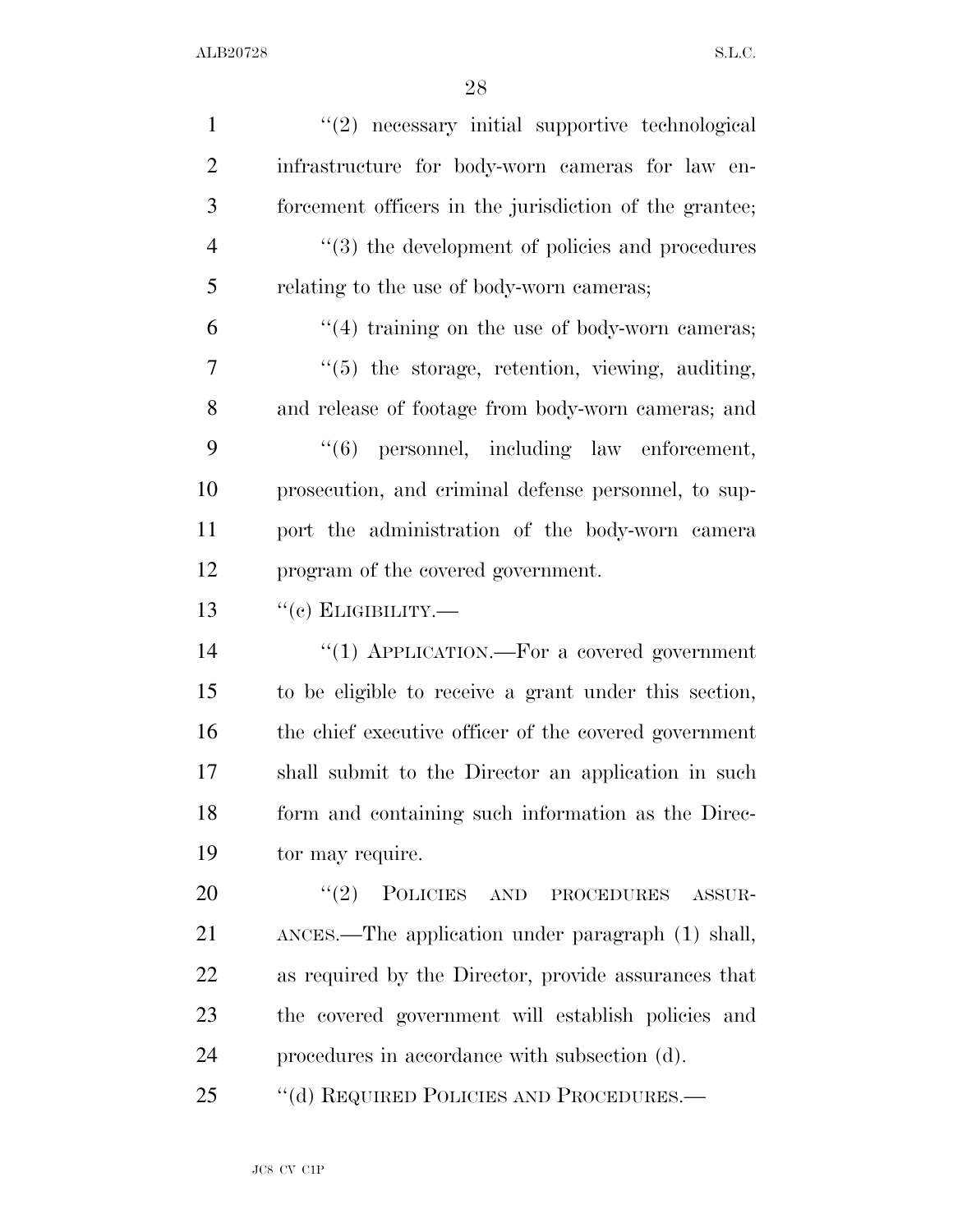| $\mathbf{1}$   | "(1) IN GENERAL.—A covered government re-              |
|----------------|--------------------------------------------------------|
| $\overline{2}$ | ceiving a grant under this section shall develop poli- |
| 3              | cies and procedures related to the use of body-worn    |
| $\overline{4}$ | cameras that—                                          |
| 5              | $\lq\lq$ are developed with community input,           |
| 6              | including from prosecutors and organizations           |
| $\tau$         | representing crime victims, in accordance with         |
| 8              | recognized best practices;                             |
| 9              | $\lq\lq (B)$ require that a body-worn camera be        |
| 10             | activated when a law enforcement officer ar-           |
| 11             | rests or detains any person in the course of the       |
| 12             | official duties of the officer, with consideration     |
| 13             | to sensitive cases;                                    |
| 14             | $\lq\lq$ (C) apply discipline to any law enforce-      |
| 15             | ment officer who intentionally fails to ensure         |
| 16             | that a body-worn camera is engaged, functional,        |
| 17             | and properly secured at all times during which         |
| 18             | the camera is required to be worn;                     |
| 19             | $\lq\lq$ (D) require training for-                     |
| 20             | "(i) the proper use of body-worn cam-                  |
| 21             | eras; and                                              |
| 22             | "(ii) the handling and use of the ob-                  |
| 23             | tained video and audio recordings;                     |
| 24             | "(E) provide clear standards for privacy,              |
| 25             | data retention, and use for evidentiary purposes       |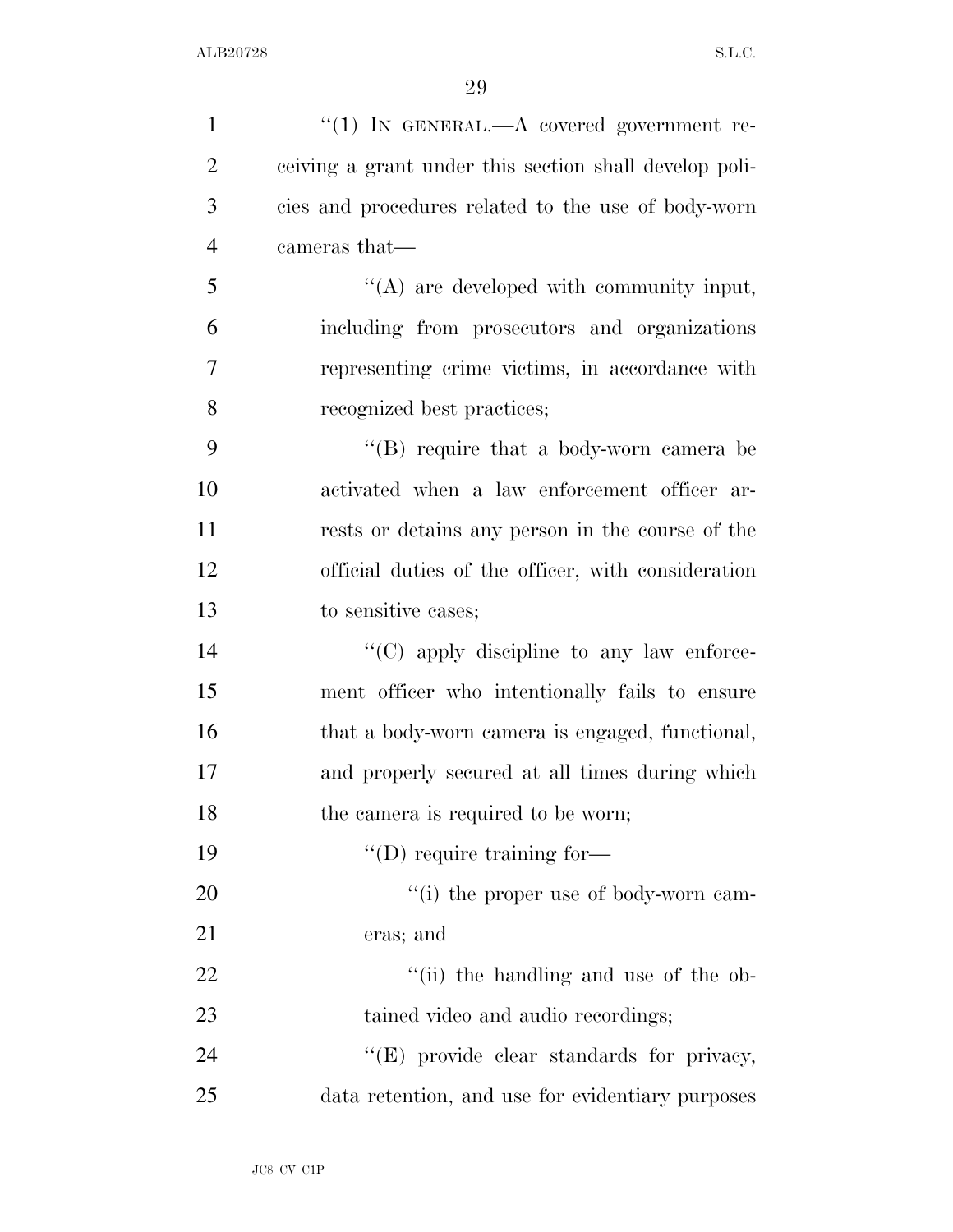| $\mathbf{1}$   | in a criminal proceeding, including in the case    |
|----------------|----------------------------------------------------|
| $\overline{2}$ | of an assault on a law enforcement officer; and    |
| 3              | $\lq\lq(F)$ make footage available to the public   |
| $\overline{4}$ | in response to a valid request under an applica-   |
| 5              | ble freedom of information law if the footage      |
| 6              | can be made available—                             |
| 7              | "(i) without compromising an ongoing               |
| 8              | investigation or revealing the identity of         |
| 9              | third parties, including victims, inform-          |
| 10             | ants, or witnesses; and                            |
| 11             | "(ii) with consideration given to the              |
| 12             | rights of victims and surviving family             |
| 13             | members.                                           |
| 14             | "(2) PUBLICATION.—A covered government re-         |
| 15             | ceiving a grant under this section shall make all  |
| 16             | policies and procedures regarding body-worn cam-   |
| 17             | eras available on a public website.                |
| 18             | $``(3)$ GUIDANCE.—The Director shall<br>issue      |
| 19             | guidance to covered governments related to the re- |
| 20             | quirements under paragraph (1).                    |
| 21             | "(e) GRANT AMOUNTS.—                               |
| 22             | $``(1)$ MINIMUM AMOUNT.—                           |
| 23             | "(A) IN GENERAL.—Each fiscal year, un-             |
| 24             | less the Director has awarded a fully funded       |
| 25             | grant for each eligible application submitted by   |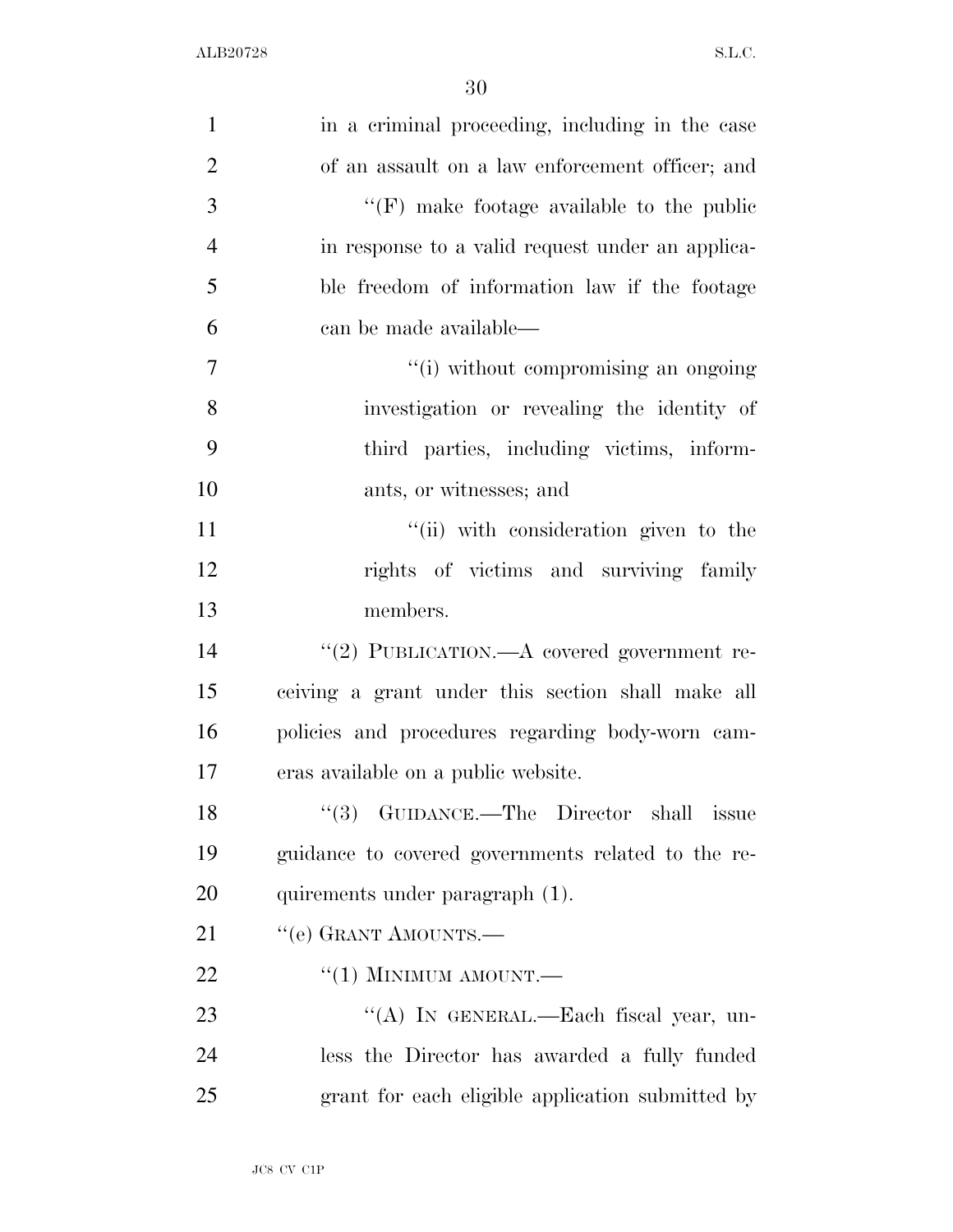| $\mathbf{1}$   | a State and any units of local government with-  |
|----------------|--------------------------------------------------|
| $\overline{2}$ | in the State under this section for the fiscal   |
| 3              | year, the Director shall allocate to the State   |
| $\overline{4}$ | and units of local government within the State   |
| 5              | for grants under this section an aggregate       |
| 6              | amount that is not less than 0.5 percent of the  |
| 7              | total amount appropriated for the fiscal year    |
| 8              | for grants under this section.                   |
| 9              | "(B) CERTAIN TERRITORIES.-For pur-               |
| 10             | poses of the Virgin Islands, American Samoa,     |
| 11             | Guam, and the Northern Mariana Islands, sub-     |
| 12             | paragraph $(A)$ shall be applied by substituting |
| 13             | $0.25$ percent' for $0.5$ percent'.              |
| 14             | $``(2)$ MAXIMUM AMOUNT.—                         |
| 15             | "(A) AMOUNT PER COVERED GOVERN-                  |
| 16             | MENT.—A covered government may not receive       |
| 17             | a grant under this section for a fiscal year in  |
| 18             | an amount that is greater than 5 percent of the  |
| 19             | total amount appropriated for grants under this  |
| 20             | section for the fiscal year.                     |
| 21             | "(B) AGGREGATE AMOUNT PER STATE.— $A$            |
| 22             | State and each covered government within the     |
| 23             | State may not receive grants under this section  |
| 24             | for a fiscal year in an aggregate amount that    |
| 25             | is more than 20 percent of the total amount ap-  |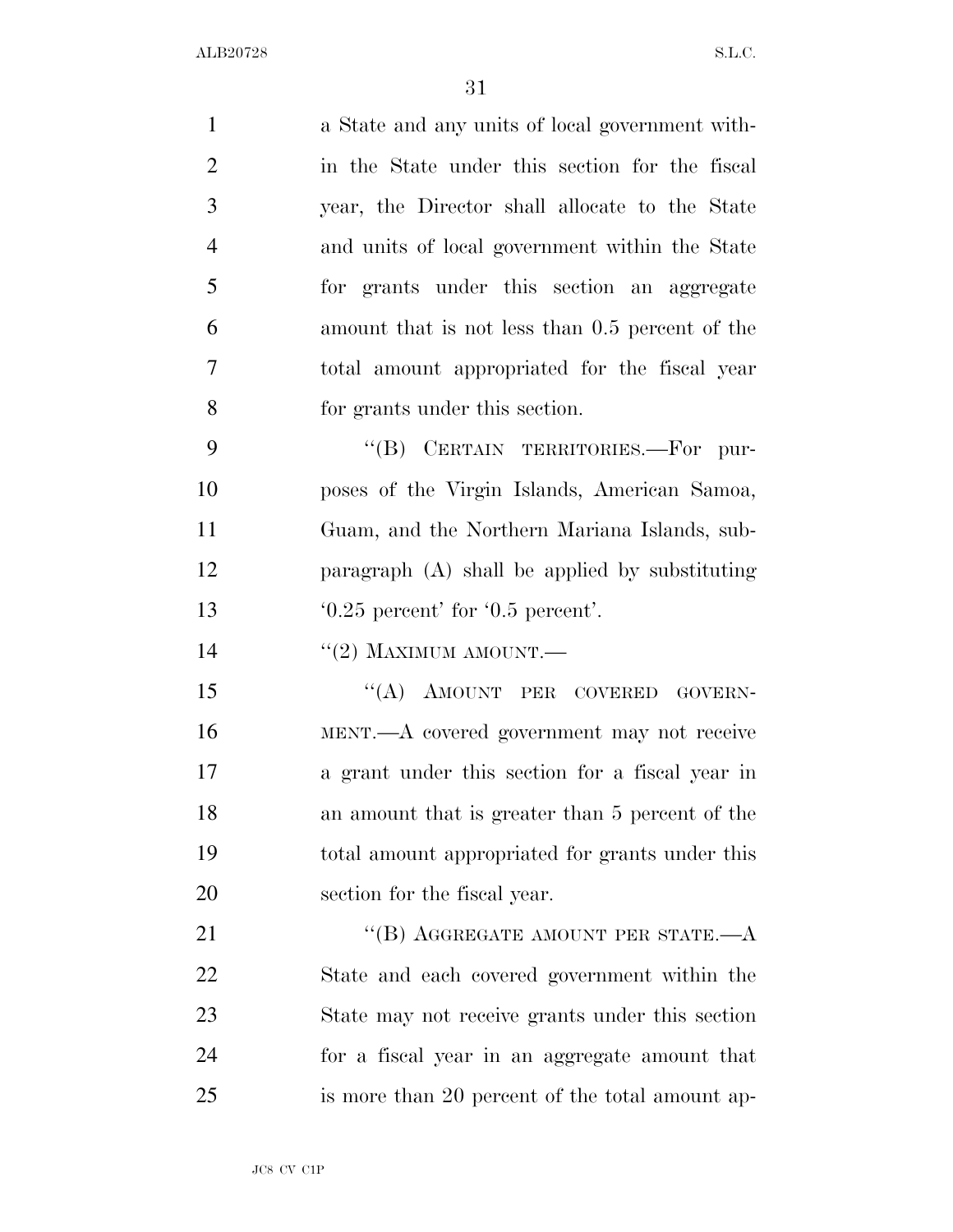propriated for grants under this section for the fiscal year.

 ''(f) MATCHING FUNDS.—The portion of the costs of a body-worn camera program provided by a grant under this section—

 $\frac{6}{1}$  may not exceed 50 percent; and

7  $\frac{1}{2}$   $\frac{1}{2}$  subject to subsection (e)(2), shall equal 50 percent if the grant is to a unit of local government with fewer than 100,000 residents.

 ''(g) SUPPLEMENT, NOT SUPPLANT.—Funds made available under this section shall not be used to supplant covered government funds, but shall be used to increase the amount of funds that would, in the absence of Federal funds, be made available from covered government sources for the purposes of this section.

 ''(h) REPORTS TO THE DIRECTOR.—A covered gov- ernment that receives a grant under this section shall sub- mit to the Director, for each year in which funds from a grant received under this section are expended, a report at such time and in such manner as the Director may rea-sonably require, that contains—

  $(1)$  a summary of the activities carried out under the grant and an assessment of whether the activities are meeting the needs identified in the grant application; and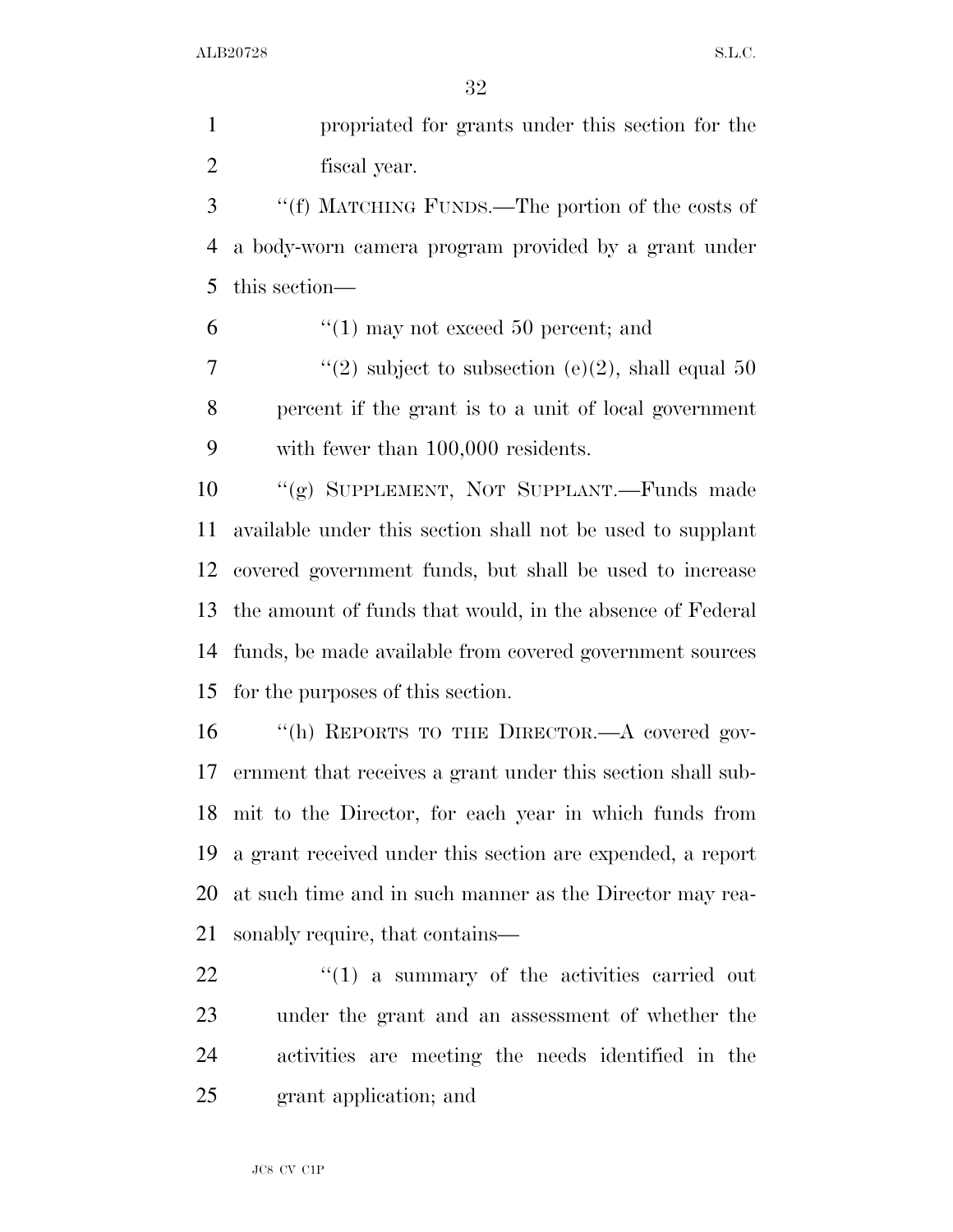1 ''(2) such other information as the Director may require. ''(i) REPORTS TO CONGRESS.—Not later than 90 days after the end of a fiscal year for which grants are made under this section, the Director shall submit to Con- gress a report that includes—  $\frac{u(1)}{1}$  the aggregate amount of grants made under this section to each covered government for the fiscal year;  $(2)$  a summary of the information provided by covered governments receiving grants under this sec- tion; and ''(3) a description of the priorities and plan for awarding grants among eligible covered govern- ments, and how the plan will ensure the effective use of body-worn cameras to protect public safety.

 ''(j) DIRECT APPROPRIATIONS.—For the purpose of making grants under this section, there is appropriated, to remain available until expended, out of any money in the Treasury not otherwise appropriated—

- ''(1) for fiscal year 2021, \$100,000,000; 22  $\frac{((2) \text{ for fiscal year } 2022, \$100,000,000;}{)}$
- ''(3) for fiscal year 2023, \$100,000,000;
- 24 ''(4) for fiscal year 2024, \$100,000,000; and
- ''(5) for fiscal year 2025, \$100,000,000.''.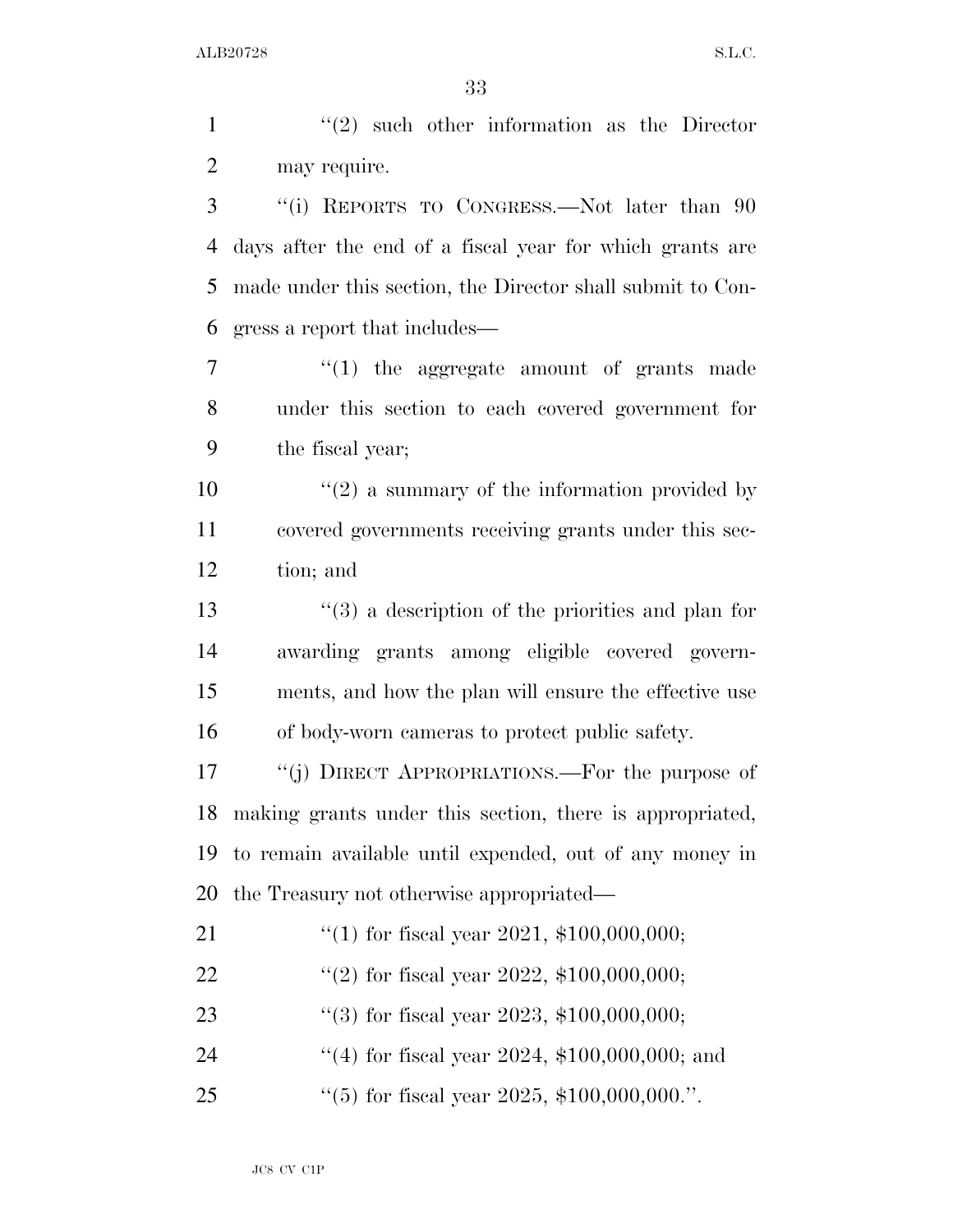| 1              | SEC. 202. PENALTIES FOR FAILURE TO USE BODY-WORN   |
|----------------|----------------------------------------------------|
| $\overline{2}$ | <b>CAMERAS.</b>                                    |
| 3              | (a) DEFINITION.—In this section, the term "covered |
| $\overline{4}$ | provision" means-                                  |
| 5              | $(1)$ section 509 of title I of the Omnibus Crime  |
| 6              | Control and Safe Streets Act of 1968, as added by  |
| 7              | section 201; and                                   |
| 8              | (2) any other provision of law that makes funds    |
| 9              | available for the purchase of body-worn cameras.   |
| 10             | (b) REQUIREMENT.—                                  |
| 11             | (1) STATES.—A State that receives funds under      |
| 12             | a covered provision shall—                         |
| 13             | $(A)$ have a policy in place to apply dis-         |
| 14             | cipline to any law enforcement officer who in-     |
| 15             | tentionally fails to ensure that a body-worn       |
| 16             | camera purchased using those funds is engaged,     |
| 17             | functional, and properly secured at all times      |
| 18             | during which the camera is required to be worn;    |
| 19             | and                                                |
| <b>20</b>      | (B) ensure that any entity to which the            |
| 21             | State awards a subgrant under the covered pro-     |
| 22             | vision applies discipline to any law enforcement   |
| 23             | officer who intentionally fails to ensure that a   |
| 24             | body-worn camera purchased using those funds       |
| 25             | is engaged, functional, and properly secured at    |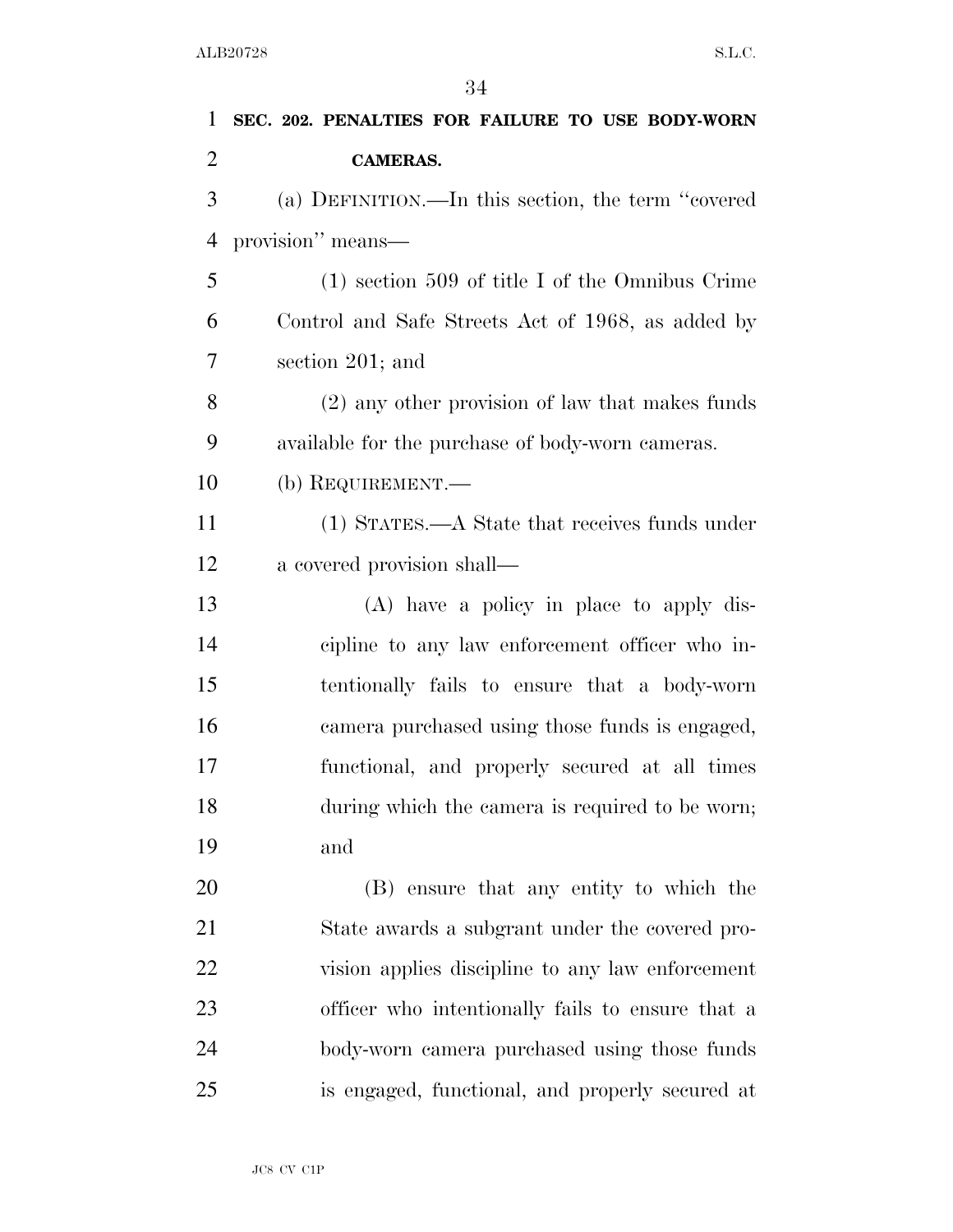| $\mathbf{1}$   | all times during which the camera is required to        |
|----------------|---------------------------------------------------------|
| $\overline{2}$ | be worn.                                                |
| 3              | (2) OTHER ENTITIES.—An entity other than a              |
| $\overline{4}$ | State that receives funds under a covered provision     |
| 5              | shall have a policy in place to apply discipline to any |
| 6              | law enforcement officer who intentionally fails to en-  |
| 7              | sure that a body-worn camera purchased using those      |
| 8              | funds is engaged, functional, and properly secured at   |
| 9              | all times during which the camera is required to be     |
| 10             | worn.                                                   |
| 11             | $(e)$ COMPLIANCE.—                                      |
| 12             | $(1)$ INELIGIBILITY FOR FUNDS.—                         |
| 13             | (A) FIRST FISCAL YEAR.—                                 |
| 14             | (i) STATES.—For the first fiscal year                   |
| 15             | beginning after the date of enactment of                |
| 16             | this Act in which a State fails to comply               |
| 17             | with subsection $(b)(1)$ , the State shall be           |
| 18             | subject to a 20-percent reduction of the                |
| 19             | funds that would otherwise be provided to               |
| 20             | the State under the applicable covered pro-             |
| 21             | vision for that fiscal year.                            |
| 22             | (ii) OTHER ENTITIES.—For the first                      |
| 23             | fiscal year beginning after the date of en-             |
| 24             | actment of this Act in which an entity                  |
| 25             | other than a State fails to comply with                 |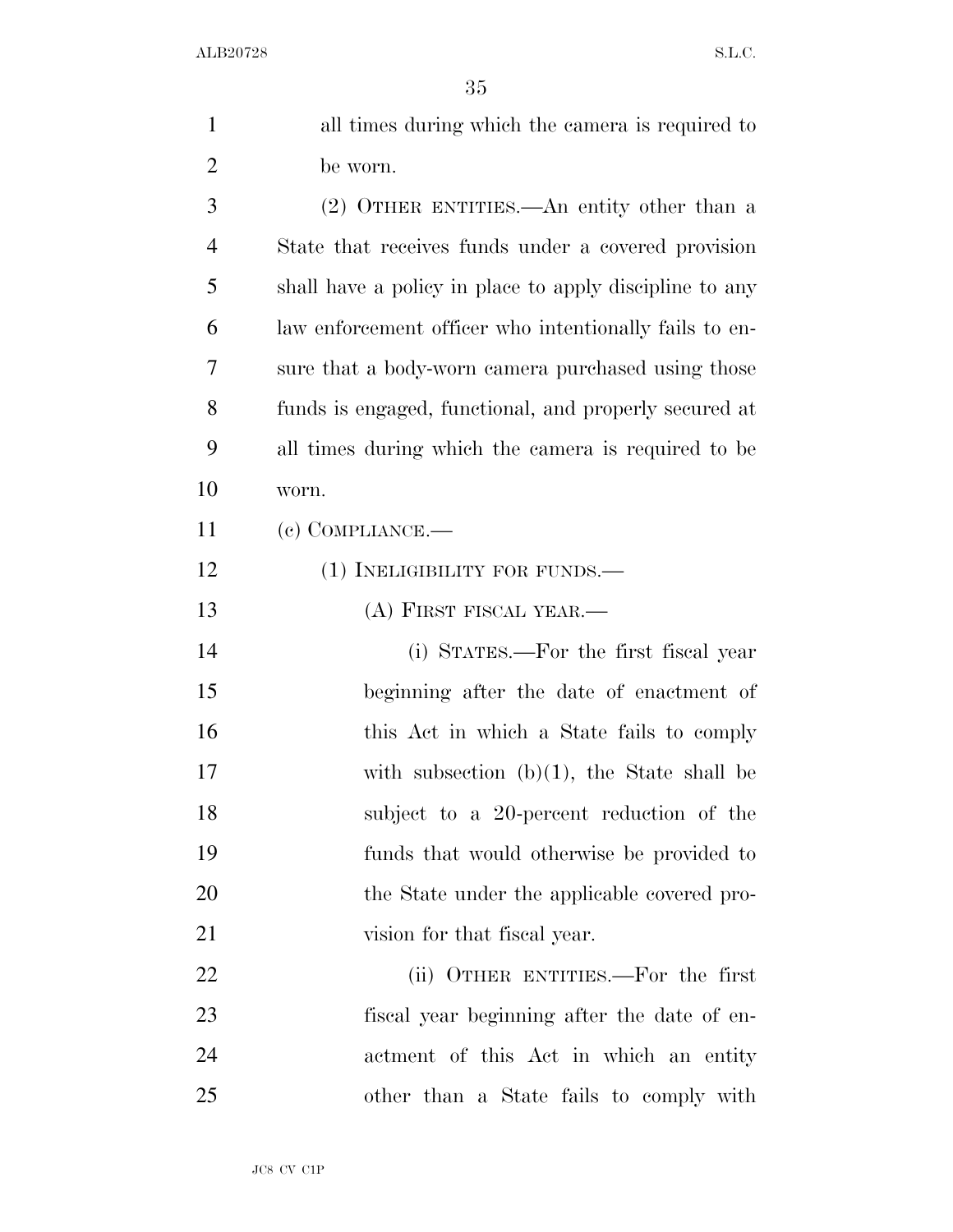1 subsection  $(b)(2)$ , the entity shall be sub-2 iect to a 20-percent reduction of the funds that would otherwise be allocated to the entity under the applicable covered provi- sion for that fiscal year. (B) SUBSEQUENT FISCAL YEARS.— (i) STATES.—Beginning in the first fiscal year beginning after the first fiscal year described in subparagraph (A)(i) in which a State fails to comply with sub- section (b), the percentage by which the funds described in subparagraph (A)(i) are reduced shall be increased by 5 percent each fiscal year the State fails to comply with subsection (b), except that such re-16 duction shall not exceed 25 percent in any fiscal year. (ii) OTHER ENTITIES.—Beginning in the first fiscal year beginning after the first fiscal year described in subparagraph (A)(i) in which a an entity other than a 22 State fails to comply with subsection (b), the percentage by which the funds de-scribed in subparagraph (A)(ii) are re-

duced shall be increased by 5 percent each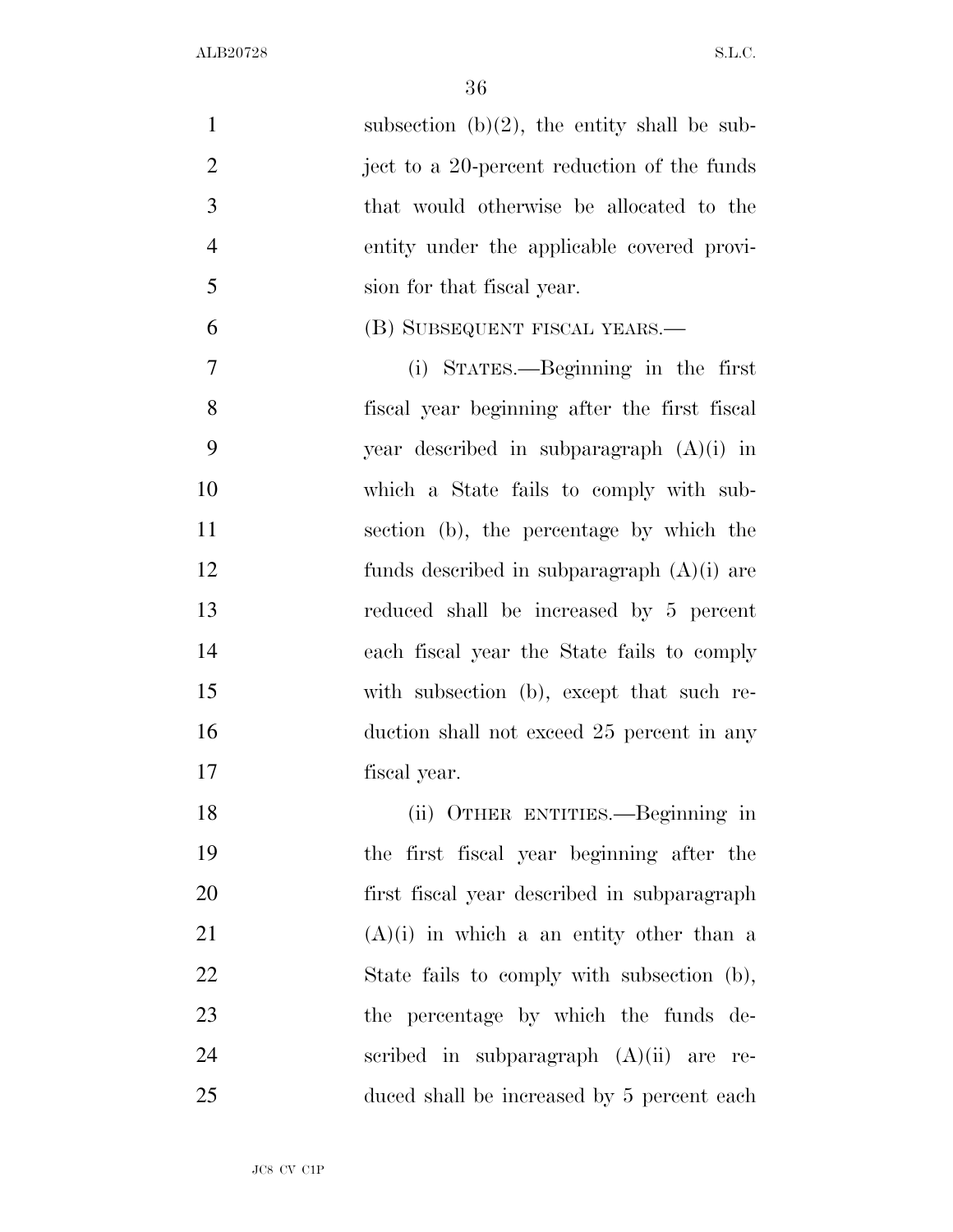| $\mathbf{1}$   | fiscal year the entity fails to comply with               |
|----------------|-----------------------------------------------------------|
| $\overline{2}$ | subsection (b), except that such reduction                |
| 3              | shall not exceed 25 percent in any fiscal                 |
| $\overline{4}$ | year.                                                     |
| 5              | (2)<br>REALLOCATION.—Amounts not allocated                |
| 6              | under covered provision to a State or other entity        |
| 7              | for failure to comply with subsection (b) shall be re-    |
| 8              | allocated under the covered provision to States or        |
| 9              | other entities that have complied with subsection (b).    |
| 10             | TITLE III—LAW ENFORCEMENT                                 |
| 11             | <b>RECORDS RETENTION</b>                                  |
| 12             | SEC. 301. LAW ENFORCEMENT RECORDS RETENTION.              |
| 13             | (a) IN GENERAL.— Part E of title I of the Omnibus         |
| 14             | Crime Control and Safe Streets Acts of 1968 (34 U.S.C.    |
| 15             | $10151$ et seq.) is amended by adding at the end the fol- |
| 16             | lowing:                                                   |
| 17             | "Subpart 4-Law Enforcement Records Retention              |
| 18             | "SEC. 531. LAW ENFORCEMENT RECORDS RETENTION.             |
| 19             | "(a) DEFINITIONS.—In this section—                        |
| 20             | $\lq(1)$ the term 'applicable covered system', with       |
| 21             | respect to a law enforcement agency, means the cov-       |
| 22             | ered system of the covered government of which the        |
| 23             | law enforcement agency is part;                           |
| 24             | $f'(2)$ the term 'covered government' means a             |
| 25             | State or unit of local government;                        |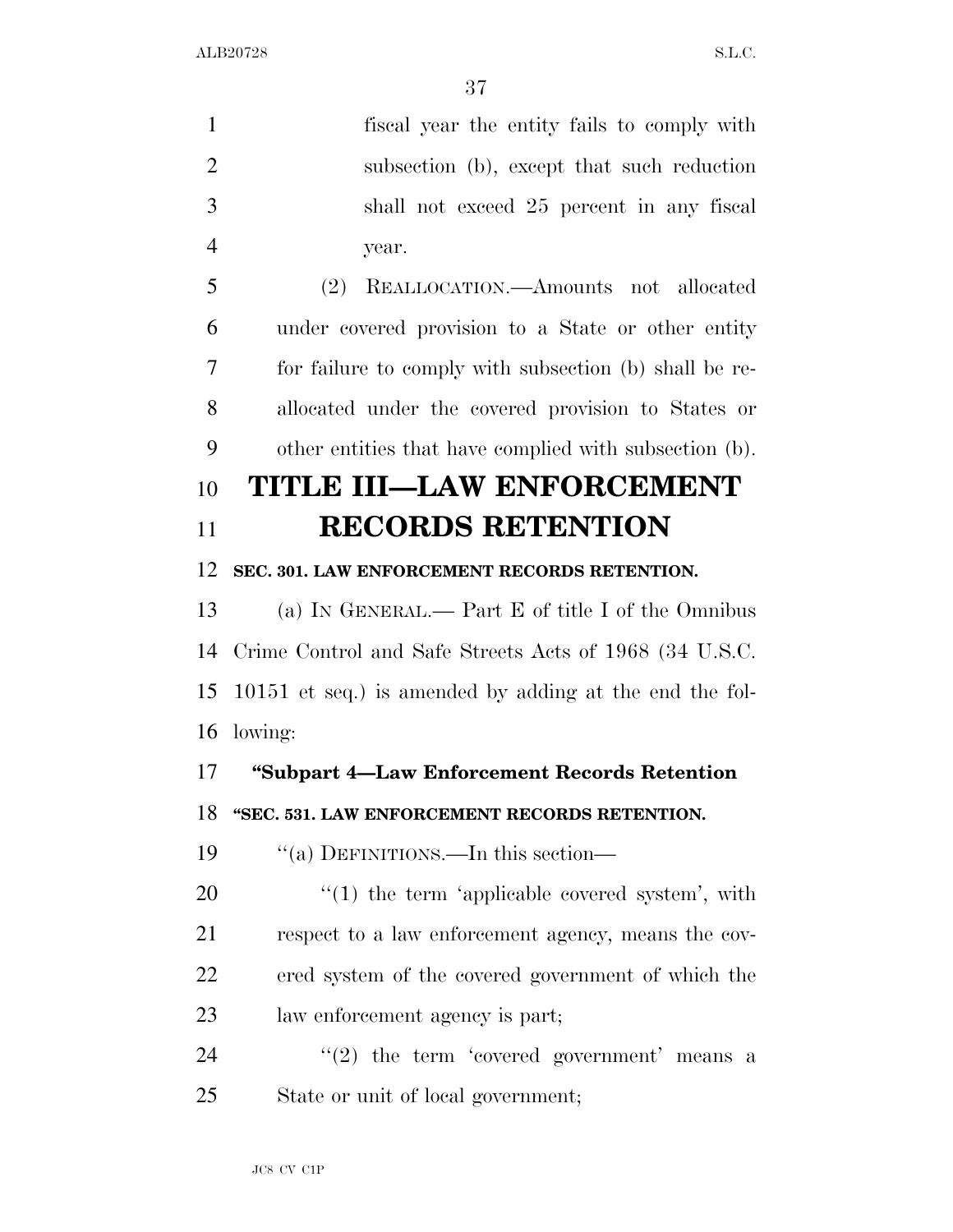| $\mathbf{1}$   | $"$ (3) the term 'covered system' means a system      |
|----------------|-------------------------------------------------------|
| $\overline{2}$ | maintained by a covered government under sub-         |
| 3              | section (b); and                                      |
| $\overline{4}$ | $\cdot$ (4) the term 'disciplinary record'—           |
| 5              | "(A) means any written document regard-               |
| 6              | ing an allegation of misconduct by a law en-          |
| $\tau$         | forcement officer that—                               |
| 8              | "(i) is substantiated and is adju-                    |
| 9              | dicated by a government agency or court;              |
| 10             | and                                                   |
| 11             | $``(ii)$ results in—                                  |
| 12             | $\lq\lq$ adverse action by the em-                    |
| 13             | ploying law enforcement agency; or                    |
| 14             | $\lq\lq$ (II) criminal charges; and                   |
| 15             | $\lq\lq$ does not include a written document          |
| 16             | regarding an allegation described in subpara-         |
| 17             | graph (A) if the adjudication described in            |
| 18             | clause (i) of that subparagraph has been over-        |
| 19             | turned on appeal.                                     |
| 20             | "(b) RECORDS RETENTION REQUIREMENTS.—                 |
| 21             | "(1) RECORDS RETENTION SYSTEM.—A covered              |
| 22             | government that receives funds under this part shall  |
| 23             | maintain a system for sharing disciplinary records of |
| 24             | law enforcement officers that meets the require-      |
| 25             | ments under paragraph $(2)$ .                         |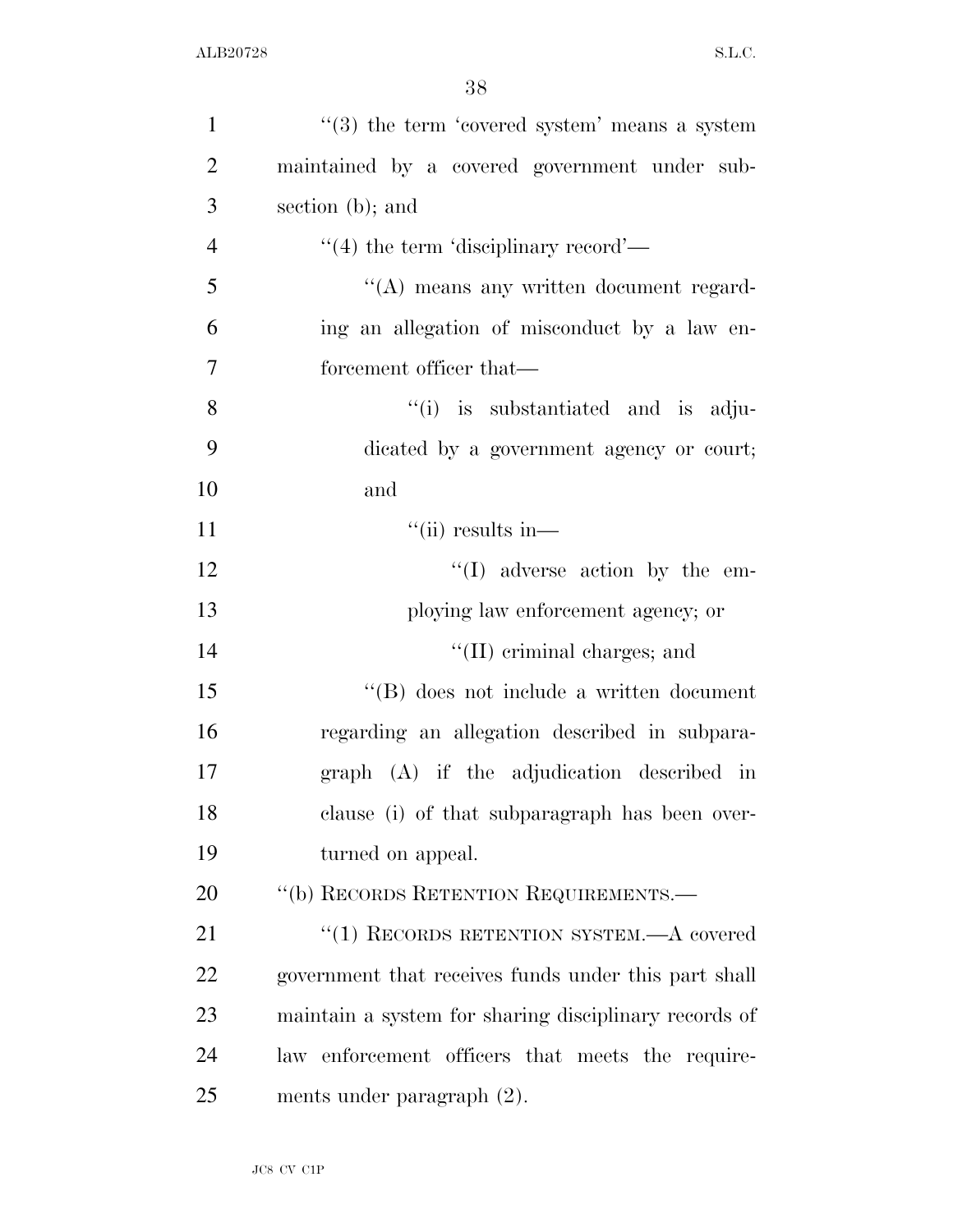| $\mathbf{1}$   | "(2) REQUIREMENTS.—In administering a cov-          |
|----------------|-----------------------------------------------------|
| $\overline{2}$ | ered system, a covered government shall—            |
| 3              | "(A) retain each disciplinary record or in-         |
| $\overline{4}$ | ternal investigation record regarding a law en-     |
| 5              | forcement officer that is prepared by a law en-     |
| 6              | forcement agency of the covered government;         |
| 7              | $\lq\lq (B)$ retain a record of each award or com-  |
| 8              | mendation regarding a law enforcement officer       |
| 9              | that is prepared by a law enforcement agency        |
| 10             | of the covered government;                          |
| 11             | $\cdot$ (C) establish a policy that ensures that    |
| 12             | each record included in the covered system is       |
| 13             | retained and accessible for not less than 30        |
| 14             | years;                                              |
| 15             | $\lq\lq$ (D) allow a law enforcement officer, coun- |
| 16             | sel for a law enforcement officer, or the rep-      |
| 17             | resentative organization of a law enforcement       |
| 18             | officer to-                                         |
| 19             | "(i) submit information to the covered              |
| 20             | system relating to a disciplinary record or         |
| 21             | internal investigation record regarding the         |
| 22             | law enforcement officer that is retained            |
| 23             | under subparagraph $(A)$ ; or                       |
| 24             | "(ii) obtain access to the covered sys-             |
| 25             | tem in order to review a disciplinary record        |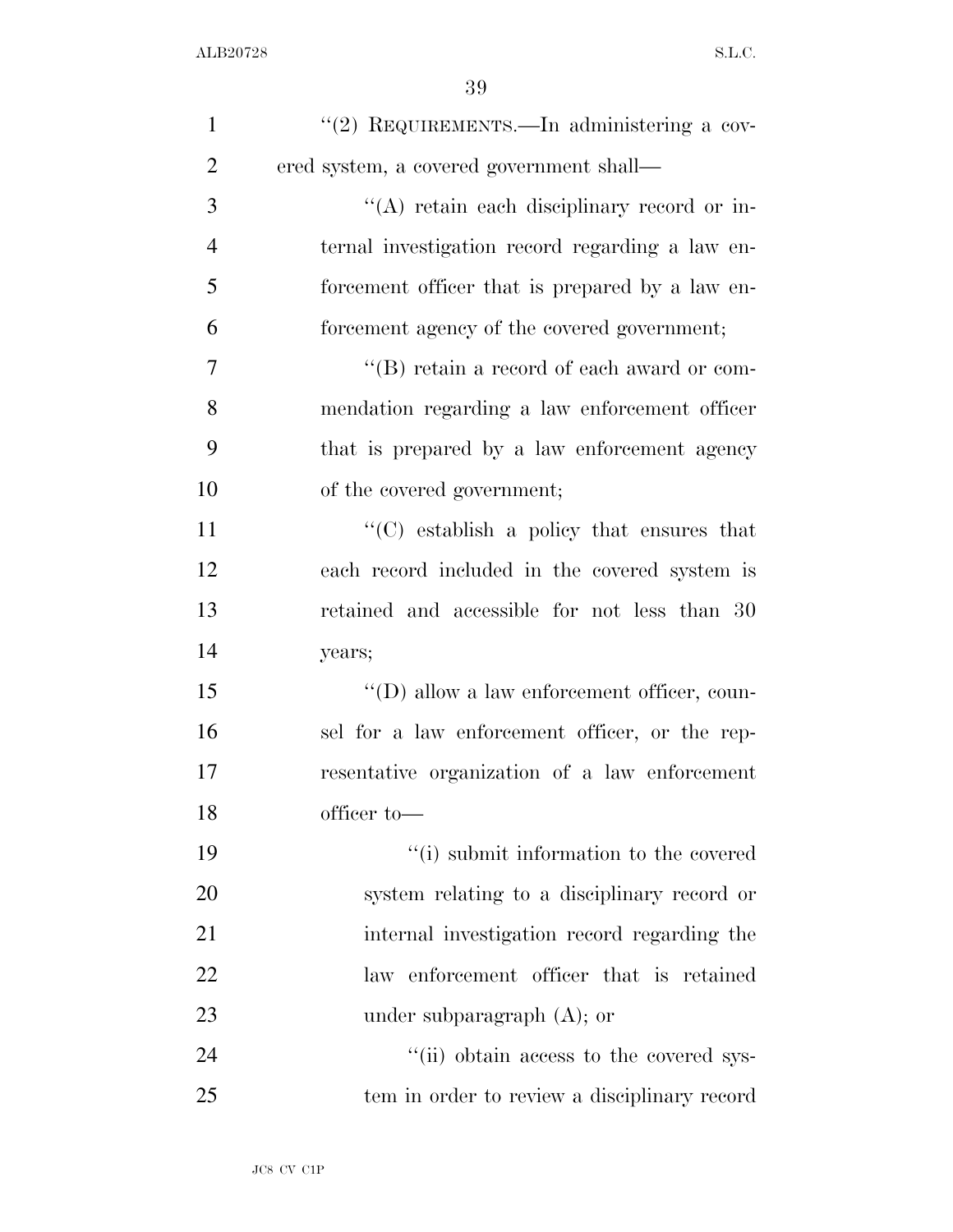| $\mathbf{1}$   | or internal investigation record described        |
|----------------|---------------------------------------------------|
| $\overline{2}$ | in clause (i);                                    |
| 3              | "(E) allow any Federal, State, or local law       |
| $\overline{4}$ | enforcement agency to access any record in-       |
| 5              | cluded in the covered system for the purpose of   |
| 6              | making a decision to hire a law enforcement of-   |
| $\overline{7}$ | ficer;                                            |
| 8              | "(F) require that, before hiring a law en-        |
| 9              | forcement officer, a representative of a law en-  |
| 10             | forcement agency of the covered government        |
| 11             | with hiring authority—                            |
| 12             | "(i) search the applicable covered sys-           |
| 13             | tem of each law enforcement agency that           |
| 14             | has employed the applicant as a law en-           |
| 15             | forcement officer in order to determine           |
| 16             | whether the applicant has a disciplinary          |
| 17             | record, internal investigation record, or         |
| 18             | record of an award or commendation on             |
| 19             | file; and                                         |
| 20             | "(ii) if a record described in clause (i)         |
| 21             | exists, review the record in full before hir-     |
| 22             | ing the law enforcement officer; and              |
| 23             | $\lq\lq(G)$ prohibit access to the covered system |
| 24             | by any individual other than an individual who    |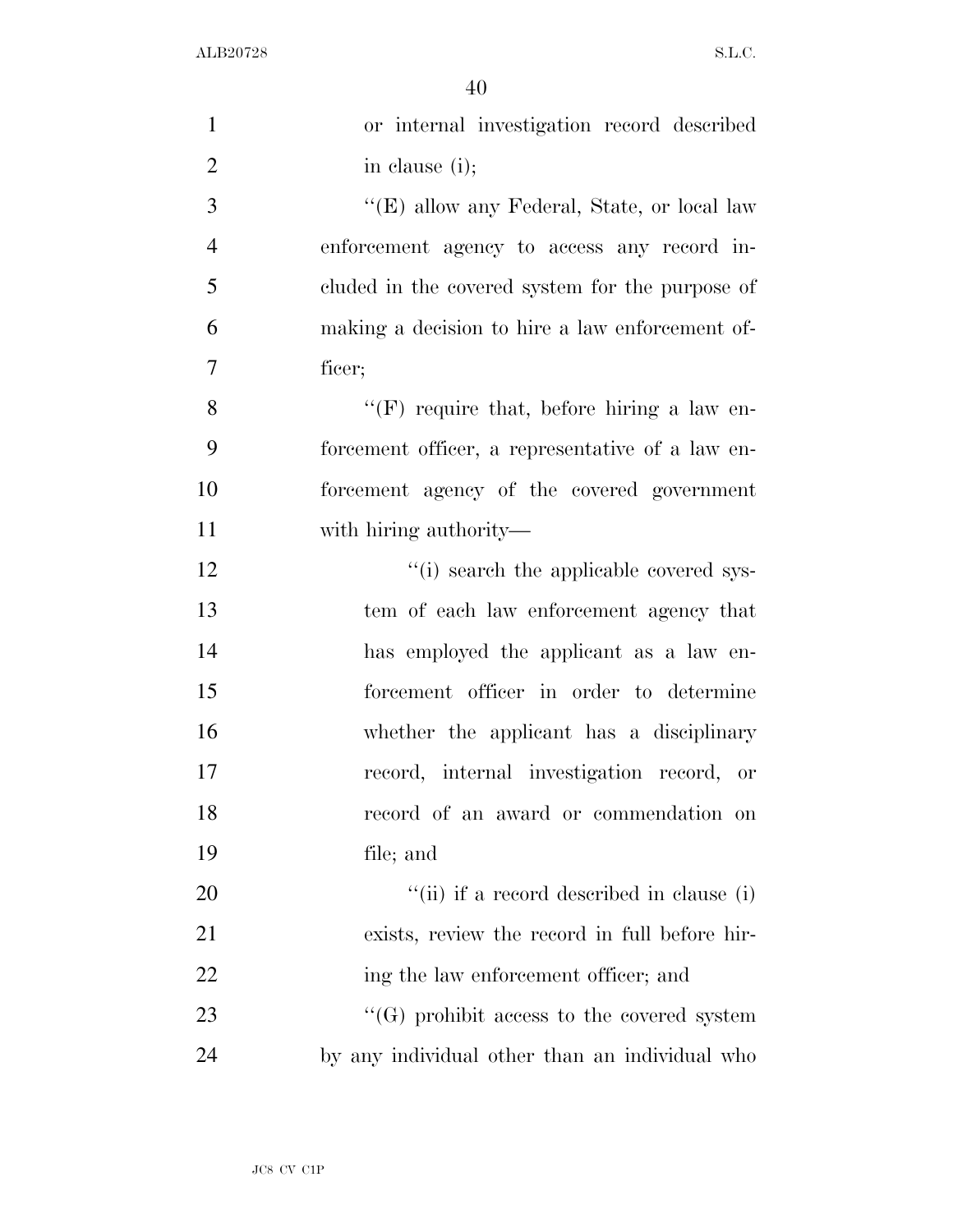| $\mathbf{1}$   | is authorized to access the covered system for          |
|----------------|---------------------------------------------------------|
| $\overline{2}$ | purposes of-                                            |
| 3              | "(i) submitting records or other infor-                 |
| $\overline{4}$ | mation to the covered system as described               |
| 5              | in subparagraphs $(A)$ , $(B)$ , and $(D)$ ; or         |
| 6              | "(ii) reviewing records or other infor-                 |
| $\overline{7}$ | mation in the covered system as described               |
| 8              | in subparagraphs $(E)$ and $(F)$ .                      |
| 9              | "(c) INELIGIBILITY FOR FUNDS.—                          |
| 10             | "(1) IN GENERAL. $\longrightarrow$ A covered government |
| 11             | may not receive funds under section 505, 506, 515,      |
| 12             | or 516 unless the covered government is in compli-      |
| 13             | ance with subsection (b) of this section.               |
| 14             | "(2) REALLOCATION.—Amounts not allocated                |
| 15             | under a section referred to in paragraph (1) to a       |
| 16             | covered government for failure to comply with sub-      |
| 17             | section (b) shall be reallocated under that section to  |
| 18             | covered governments that have complied with sub-        |
| 19             | section (b).                                            |
| 20             | "(d) ONE-TIME GRANT.—                                   |
| 21             | "(1) IN GENERAL.—The Attorney General shall             |
| 22             | award a grant to each State, using an apportion-        |
| 23             | ment formula that reflects the differences between      |
| 24             | each State, to be used by the State and units of        |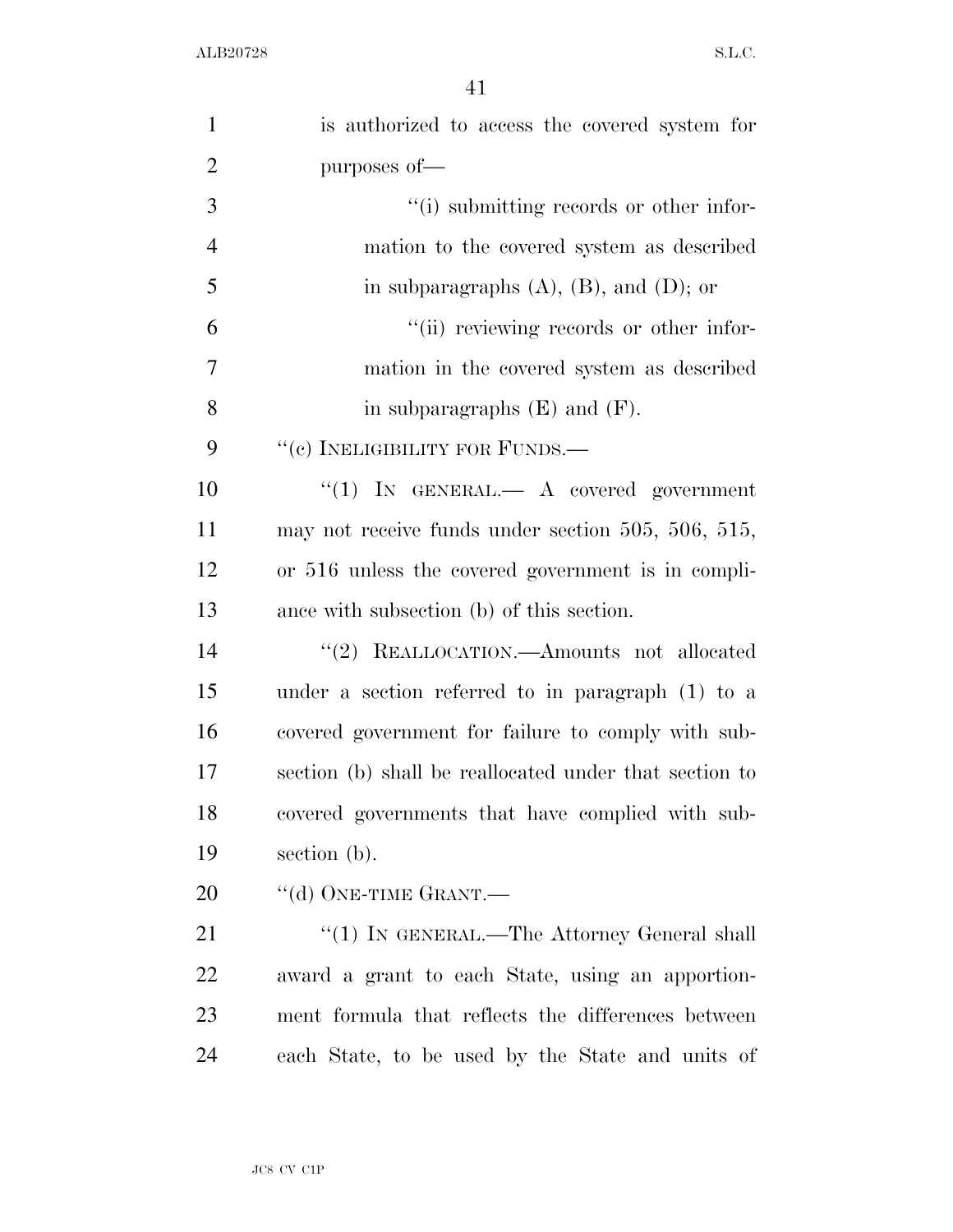| $\mathbf{1}$   | local government within the State to establish cov-   |
|----------------|-------------------------------------------------------|
| $\overline{2}$ | ered systems.                                         |
| 3              | "(2) AMOUNT.—The amount of a grant award-             |
| $\overline{4}$ | ed to a State under paragraph (1) shall be not less   |
| 5              | than $$1,000,000$ .                                   |
| 6              | "(3) DIRECT APPROPRIATIONS.—For the pur-              |
| 7              | pose of making grants under this subsection, there    |
| 8              | is authorized to be appropriated, and there is appro- |
| 9              | priated, out of any money in the Treasury not other-  |
| 10             | wise appropriated, \$100,000,000, to remain avail-    |
| 11             | able until expended.                                  |
| 12             | $``$ (e) INDEMNIFICATION.—                            |
| 13             | "(1) IN GENERAL.—The United States shall in-          |
| 14             | demnify and hold harmless a covered government,       |
| 15             | and any law enforcement agency thereof, against       |
| 16             | any claim (including reasonable expenses of litiga-   |
| 17             | tion or settlement) by any person or entity related   |
| 18             | $to-$                                                 |
| 19             | $\lq\lq$ the retention of records in a covered        |
| 20             | system as required under subsection (b); or           |
| 21             | "(B) the review of records included in a              |
| 22             | covered system as required under subsection           |
| 23             | (b).                                                  |
| 24             | "(2) LIMITATION.—Paragraph $(1)$ shall not            |
| 25             | apply to the release of a record—                     |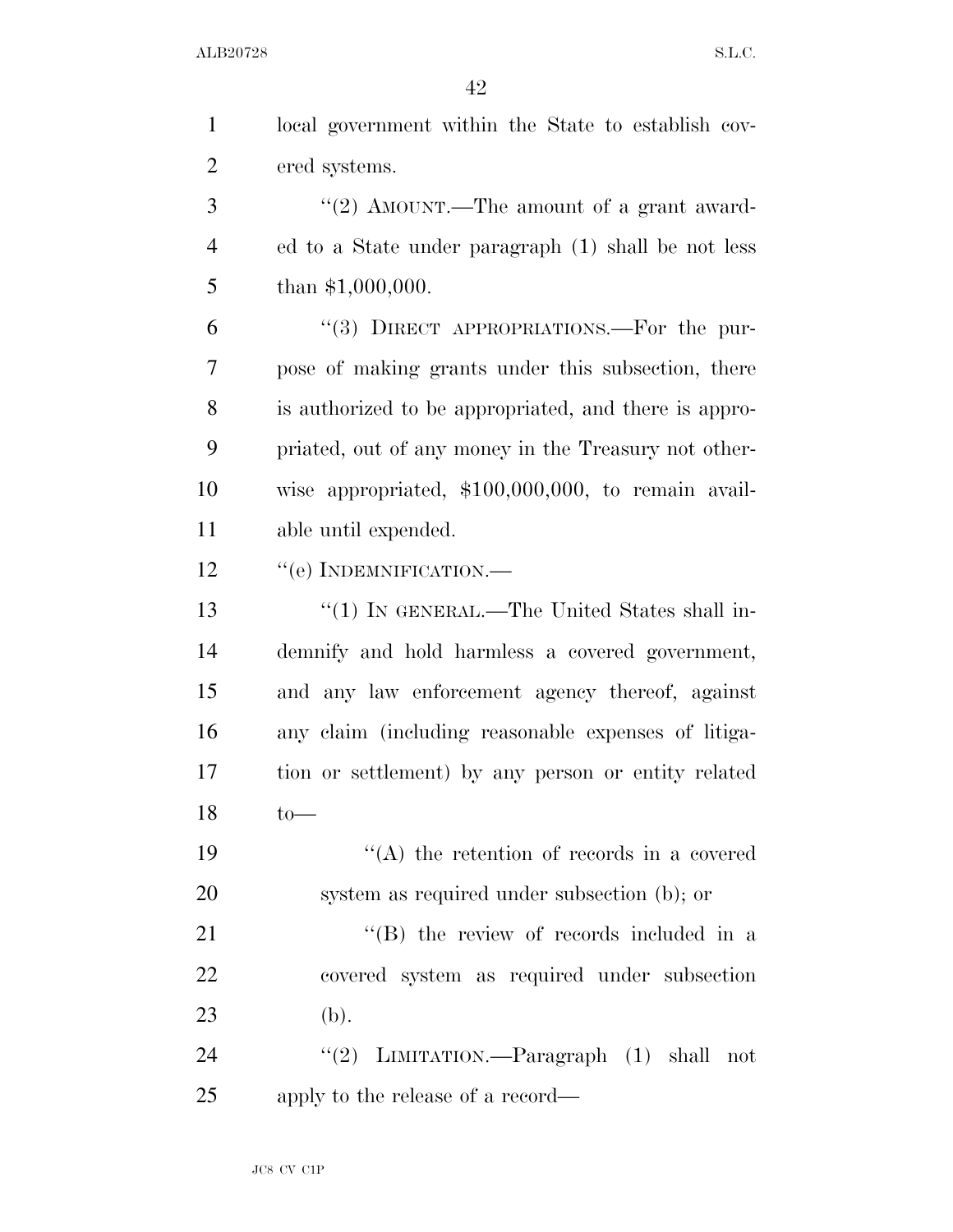|               | $\lq\lq$ to a non-law enforcement entity or in- |
|---------------|-------------------------------------------------|
|               | dividual; or                                    |
| $\mathcal{R}$ | $\lq\lq (B)$ for a purpose other than making a  |

decision to hire a law enforcement officer.''.

 (b) EFFECTIVE DATE.—Section 531(c) of title I of the Omnibus Crime Control and Safe Streets Acts of 1968, as added by subsection (a), shall take effect on Oc- tober 1 of the first fiscal year beginning after the date of enactment of this Act.

# **TITLE IV—JUSTICE FOR VICTIMS OF LYNCHING**

## **SEC. 401. SHORT TITLE.**

 This title may be cited as the ''Justice for Victims of Lynching Act of 2020''.

## **SEC. 402. FINDINGS.**

Congress finds the following:

 (1) The crime of lynching succeeded slavery as the ultimate expression of racism in the United States following Reconstruction.

 (2) Lynching was a widely acknowledged prac- tice in the United States until the middle of the 20th century.

 (3) Lynching was a crime that occurred throughout the United States, with documented inci-dents in all but 4 States.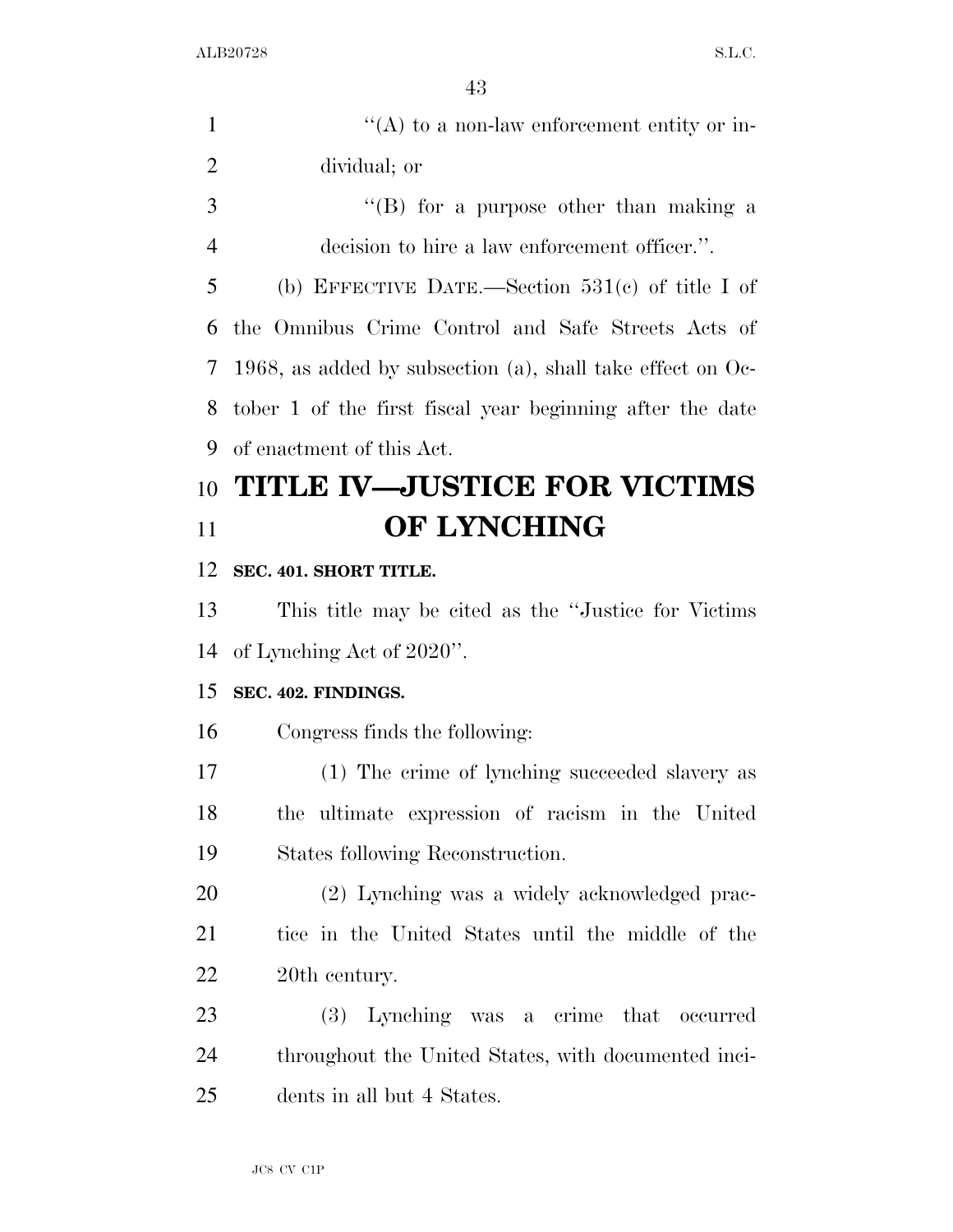| $\mathbf{1}$   | $(4)$ At least $4,742$ people, predominantly Afri-    |
|----------------|-------------------------------------------------------|
| $\overline{2}$ | can Americans, were reported lynched in the United    |
| 3              | States between 1882 and 1968.                         |
| $\overline{4}$ | (5) Ninety-nine percent of all perpetrators of        |
| 5              | lynching escaped from punishment by State or local    |
| 6              | officials.                                            |
| 7              | (6) Lynching prompted African Americans to            |
| 8              | form the National Association for the Advancement     |
| 9              | of Colored People (referred to in this section as the |
| 10             | "NAACP") and prompted members of B'nai B'rith         |
| 11             | to found the Anti-Defamation League.                  |
| 12             | (7) Mr. Walter White, as a member of the              |
| 13             | NAACP and later as the executive secretary of the     |
| 14             | NAACP from 1931 to 1955, meticulously inves-          |
| 15             | tigated lynchings in the United States and worked     |
| 16             | tirelessly to end segregation and racialized terror.  |
| 17             | (8) Nearly 200 anti-lynching bills were intro-        |
| 18             | duced in Congress during the first half of the 20th   |
| 19             | century.                                              |
| 20             | $(9)$ Between 1890 and 1952, 7 Presidents peti-       |
| 21             | tioned Congress to end lynching.                      |
| 22             | $(10)$ Between 1920 and 1940, the House of            |
| 23             | Representatives passed 3 strong anti-lynching meas-   |
| 24             | ures.                                                 |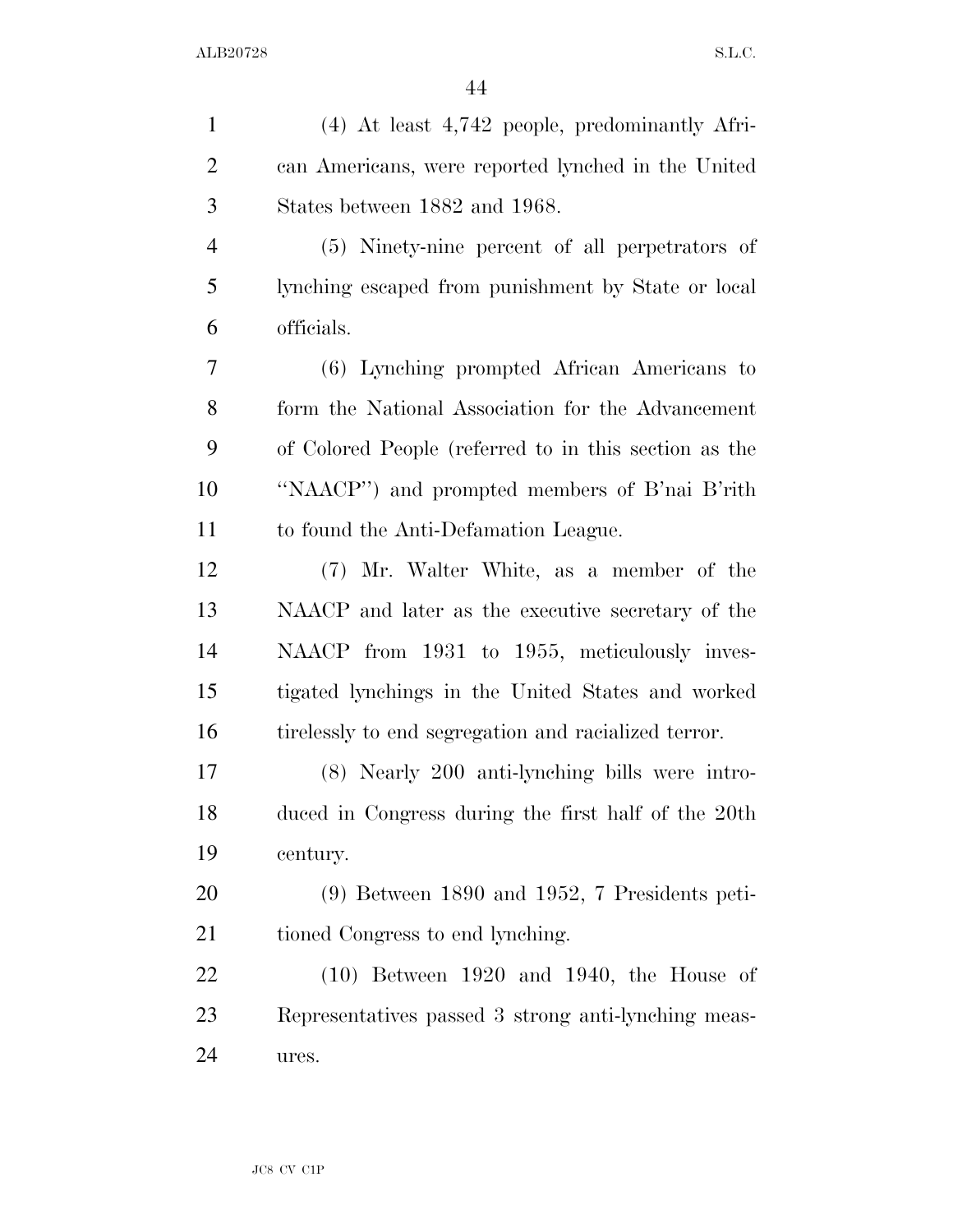(11) Protection against lynching was the min- imum and most basic of Federal responsibilities, and the Senate considered but failed to enact anti-lynch- ing legislation despite repeated requests by civil rights groups, Presidents, and the House of Rep- resentatives to do so. (12) The publication of ''Without Sanctuary: Lynching Photography in America'' helped bring greater awareness and proper recognition of the vic- tims of lynching. (13) Only by coming to terms with history can the United States effectively champion human rights abroad. (14) An apology offered in the spirit of true re- pentance moves the United States toward reconcili- ation and may become central to a new under- standing, on which improved racial relations can be forged. (15) Having concluded that a reckoning with our own history is the only way the country can ef- fectively champion human rights abroad, 90 Mem- bers of the United States Senate agreed to Senate Resolution 39, 109th Congress, on June 13, 2005, to apologize to the victims of lynching and the de-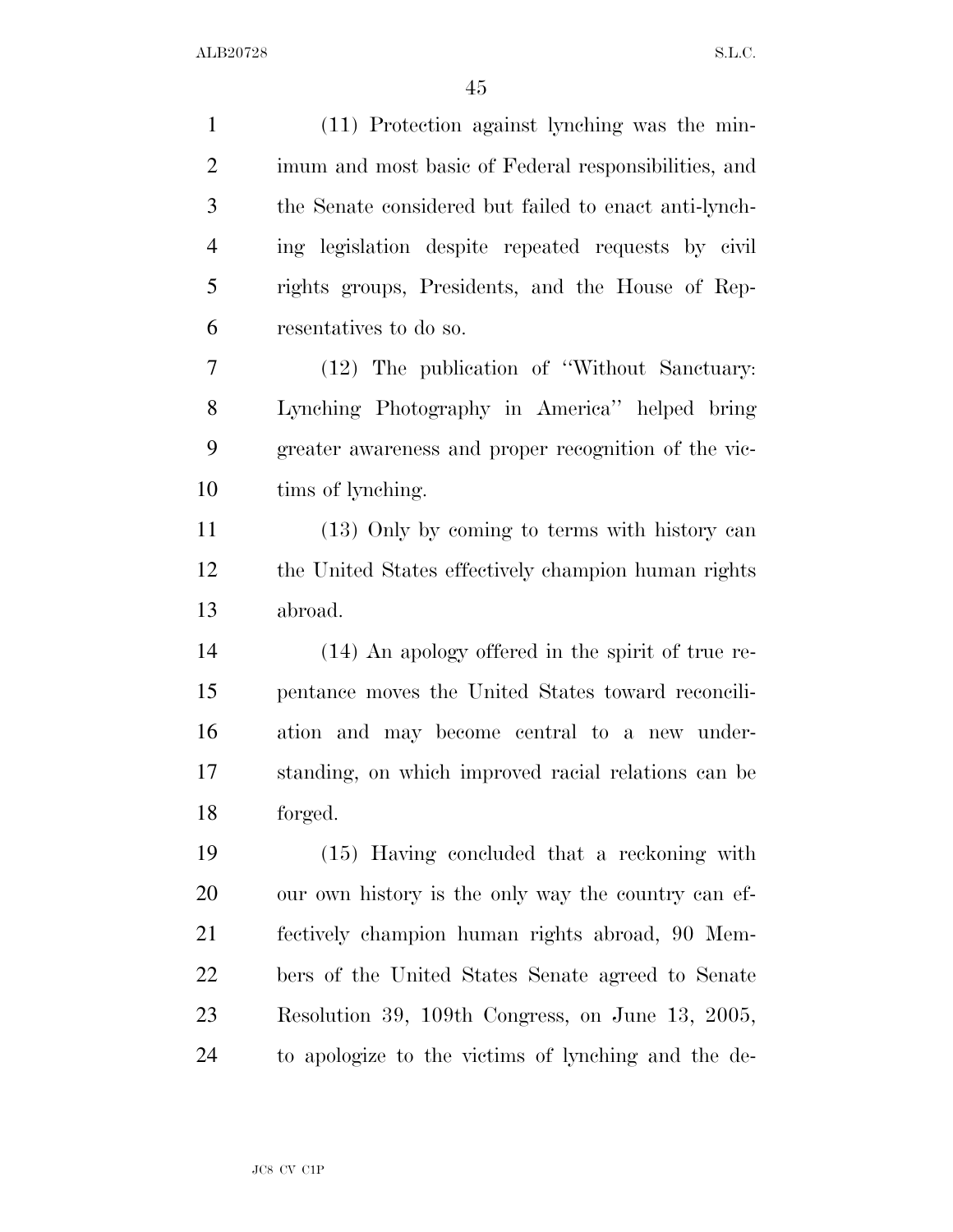scendants of those victims for the failure of the Sen-ate to enact anti-lynching legislation.

 (16) The National Memorial for Peace and Jus- tice, which opened to the public in Montgomery, Ala- bama, on April 26, 2018, is the Nation's first memo- rial dedicated to the legacy of enslaved Black people, people terrorized by lynching, African Americans hu- miliated by racial segregation and Jim Crow, and people of color burdened with contemporary pre-sumptions of guilt and police violence.

 (17) Notwithstanding the Senate's apology and the heightened awareness and education about the Nation's legacy with lynching, it is wholly necessary and appropriate for the Congress to enact legisla- tion, after 100 years of unsuccessful legislative ef-forts, finally to make lynching a Federal crime.

 (18) Further, it is the sense of Congress that criminal action by a group increases the likelihood that the criminal object of that group will be suc- cessfully attained and decreases the probability that the individuals involved will depart from their path of criminality. Therefore, it is appropriate to specify criminal penalties for the crime of lynching, or any attempt or conspiracy to commit lynching.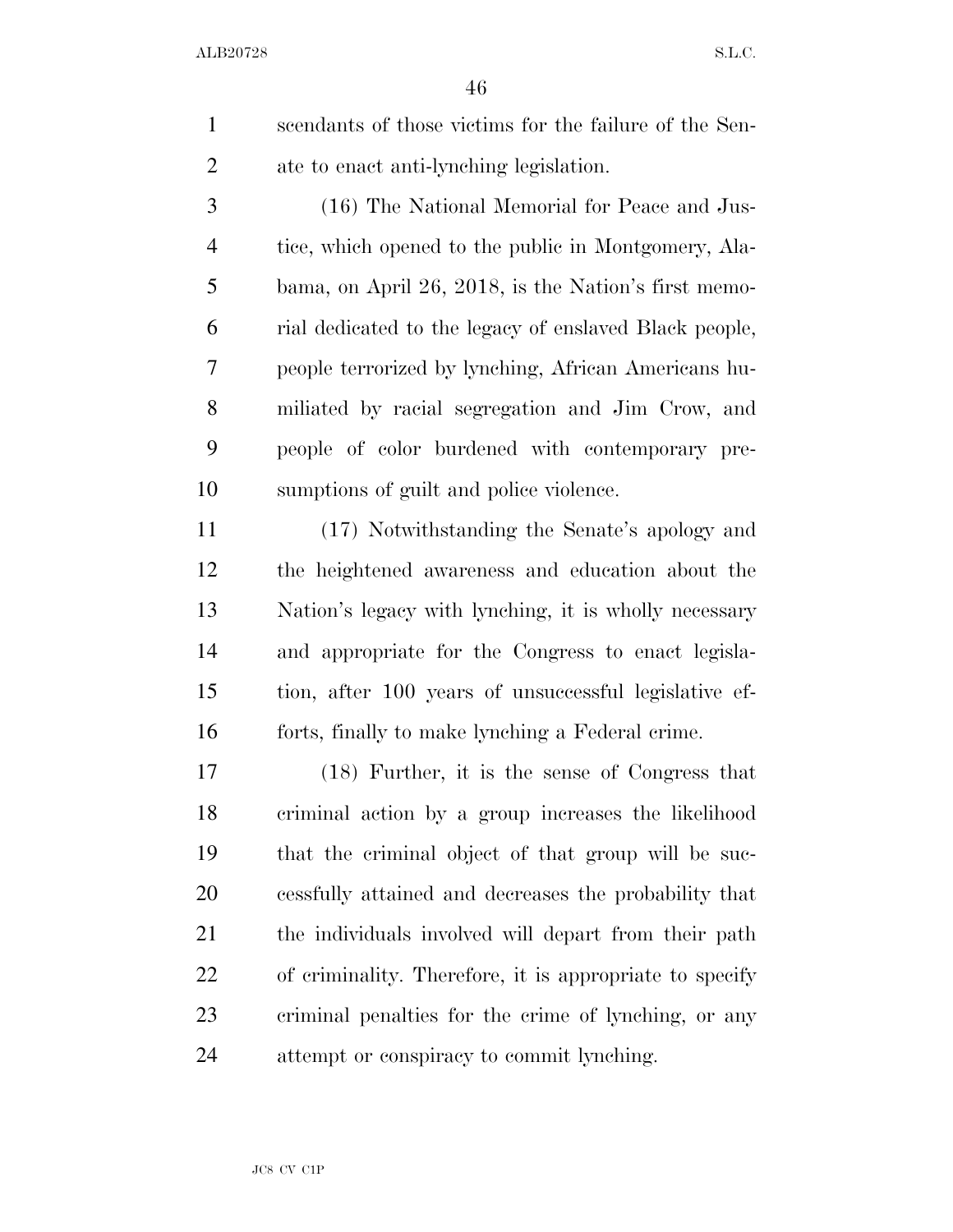(19) The United States Senate agreed to unani- mously Senate Resolution 118, 115th Congress, on April 5, 2017, ''[c]ondemning hate crime and any other form of racism, religious or ethnic bias, dis- crimination, incitement to violence, or animus tar- geting a minority in the United States'' and taking notice specifically of Federal Bureau of Investigation statistics demonstrating that ''among single-bias hate crime incidents in the United States, 59.2 per- cent of victims were targeted due to racial, ethnic, or ancestral bias, and among those victims, 52.2 percent were victims of crimes motivated by the of- fenders' anti-Black or anti-African American bias''. (20) On September 14, 2017, President Donald J. Trump signed into law Senate Joint Resolution 49 (Public Law 115–58; 131 Stat. 1149), wherein Congress ''condemn[ed] the racist violence and do- mestic terrorist attack that took place between Au- gust 11 and August 12, 2017, in Charlottesville, Virginia'' and ''urg[ed] the President and his admin- istration to speak out against hate groups that espouse racism, extremism, xenophobia, anti-Semi- tism, and White supremacy; and use all resources available to the President and the President's Cabi-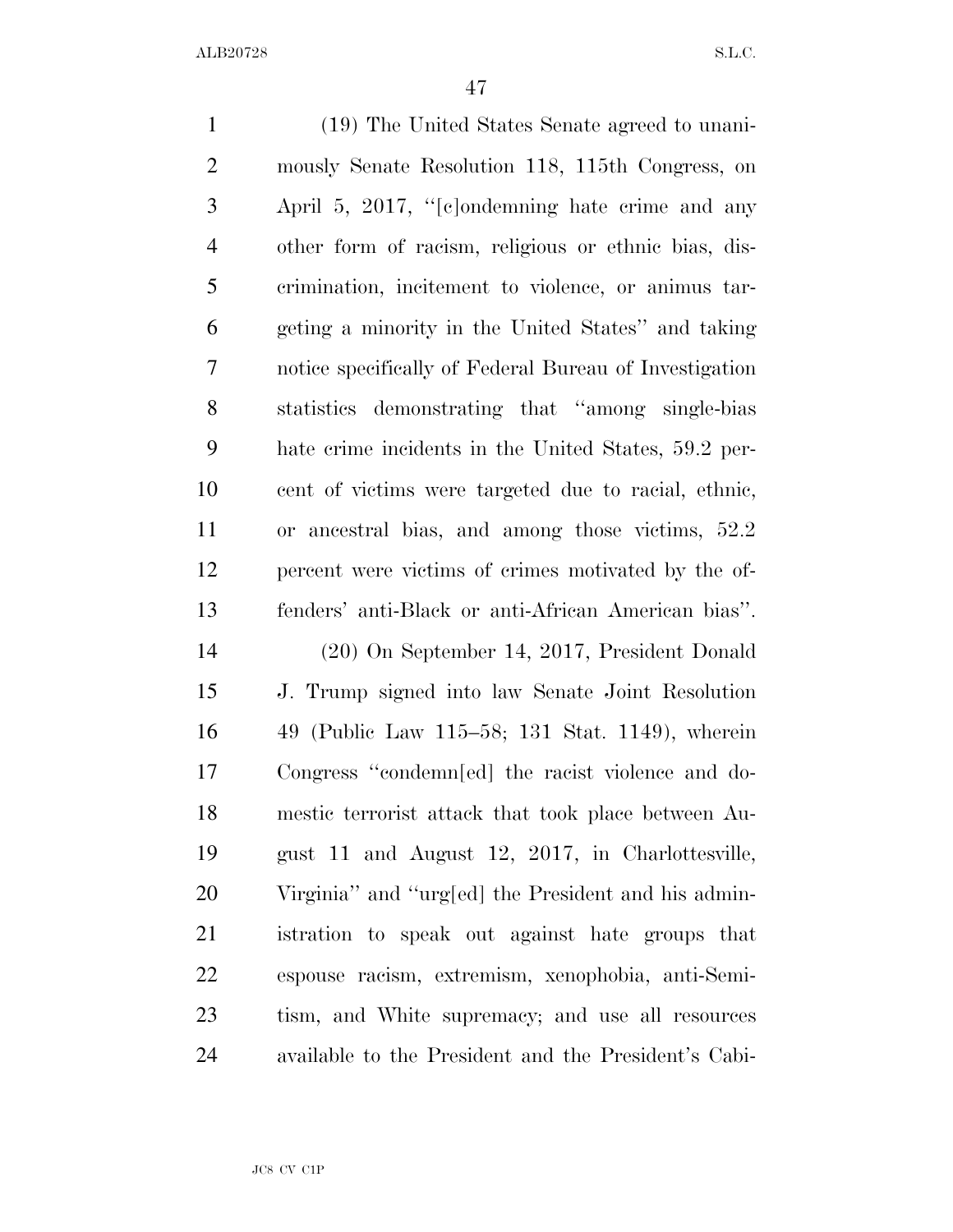net to address the growing prevalence of those hate groups in the United States''.

 (21) Senate Joint Resolution 49 (Public Law 115–58; 131 Stat. 1149) specifically took notice of ''hundreds of torch-bearing White nationalists, White supremacists, Klansmen, and neo-Nazis [who] chanted racist, anti-Semitic, and anti-immigrant slo- gans and violently engaged with counter-demonstra- tors on and around the grounds of the University of Virginia in Charlottesville'' and that these groups ''reportedly are organizing similar events in other cities in the United States and communities every- where are concerned about the growing and open display of hate and violence being perpetrated by those groups''.

 (22) Lynching was a pernicious and pervasive tool that was used to interfere with multiple aspects of life—including the exercise of Federally protected rights, as enumerated in section 245 of title 18, United States Code, housing rights, as enumerated 21 in section 901 of the Civil Rights Act of 1968 (42) U.S.C. 3631), and the free exercise of religion, as enumerated in section 247 of title 18, United States Code. Interference with these rights was often effec-tuated by multiple offenders and groups, rather than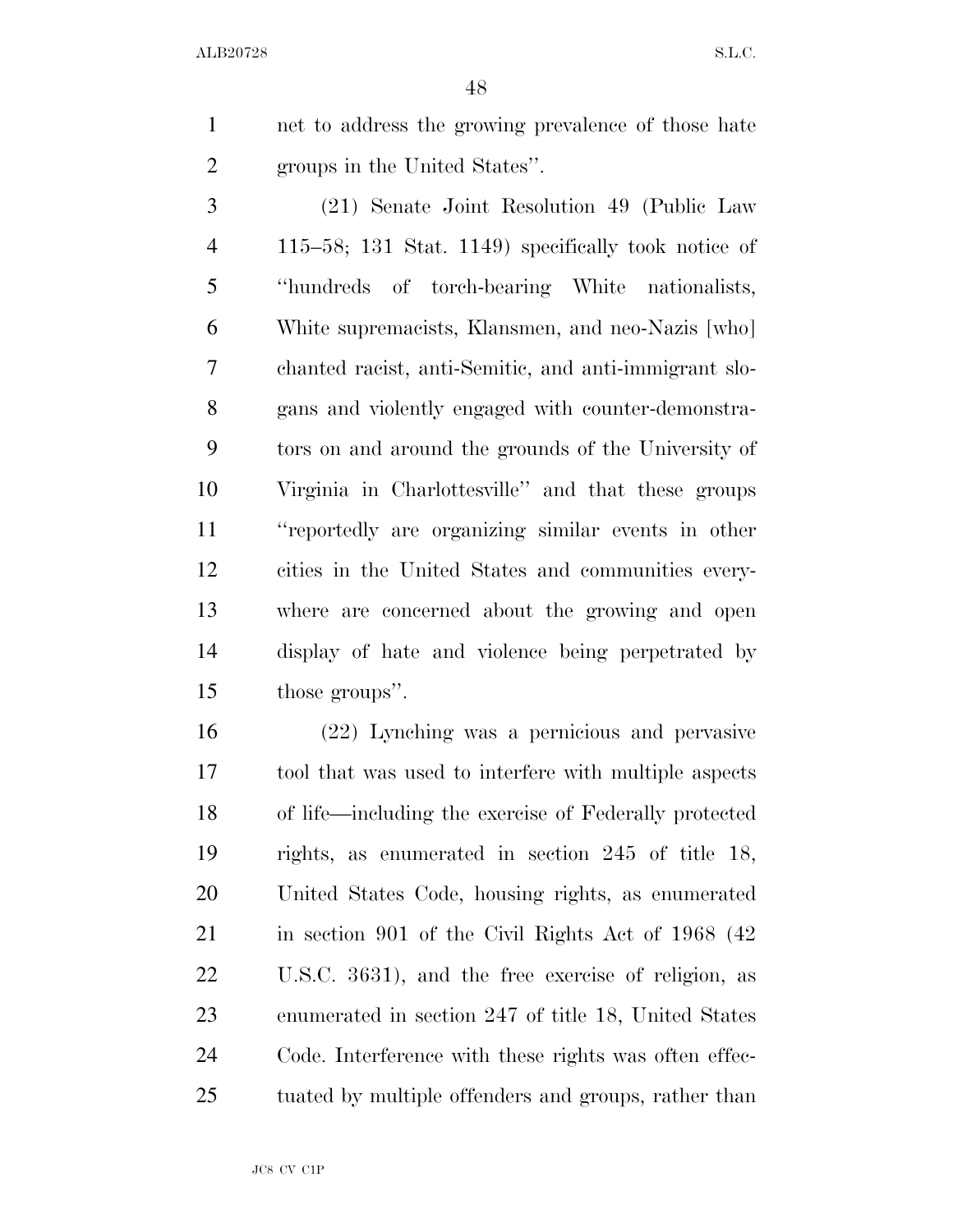isolated individuals. Therefore, prohibiting conspir- acies to violate each of these rights recognizes the history of lynching in the United States and serves to prohibit its use in the future.

### **SEC. 403. LYNCHING.**

 (a) OFFENSE.—Chapter 13 of title 18, United States Code, is amended by adding at the end the following:

## **''§ 250. Lynching**

 ''Whoever conspires with another person to violate section 245, 247, or 249 of this title or section 901 of the Civil Rights Act of 1968 (42 U.S.C. 3631) shall be punished in the same manner as a completed violation of such section, except that if the maximum term of impris- onment for such completed violation is less than 10 years, the person may be imprisoned for not more than 10 years.''.

 (b) TABLE OF SECTIONS AMENDMENT.—The table of sections for chapter 13 of title 18, United States Code, is amended by inserting after the item relating to section 249 the following:

''250. Lynching.''.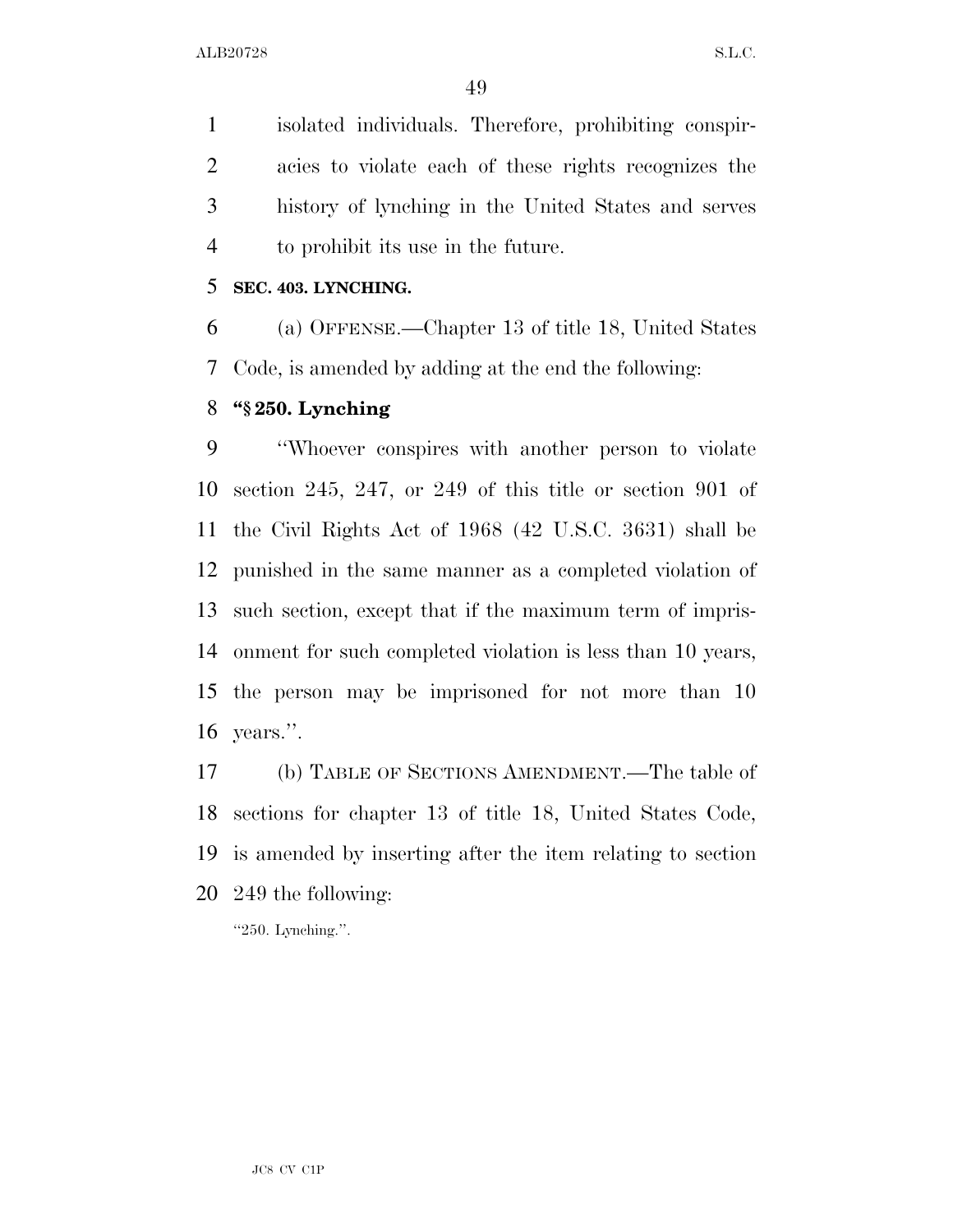# **TITLE V—COMMISSION ON THE SOCIAL STATUS OF BLACK MEN AND BOYS ACT**

### **SEC. 501. SHORT TITLE.**

 This title may be cited as the ''Commission on the Social Status of Black Men and Boys Act''.

# **SEC. 502. COMMISSION ESTABLISHMENT AND MEMBER-SHIP.**

 (a) ESTABLISHMENT.—The Commission on the So- cial Status of Black Men and Boys (hereinafter in this title referred to as ''the Commission'') is established with- in the United States Commission on Civil Rights Office of the Staff Director.

 (b) MEMBERSHIP.—The Commission shall consist of 19 members appointed as follows:

 (1) The Senate majority leader shall appoint one member who is not employed by the Federal Government and is an expert on issues affecting Black men and boys in America.

 (2) The Senate minority leader shall appoint one member who is not employed by the Federal Government and is an expert on issues affecting Black men and boys in America.

 (3) The House of Representatives majority leader shall appoint one member who is not em-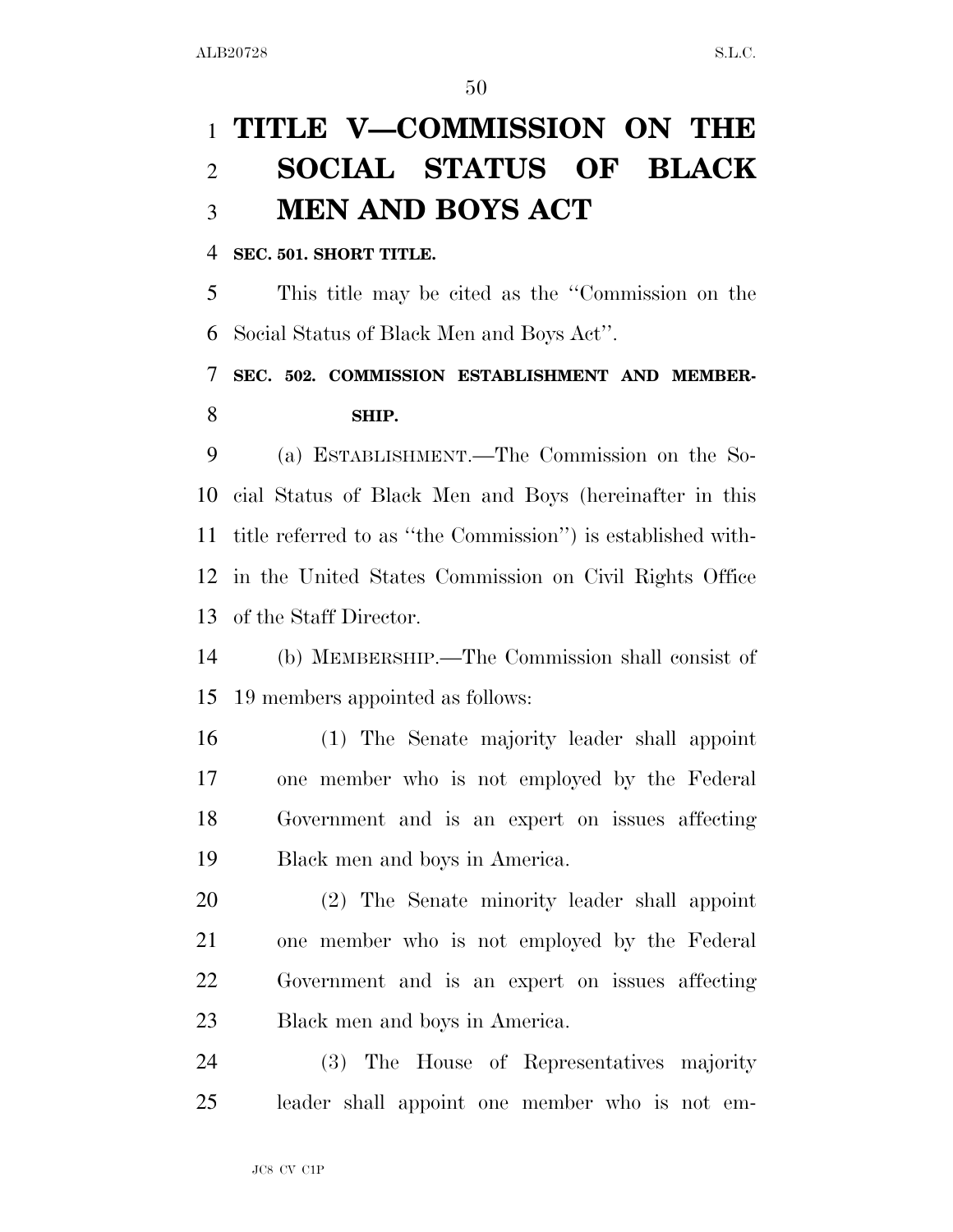| $\mathbf{1}$   | ployed by the Federal Government and is an expert    |
|----------------|------------------------------------------------------|
| $\overline{2}$ | on issues affecting Black men and boys in America.   |
| 3              | (4) The House of Representatives minority            |
| 4              | leader shall appoint one member who is not em-       |
| 5              | ployed by the Federal Government and is an expert    |
| 6              | on issues affecting Black men and boys in America.   |
| 7              | (5) The Chair of the Congressional Black Cau-        |
| 8              | cus shall be a member of the Commission, as well     |
| 9              | as 5 additional Members of the Congressional Black   |
| 10             | Caucus who shall be individuals that either sit on   |
| 11             | the following committees of relevant jurisdiction or |
| 12             | are experts on issues affecting Black men and boys   |
| 13             | in the United States, including—                     |
| 14             | (A) education;                                       |
| 15             | (B) justice and Civil Rights;                        |
| 16             | (C) healthcare;                                      |
| 17             | (D) labor and employment; and                        |
| 18             | (E) housing.                                         |
| 19             | (6) The Staff Director of the United States          |
| 20             | Commission on Civil Rights shall appoint one mem-    |
| 21             | ber from within the staff of the United States Com-  |
| 22             | mission on Civil Rights who is an expert in issues   |
| 23             | relating to Black men and boys.                      |
| 24             | (7) The Chair of the United States Equal Em-         |
| 25             | ployment Opportunity Commission shall appoint one    |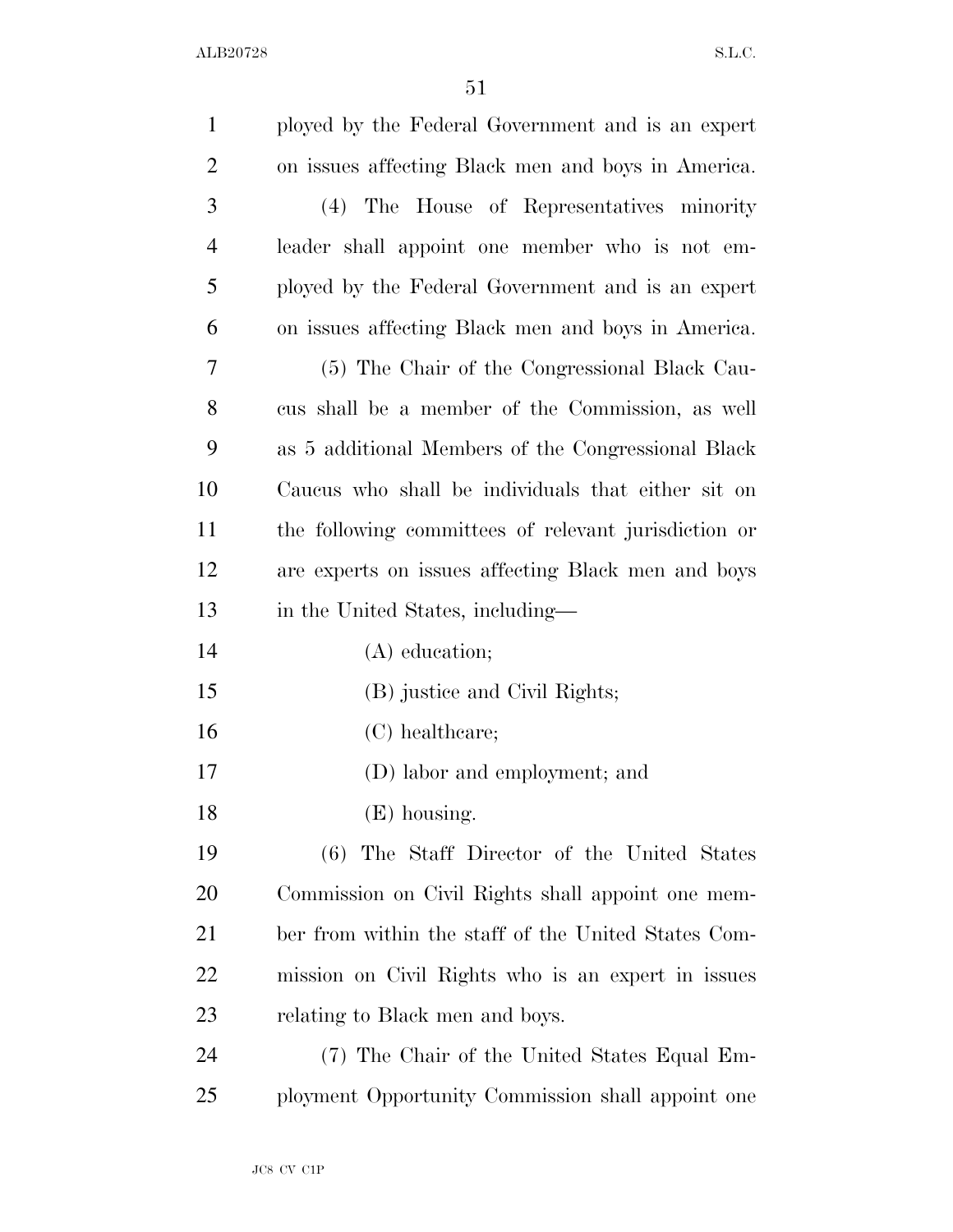member from within the staff of the United States Equal Employment Opportunity Commission who is an expert in equal employment issues impacting Black men. (8) The Secretary of Education shall appoint one member from within the Department of Edu- cation who is an expert in urban education. (9) The Attorney General shall appoint one member from within the Department of Justice who is an expert in racial disparities within the criminal justice system. (10) The Secretary of Health and Human Serv- ices shall appoint one member from within the De- partment of Health and Human Services who is an expert in health issues facing Black men. (11) The Secretary of Housing and Urban De- velopment shall appoint one member from within the Department of Housing and Urban Development who is an expert in housing and development in urban communities. (12) The Secretary of Labor shall appoint one member from within the Department of Labor who is an expert in labor issues impacting Black men. (13) The President of the United States shall appoint 2 members who are not employed by the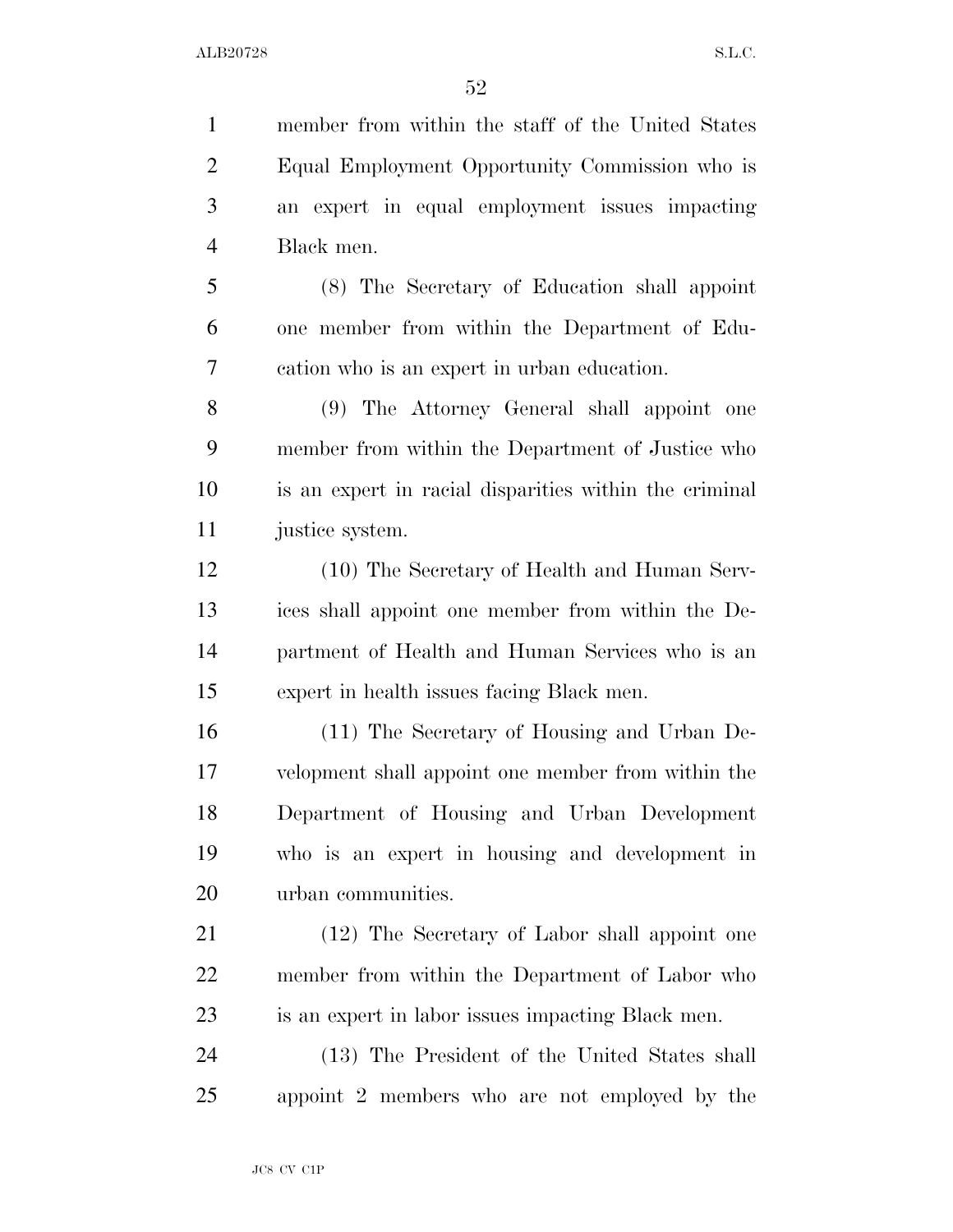Federal Government and are experts on issues af-fecting Black men and boys in America.

 (c) MEMBERSHIP BY POLITICAL PARTY.—If after the Commission is appointed there is a partisan imbalance of Commission members, the congressional leaders of the po- litical party with fewer members on the Commission shall jointly name additional members to create partisan parity on the Commission.

# **SEC. 503. OTHER MATTERS RELATING TO APPOINTMENT; REMOVAL.**

 (a) TIMING OF INITIAL APPOINTMENTS.—Each ini- tial appointment to the Commission shall be made no later than 90 days after the Commission is established. If any appointing authorities fail to appoint a member to the Commission, their appointment shall be made by the Staff Director of the Commission on Civil Rights.

 (b) TERMS.—Except as otherwise provided in this section, the term of a member of the Commission shall be 4 years. For the purpose of providing staggered terms, the first term of those members initially appointed under paragraphs (1) through (5) of section 502 shall be ap- pointed to 2-year terms with all other terms lasting 4 years. Members are eligible for consecutive reappointment. (c) REMOVAL.—A member of the Commission may

be removed from the Commission at any time by the ap-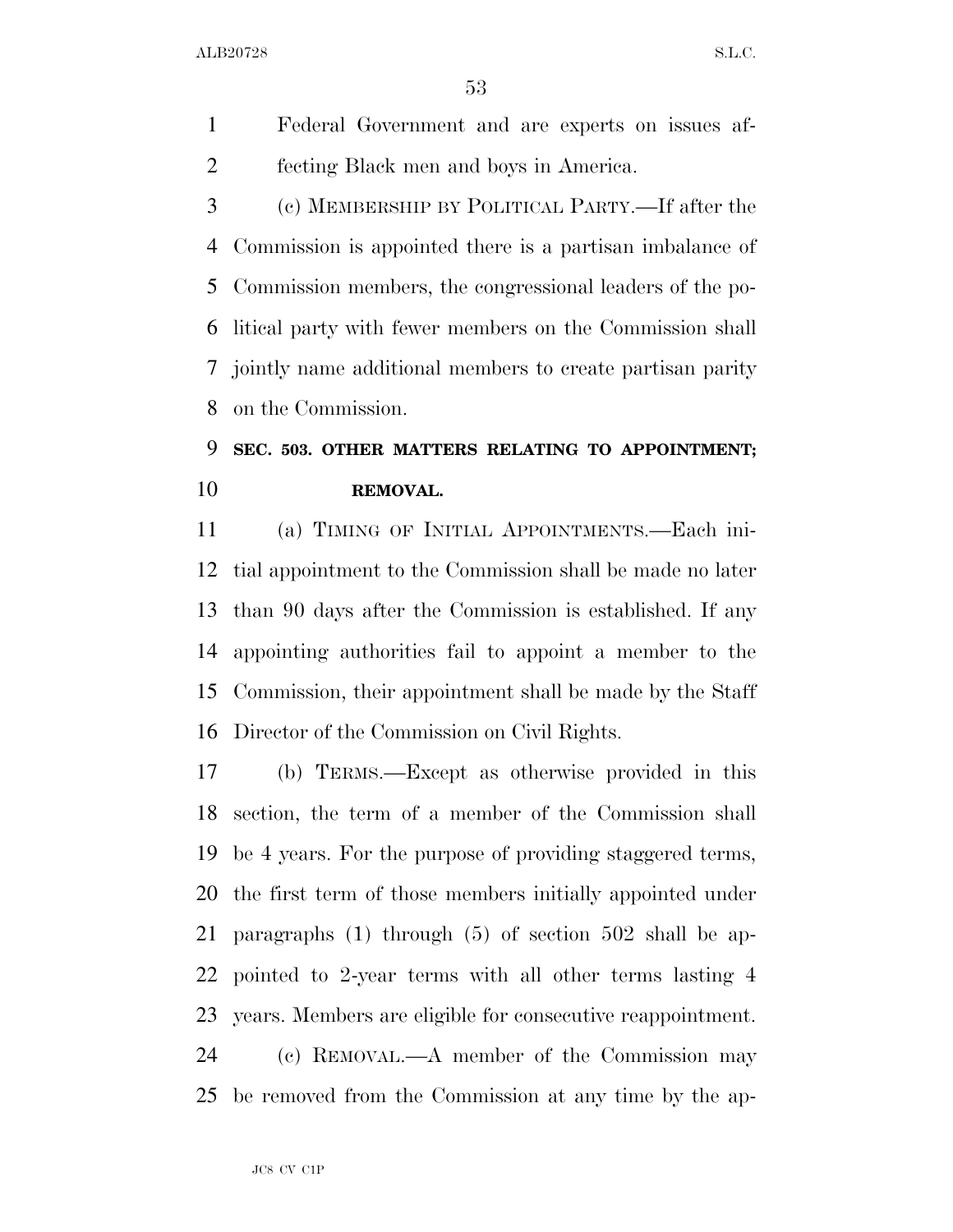pointing authority should the member fail to meet Com- mission responsibilities. Once the seat becomes vacant, the appointing authority is responsible for filling the vacancy in the Commission before the next meeting.

 (d) VACANCIES.—The appointing authority of a member of the Commission shall either reappoint that member at the end of that member's term or appoint an- other person meeting the qualifications for that appoint- ment. In the event of a vacancy arising during a term, the appointing authority shall, before the next meeting of the Commission, appoint a replacement to finish that term.

### **SEC. 504. LEADERSHIP ELECTION.**

 At the first meeting of the Commission each year, the members shall elect a Chair and a Secretary. A va- cancy in the Chair or Secretary shall be filled by vote of the remaining members. The Chair and Secretary are eli-gible for consecutive reappointment.

#### **SEC. 505. COMMISSION DUTIES AND POWERS.**

(a) STUDY.—

 (1) IN GENERAL.—The Commission shall con- duct a systematic study of the conditions affecting Black men and boys, including homicide rates, ar- rest and incarceration rates, poverty, violence, fa-therhood, mentorship, drug abuse, death rates, dis-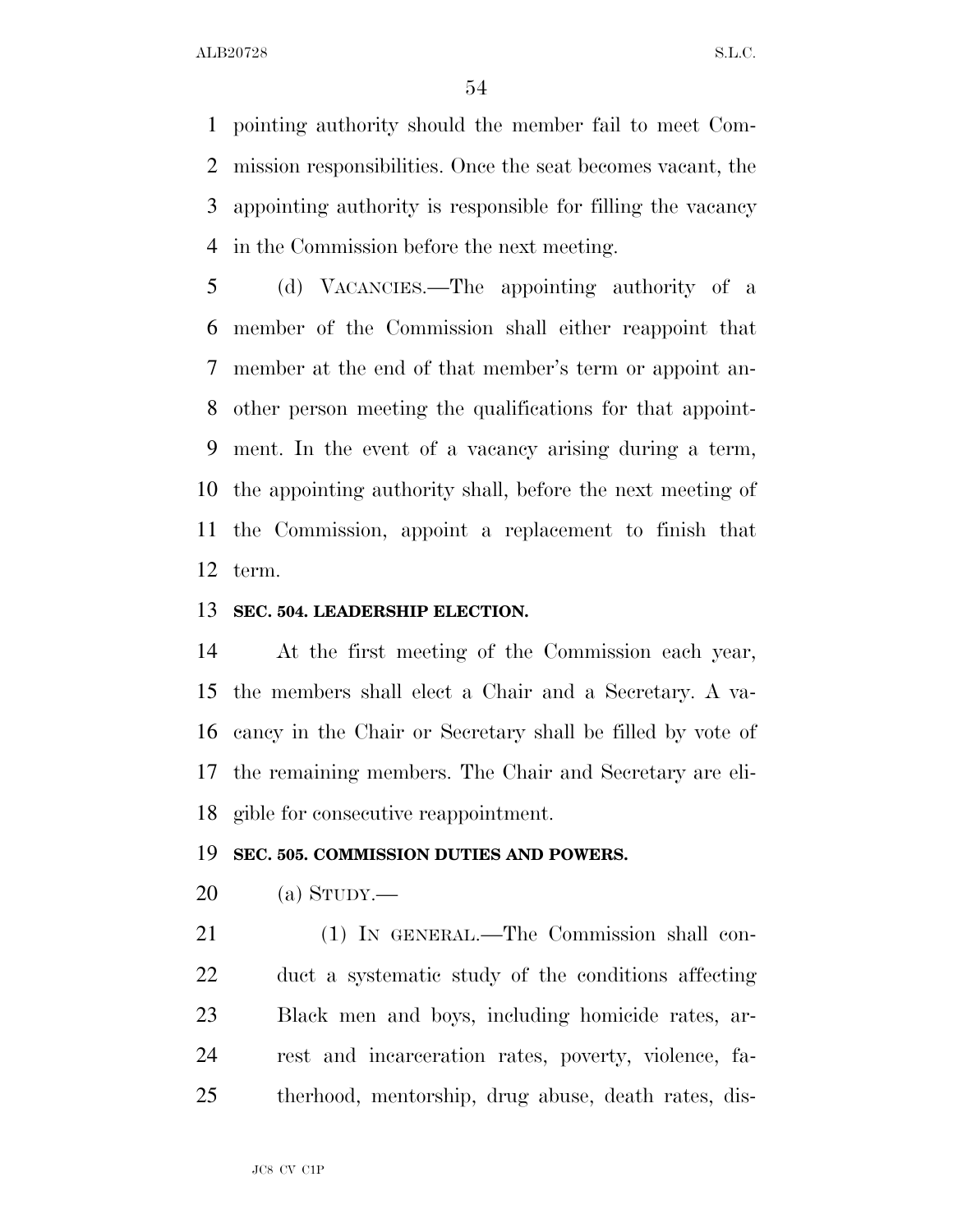parate income and wealth levels, school performance in all grade levels including postsecondary education and college, and health issues.

 (2) TRENDS.—The Commission shall document trends regarding the topics described in paragraph (1) and report on the community impacts of relevant government programs within the scope of such top-ics.

 (b) PROPOSAL OF MEASURES.—The Commission shall propose measures to alleviate and remedy the under- lying causes of the conditions described in subsection (a), which may include recommendations of changes to the law, recommendations for how to implement related poli- cies, and recommendations for how to create, develop, or improve upon government programs.

 (c) SUGGESTIONS AND COMMENTS.—The Commis- sion shall accept suggestions or comments pertinent to the applicable issues from members of Congress, governmental agencies, public and private organizations, and private citizens.

 (d) STAFF AND ADMINISTRATIVE SUPPORT.—The Office of the Staff Director of the United States Commis- sion on Civil Rights shall provide staff and administrative support to the Commission. All entities of the United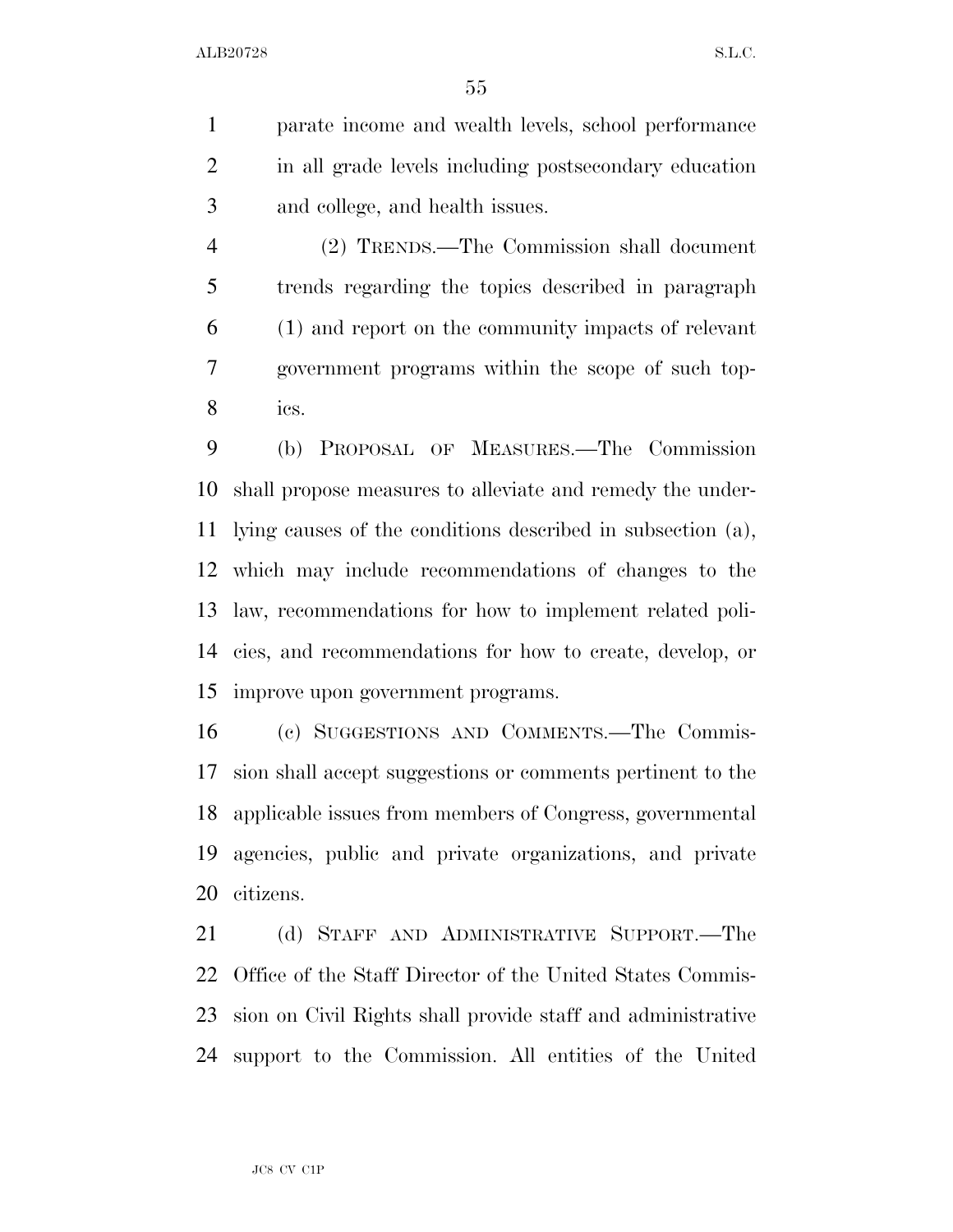States Government shall provide information that is other- wise a public record at the request of the Commission. **SEC. 506. COMMISSION MEETING REQUIREMENTS.** 

# (a) FIRST MEETING.—The first meeting of the Com- mission shall take place no later than 30 days after the initial members are all appointed. Meetings shall be fo- cused on significant issues impacting Black men and boys, for the purpose of initiating research ideas and delegating research tasks to Commission members to initiate the first annual report described in section 507.

 (b) QUARTERLY MEETINGS.—The Commission shall meet quarterly. In addition to all quarterly meetings, the Commission shall meet at other times at the call of the Chair or as determined by a majority of Commission mem-bers.

 (c) QUORUM; RULE FOR VOTING ON FINAL AC- TIONS.—A majority of the members of the Commission constitute a quorum, and an affirmative vote of a majority of the members present is required for final action.

20 (d) EXPECTATIONS FOR ATTENDANCE BY MEM- BERS.—Members are expected to attend all Commission meetings. In the case of an absence, members are expected to report to the Chair prior to the meeting and allowance may be made for an absent member to participate re-motely. Members will still be responsible for fulfilling prior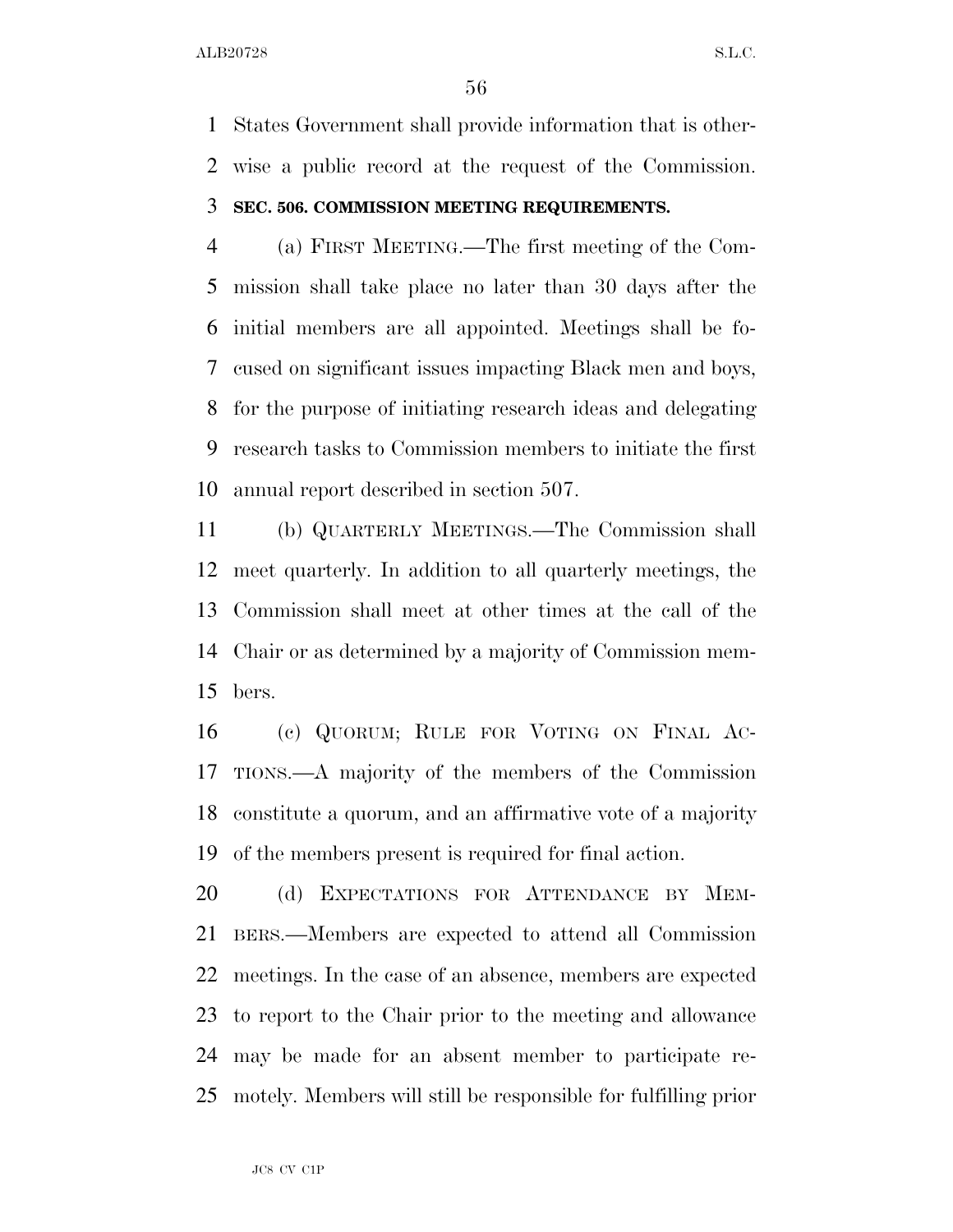commitments, regardless of attendance status. If a mem- ber is absent twice in a given year, he or she will be re- viewed by the Chair and appointing authority and further action will be considered, including removal and replace-ment on the Commission.

 (e) MINUTES.—Minutes shall be taken at each meet- ing by the Secretary, or in that individual's absence, the Chair shall select another Commission member to take minutes during that absence. The Commission shall make its minutes publicly available and accessible not later than one week after each meeting.

### **SEC. 507. ANNUAL REPORT GUIDELINES.**

 The Commission shall make an annual report, begin- ning the year of the first Commission meeting. The report shall address the current conditions affecting Black men and boys and make recommendations to address these issues. The report shall be submitted to the President, the Congress, members of the President's Cabinet, and the chairs of the appropriate committees of jurisdiction. The Commission shall make the report publicly available online on a centralized Federal website.

## **SEC. 508. COMMISSION COMPENSATION.**

 Members of the Commission shall serve on the Com-mission without compensation.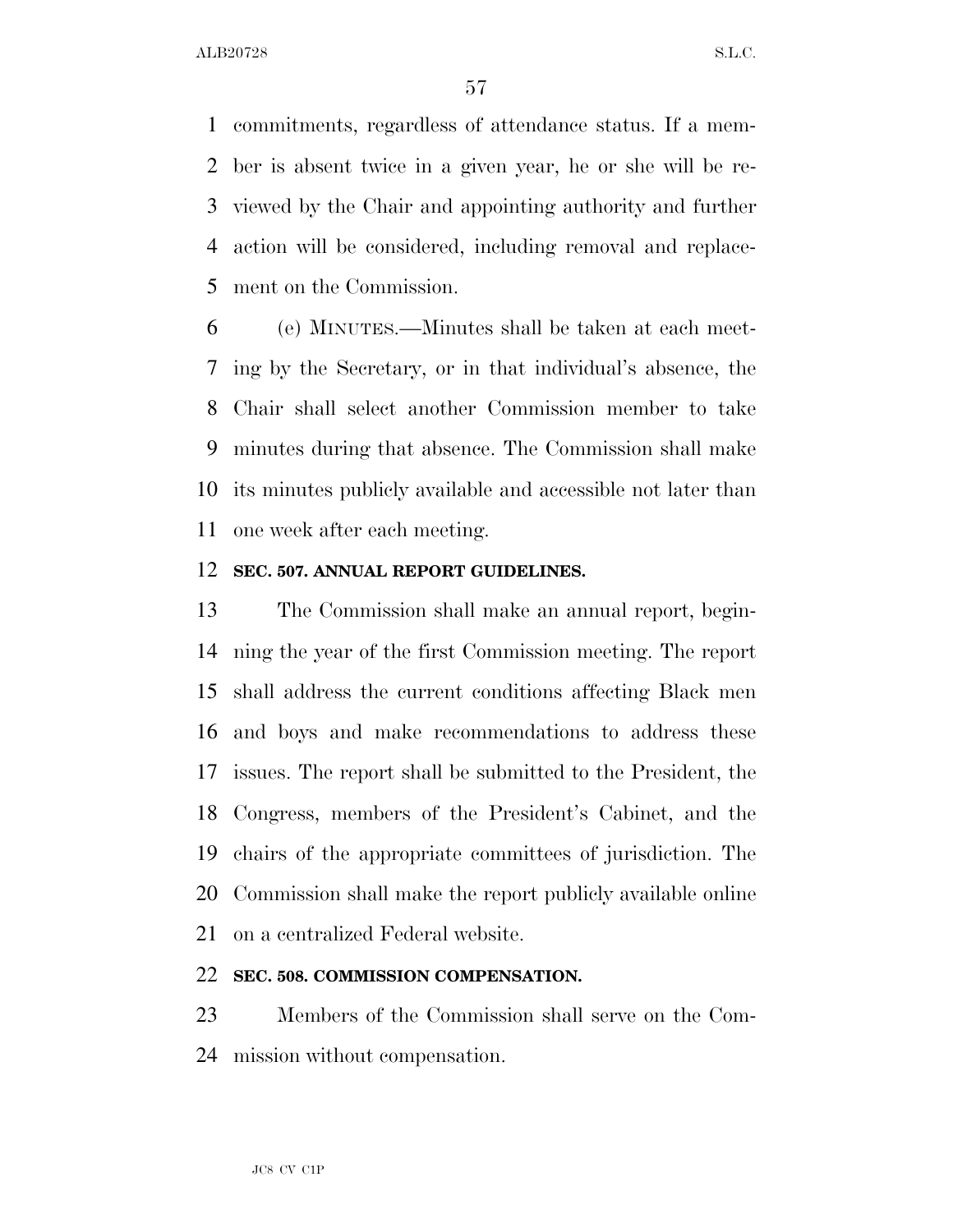| $\mathbf{1}$   | <b>VI—ALTERNATIVES</b><br>TITLE<br>TO                      |
|----------------|------------------------------------------------------------|
| $\overline{2}$ | THE USE OF FORCE, DE-ESCA-                                 |
| 3              | <b>BEHAVIORAL</b><br>LATION,                               |
| $\overline{4}$ | <b>HEALTH CRISES AND DUTY</b>                              |
| 5              | <b>TO INTERVENE TRAINING</b>                               |
| 6              | SEC. 601. TRAINING ON ALTERNATIVES TO USE OF FORCE,        |
| 7              | DE-ESCALATION, AND BEHAVIORAL HEALTH                       |
| 8              | <b>CRISES.</b>                                             |
| 9              | (a) DEFINITIONS.—Section $901(a)$ of title I of the        |
| 10             | Omnibus Crime Control and Safe Streets Act of 1968 (34     |
| 11             | U.S.C. $10251(a)$ is amended—                              |
| 12             | $(1)$ in paragraph $(27)$ , by striking "and" at the       |
| 13             | end;                                                       |
| 14             | $(2)$ in paragraph $(28)$ , by striking the period at      |
| 15             | the end and inserting a semicolon; and                     |
| 16             | $(3)$ by adding at the end the following:                  |
| 17             | $\cdot\cdot(29)$ the term 'de-escalation' means taking ac- |
| 18             | tion or communicating verbally or non-verbally dur-        |
| 19             | ing a potential force encounter in an attempt to sta-      |
| 20             | bilize the situation and reduce the immediacy of the       |
| 21             | threat so that more time, options, and resources can       |
| 22             | be called upon to resolve the situation without the        |
| 23             | use of force or with a reduction in the force nec-         |
| 24             | essary; and                                                |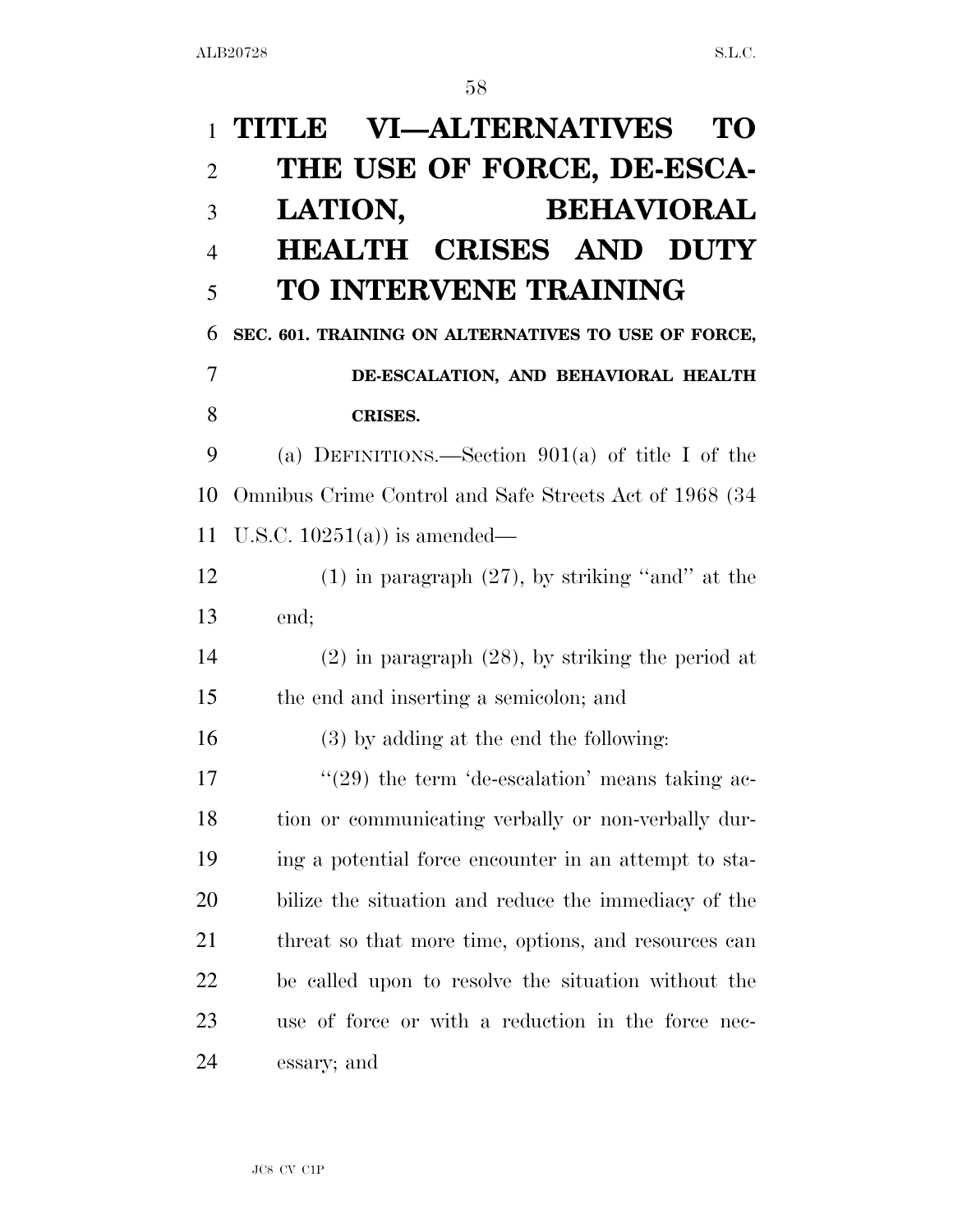1 ''(30) the term 'behavioral health crisis' means a situation in which the behavior of a person puts the person at risk of hurting himself or herself or others or prevents the person from being able to care for himself or herself or function effectively in the community, including a situation in which a per- son is under the influence of a drug or alcohol, is suicidal, or experiences symptoms of a mental ill-ness.''.

 (b) COPS PROGRAM.—Section 1701 of title I of the Omnibus Crime Control and Safe Streets Act of 1968 (34 U.S.C. 10381) is amended by adding at the end the fol-lowing:

 ''(n) TRAINING IN ALTERNATIVES TO USE OF FORCE, DE-ESCALATION TECHNIQUES, AND BEHAVIORAL HEALTH CRISES.—

17 ''(1) TRAINING CURRICULA.—The Attorney General, in consultation with relevant law enforce- ment agencies of States and units of local govern- ment, labor organizations, professional law enforce- ment organizations, and mental health organiza-tions, shall develop training curricula in—

23  $\langle (A)$  alternatives to use of force and de-es-calation tactics; and

JC8 CV C1P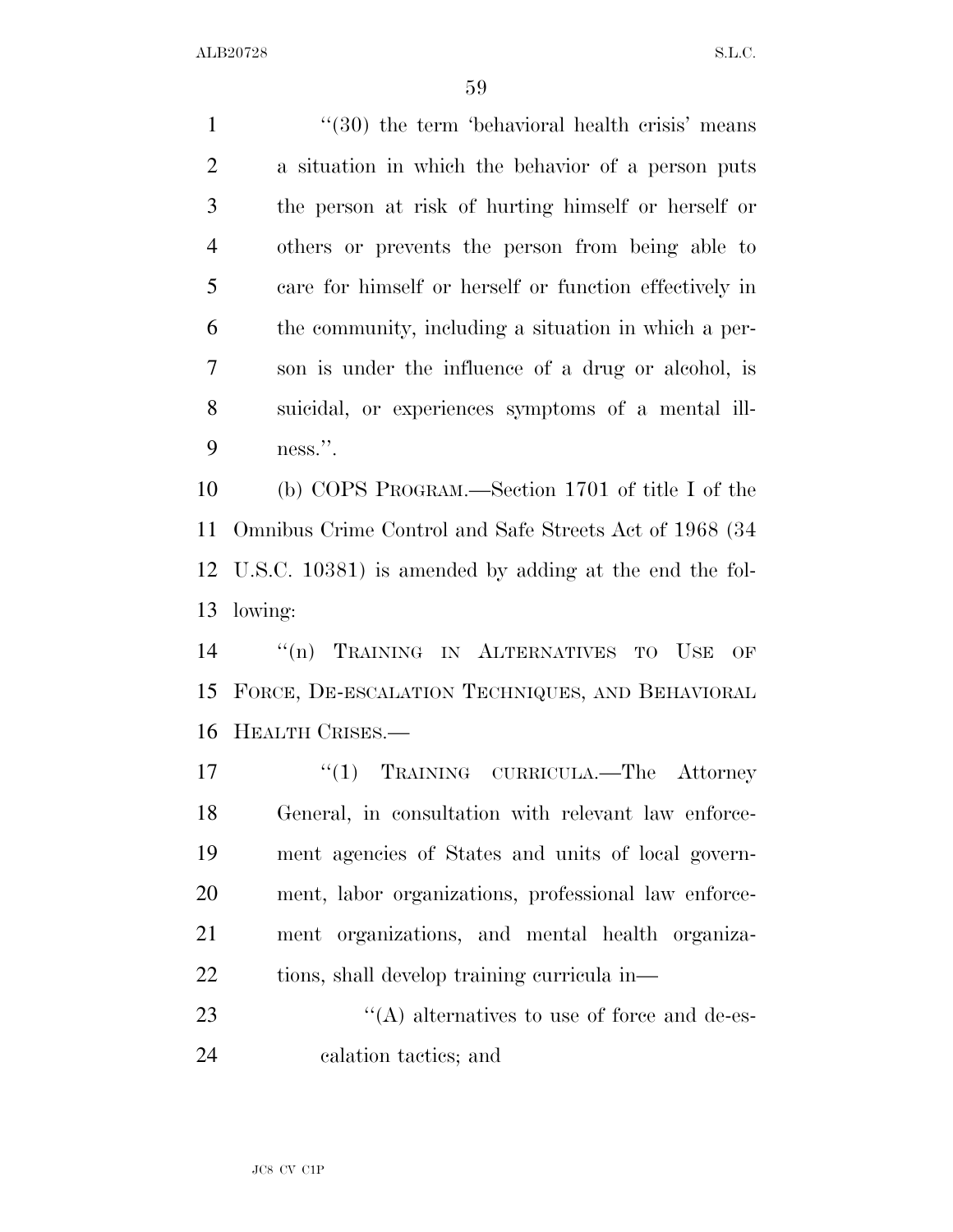$\langle$  (B) safely responding to a person experi- encing a behavioral health crisis, including tech- niques and strategies that are designed to pro- tect the safety of the person experiencing the behavioral health crisis, law enforcement offi-cers, and the public.

 ''(2) CERTIFIED PROGRAMS.—The Attorney General shall establish a process to certify public and private entities that offer courses in alternatives to use of force, de-escalation tactics, and techniques and strategies for responding to a behavioral health crisis using the training curricula established under paragraph (1) or equivalents to the training cur-ricula established under paragraph (1).

15 "(3) TRANSITIONAL REGIONAL TRAINING PRO- GRAMS FOR STATE AND LOCAL AGENCY PER- SONNEL.—Until the end of fiscal year 2023, the At- torney General shall, and thereafter may, provide re- gional training to equip and certify personnel from law enforcement agencies of States and units of local government in a State to conduct training using the training curricula established under paragraph (1).

23 ''(4) LIST.—The Attorney General shall publish a list of law enforcement agencies of States and units of local government that employ officers who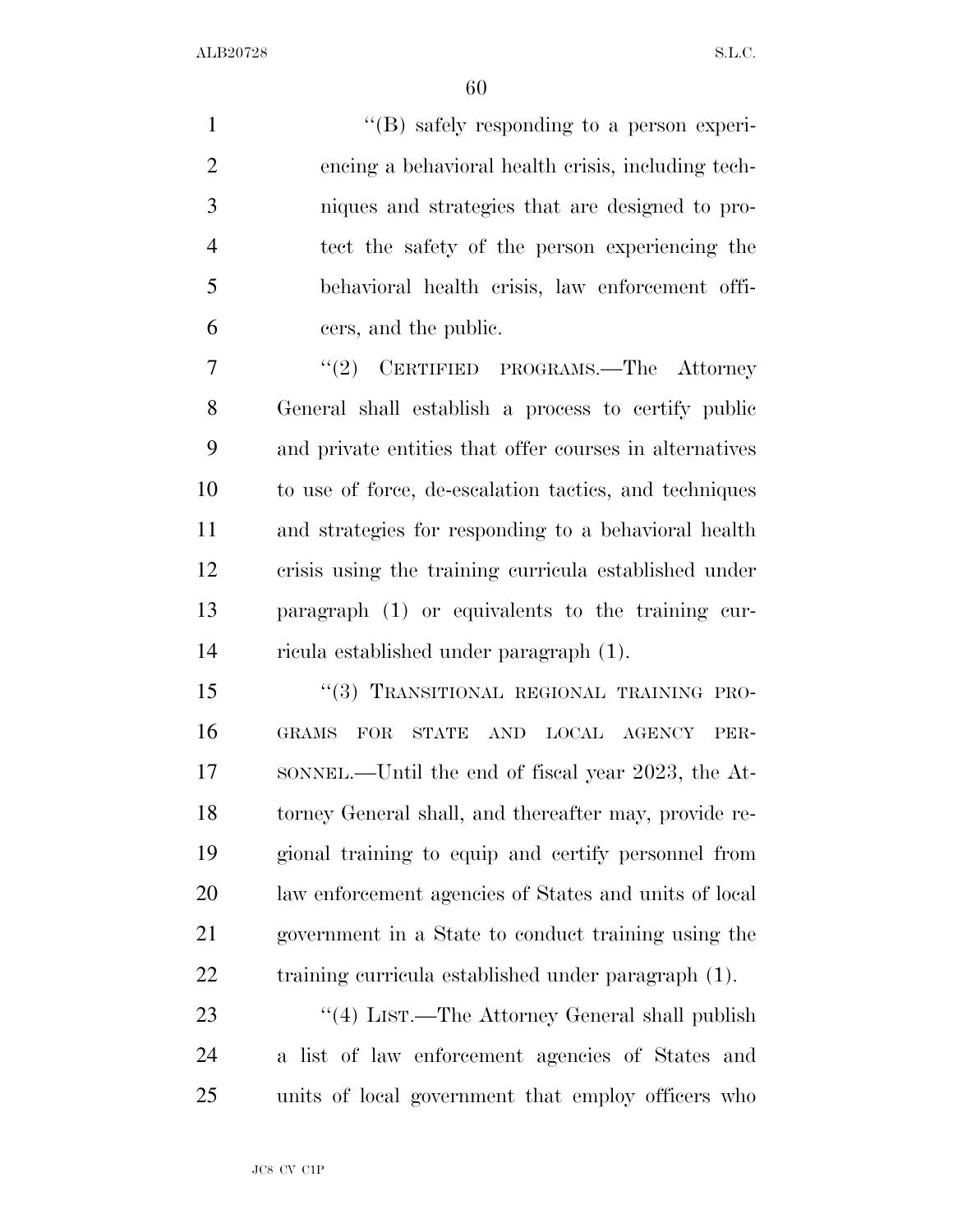| $\mathbf{1}$   | have successfully completed a course described under      |
|----------------|-----------------------------------------------------------|
| $\overline{2}$ | paragraph $(2)$ or $(3)$ , which shall include—           |
| 3              | $\lq\lq$ the total number of law enforcement              |
| $\overline{4}$ | officers employed by the agency;                          |
| 5              | $\lq\lq$ the number of officers who have com-             |
| 6              | pleted the course; and                                    |
| 7              | $\lq\lq$ whether personnel from the law en-               |
| 8              | forcement agency are certified to conduct train-          |
| 9              | ing.                                                      |
| 10             | " $(5)$ DIRECT APPROPRIATIONS.—For the pur-               |
| 11             | pose of making grants under this subsection, there        |
| 12             | is appropriated, to remain available until expended,      |
| 13             | out of any money in the Treasury not otherwise ap-        |
| 14             | propriated—                                               |
| 15             | "(A) for fiscal year 2021, $$20,000,000;$                 |
| 16             | "(B) for fiscal year 2022, $$20,000,000;$                 |
| 17             | "(C) for fiscal year 2023, $$20,000,000;$                 |
| 18             | "(D) for fiscal year $2024$ , \$20,000,000;               |
| 19             | and                                                       |
| 20             | "(E) for fiscal year 2025, \$20,000,000.".                |
| 21             | (c) BYRNE JAG PROGRAM.—Subpart 1 of part E of             |
| 22             | title I of the Omnibus Crime Control and Safe Streets Act |
| 23             | of $1968$ (34 U.S.C. 10151 et seq.) is amended—           |
| 24             | $(1)$ by redesignating section 508 as section 511;        |
| 25             | and                                                       |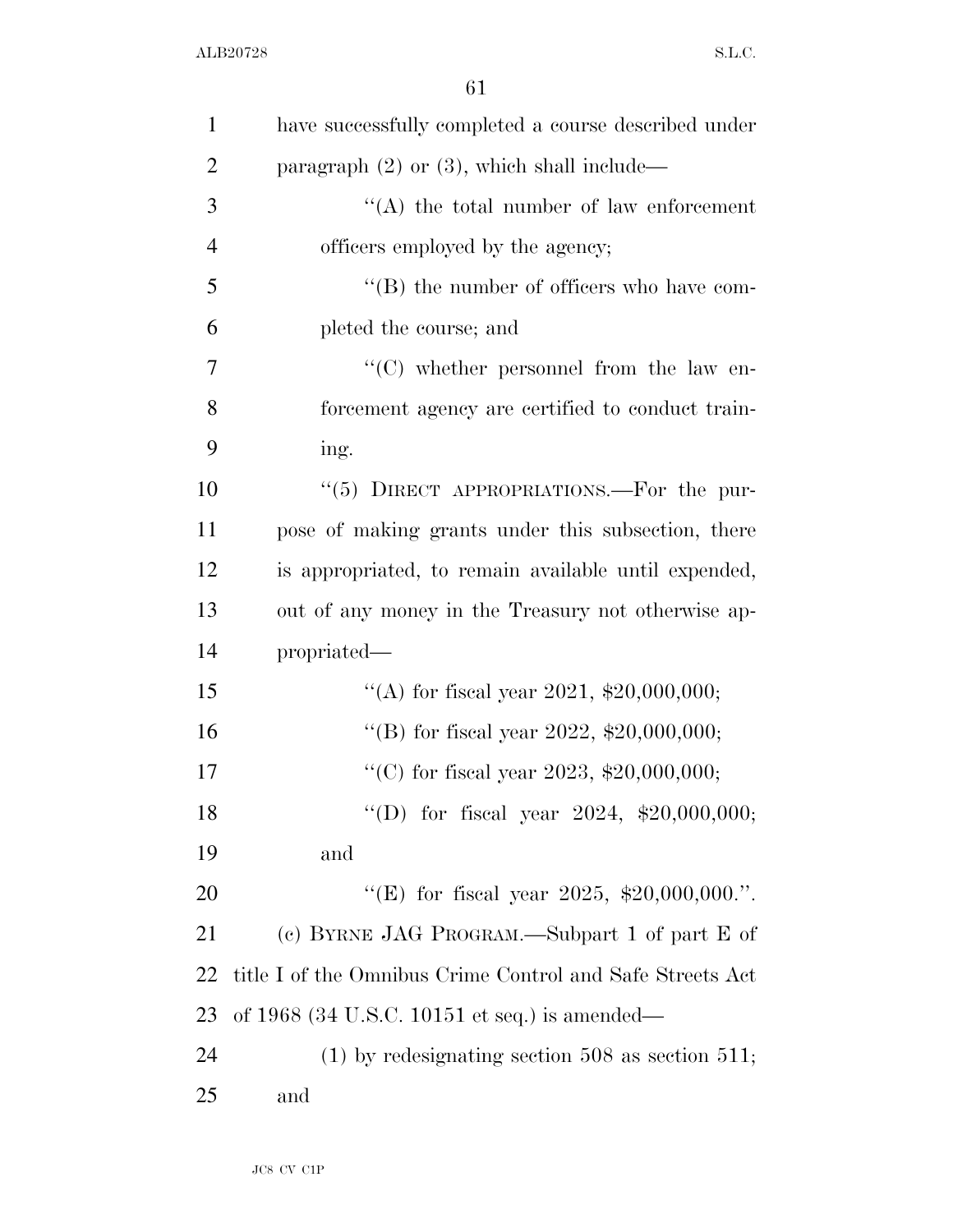| $\mathbf{1}$   | $(2)$ by inserting after section 507 the following:       |
|----------------|-----------------------------------------------------------|
| $\overline{2}$ | "SEC. 508. LAW ENFORCEMENT TRAINING PROGRAMS.             |
| 3              | "(a) DEFINITIONS.—In this section—                        |
| 4              | $\lq(1)$ the term 'approved course in alternatives        |
| 5              | to use of force, de-escalation tactics, or techniques     |
| 6              | and strategies for responding to a behavioral health      |
| 7              | crisis' means a course using the training curricula       |
| 8              | established under section $1701(n)(1)$ or equivalents     |
| 9              | to such training curricula-                               |
| 10             | "(A) provided by the Attorney General                     |
| 11             | under section $1701(n)(3)$ ; or                           |
| 12             | $\lq\lq (B)$ provided by a certified entity; and          |
| 13             | $\lq(2)$ the term 'certified entity' means a public       |
| 14             | or private entity that has been certified by the At-      |
| 15             | torney General under section $1701(n)(2)$ .               |
| 16             | "(b) AUTHORITY.—The Attorney General shall, from          |
| 17             | amounts made available for this purpose under subsection  |
| 18             | (e), make grants to States for use by the State or a unit |
| 19             | of government located in the State to-                    |
| 20             | $\lq(1)$ pay for costs associated with conducting         |
| 21             | the training and for attendance by law enforcement        |
| 22             | personnel at an approved course in alternatives to        |
| 23             | use of force, de-escalation tactics, or techniques and    |
| 24             | strategies for responding to a behavioral health cri-     |
| 25             | sis; and                                                  |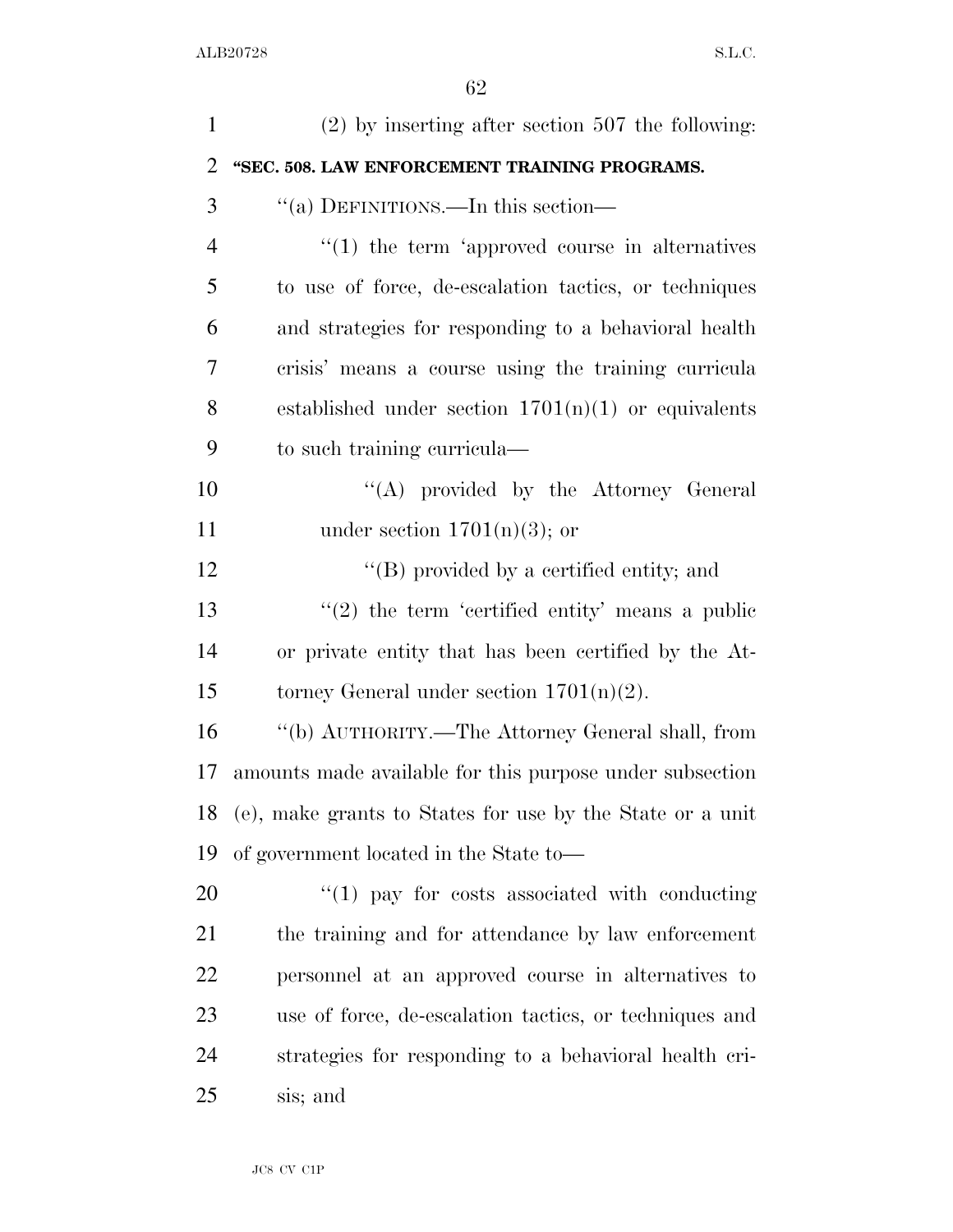$\mathcal{L}(2)$  procure training in alternatives to use of force, de-escalation tactics, or techniques and strate- gies for responding to a behavioral health crisis from a certified entity. 5 "(c) ALLOCATION OF FUNDS.—  $(1)$  In GENERAL.—Of the total amount appro- priated to carry out this section for a fiscal year, the Attorney General shall allocate funds to each State in proportion to the total number of law enforcement officers in the State as compared to the total num- ber of law enforcement officers in the United States. 12 <sup>''</sup>(2) TRAINING FOR STATE LAW ENFORCEMENT OFFICERS.—Each State may retain from the total amount of funds provided to the State for the pur- poses described in this section an amount that is not more than the amount that bears the same ratio to the total amount of funds as the ratio of—  $\langle A \rangle$  the total number of law enforcement officers employed by the State; to 20 "'(B) the total number of law enforcement

 officers employed by the State and units of 22 local government within the State.

23 "(3) TRAINING FOR LOCAL LAW ENFORCEMENT OFFICERS.—A State shall make available to units of local government in the State for the purposes de-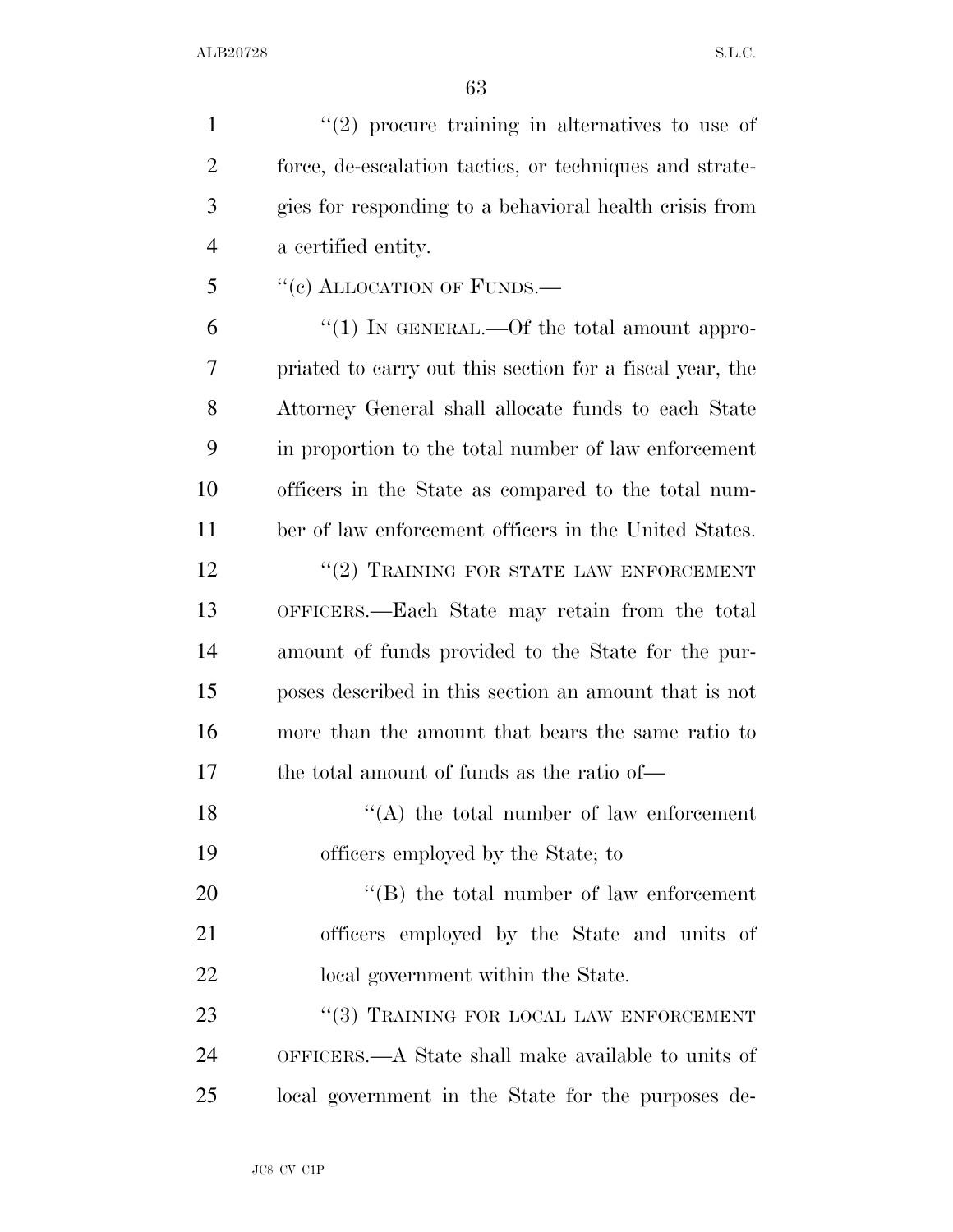| $\mathbf{1}$   | scribed in this section the amounts remaining after      |
|----------------|----------------------------------------------------------|
| $\overline{2}$ | a State retains funds under paragraph (2). At the        |
| 3              | request of a unit of local government, the State may     |
| $\overline{4}$ | use an amount of the funds allocated to the unit of      |
| 5              | local government under this paragraph to facilitate      |
| 6              | training in alternatives to use of force, de-escalation  |
| 7              | tactics, or techniques and strategies for responding     |
| 8              | to a behavioral health crisis to law enforcement offi-   |
| 9              | cers employed by the unit of local government.           |
| 10             | $``$ (d) REPORTING.—                                     |
| 11             | "(1) UNITS OF LOCAL GOVERNMENT.—Any                      |
| 12             | unit of local government that receives funds from a      |
| 13             | State under subsection $(c)(3)$ shall submit to the      |
| 14             | State a report indicating—                               |
| 15             | $\lq\lq$ the number of law enforcement offi-             |
| 16             | cers that have completed training described in           |
| 17             | this section;                                            |
| 18             | $\lq\lq$ (B) the total number of law enforcement         |
| 19             | officers employed by the unit of local govern-           |
| 20             | ment; and                                                |
| 21             | $\lq\lq$ (C) any barriers to providing the training.     |
| 22             | "(2) STATES.—Any State that receives funds               |
| 23             | under subsection $(c)(2)$ shall, after receiving the re- |
| 24             | ports described in paragraph (1), submit to the At-      |
| 25             | torney General—                                          |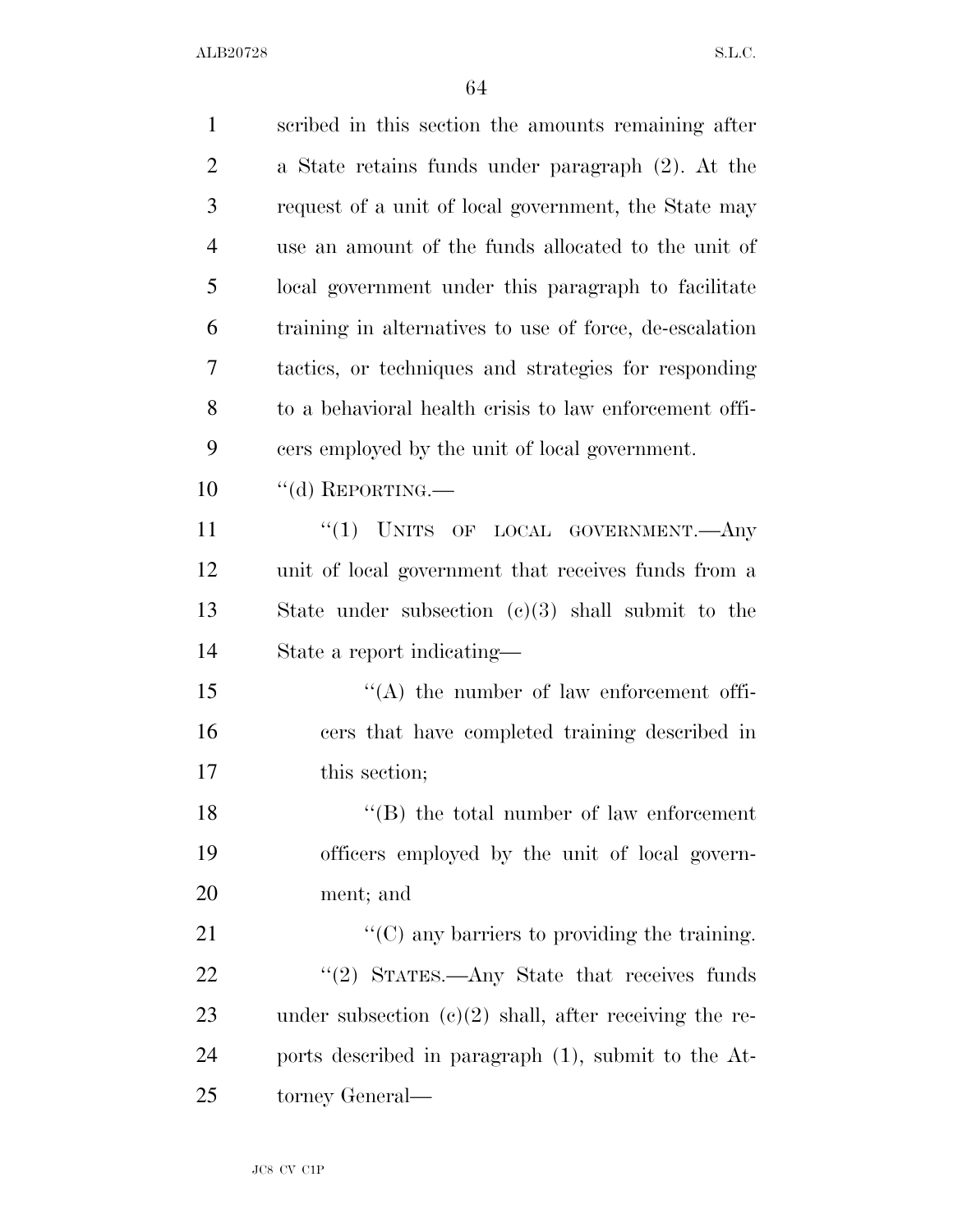| $\mathbf{1}$   | $\lq\lq$ such reports; and                                |
|----------------|-----------------------------------------------------------|
| $\overline{2}$ | $\lq\lq$ a report by the State indicating—                |
| 3              | "(i) the number of law enforcement                        |
| $\overline{4}$ | officers employed by the State that have                  |
| 5              | completed training described in this sec-                 |
| 6              | tion;                                                     |
| $\overline{7}$ | "(ii) the total number of law enforce-                    |
| 8              | ment officers employed by the State; and                  |
| 9              | "(iii) any barriers to providing the                      |
| 10             | training.                                                 |
| 11             | "(e) DIRECT APPROPRIATIONS.—For the purpose of            |
| 12             | making grants under this section, there is appropriated,  |
| 13             | to remain available until expended, out of any money in   |
| 14             | the Treasury not otherwise appropriated—                  |
| 15             | "(1) for fiscal year 2021, $$50,000,000;$                 |
| 16             | "(2) for fiscal year 2022, $$50,000,000;$                 |
| 17             | "(3) for fiscal year 2023, $$50,000,000;$                 |
| 18             | "(4) for fiscal year 2024, $$50,000,000$ ; and            |
| 19             | "(5) for fiscal year 2025, $$50,000,000."$ .              |
| 20             | SEC. 602. TRAINING ON DUTY TO INTERVENE.                  |
| 21             | Subpart 1 of part E of Title I of the Omnibus Crime       |
| 22             | Control and Safe Streets Act of 1968 (34 U.S.C. 10151)    |
| 23             | et seq.), as amended by section 201, is amended by adding |
| 24             | at the end the following:                                 |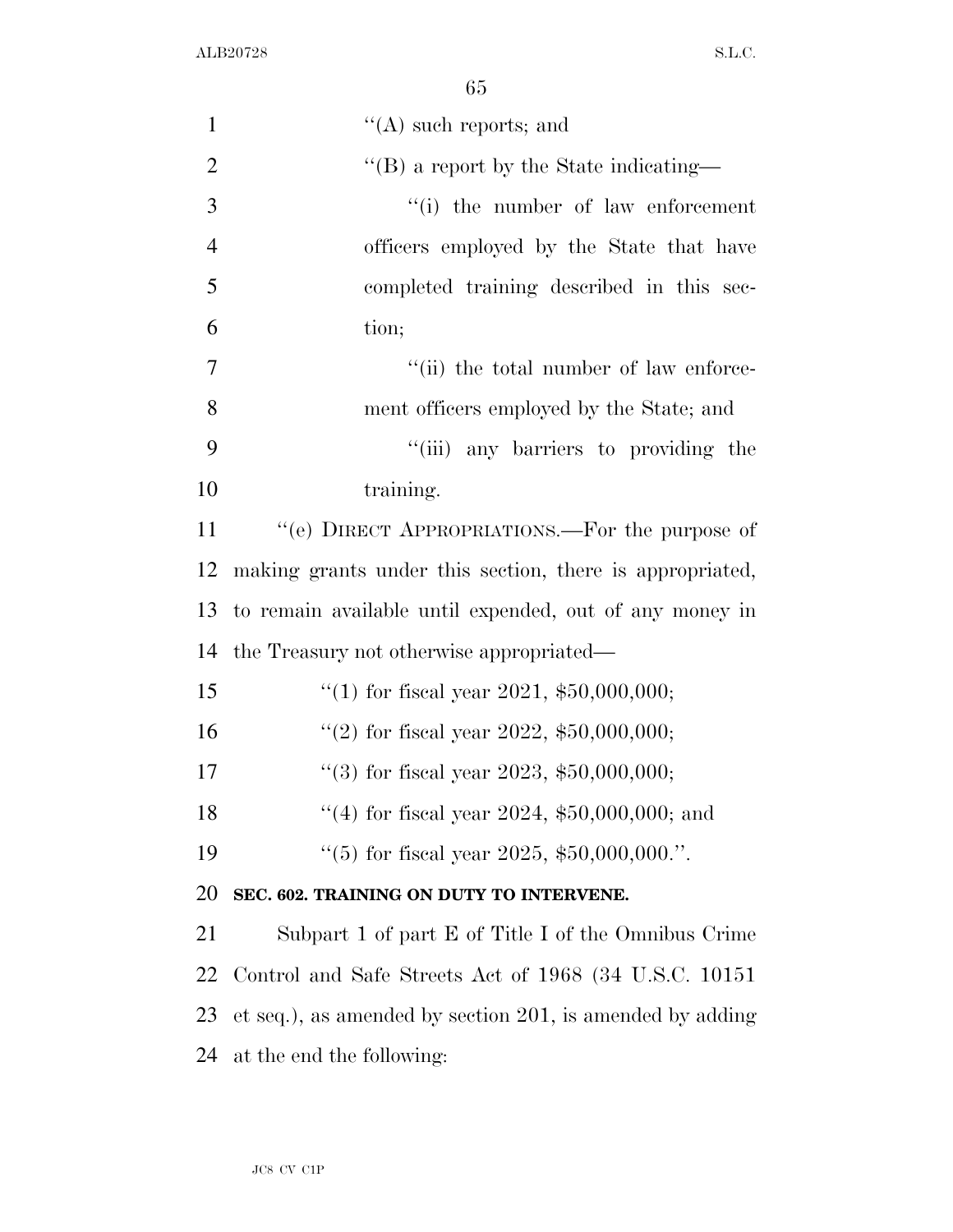### **''SEC. 510. TRAINING ON DUTY TO INTERVENE.**

2 "(a) TRAINING PROGRAM.—

 ''(1) IN GENERAL.—The Attorney General, in consultation with relevant law enforcement agencies of States and units of local governments and organi- zations representing rank and file law enforcement officers, shall develop a training curriculum for law enforcement agencies and officers on the develop- ment, implementation, fulfillment, and enforcement of a duty of a law enforcement officer to intervene when another law enforcement officer is engaged in excessive use of force.

13 ''(2) CERTIFIED PROGRAMS.—The Attorney General shall establish a process to certify public and private entities that offer courses on the duty to intervene that are equivalent to the training cur-riculum established under paragraph (1).

18 "(3) TRANSITIONAL REGIONAL TRAINING PRO- GRAMS.—Until the end of fiscal year 2023, the At- torney General shall provide regional training work- shops for law enforcement officers of States and units of local government, using the training cur-riculum established under paragraph (1).

24 ''(4) LIST.—The Attorney General shall publish a list of law enforcement agencies of States and units of local government that employ officers who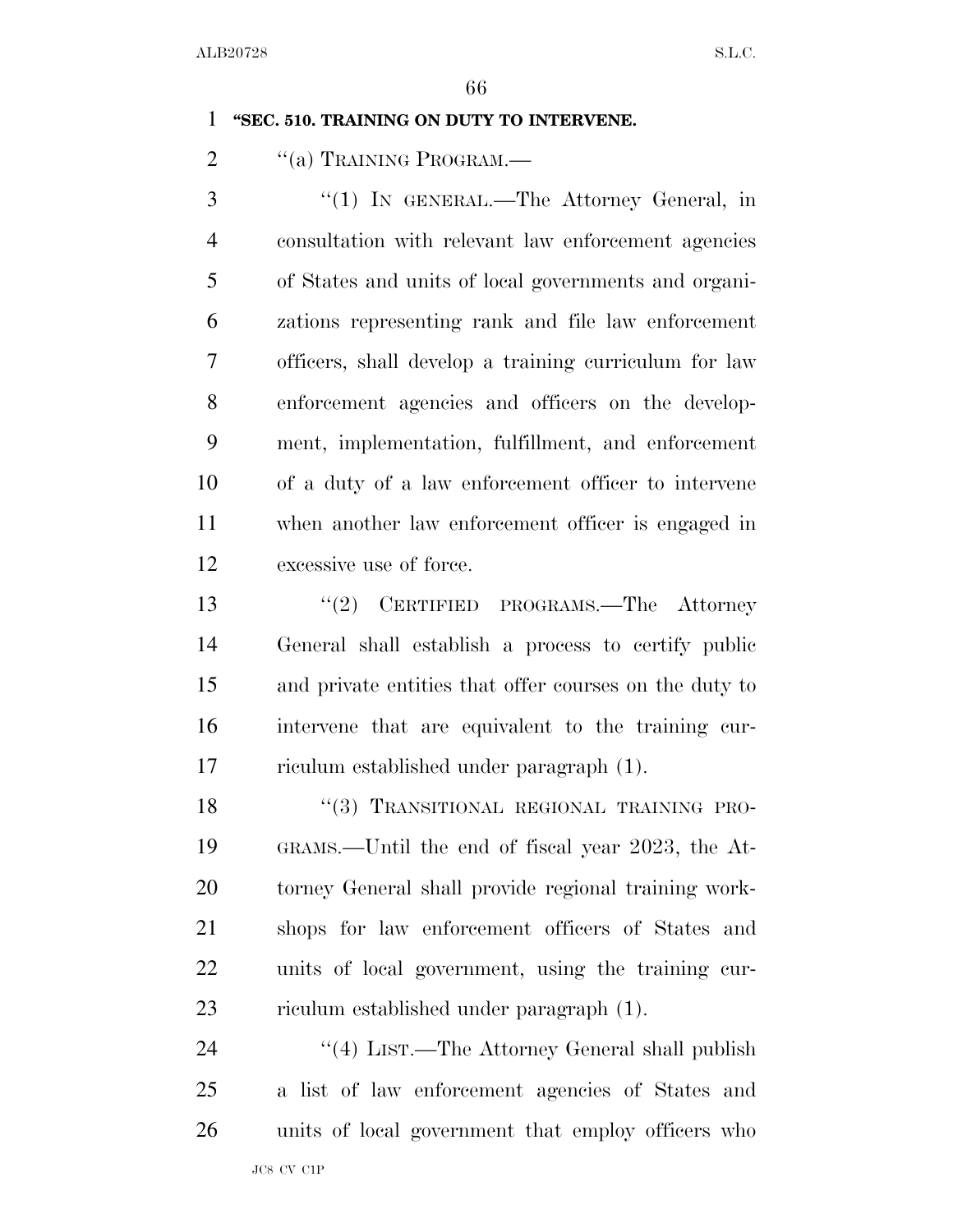| $\mathbf{1}$   | have successfully completed a course described under     |
|----------------|----------------------------------------------------------|
| $\overline{2}$ | paragraph $(2)$ or $(3)$ , which shall include the total |
| 3              | number of law enforcement officers employed by the       |
| $\overline{4}$ | agency and the number of officers who have com-          |
| 5              | pleted the course.                                       |
| 6              | "(b) GRANT PROGRAM.—                                     |
| 7              | "(1) AUTHORIZATION.—The Attorney General                 |
| 8              | may make grants to State and local law enforcement       |
| 9              | agencies to-                                             |
| 10             | $\lq\lq$ (A) pay for costs associated with attend-       |
| 11             | ance by law enforcement personnel at a training          |
| 12             | course approved by the Attorney General under            |
| 13             | paragraph $(2)$ or $(3)$ of subsection $(a)$ ; and       |
| 14             | $\lq\lq (B)$ procure training in the duty to inter-      |
| 15             | vene from a public or private entity certified           |
| 16             | under subsection $(a)(2)$ .                              |
| 17             | "(2) APPLICATION.—Each State or local law                |
| 18             | enforcement agency seeking a grant under this sub-       |
| 19             | section shall submit an application to the Attorney      |
| 20             | General at such time, in such manner, and con-           |
| 21             | taining such information as the Attorney General         |
| 22             | may require.                                             |
| 23             | "(c) DIRECT APPROPRIATIONS.—For the purpose of           |
| 24             | making grants under this section, there is appropriated, |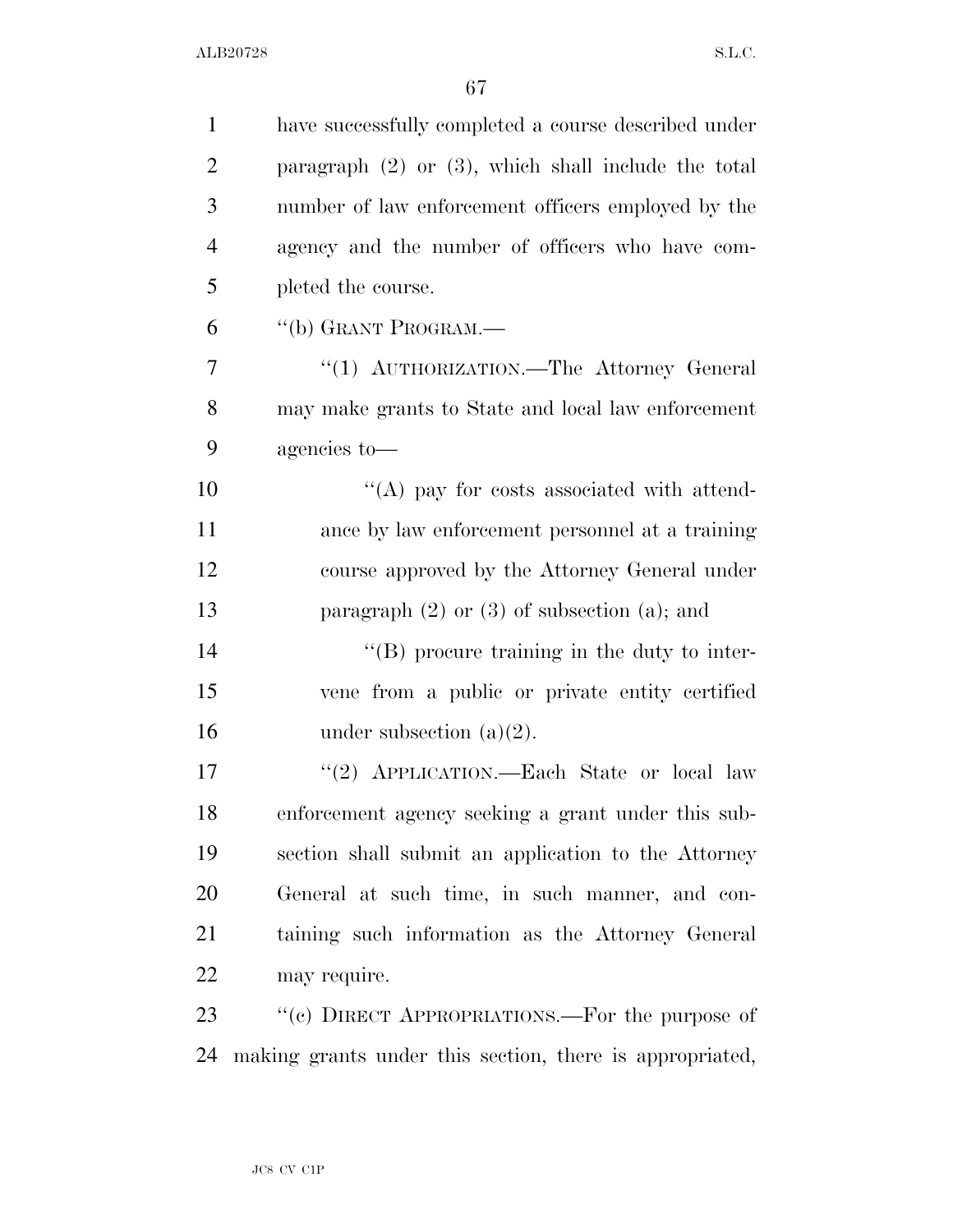to remain available until expended, out of any money in the Treasury not otherwise appropriated—  $\frac{4}{1}$  for fiscal year 2021, \$100,000,000;  $\frac{4}{2}$  for fiscal year 2022, \$100,000,000;  $\frac{4}{3}$  for fiscal year 2023, \$100,000,000; ''(4) for fiscal year 2024, \$100,000,000; and  $\frac{4}{5}$  for fiscal year 2025, \$100,000,000.". **TITLE VII—NATIONAL CRIMINAL JUSTICE COMMISSION ACT SEC. 701. SHORT TITLE.**  This title may be cited as the ''National Criminal Justice Commission Act of 2020''. **SEC. 702. FINDINGS.**  Congress finds that— (1) it is in the interest of the United States to

 establish a commission to undertake a comprehen-sive review of the criminal justice system;

 (2) there has not been a comprehensive study since the President's Commission on Law Enforce- ment and Administration of Justice was established in 1965;

 (3) in a span of 18 months, the President's Commission on Law Enforcement and Administra- tion of Justice produced a comprehensive report en-titled ''The Challenge of Crime in a Free Society'',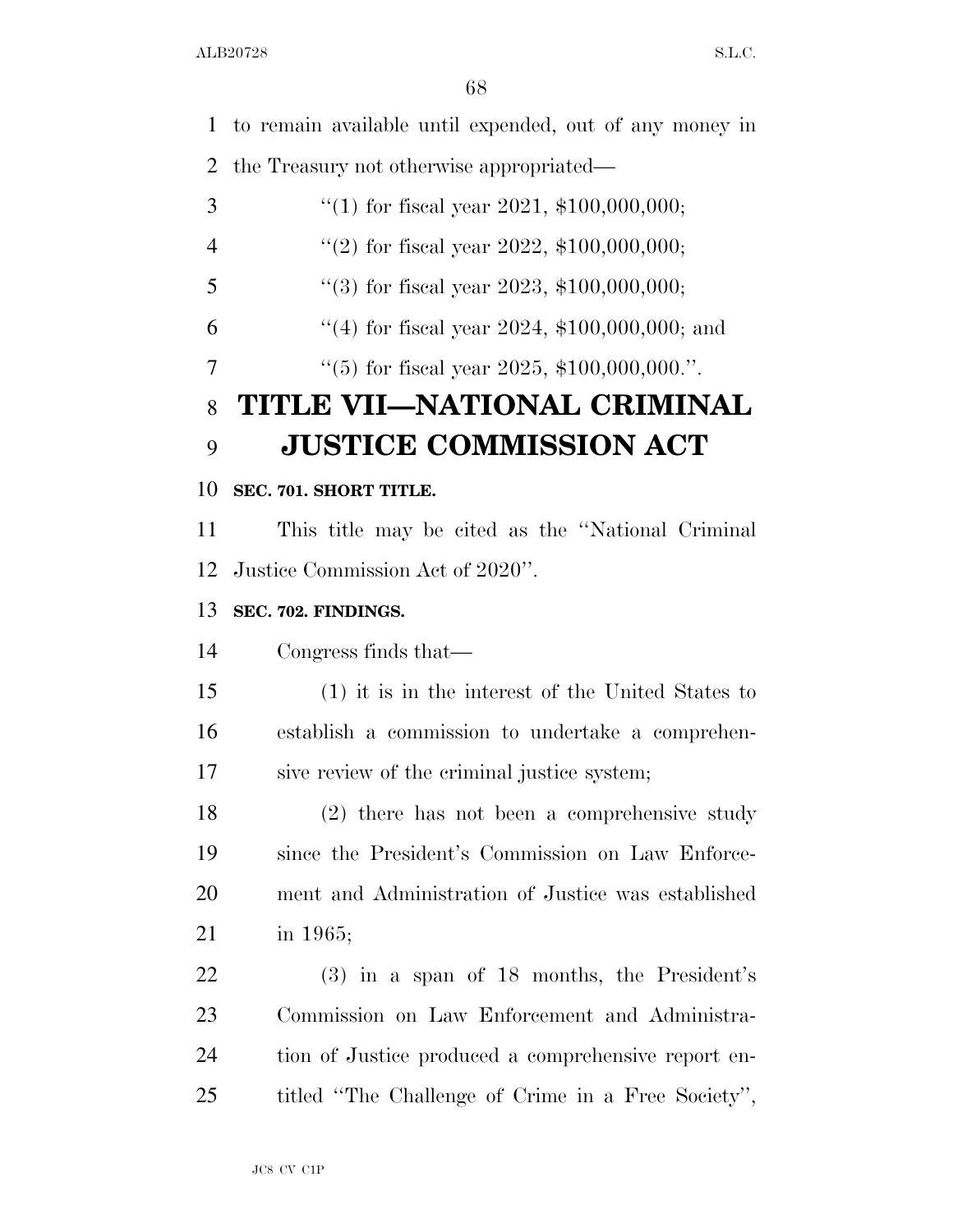| $\mathbf{1}$   | which contained 200 specific recommendations on all     |
|----------------|---------------------------------------------------------|
| $\overline{2}$ | aspects of the criminal justice system involving—       |
| 3              | (A) Federal, State, Tribal, and local gov-              |
| $\overline{4}$ | ernments;                                               |
| 5              | (B) civic organizations;                                |
| 6              | (C) religious institutions;                             |
| 7              | (D) business groups; and                                |
| 8              | (E) individual citizens; and                            |
| 9              | $(4)$ developments over the intervening 50 years        |
| 10             | require once again that Federal, State, Tribal, and     |
| 11             | local governments, law enforcement agencies, includ-    |
| 12             | ing rank and file officers, civil rights organizations, |
| 13             | community-based organization leaders, civic organi-     |
| 14             | zations, religious institutions, business groups, and   |
| 15             | individual citizens come together to review evidence    |
| 16             | and consider how to improve the criminal justice        |
| 17             | system.                                                 |
| 18             | SEC. 703. ESTABLISHMENT OF COMMISSION.                  |
| 19             | There is established a commission to be known as the    |
| 20             | "National Criminal Justice Commission" (referred to in  |
| 21             | this title as the "Commission").                        |
| 22             | SEC. 704. PURPOSE OF THE COMMISSION.                    |
| 23             | The Commission shall—                                   |
| 24             | (1) undertake a comprehensive review of the             |
| 25             | criminal justice system;                                |
|                |                                                         |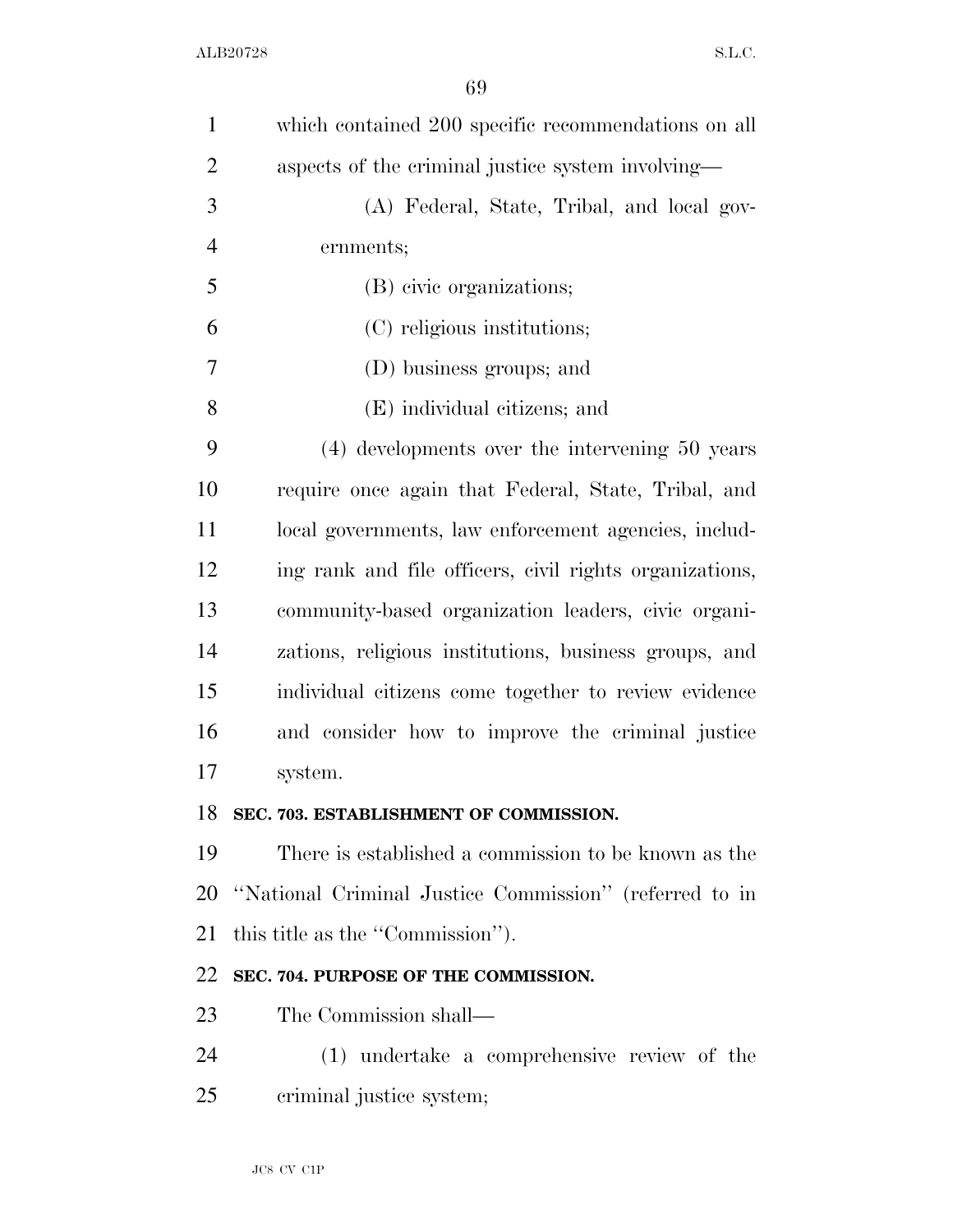(2) submit to the President and Congress rec- ommendations for Federal criminal justice reform; and

 (3) disseminate findings and supplemental guid- ance to the Federal Government, as well as to State, local, and Tribal governments.

**SEC. 705. REVIEW, RECOMMENDATIONS, AND REPORT.** 

 (a) GENERAL REVIEW.—The Commission shall un- dertake a comprehensive review of all areas of the criminal justice system, including the criminal justice costs, prac- tices, and policies of the Federal, State, local, and Tribal governments.

(b) RECOMMENDATIONS.—

 (1) IN GENERAL.—Not later than 18 months after the date of the first meeting of the Commis- sion, the Commission shall submit to the President and Congress recommendations for changes in Fed- eral oversight, policies, practices, and laws designed to prevent, deter, and reduce crime and violence, re- duce recidivism, improve cost-effectiveness, and en- sure the interests of justice at every step of the criminal justice system.

 (2) UNANIMOUS CONSENT.—If a unanimous vote of the members of the Commission at a meeting where a quorum is present pursuant to section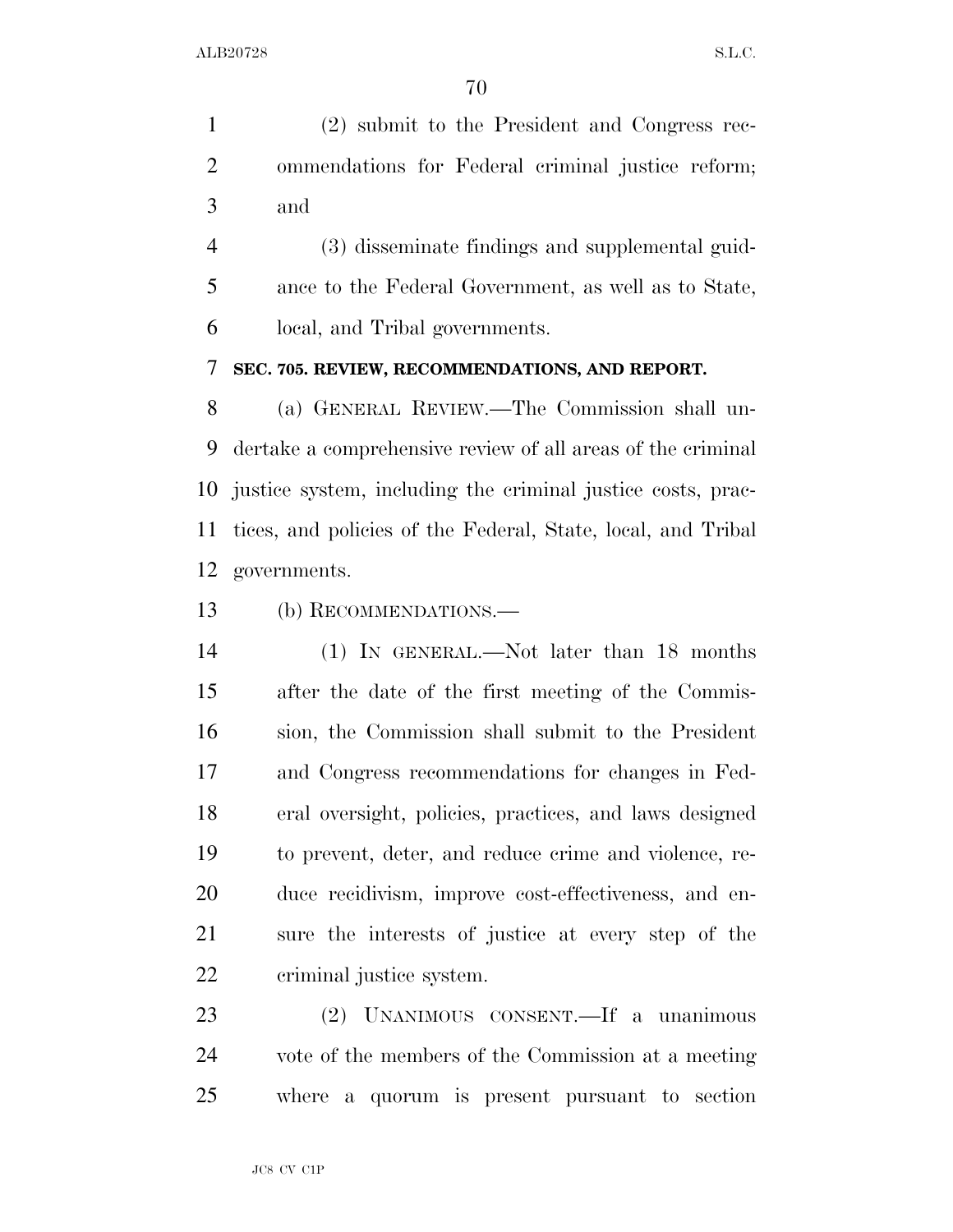706(d) approves a recommendation of the Commis- sion, the Commission may adopt and submit the rec-ommendation under paragraph (1).

 (3) PUBLIC ACCESS.—The recommendations submitted under this subsection shall be made avail-able to the public.

(c) REPORT.—

 (1) IN GENERAL.—Not later than 18 months after the date of the first meeting of the Commis- sion, the Commission shall disseminate to the Fed- eral Government, as well as to State, local, and Tribal governments, a report that details the find- ings and supplemental guidance of the Commission regarding the criminal justice system at all levels of government.

 (2) MAJORITY VOTE.—If a majority vote of the members of the Commission approves a finding or supplemental guidance at a meeting where a quorum is present pursuant to section 706(d), the finding or supplemental guidance may be adopted and included 21 in the report required under paragraph (1).

 (3) DISSENTS.—In the case of a member of the Commission who dissents from a finding or supple- mental guidance approved by a majority vote under paragraph (2), the member may state the reason for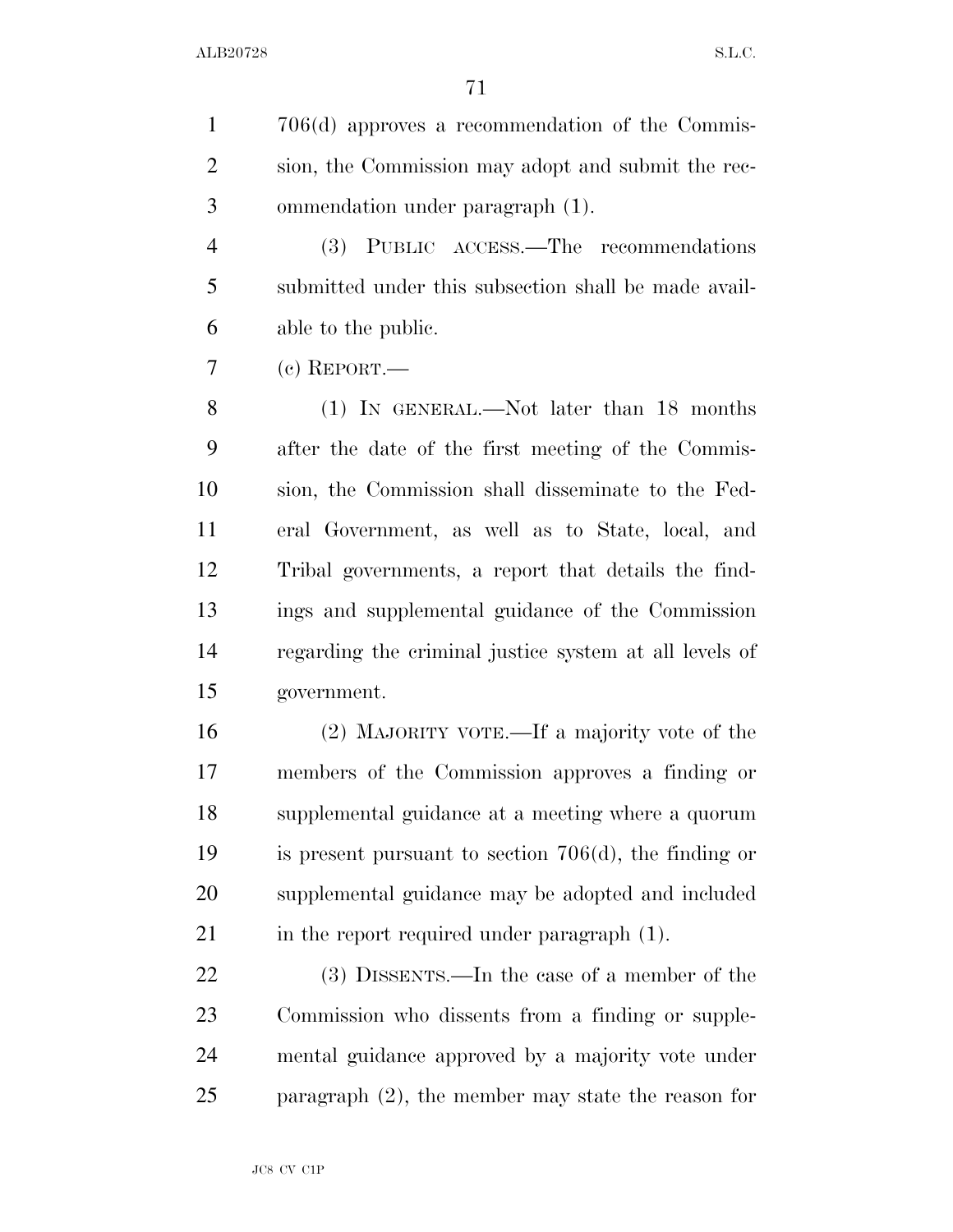| $\mathbf{1}$   | the dissent in writing and the report described in         |
|----------------|------------------------------------------------------------|
| $\overline{2}$ | paragraph (1) shall include the dissent.                   |
| 3              | (4) PUBLIC ACCESS.—The report submitted                    |
| $\overline{4}$ | under this subsection shall be made available to the       |
| 5              | public.                                                    |
| 6              | (d) PRIOR COMMISSIONS.—The Commission shall                |
| 7              | take into consideration the work of prior relevant commis- |
| 8              | sions in conducting the review of the Commission.          |
| 9              | (e) STATE AND LOCAL GOVERNMENTS.—In issuing                |
| 10             | the recommendations and report of the Commission under     |
| 11             | this section, the Commission shall not infringe on the le- |
| 12             | gitimate rights of the States to determine the criminal    |
| 13             | laws of the States or the enforcement of such laws.        |
| 14             | (f) PUBLIC HEARINGS.—The Commission shall con-             |
| 15             | duct public hearings in various locations around the       |
| 16             | United States.                                             |
| 17             | (g) CONSULTATION WITH GOVERNMENT AND NON-                  |
| 18             | GOVERNMENT REPRESENTATIVES.-                               |
| 19             | (1) IN GENERAL.—The Commission shall—                      |
| 20             | (A) closely consult with Federal, State,                   |
| 21             | local, and Tribal governments and nongovern-               |
| 22             | ment leaders, including—                                   |
| 23             | (i) State, local, and Tribal law en-                       |
| 24             | forcement officials, including rank and file               |
| 25             | officers;                                                  |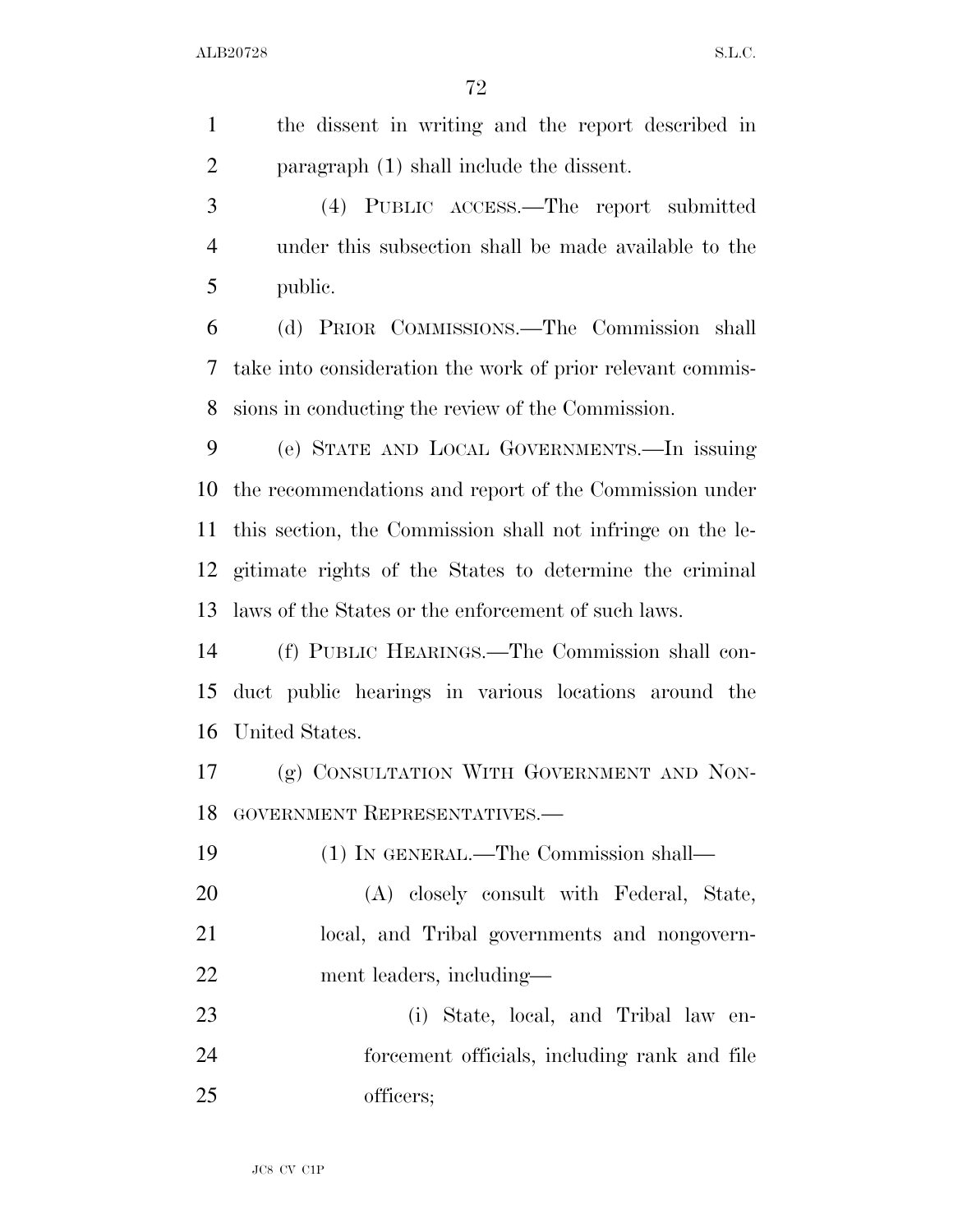| $\mathbf{1}$   | (ii) legislators;                                   |
|----------------|-----------------------------------------------------|
| $\overline{2}$ | (iii) public health officials;                      |
| 3              | (iv) judges;                                        |
| $\overline{4}$ | (v) court administrators;                           |
| 5              | (vi) prosecutors;                                   |
| 6              | (vii) defense counsel;                              |
| 7              | (viii) victims' rights organizations;               |
| 8              | (ix) probation and parole officials;                |
| 9              | (x) criminal justice planners;                      |
| 10             | (xi) criminologists;                                |
| 11             | (xii) civil rights and liberties organiza-          |
| 12             | tions;                                              |
| 13             | (xiii)<br>community-based organization              |
| 14             | leaders;                                            |
| 15             | (xiv) formerly incarcerated individ-                |
| 16             | uals;                                               |
| 17             | (xv) professional organizations; and                |
| 18             | (xvi) corrections officials; and                    |
| 19             | (B) include in the final report required            |
| 20             | under subsection (c) summaries of the input         |
| 21             | and recommendations of the leaders consulted        |
| 22             | under subparagraph $(A)$ .                          |
| 23             | (2) UNITED STATES SENTENCING COMMIS-                |
| 24             | ston.—To the extent the review and recommenda-      |
| 25             | tions required by this section relate to sentencing |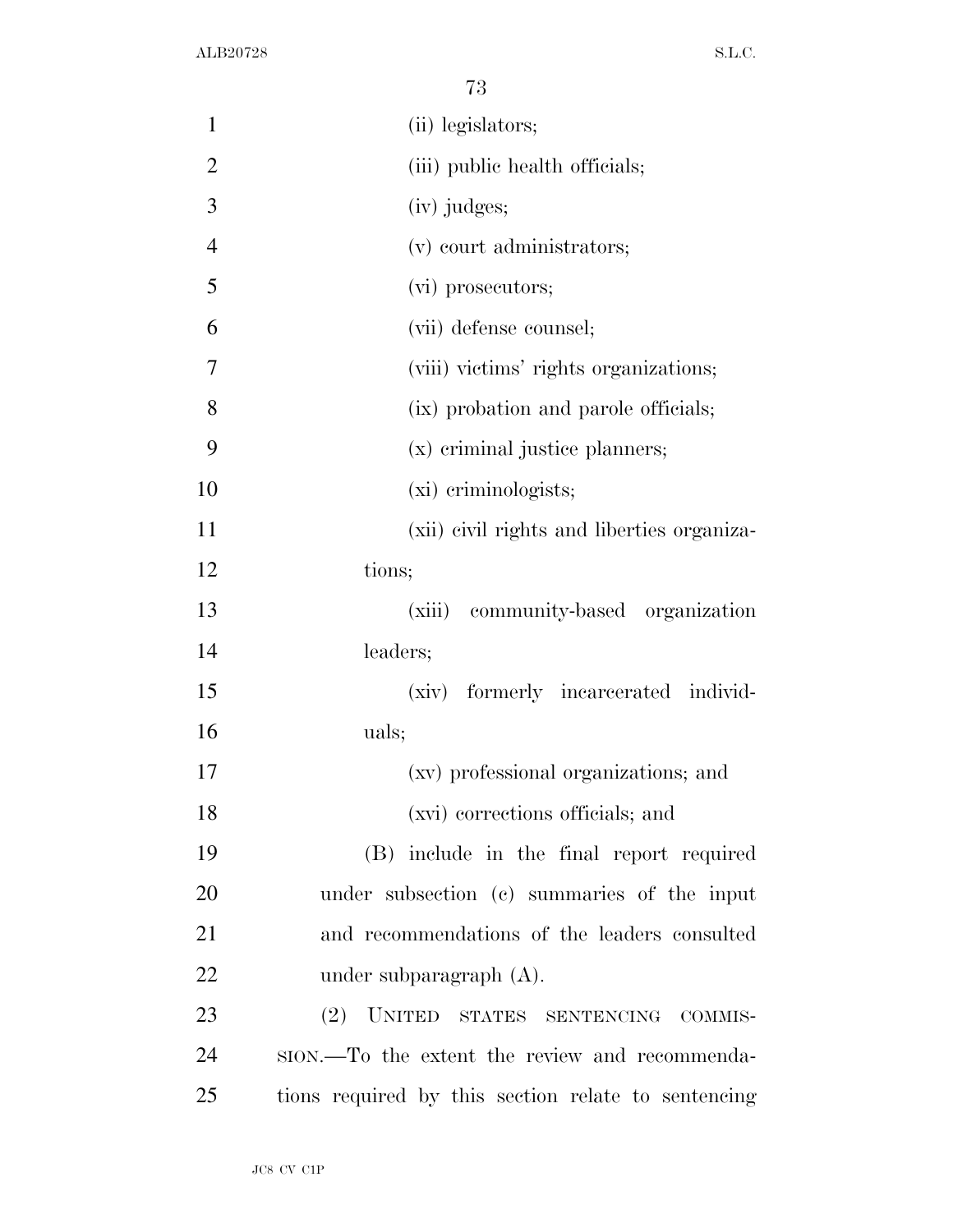policies and practices for the Federal criminal jus- tice system, the Commission shall conduct the review in consultation with the United States Sentencing Commission. (h) SENSE OF CONGRESS ON UNANIMITY.—It is the

 sense of Congress that, given the national importance of the matters before the Commission—

 (1) the Commission should work toward devel- oping findings and supplemental guidance that are unanimously supported by the members of the Com-mission; and

 (2) a finding or supplemental guidance unani- mously supported by the members of the Commis- sion should take precedence over a finding or supple- mental guidance that is not unanimously supported. **SEC. 706. MEMBERSHIP.** 

 (a) IN GENERAL.—The Commission shall be com-posed of 14 members, as follows:

 (1) The President shall appoint 1 member, who shall serve as a co-chairperson of the Commission.

 (2) The co-chairperson described in paragraph (1) shall appoint 6 members in consultation with the leadership of—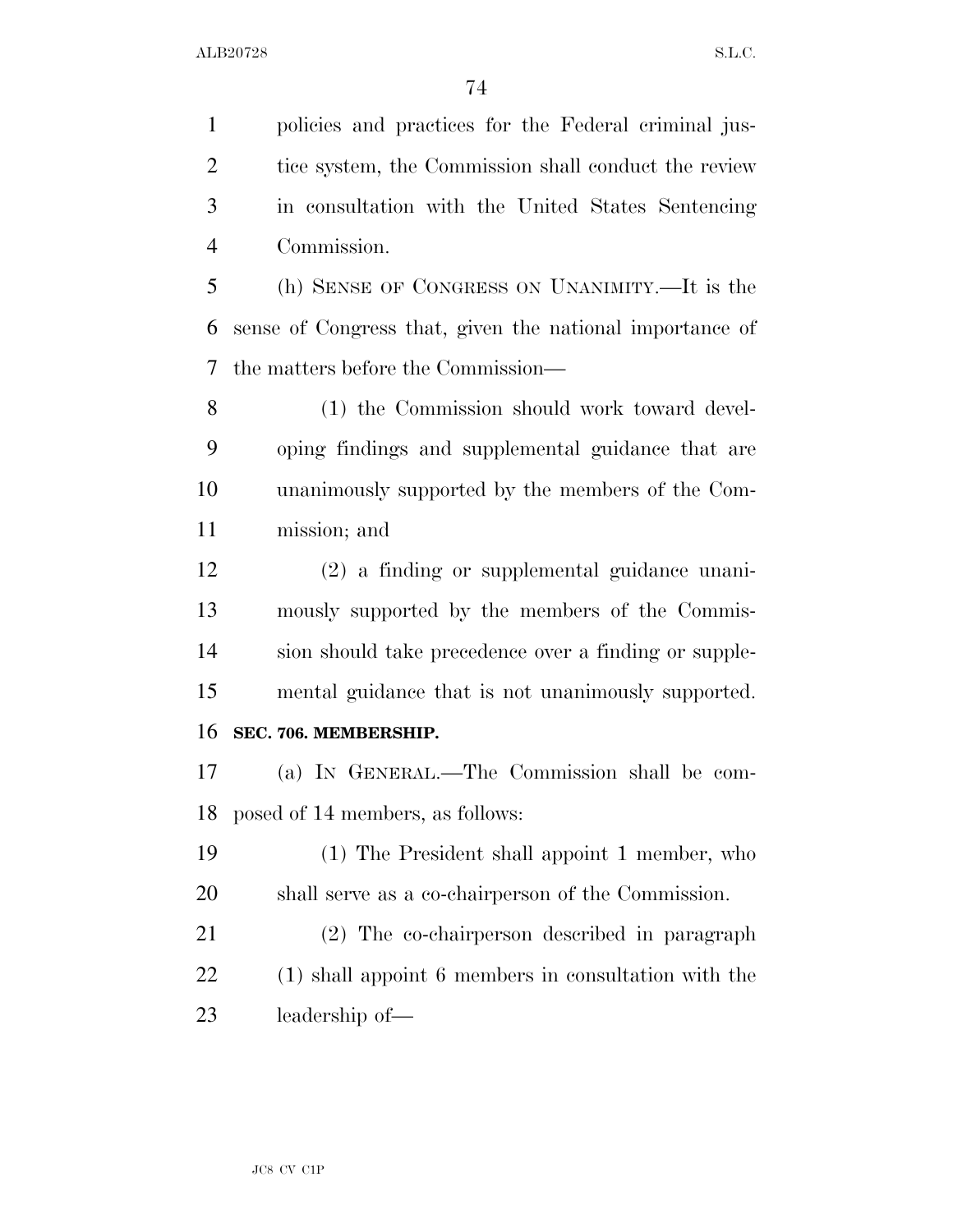| $\mathbf{1}$   | (A) the Senate and House of Representa-              |
|----------------|------------------------------------------------------|
| $\overline{2}$ | tives of the same political party as the Presi-      |
| 3              | dent;                                                |
| $\overline{4}$ | (B) the Committee on the Judiciary of the            |
| 5              | House of Representatives of the same political       |
| 6              | party as the President; and                          |
| 7              | (C) the Committee on the Judiciary of the            |
| 8              | Senate of the same political party as the Presi-     |
| 9              | dent.                                                |
| 10             | (3) The leader of the Senate, in consultation        |
| 11             | with the leader of the House of Representatives who  |
| 12             | is a member of the opposite party of the President,  |
| 13             | shall appoint 1 member, who shall serve as a co-     |
| 14             | chairperson of the Commission.                       |
| 15             | (4) The co-chairperson described in paragraph        |
| 16             | (3) shall appoint 6 members in consultation with the |
| 17             | leadership of—                                       |
| 18             | (A) the Senate and House of Representa-              |
| 19             | tives of the opposite political party as the Presi-  |
| 20             | dent;                                                |
| 21             | (B) the Committee on the Judiciary of the            |
| 22             | House of Representatives of the opposite polit-      |
| 23             | ical party as the President; and                     |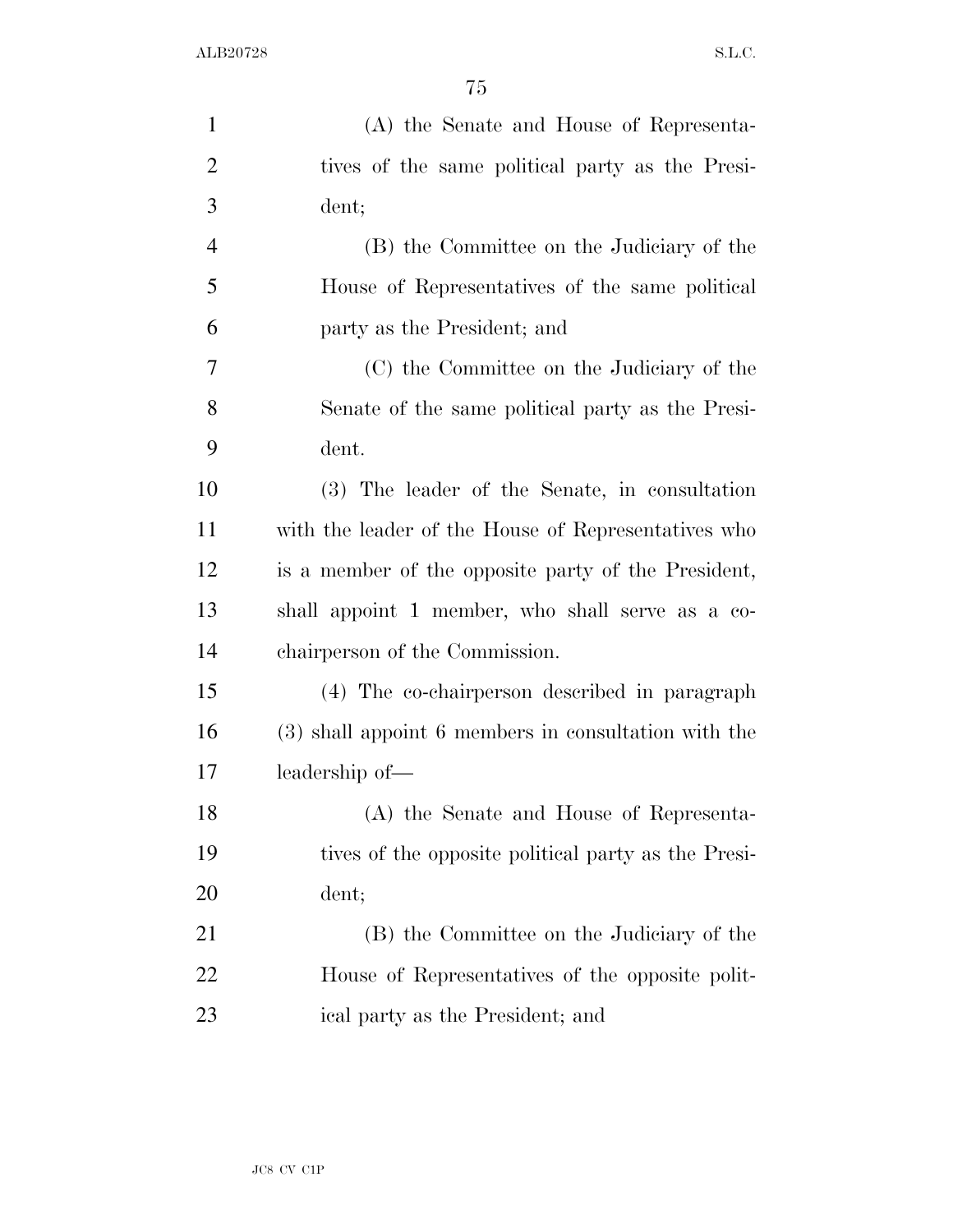| $\mathbf{1}$   | (C) the Committee on the Judiciary of the            |
|----------------|------------------------------------------------------|
| $\overline{2}$ | Senate of the opposite political party as the        |
| 3              | President.                                           |
| $\overline{4}$ | $(b)$ MEMBERSHIP.—                                   |
| 5              | $(1)$ IN GENERAL.— $A$ member shall be ap-           |
| 6              | pointed based upon knowledge or experience in a rel- |
| 7              | evant area, including—                               |
| 8              | $(A)$ law enforcement;                               |
| 9              | (B) criminal justice;                                |
| 10             | (C) national security;                               |
| 11             | (D) prison and jail administration;                  |
| 12             | (E) prisoner reentry;                                |
| 13             | $(F)$ public health, including—                      |
| 14             | (i) physical and sexual victimization;               |
| 15             | (ii) drug addiction; or                              |
| 16             | (iii) mental health;                                 |
| 17             | (G) the rights of victims;                           |
| 18             | (H) civil rights;                                    |
| 19             | (I) civil liberties;                                 |
| 20             | $(J)$ court administration;                          |
| 21             | (K) social services; or                              |
| 22             | (L) State, local, or Tribal government.              |
| 23             | (2) LAW ENFORCEMENT REPRESENTATION.                  |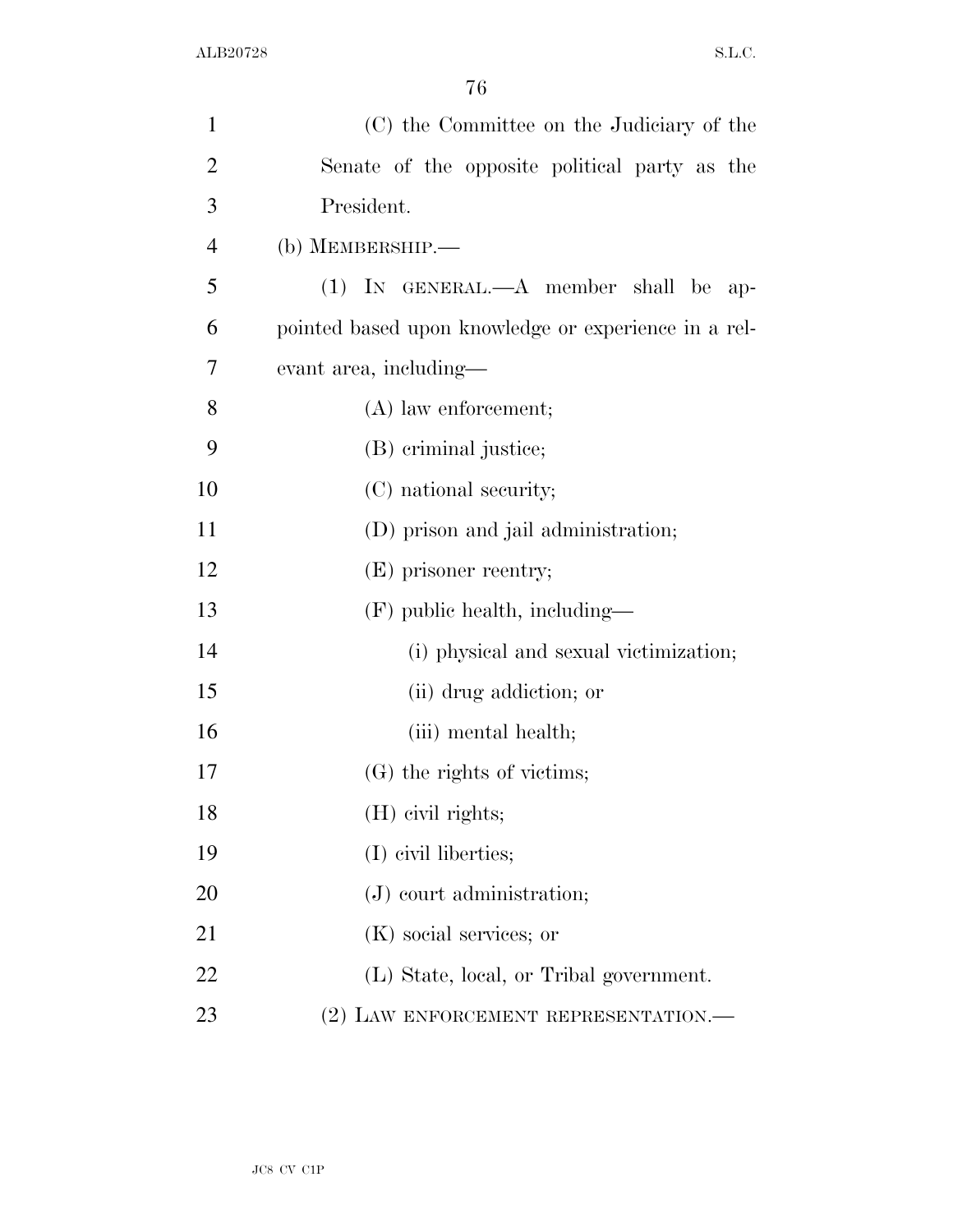| $\mathbf{1}$   | (A) MEMBERS APPOINTED BY THE CO-                      |
|----------------|-------------------------------------------------------|
| $\overline{2}$ | CHAIRPERSONS.—Of the 6 members appointed              |
| 3              | by the co-chairperson under subsection $(a)(2)$ —     |
| $\overline{4}$ | $(i)$ not fewer than 2 shall be rep-                  |
| 5              | resentatives from Federal, State, or local            |
| 6              | law enforcement agencies, including not               |
| $\overline{7}$ | less than 1 representative from a rank and            |
| 8              | file organization; and                                |
| 9              | (ii) not fewer than 1 shall be a rep-                 |
| 10             | resentative from a Tribal law enforcement             |
| 11             | agency.                                               |
| 12             | (B) OTHER MEMBERS.—Of the 6 members                   |
| 13             | appointed under subsection $(a)(4)$ —                 |
| 14             | (i) not fewer than 2 shall be rep-                    |
| 15             | resentatives of Federal, State, or local law          |
| 16             | enforcement agencies, including not less              |
| 17             | than 1 representative from a rank and file            |
| 18             | organization; and                                     |
| 19             | (ii) not fewer than 1 shall be a rep-                 |
| 20             | resentative from a Tribal law enforcement             |
| 21             | agency.                                               |
| 22             | (3) DISQUALIFICATION.—If an individual pos-           |
| 23             | sesses a personal financial interest in the discharge |
| 24             | of a duty of the Commission, the individual may not   |
| 25             | be appointed as a member of the Commission.           |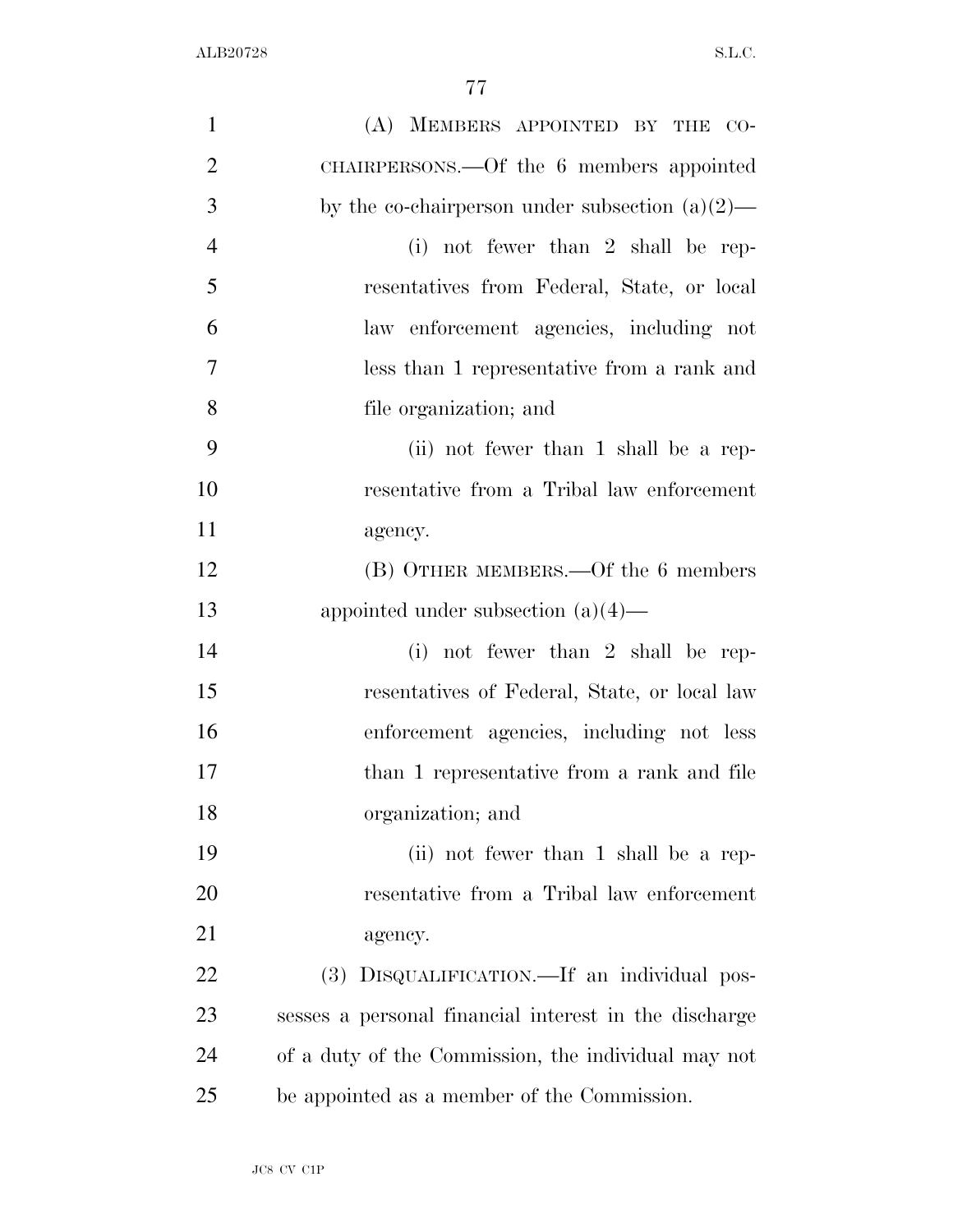| $\mathbf{1}$   | $(4)$ TERMS.—A member shall be appointed for       |
|----------------|----------------------------------------------------|
| $\overline{2}$ | the duration of the Commission.                    |
| 3              | (c) APPOINTMENTS AND FIRST MEETING.—               |
| $\overline{4}$ | (1) APPOINTMENTS.—Each member of the               |
| 5              | Commission shall be appointed not later than 45    |
| 6              | days after the date of enactment of this Act.      |
| 7              | (2) FIRST MEETING.—The Commission shall            |
| 8              | hold the first meeting of the Commission on the    |
| 9              | date, whichever is later, that is not later than—  |
| 10             | $(A)$ 60 days after the date of enactment of       |
| 11             | this Act; or                                       |
| 12             | (B) 30 days after the date on which funds          |
| 13             | are made available for the Commission.             |
| 14             | $(3)$ ETHICS.—At the first meeting of the Com-     |
| 15             | mission, the Commission shall—                     |
| 16             | (A) draft appropriate ethics guidelines for        |
| 17             | members and staff of the Commission, includ-       |
| 18             | ing guidelines relating to-                        |
| 19             | (i) conflict of interest; and                      |
| 20             | (ii) financial disclosure;                         |
| 21             | (B) consult with the Committees on the             |
| 22             | Judiciary of the Senate and the House of Rep-      |
| 23             | resentatives as a part of drafting the guidelines; |
| 24             | and                                                |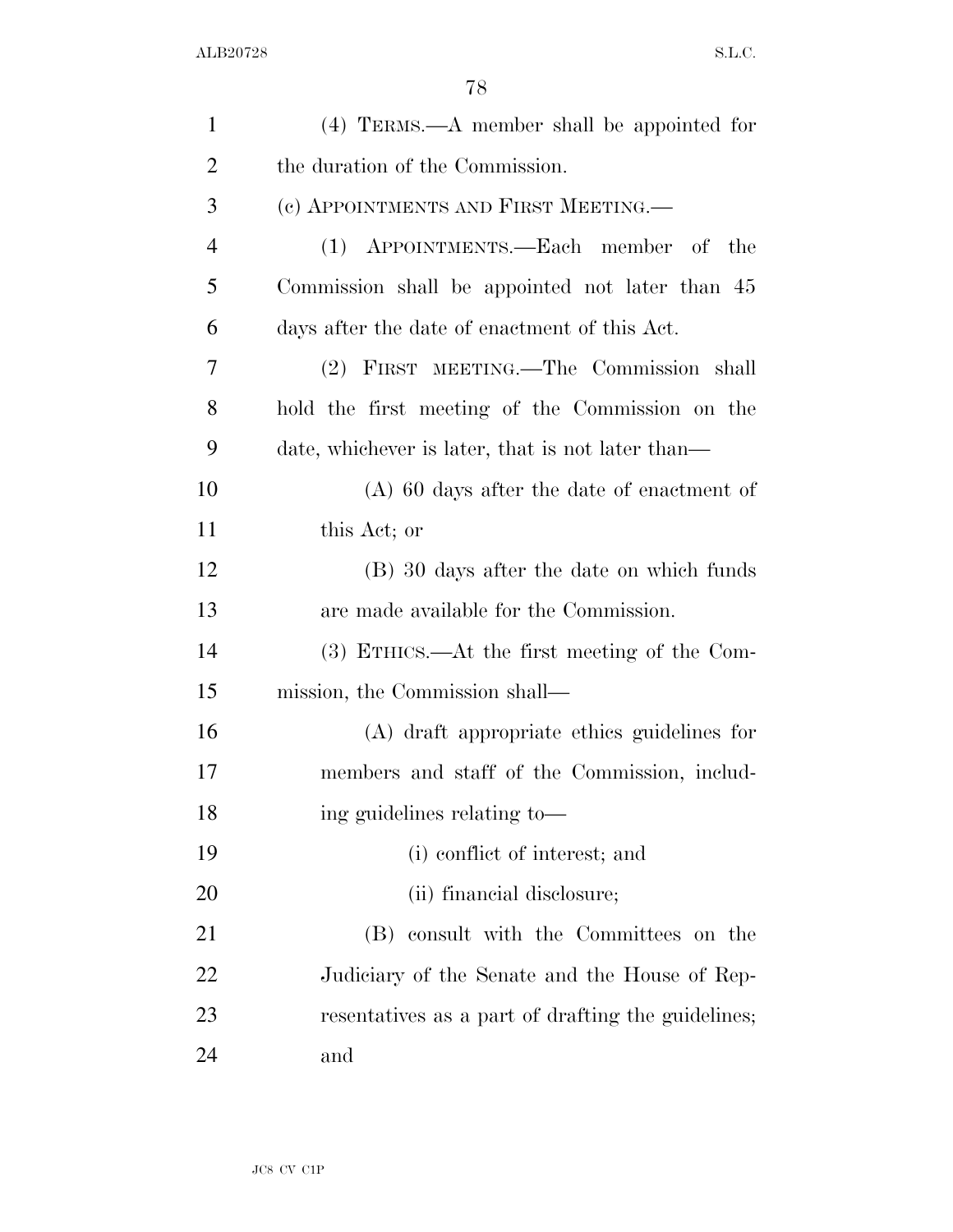| $\mathbf{1}$   | (C) provide each Committee described in           |
|----------------|---------------------------------------------------|
| $\overline{2}$ | subparagraph (B) with a copy of the guidelines    |
| 3              | completed under subparagraph $(A)$ .              |
| $\overline{4}$ | (d) MEETINGS, QUORUM, AND VACANCIES.-             |
| 5              | (1) MEETINGS.—The Commission shall meet at        |
| 6              | the call of—                                      |
| 7              | $(A)$ the co-chairpersons; or                     |
| 8              | (B) a majority of the members of the Com-         |
| 9              | mission.                                          |
| 10             | (2) QUORUM.—Except as provided in para-           |
| 11             | graph $(3)(B)$ , a majority of the members of the |
| 12             | Commission shall constitute a quorum for purposes |
| 13             | of conducting business, except that 2 members of  |
| 14             | the Commission shall constitute a quorum for pur- |
| 15             | poses of receiving testimony.                     |
| 16             | $(3)$ VACANCIES.—                                 |
| 17             | $(A)$ In GENERAL.— $A$ vacancy in the Com-        |
| 18             | mission shall not affect a power of the Commis-   |
| 19             | sion, and the vacancy shall be filled in the same |
| 20             | manner in which the original appointment was      |
| 21             | made.                                             |
| 22             | (B) QUORUM.—In the case of a vacancy              |
| 23             | occurring after the date that is 45 days after    |
| 24             | the date of enactment of this Act, until the date |
| 25             | on which the vacancy is filled, a majority of the |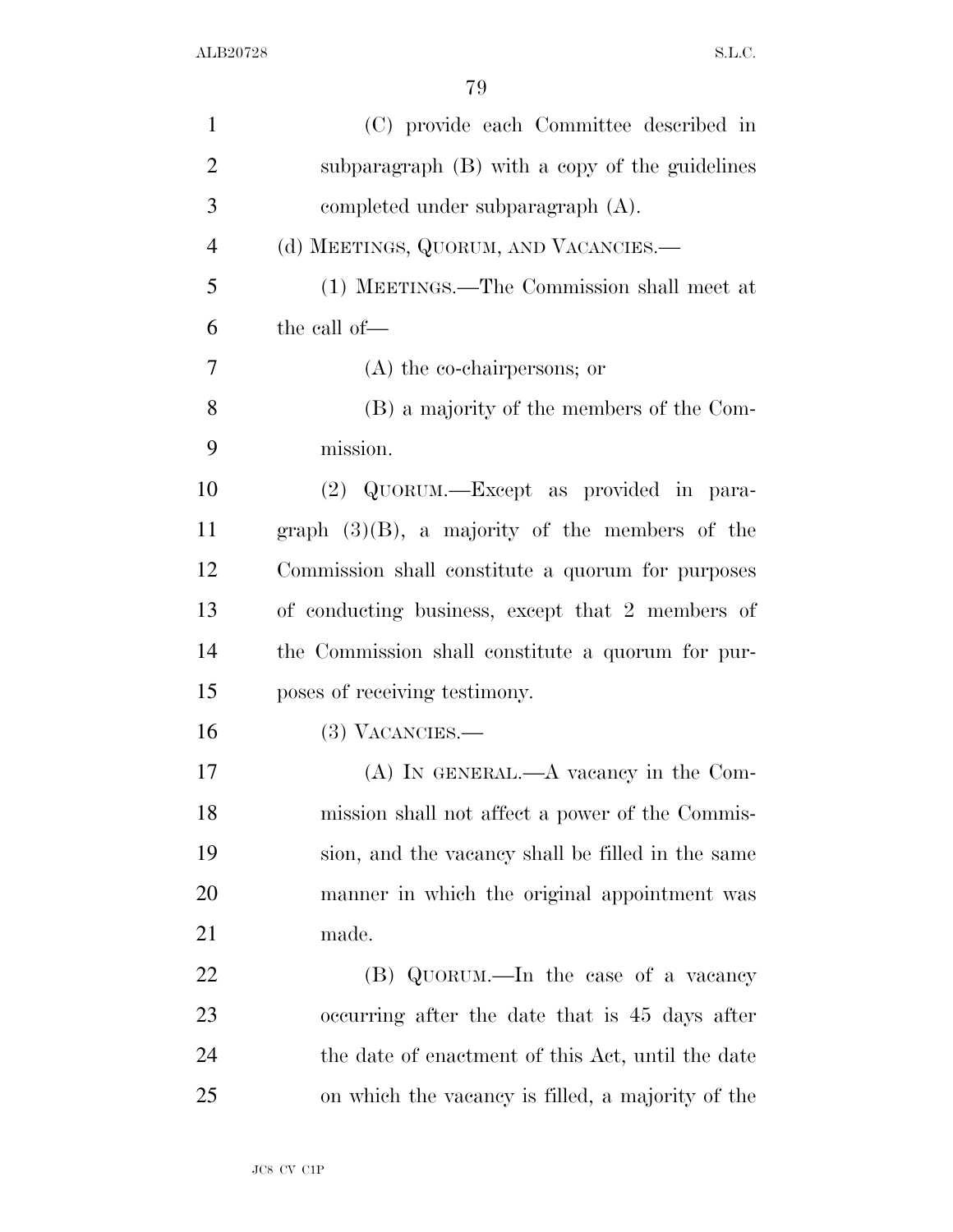| $\mathbf{1}$   | members of the Commission shall constitute a       |
|----------------|----------------------------------------------------|
| $\overline{2}$ | quorum if—                                         |
| $\mathfrak{Z}$ | (i) not fewer than 1 member of the                 |
| $\overline{4}$ | Commission appointed under paragraph               |
| 5              | $(1)$ or $(2)$ of subsection $(a)$ is present; and |
| 6              | (ii) not fewer than 1 member of the                |
| 7              | Commission appointed under paragraph               |
| 8              | $(3)$ or $(4)$ of subsection $(a)$ is present.     |
| 9              | (e) ACTIONS OF THE COMMISSION.—                    |
| 10             | (1) IN GENERAL.—The Commission—                    |
| 11             | $(A)$ shall, subject to section 705, act by a      |
| 12             | resolution agreed to by a majority of the mem-     |
| 13             | bers of the Commission voting and present; and     |
| 14             | (B) may establish a panel composed of less         |
| 15             | than the full membership of the Commission for     |
| 16             | purposes of carrying out a duty of the Commis-     |
| 17             | sion under this title, which—                      |
| 18             | (i) shall be subject to the review and             |
| 19             | control of the Commission; and                     |
| 20             | (ii) may make a finding or determina-              |
| 21             | tion that may be considered a finding or           |
| 22             | determination of the Commission if the             |
| 23             | finding or determination is approved by            |
| 24             | the Commission.                                    |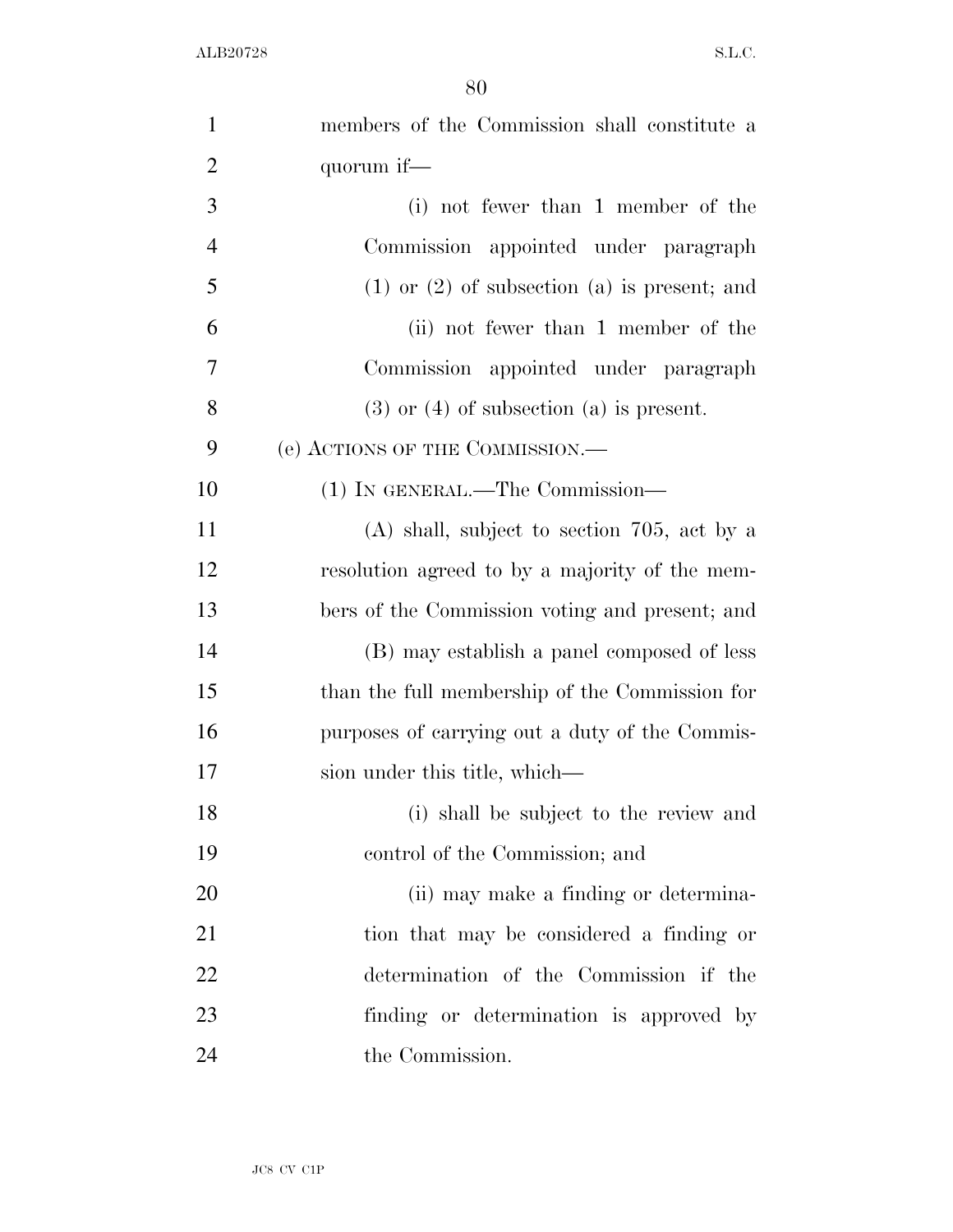ALB20728 S.L.C.

 (2) DELEGATION.—If authorized by the co- chairpersons of the Commission, a member, agent, or staff member of the Commission may take an ac- tion that the Commission may take under this title. **SEC. 707. ADMINISTRATION.** 

(a) STAFF.—

 (1) EXECUTIVE DIRECTOR.—The Commission shall have a staff headed by an Executive Director, who shall be paid at a rate established for the Cer- tified Plan pay level for the Senior Executive Service under section 5382 of title 5, United States Code.

 (2) APPOINTMENTS AND COMPENSATION.—The co-chairpersons of the Commission shall designate and fix the compensation of the Executive Director and, in accordance with rules agreed upon by the Commission, may appoint and fix the compensation of such other personnel as may be necessary to en- able the Commission to carry out its functions, with- out regard to the provisions of title 5, United States Code, governing appointments in the competitive service, and without regard to the provisions of 22 chapter 51 and subchapter III of chapter 53 of such title relating to classification and General Schedule pay rates, except that no rate of pay fixed under this subsection may exceed the equivalent of that payable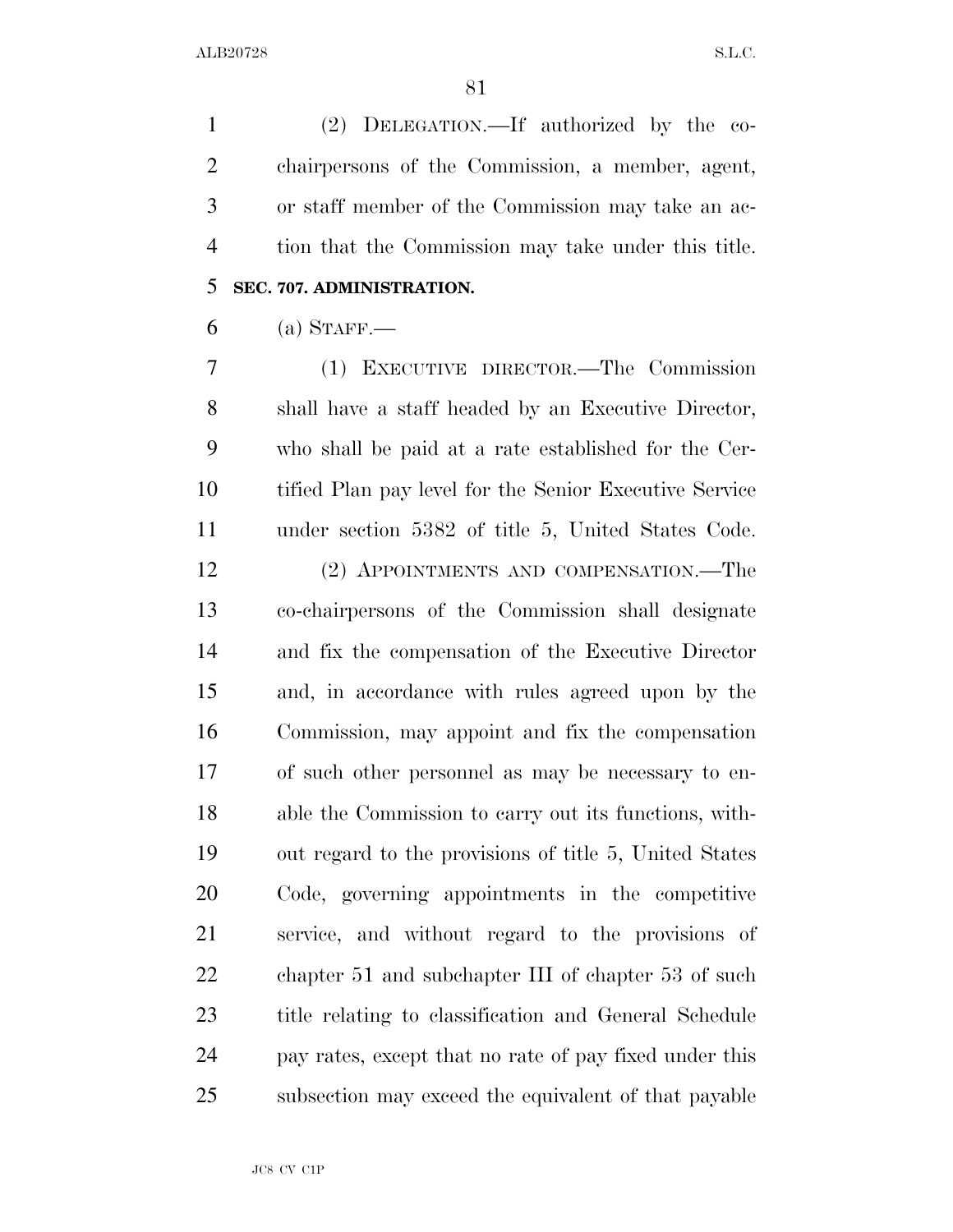| $\mathbf{1}$   | for a position at level V of the Executive Schedule |
|----------------|-----------------------------------------------------|
| $\overline{2}$ | under section 5316 of title 5, United States Code.  |
| 3              | (3) PERSONNEL AS FEDERAL EMPLOYEES.—                |
| $\overline{4}$ | (A) IN GENERAL.—The Executive Director              |
| 5              | and any personnel of the Commission who are         |
| 6              | employees shall be employees under section          |
| 7              | 2105 of title 5, United States Code, for pur-       |
| 8              | poses of chapters 63, 81, 83, 84, 85, 87, 89,       |
| 9              | and 90 of such title 5.                             |
| 10             | (B) MEMBERS OF THE COMMISSION.—                     |
| 11             | Subparagraph (A) shall not be construed to          |
| 12             | apply to members of the Commission.                 |
| 13             | (4) THE COMPENSATION OF MEMBERS.—                   |
| 14             | (A) NON-FEDERAL EMPLOYEES.—A mem-                   |
| 15             | ber of the commission who is not an officer or      |
| 16             | employee of the Federal Government shall be         |
| 17             | compensated at a rate equal to the daily equiva-    |
| 18             | lent of the annual rate of basic pay prescribed     |
| 19             | for level IV of the Executive Schedule under        |
| 20             | section 5315 of title 5, United States Code, for    |
| 21             | each day (including travel time) during which       |
| 22             | the member is engaged in the performance of         |
| 23             | the duties of the Board.                            |
| 24             | (B) FEDERAL EMPLOYEES.—A member of                  |
| 25             | the commission who is an officer or employee of     |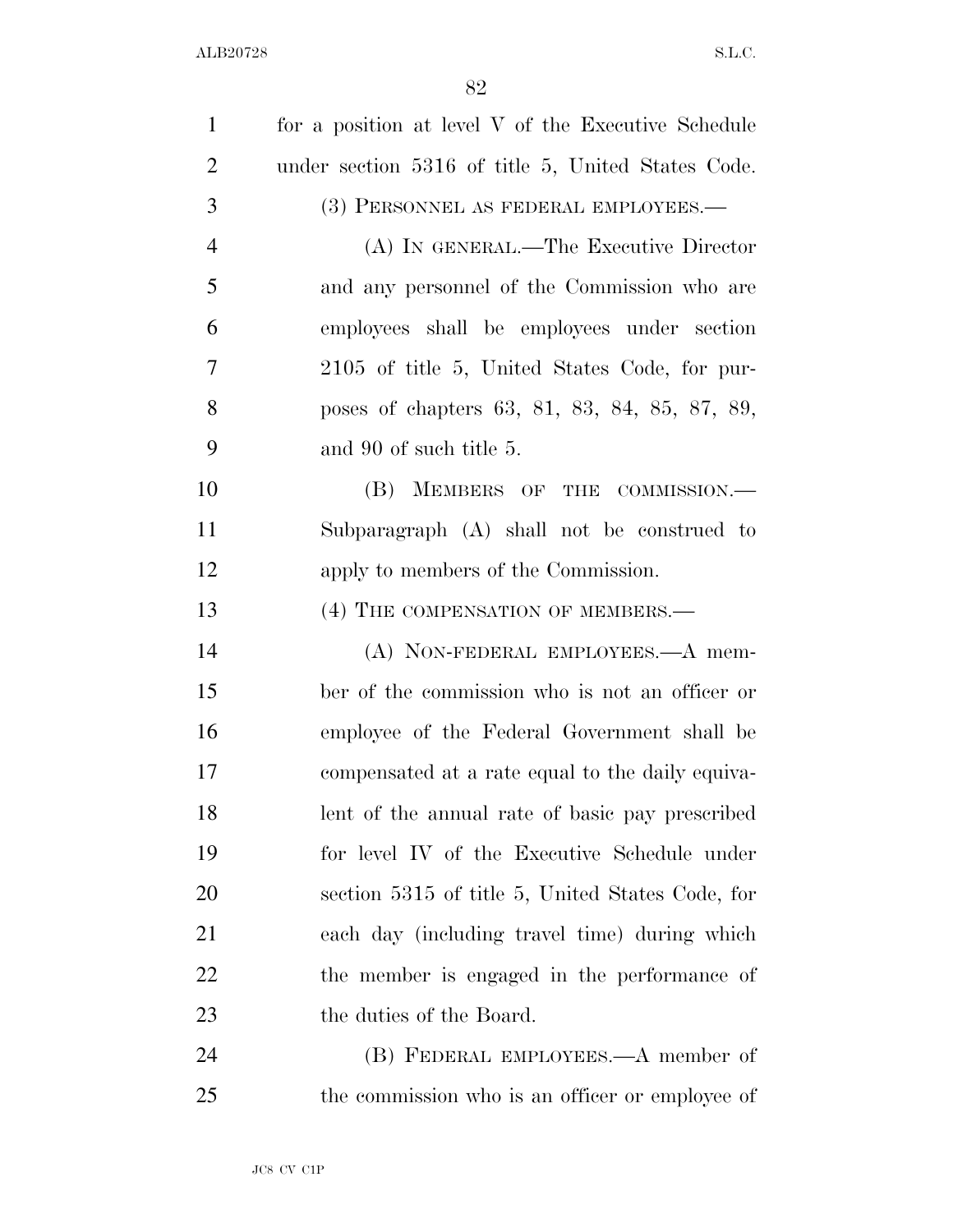ALB20728 S.L.C.

 the Federal Government shall serve without compensation in addition to the compensation received for the services of the member as an officer or employee of the Federal Government. (5) TRAVEL EXPENSES.—A member of the Commission shall be allowed travel expenses, includ- ing per diem in lieu of subsistence, at rates author- ized for employees of agencies under subchapter I of chapter 57 of title 5, United States Code, while away from the home or regular places of business of the member in the performance of services for the Commission.

 (b) EXPERTS AND CONSULTANTS.—With the ap- proval of the Commission, the Executive Director may procure temporary and intermittent services under section 3109(b) of title 5, United States Code.

 (c) DETAIL OF GOVERNMENT EMPLOYEES.—Upon the request of the Commission, a Federal Government em- ployee may be detailed to the Commission without reim- bursement, and such detail shall be without interruption or loss of civil service status or privilege.

22 (d) OTHER RESOURCES.—

 (1) IN GENERAL.—The Commission shall have reasonable access to materials, resources, statistical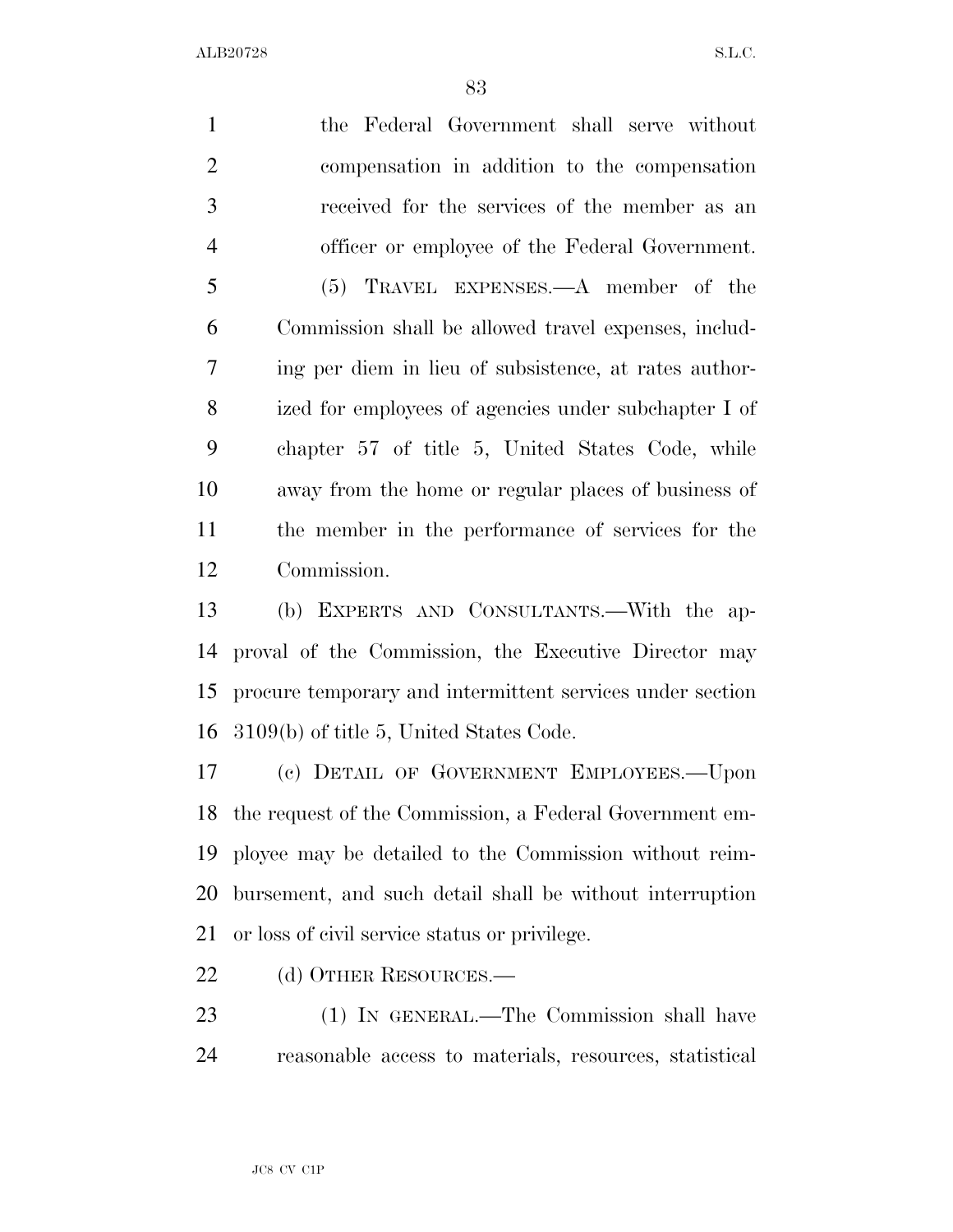| $\mathbf{1}$   | data, and other information such Commission deter-     |
|----------------|--------------------------------------------------------|
| $\overline{2}$ | mines to be necessary to carry out its duties from—    |
| 3              | (A) the Library of Congress;                           |
| $\overline{4}$ | (B) the Department of Justice;                         |
| 5              | (C) the Office of National Drug Control                |
| 6              | Policy;                                                |
| 7              | (D) the Department of State; and                       |
| 8              | (E) other agencies of the executive or legis-          |
| 9              | lative branch of the Federal Government.               |
| 10             | (2) REQUESTS FOR RESOURCES.—The co-chair-              |
| 11             | persons of the Commission shall make requests for      |
| 12             | the access described in paragraph (1) in writing       |
| 13             | when necessary.                                        |
| 14             | (e) VOLUNTEER SERVICES.—Notwithstanding sec-           |
| 15             | tion 1342 of title 31, United States Code, the Commis- |
| 16             | $sion$ —                                               |
| 17             | $(1)$ may—                                             |
| 18             | (A) accept and use the services of an indi-            |
| 19             | vidual volunteering to serve without compensa-         |
| 20             | tion; and                                              |
| 21             | (B) reimburse the individual described in              |
| 22             | subparagraph (A) for local travel, office sup-         |
| 23             | plies, and for other travel expenses, including        |
| 24             | per diem in lieu of subsistence, as authorized by      |
| 25             | section 5703 of title 5, United States Code; and       |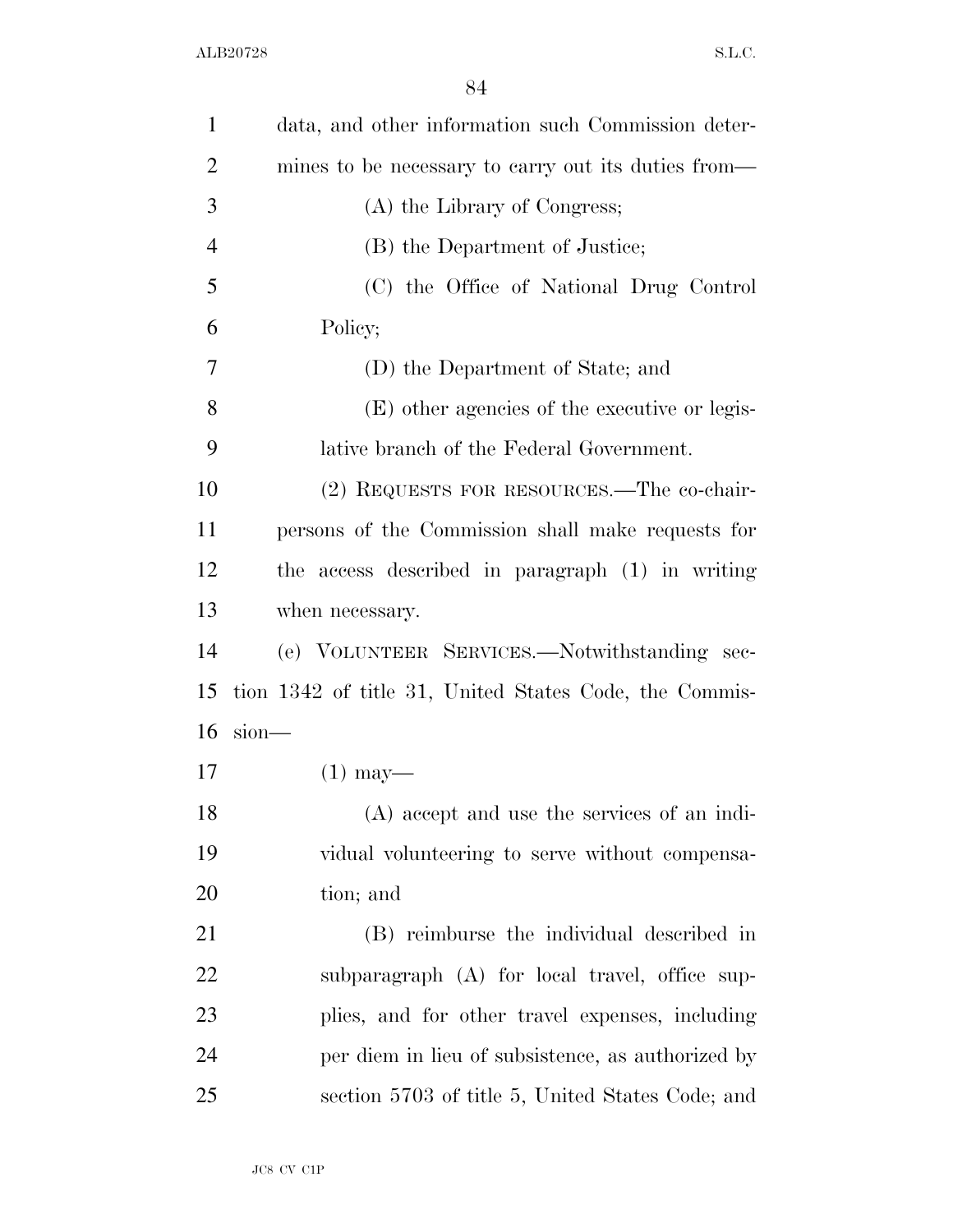| $\mathbf{1}$   | (2) shall consider the individual described in        |
|----------------|-------------------------------------------------------|
| $\overline{2}$ | paragraph (1) an employee of the Federal Govern-      |
| 3              | ment in performance of those services for the pur-    |
| $\overline{4}$ | poses of-                                             |
| 5              | $(A)$ chapter 81 of title 5, United States            |
| 6              | Code, relating to compensation for work-related       |
| 7              | injuries;                                             |
| 8              | (B) chapter 171 of title 28, United States            |
| 9              | Code, relating to tort claims; and                    |
| 10             | (C) chapter 11 of title 18, United States             |
| 11             | Code, relating to conflicts of interest.              |
| 12             | (f) OBTAINING OFFICIAL DATA.-                         |
| 13             | (1) IN GENERAL.—Except as provided in para-           |
| 14             | $graph(3)$ , the Commission may directly secure from  |
| 15             | an agency of the United States information nec-       |
| 16             | essary to enable the Commission to carry out this     |
| 17             | title.                                                |
| 18             | $(2)$ PROCEDURES.—Upon the request of the co-         |
| 19             | chairpersons of the Commission, the head of the       |
| 20             | agency shall furnish any information requested        |
| 21             | under paragraph $(1)$ to the Commission.              |
| 22             | (3) SENSITIVE INFORMATION.-The Commis-                |
| 23             | sion may not have access to sensitive information re- |
| 24             | garding ongoing investigations.                       |
|                |                                                       |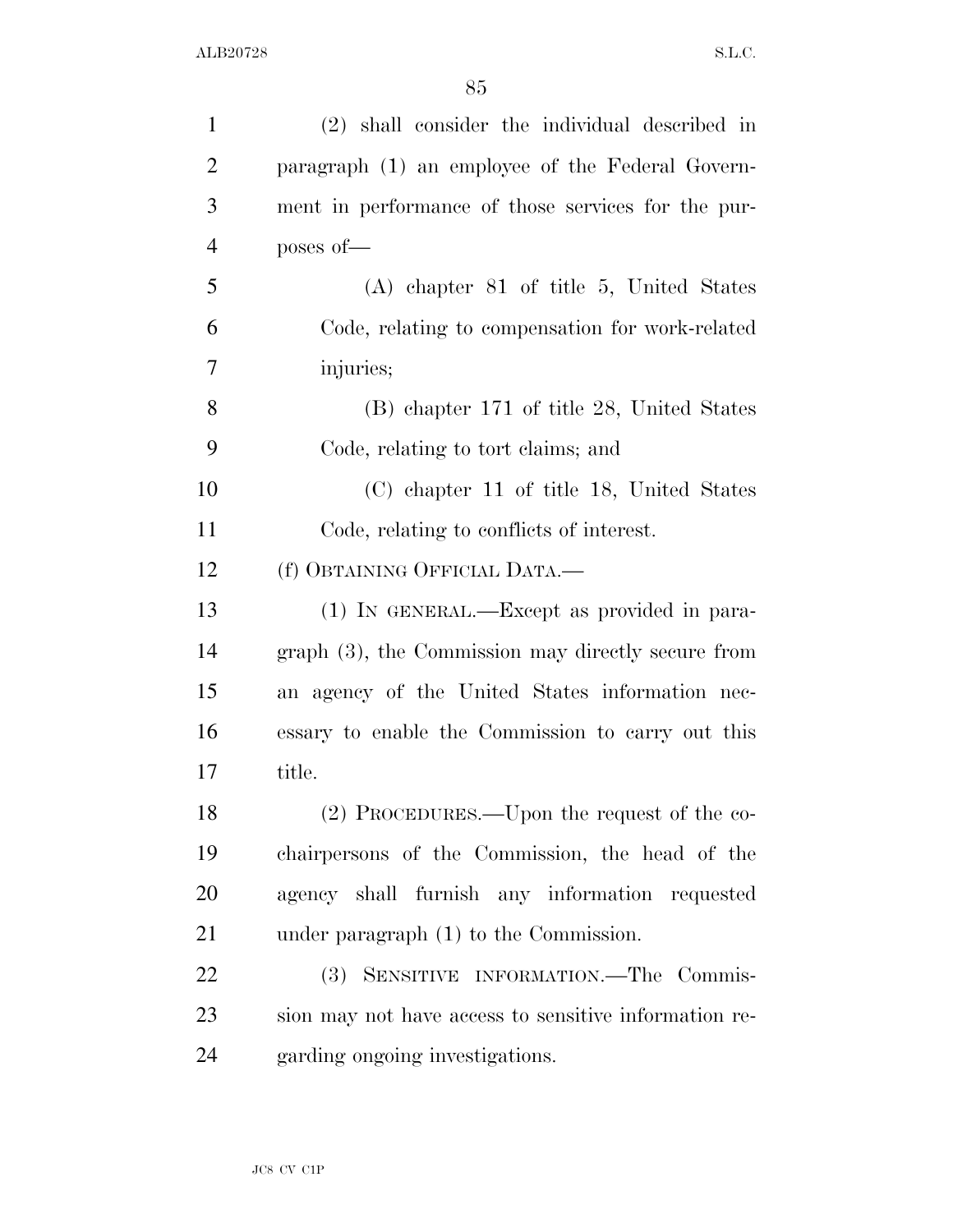(g) MAILS.—The Commission may use the United States mails in the same manner and under the same con- ditions as other departments and agencies of the United States.

 (h) BIANNUAL REPORTS.—The Commission shall submit biannual status reports to Congress regarding—

(1) the use of resources;

(2) salaries; and

(3) all expenditures of appropriated funds.

(i) CONTRACTS.—

 (1) IN GENERAL.—The Commission may enter into a contract with a Federal or State agency, a private firm, an institution, or an individual for the conduct of an activity necessary to the discharge of a duty or responsibility of the Commission.

 (2) TIMING.—A contract, lease, or other legal agreement the Commission enters into may not ex- tend beyond the date of the termination of the Com-mission.

 (j) GIFTS.—The Commission may accept, use, or dis-pose of a gift or donation of a service or property.

 (k) ADMINISTRATIVE ASSISTANCE.—The Adminis- trator of General Services shall provide to the Commis- sion, on a reimbursable basis, the administrative support services necessary for the Commission to carry out the re-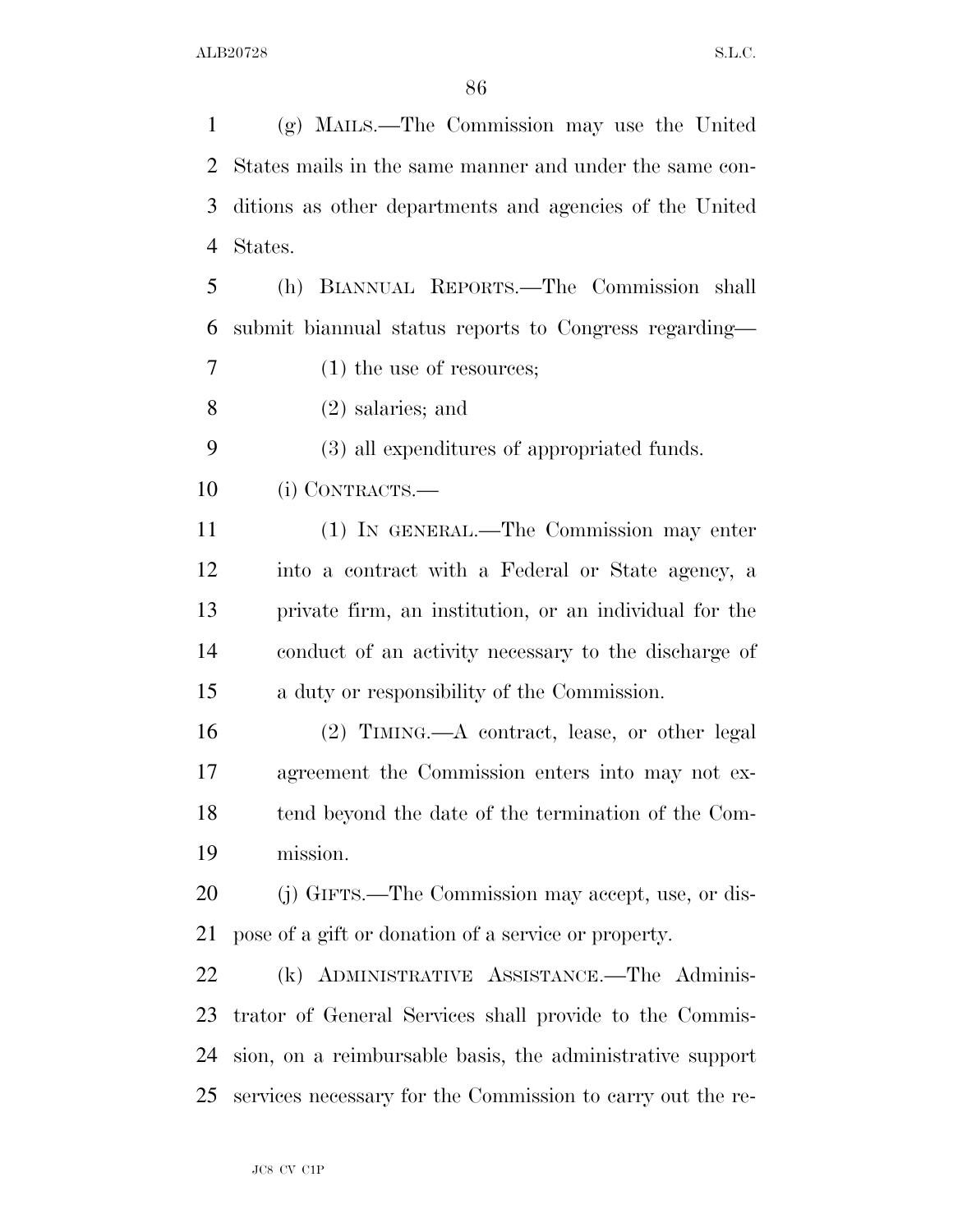sponsibilities of the Commission under this title, which may include— (1) human resource management; (2) budget;  $5 \t(3)$  leasing; (4) accounting; or (5) payroll services. 8 (I) NON-APPLICABILITY OF FACA AND PUBLIC AC- CESS TO MEETINGS AND MINUTES.— (1) IN GENERAL.—The Federal Advisory Com- mittee Act (5 U.S.C. App.) shall not apply to the Commission. 13 (2) MEETINGS AND MINUTES.— (A) MEETINGS.— (i) ADMINISTRATION.—Each meeting of the Commission shall be open to the public, except that a meeting or any por-18 tion of it may be closed to the public if it concerns matters or information described 20 in section  $552b(c)$  of title 5, United States Code.

 (ii) INTERESTED INDIVIDUALS.—An interested individual may—

24 (I) appear at an open meeting;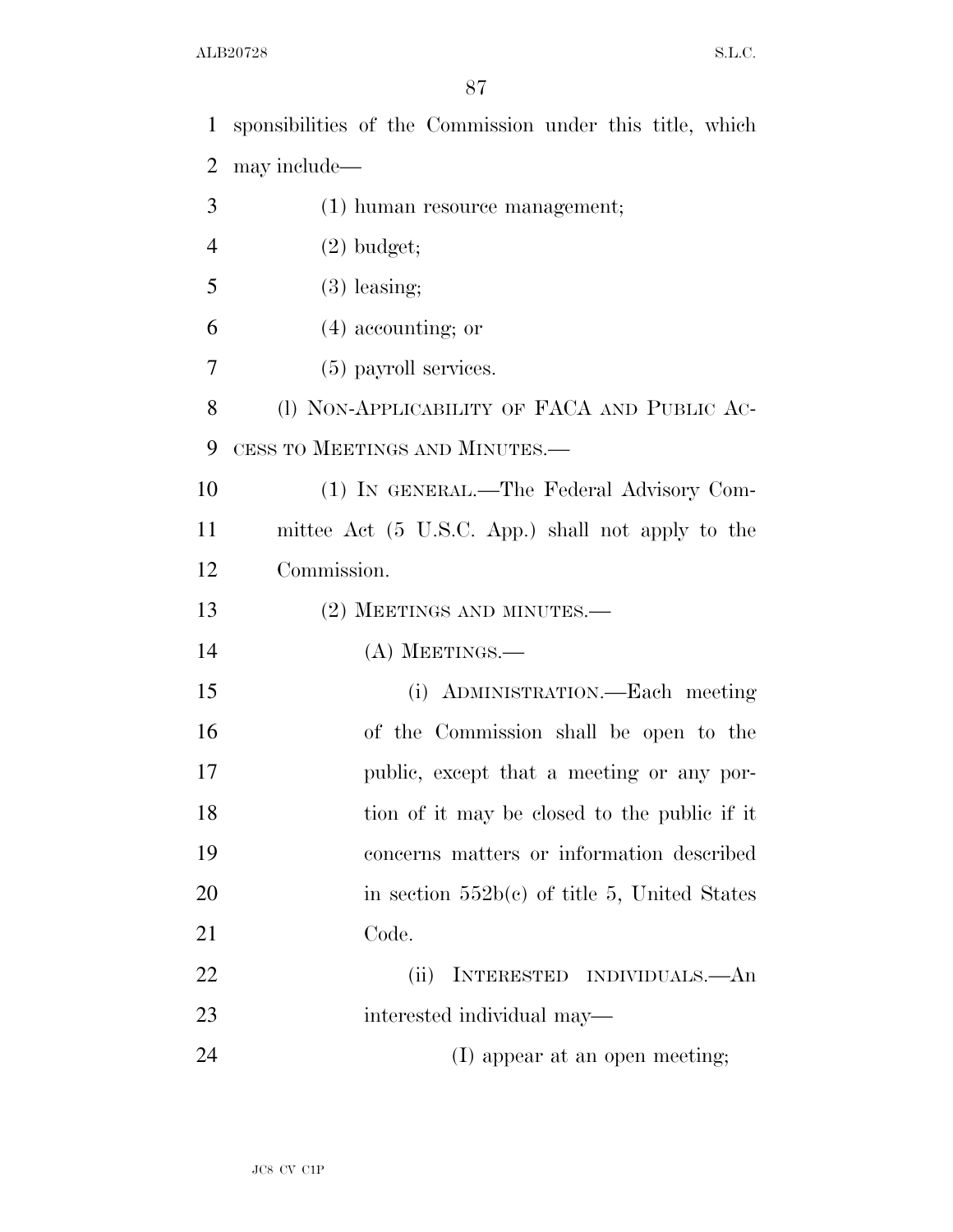| 1              | (II) present an oral or written              |
|----------------|----------------------------------------------|
| $\overline{2}$ | statement on the subject matter of the       |
| 3              | meeting; and                                 |
| $\overline{4}$ | (III) be administered an oath or             |
| 5              | affirmation.                                 |
| 6              | (iii) NOTICE.—Each open meeting of           |
| 7              | the Commission shall be preceded by time-    |
| 8              | ly public notice in the Federal Register of  |
| 9              | the time, place, and subject of the meeting. |
| 10             | (B) MINUTES AND PUBLIC ACCESS.—              |
| 11             | (i) MINUTES.—Minutes of each open            |
| 12             | meeting shall be kept and shall contain a    |
| 13             | record of-                                   |
| 14             | $(I)$ the people present;                    |
| 15             | (II) a description of the discus-            |
| 16             | sion that occurred; and                      |
| 17             | (III) a copy of each statement               |
| 18             | filed.                                       |
| 19             | (ii) PUBLIC ACCESS.—The minutes              |
| 20             | and records of each open meeting and         |
| 21             | other documents that were made available     |
| 22             | to or prepared for the Commission shall be   |
| 23             | available for public inspection and copying  |
| 24             | at a single location in the offices of the   |
| 25             | Commission.                                  |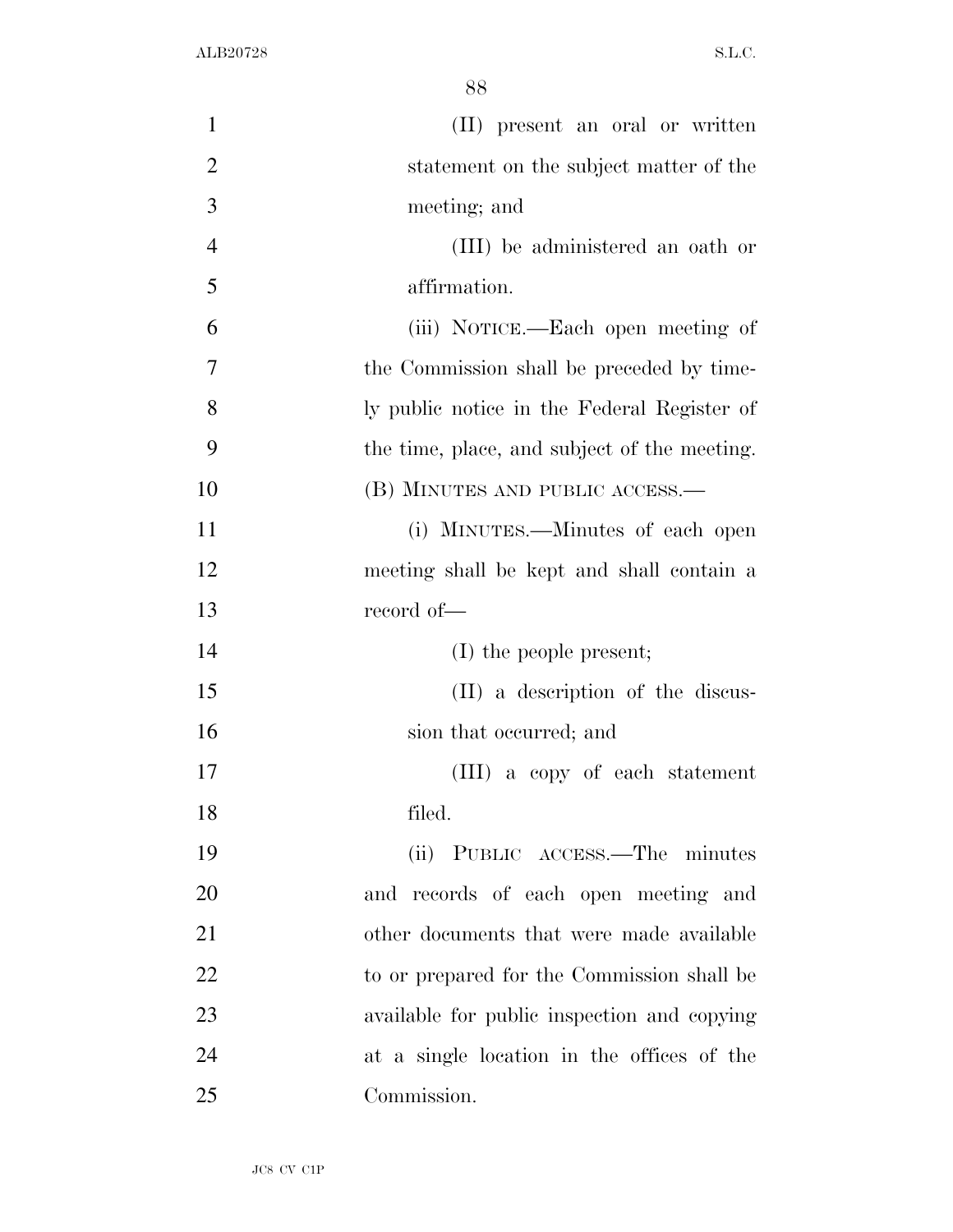(m) ARCHIVING.—Not later than the date described in section 709, all records and papers of the Commission shall be delivered to the Archivist of the United States for deposit in the National Archives.

### **SEC. 708. DIRECT APPROPRIATIONS.**

 (a) IN GENERAL.—For the purpose of carrying out this title, there is authorized to be appropriated, and there is appropriated, to remain available until expended, out of any money in the Treasury not otherwise appro-priated—

(1) for fiscal year 2021, \$7,000,000; and

(2) for fiscal year 2022, \$7,000,000.

 (b) LIMITATION.—None of the funds provided by this section may be used for international travel.

### **SEC. 709. SUNSET.**

 The Commission shall terminate 60 days after the date on which the Commission submits the report required under section 705(c) to Congress.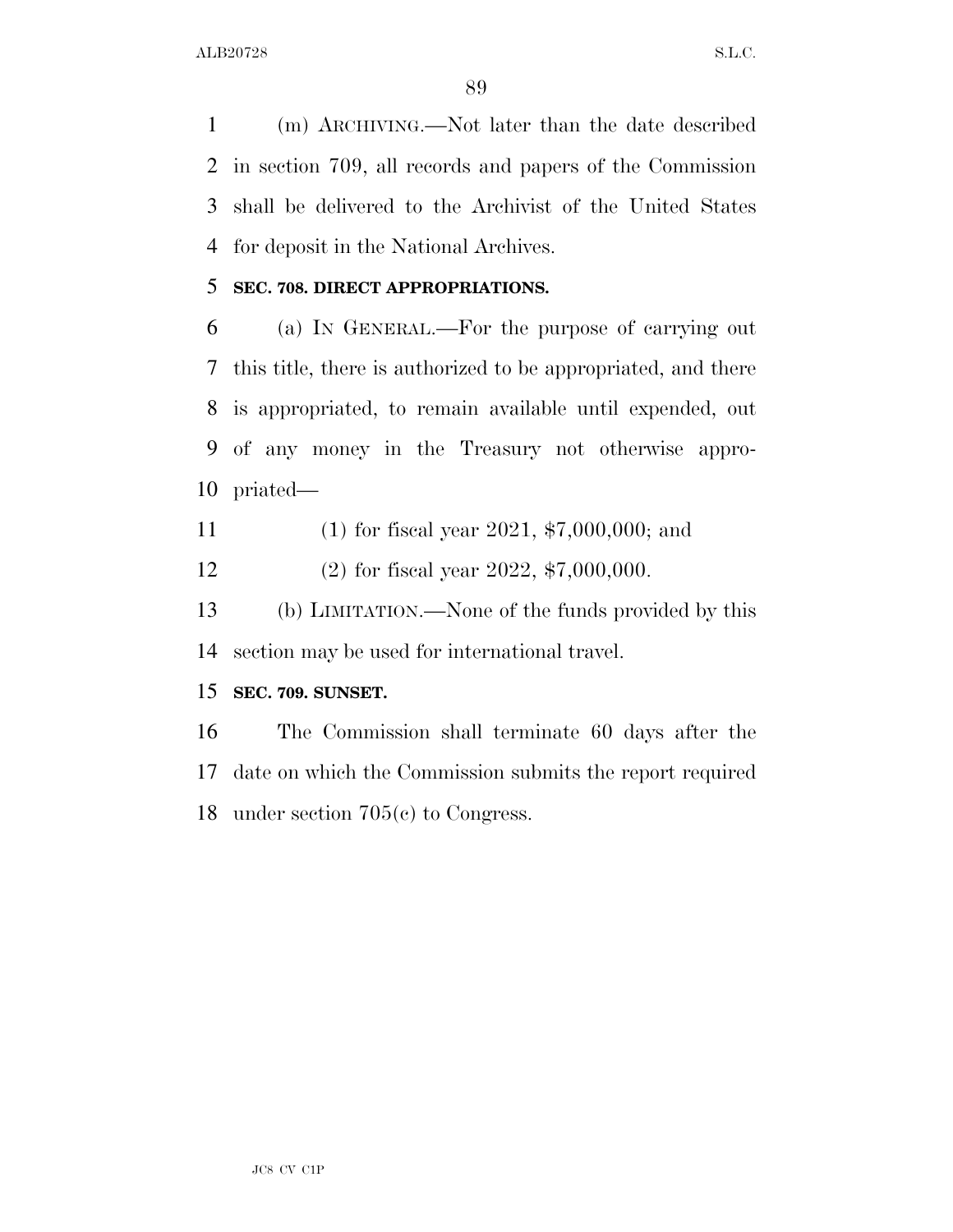| $\mathbf{1}$   | TITLE VIII-LAW ENFORCEMENT                                  |
|----------------|-------------------------------------------------------------|
| $\overline{2}$ | <b>AGENCY HIRING AND EDU-</b>                               |
| 3              | <b>CATION</b>                                               |
| $\overline{4}$ | <b>Subtitle A—Hiring</b>                                    |
| 5              | SEC. 801. LAW ENFORCEMENT AGENCY HIRING.                    |
| 6              | Section 1701(b) of title I of the Omnibus Crime Con-        |
| 7              | trol and Safe Streets Act of $1968$ (34 U.S.C. $10381(b)$ ) |
| 8              | is amended—                                                 |
| 9              | $(1)$ by redesignating paragraphs $(22)$ and $(23)$         |
| 10             | as paragraphs $(23)$ and $(24)$ , respectively;             |
| 11             | $(2)$ in paragraph $(23)$ , as so redesignated, by          |
| 12             | striking " $(21)$ " and inserting " $(22)$ "; and           |
| 13             | $(3)$ by inserting after paragraph $(21)$ the fol-          |
| 14             | lowing:                                                     |
| 15             | $(22)$ for a law enforcement agency that has a              |
| 16             | substantially different racial and ethnic demographic       |
| 17             | makeup than the community served by the agency,             |
| 18             | to hire recruiters and enroll law enforcement officer       |
| 19             | candidates in law enforcement academies to become           |
| 20             | career law enforcement officers who have racial and         |
| 21             | ethnic demographic characteristics similar to the           |
| 22             | community;".                                                |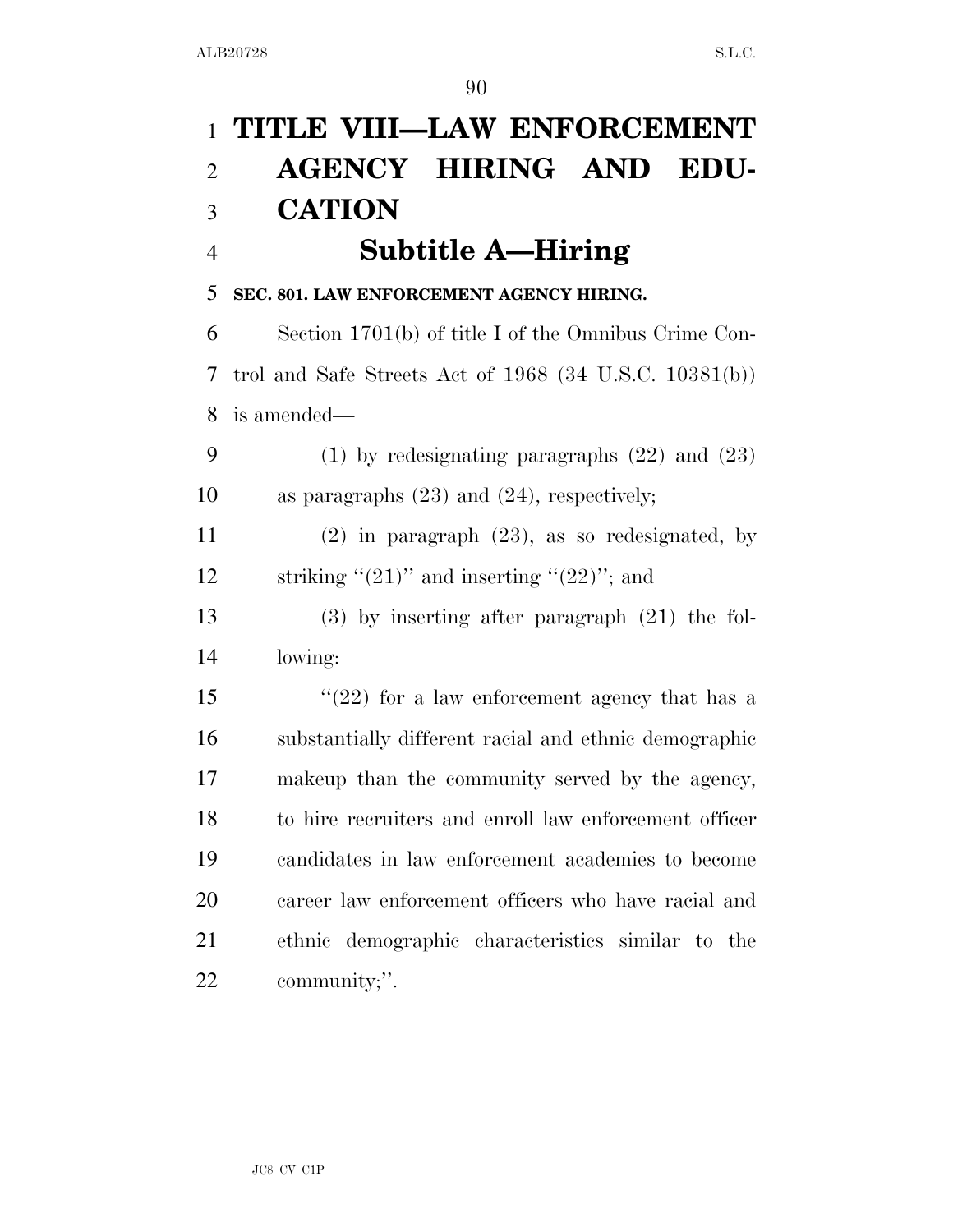### **SEC. 802. REAUTHORIZATION OF LAW ENFORCEMENT GRANT PROGRAMS.**

 (a) EDWARD BYRNE MEMORIAL JUSTICE ASSIST- ANCE GRANT PROGRAM.—Section 511 of title I of the Omnibus Crime Control and Safe Streets Act of 1968 (Public Law 90–351; 82 Stat. 197), as so redesignated by this Act, is amended by striking ''this subpart \$1,095,000,000 for each of the fiscal years 2006 through 2012'' and inserting ''this subpart, including sections 508, 509, and 510, \$800,000,000 for each of fiscal years 2021 through 2025''.

 (b) REAUTHORIZATION OF COPS ON THE BEAT GRANT PROGRAM.—Section 1001(a)(11)(A) of title I of the Omnibus Crime Control and Safe Streets Act of 1968 15 (34 U.S.C.  $10261(a)(11)(A)$ ) is amended by striking "part Q, to remain available until expended \$1,047,119,000 for each of fiscal years 2006 through 2009'' and inserting ''part Q, including section 1701(n), to remain available until expended \$400,000,000 for each of fiscal years 2021 through 2025''.

### **Subtitle B—Training**

### **SEC. 811. DEFINITIONS.**

In this subtitle:

 (1) DIRECTOR.—The term ''Director'' means the Director of the National Museum of African American History and Culture.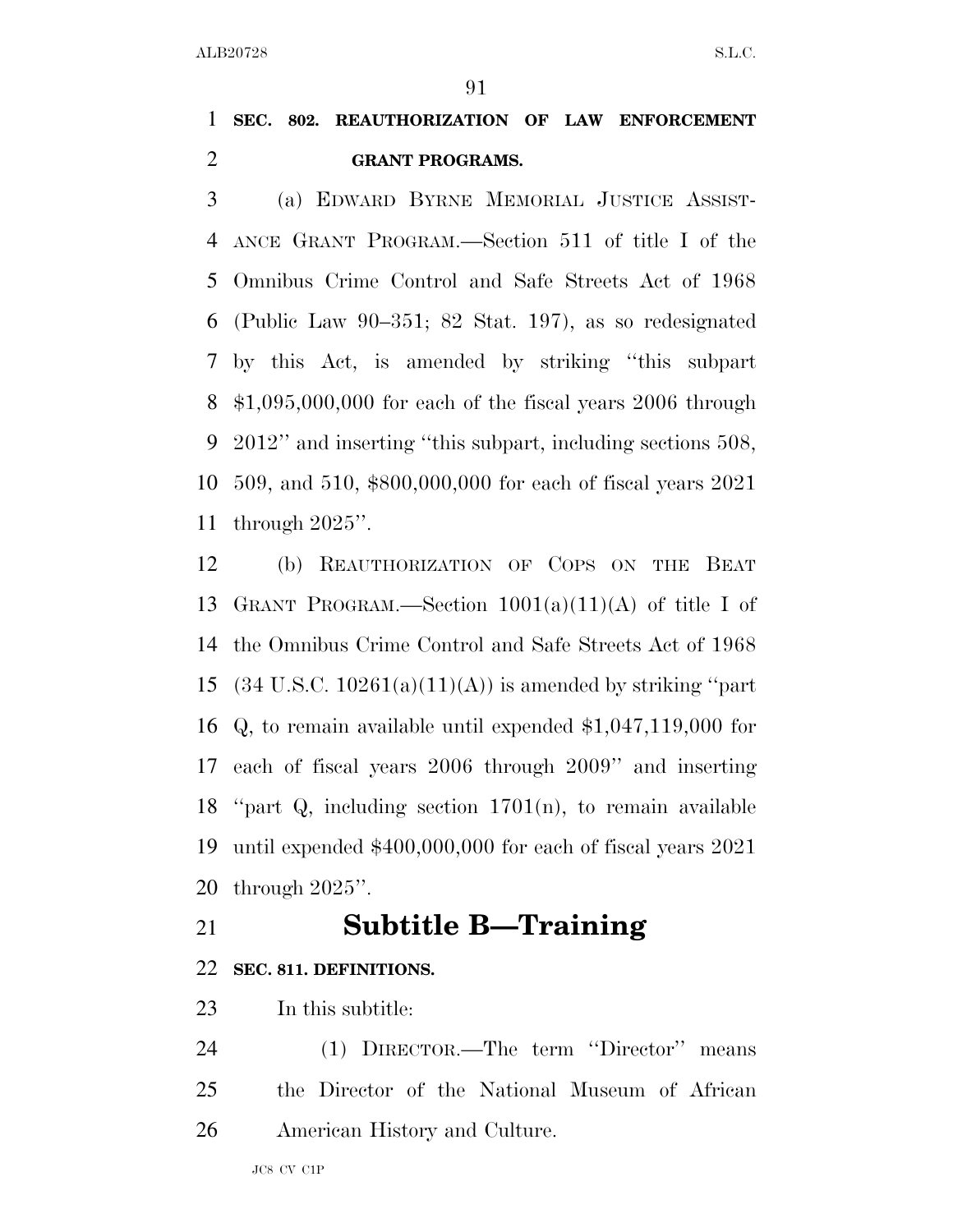(2) ELIGIBLE PROGRAM PARTICIPANT.—The term ''eligible program participant'' means a Fed- eral, State, or local law enforcement officer or re- cruiter, or a candidate in a law enforcement acad-emy.

#### **SEC. 812. PROGRAM AUTHORIZED.**

 (a) DIRECT APPROPRIATIONS.—For the purpose of carrying out this subtitle, there is authorized to be appro- priated, and there is appropriated, to remain available until expended, out of any money in the Treasury not oth-erwise appropriated—

- (1) for fiscal year 2021, \$2,000,000;
- (2) for fiscal year 2022, \$2,000,000;
- (3) for fiscal year 2023, \$2,000,000;
- (4) for fiscal year 2024, \$2,000,000; and
- (5) for fiscal year 2025, \$2,000,000.

 (b) DONATIONS, GIFTS, BEQUESTS, AND DEVISES OF PROPERTY.—In accordance with chapter 23 of title 36, United States Code, and in furtherance of the purposes of this subtitle, the Director is authorized to solicit, ac- cept, hold, administer, invest, and use donated funds and gifts, bequests, and devises of property, both real and per-sonal.

 (c) USE OF FUNDS.—The Director, using funds ap-propriated under subsection (a) and resources received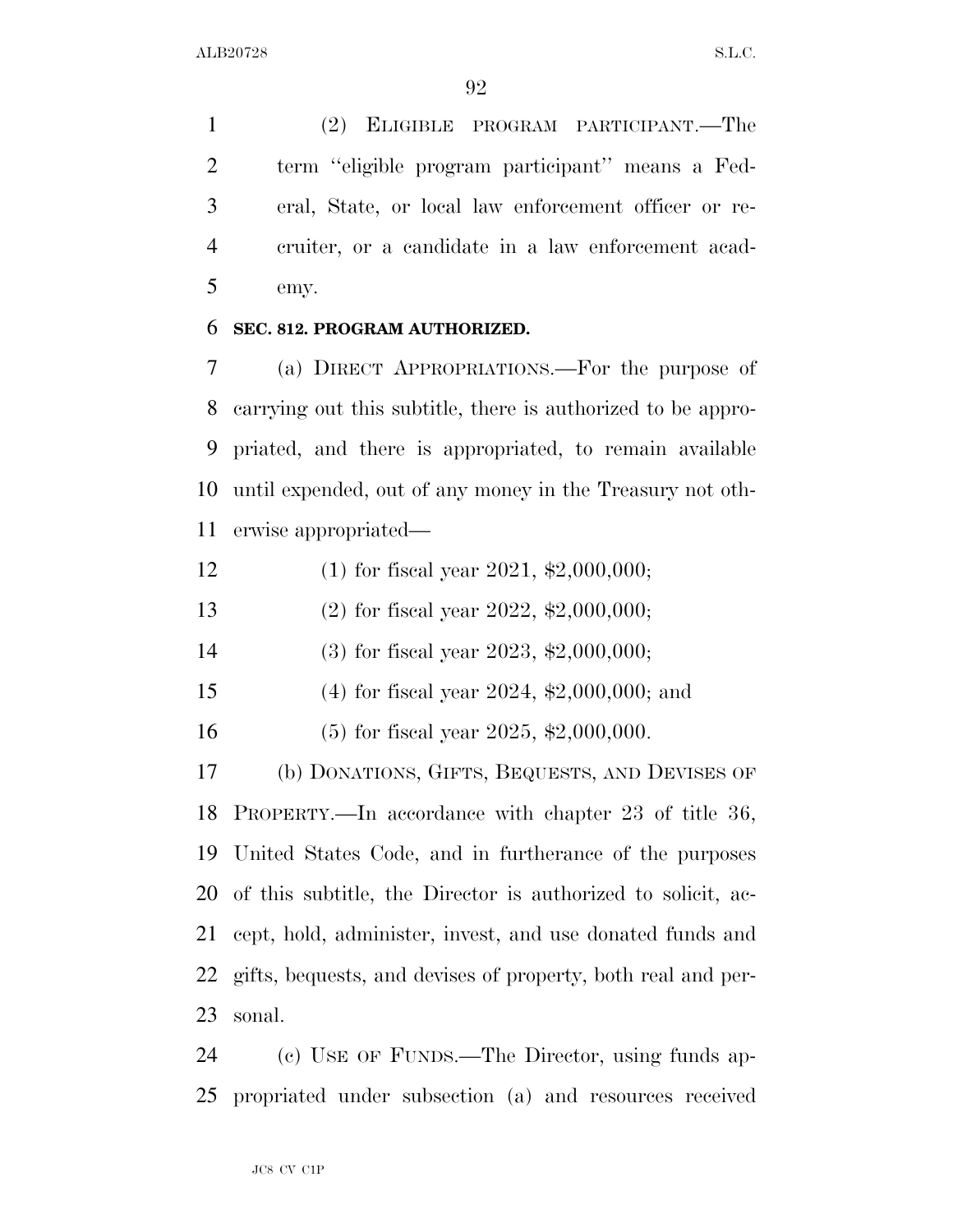| $\mathbf{1}$   | under subsection (b), including through the engagement      |
|----------------|-------------------------------------------------------------|
| $\overline{2}$ | of eligible program participants as appropriate and in con- |
| 3              | sultation with the National Law Enforcement Museum—         |
| $\overline{4}$ | (1) shall develop and nationally disseminate a              |
| 5              | curriculum to educate eligible program participants         |
| 6              | on the history of racism in the United States; and          |
| 7              | (2) shall carry out education program training              |
| 8              | for eligible program participants that focuses on—          |
| 9              | (A) racial reconciliation with the goal of                  |
| 10             | understanding the history of racism in America;             |
| 11             | (B) improving relationships between law                     |
| 12             | enforcement and the communities they serve;                 |
| 13             | and                                                         |
| 14             | (C) training eligible program participants                  |
| 15             | who can effectively train their law enforcement             |
| 16             | peers in their State and communities.                       |
| 17             | (d) APPLICATIONS.—The Director may seek the en-             |
| 18             | gagement of an eligible program participant under sub-      |
| 19             | section (c) by requiring submission of an application to    |
| 20             | the Director at such time, in such manner, and based on     |
| 21             | such competitive criteria as the Director may require.      |
| 22             | SEC. 813. ONLINE EDUCATION RESOURCES.                       |
| 23             | (a) WEBSITE.—The Director shall maintain on the             |
| 24             | website of the National Museum of African American His-     |
| 25             | tory and Culture a special section designated for education |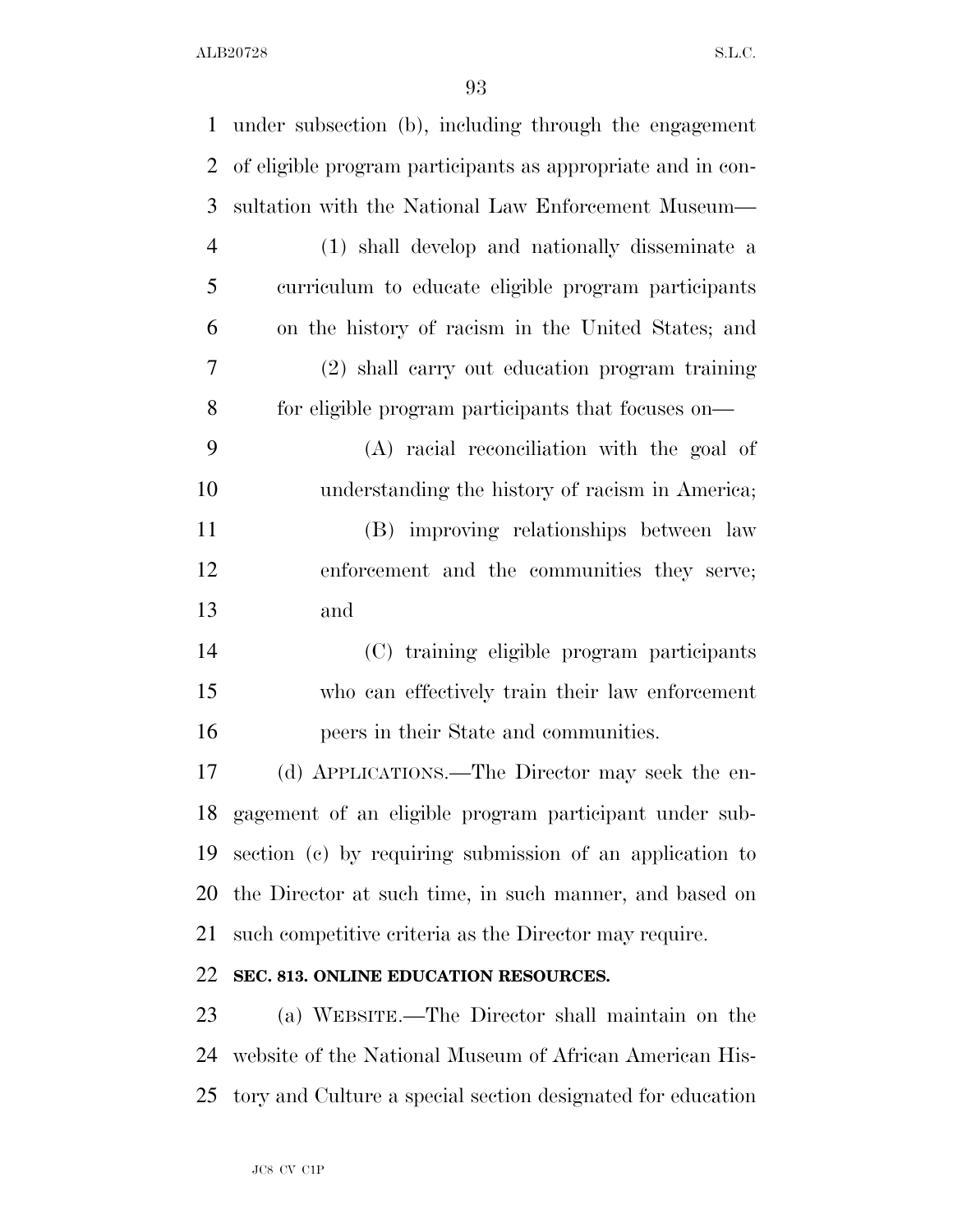resources to improve awareness and understanding of the history of racism in the United States and to promote ra- cial reconciliation through best practices to improve rela- tions between law enforcement and the communities they serve. The website and resources shall be made publically available.

 (b) INFORMATION DISTRIBUTION.—The Director shall distribute information about the activities funded under this subtitle through the website of the National Museum of African American History and Culture, and shall respond to inquiries for supplementary information concerning such activities.

 (c) BEST PRACTICES.—The information distributed by the Director shall include best practices for educators. **SEC. 814. NATIONAL MUSEUM OF AFRICAN AMERICAN HIS-TORY AND CULTURE COUNCIL.** 

 The National Museum of African American History and Culture Council established under section 5 of the Na- tional Museum of African American History and Culture Act (20 U.S.C. 80r-3), shall have governance responsi- bility for the programs and activities carried out under this subtitle in accordance with the National Museum of African American History and Culture Act (20 U.S.C. 80r).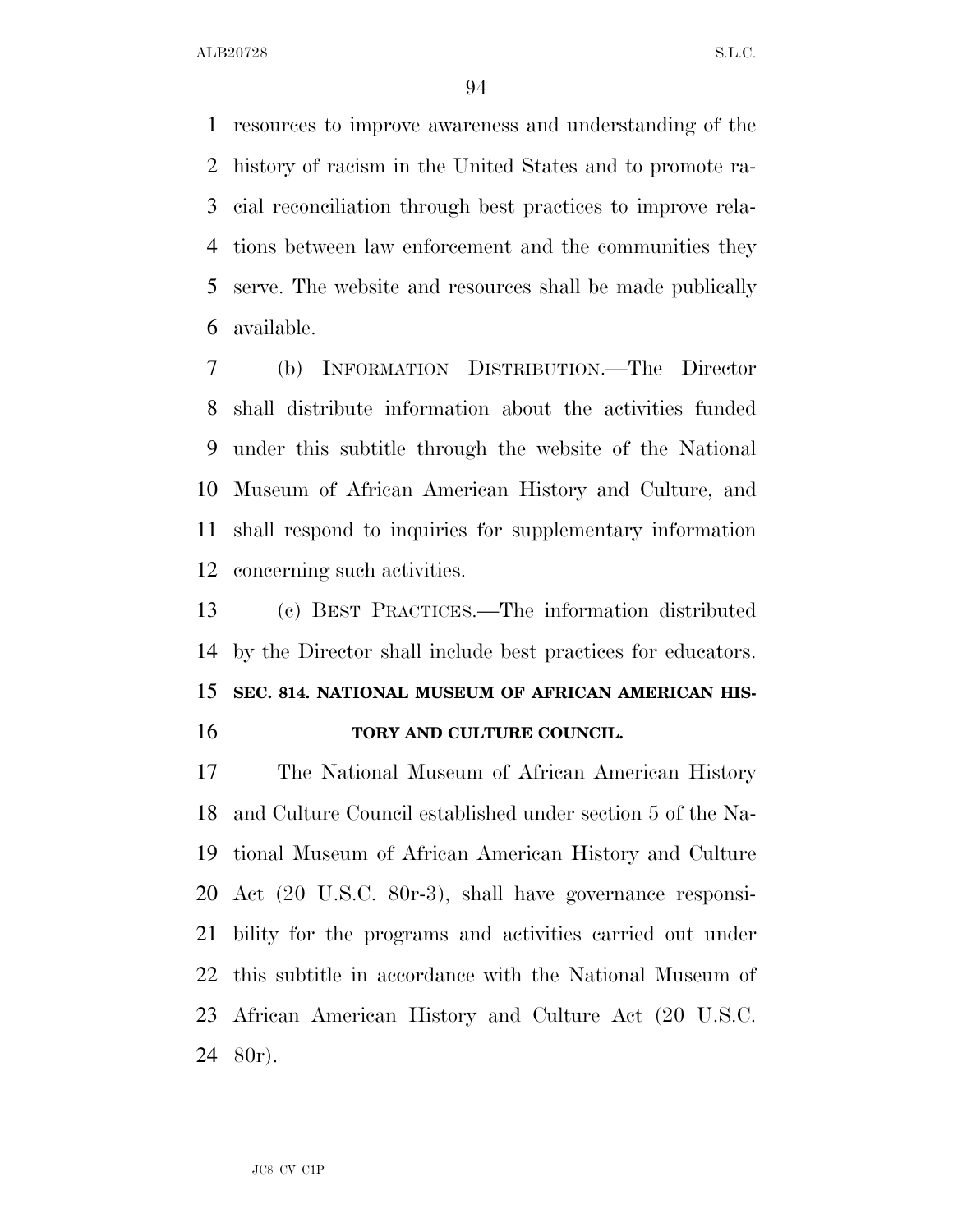## **SEC. 815. ENGAGEMENT OF ELIGIBLE PROGRAM PARTICI-PANTS.**

 (a) IN GENERAL.—An eligible program participant shall be engaged at the discretion of the Director to par- ticipate in education program activities authorized under this subtitle and approved by the Director pursuant to an application described in section 812(d).

 (b) ENGAGEMENT PERIOD.—Engagement of eligible program participants under this subtitle shall be for a pe-riod determined by the Director.

 (c) PRIORITY.—In engaging eligible program partici- pants under section 812, the Director shall give priority to applications from such participants who work for a Federal, State, or local law enforcement agency that does not, at the time application is made, offer any education programming on the history of racism or best practices to improve race relations between law enforcement and the communities they serve.

### **SEC. 816. ANNUAL REPORT.**

 Not later than February 1 of each year, the Director shall submit to the Congress a report describing the activi-ties carried out under this subtitle.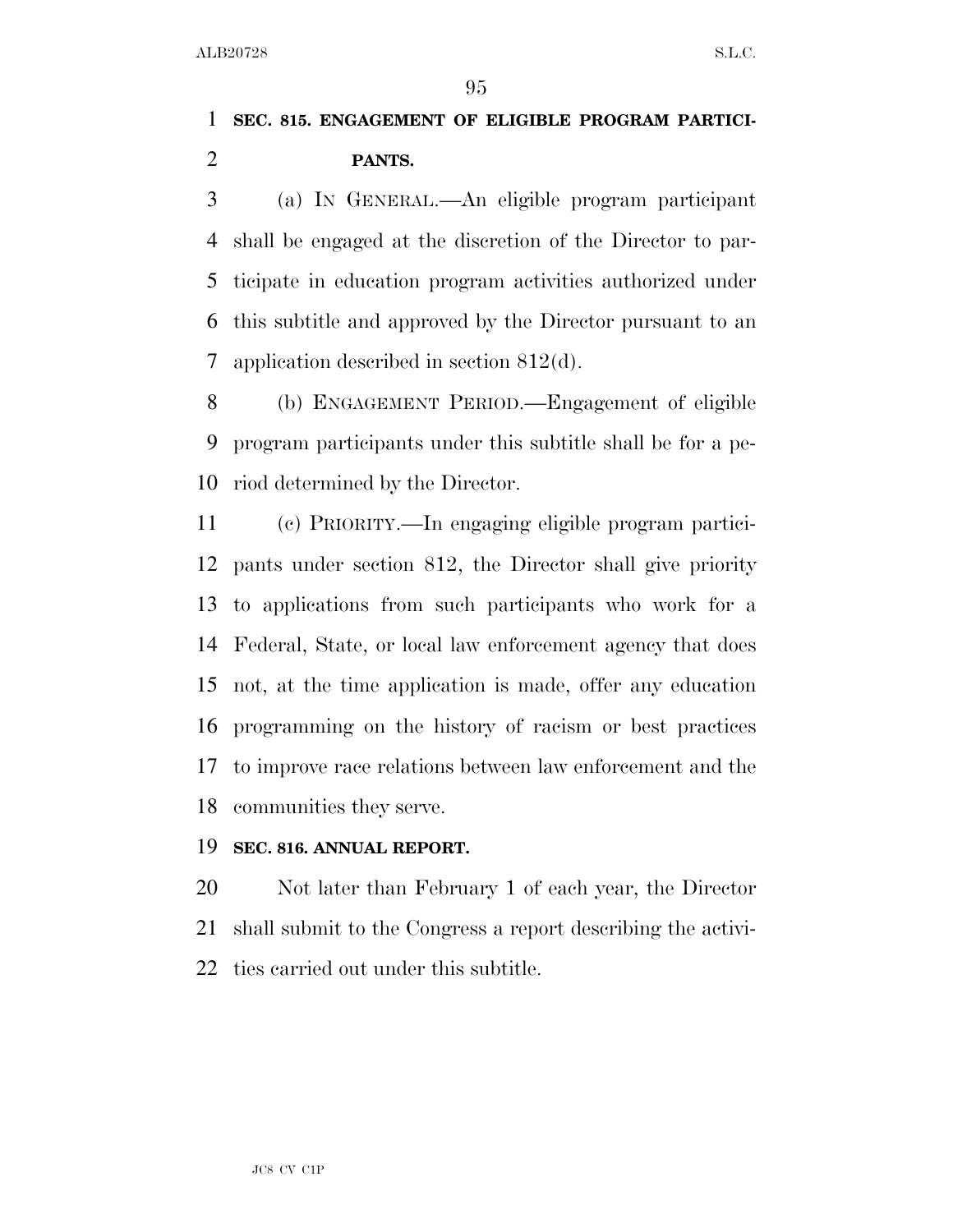## **TITLE IX—BEST PRACTICES AND STUDIES**

### **SEC. 901. BEST PRACTICES.**

 (a) IN GENERAL.—The National Criminal Justice Commission established under title VIII (referred to in this title as the ''Commission'') shall—

 (1) develop recommended best practices guide- lines to ensure fair and effective policing tactics and procedures that encourage equitable justice, commu-nity trust, and law enforcement officer safety;

 (2) include the recommended best practices de- scribed in paragraph (1) in the recommendations of the Commission required under section 705; and

 (3) best practices for developing standards for law enforcement officer due process.

 (b) REQUIREMENTS.—The best practices required to be developed under subsection (a) shall include—

 (1) best practices for the hiring, firing, suspen- sion, and discipline of law enforcement officers; and (2) best practices for community transparency and optimal administration of a law enforcement agency.

### **SEC. 902. STUDY.**

 (a) IN GENERAL.—The Commission shall conduct a study on the establishment and operation of use of force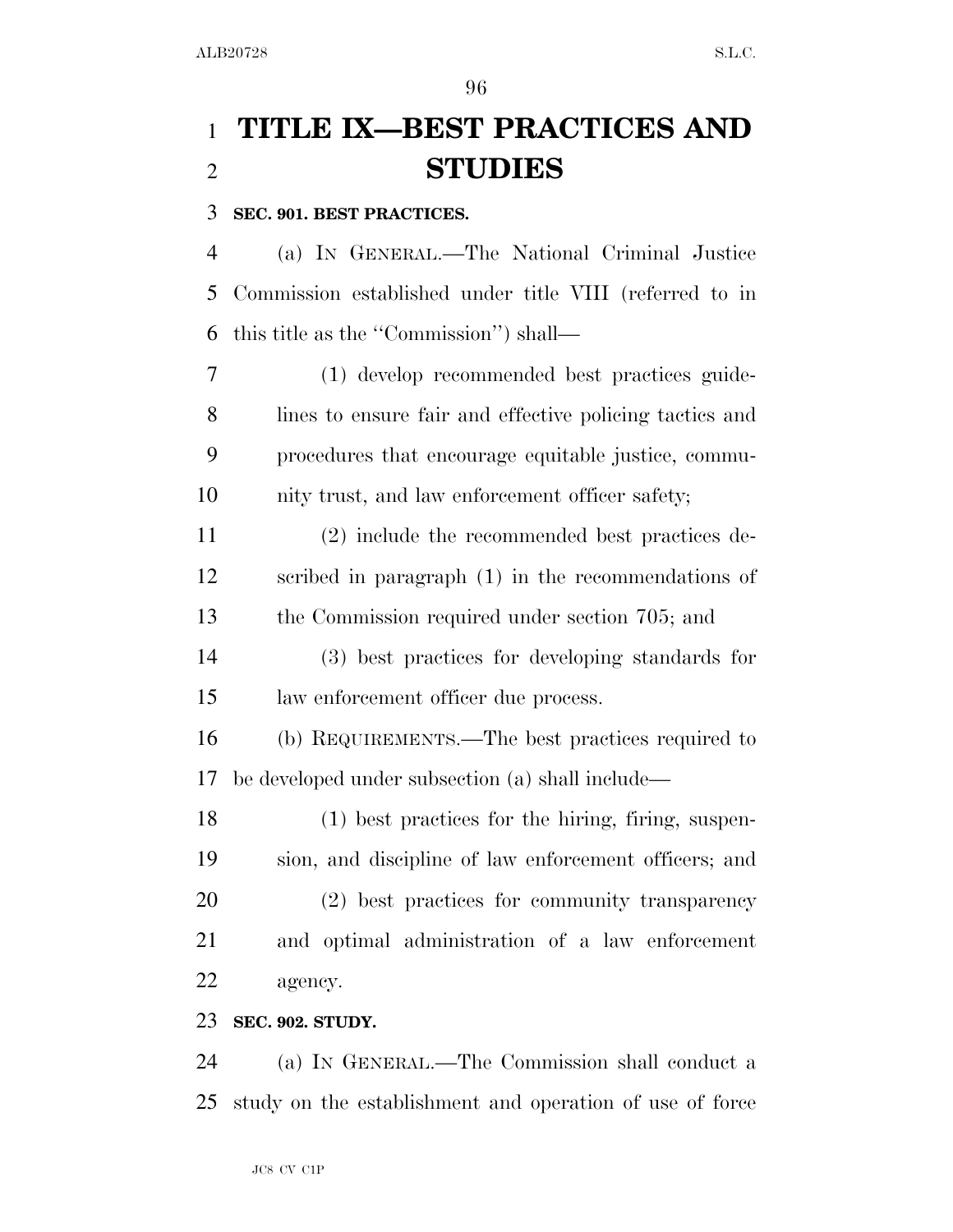review boards by States and units of local government, wherein citizens can assist law enforcement agencies in re-viewing use of force incidents.

 (b) INCLUSION IN COMMISSION RECOMMENDA- TIONS.—The Commission shall include a report on the study conducted under subsection (a), which shall include recommendations, if any, for best practices for State and local use of force review boards, as well as best practices for developing standards for law enforcement officer due process, in the recommendations of the Commission re-quired under section 705.

#### **SEC. 903. MENTAL HEALTH STUDY.**

 (a) IN GENERAL.—The Commission shall conduct a study on law enforcement officer training, crisis interven- tion teams, co-responder programs, personnel require- ments, Federal resources, and pilot programs needed to improve nationwide law enforcement officer engagement on issues related to mental health, homelessness, and ad-diction.

 (b) INCLUSION IN COMMISSION RECOMMENDA- TIONS.—The Commission shall include a report on the study conducted under subsection (a), which shall include recommendations, if any, in the recommendations of the Commission required under section 705.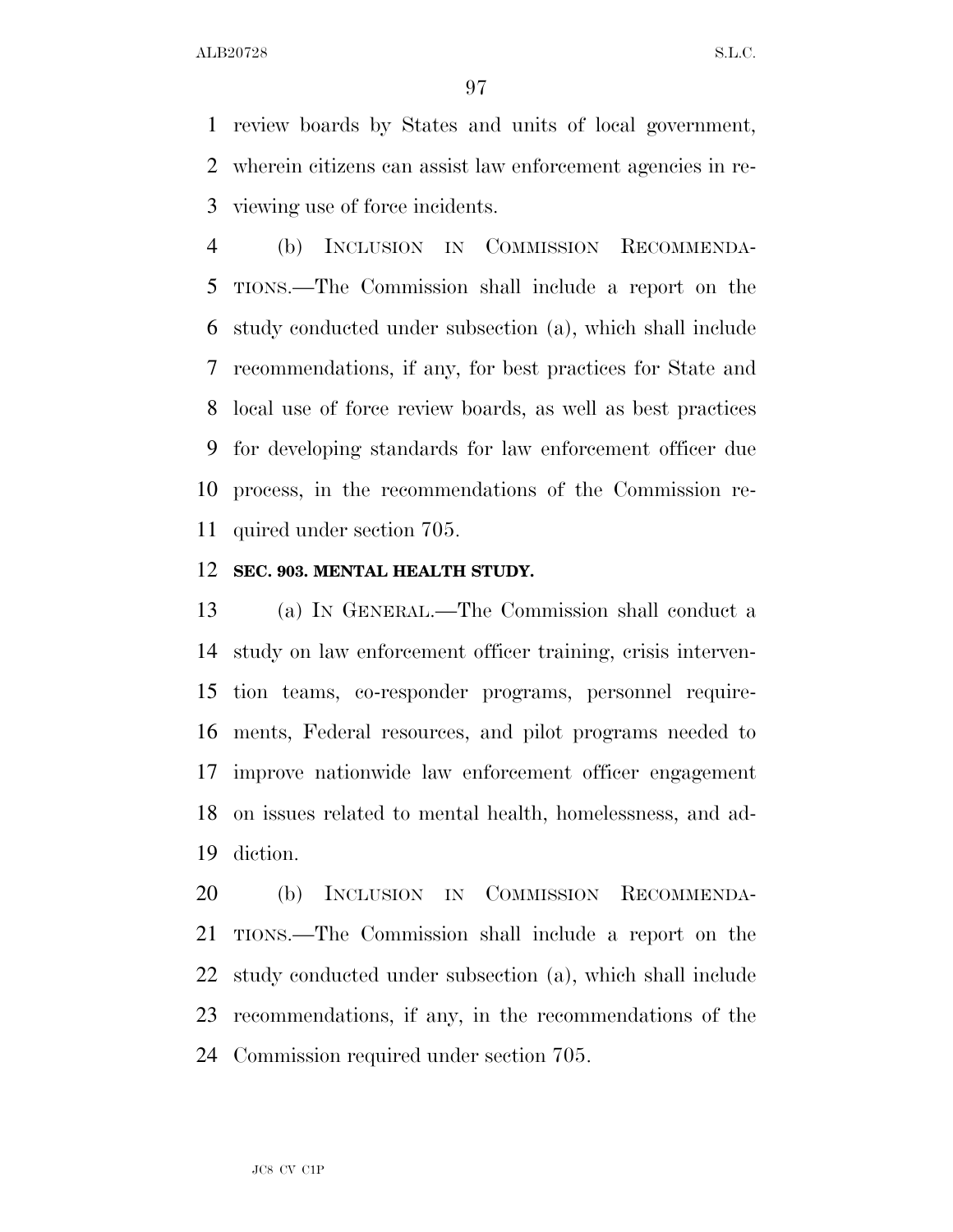| $\mathbf{1}$   | SEC. 904. STUDY AND PROPOSAL ON IMPROVING ACCOUNT-         |
|----------------|------------------------------------------------------------|
| $\overline{2}$ | <b>ABILITY FOR DOJ GRANTS.</b>                             |
| 3              | (a) DEFINITIONS.—In this section—                          |
| $\overline{4}$ | (1) the term "covered grant" means a grant                 |
| 5              | awarded under a covered grant program; and                 |
| 6              | (2) the term "covered grant program" means—                |
| 7              | (A) the Edward Byrne Memorial Justice                      |
| 8              | Assistance Grant Program under subpart 1 of                |
| 9              | part E of title I of the Omnibus Crime Control             |
| 10             | and Safe Streets Act of 1968 (34 U.S.C. 10151)             |
| 11             | et seq.);                                                  |
| 12             | (B) the "Cops on the Beat" program                         |
| 13             | under part Q of title I of the Omnibus Crime               |
| 14             | Control and Safe Streets Act of 1968 (34                   |
| 15             | U.S.C. $10381$ et seq.); and                               |
| 16             | (C) any other grant program administered                   |
| 17             | by the Attorney General that provides funds to             |
| 18             | law enforcement agencies.                                  |
| 19             | (b) STUDY AND PROPOSAL.—Not later than 1 year              |
| 20             | after the date of enactment of this Act, the Attorney Gen- |
| 21             | eral shall study, and submit to Congress a proposal re-    |
| 22             | garding, the possible implementation of a method to im-    |
| 23             | prove accountability for law enforcement agencies that re- |
| 24             | ceive funds from covered grant programs.                   |
| 25             | (c) CONTENTS.—In carrying out subsection (b), the          |
| 26             | Attorney General shall develop discrete performance        |
|                | $\rm JCS$ CV $\rm C1P$                                     |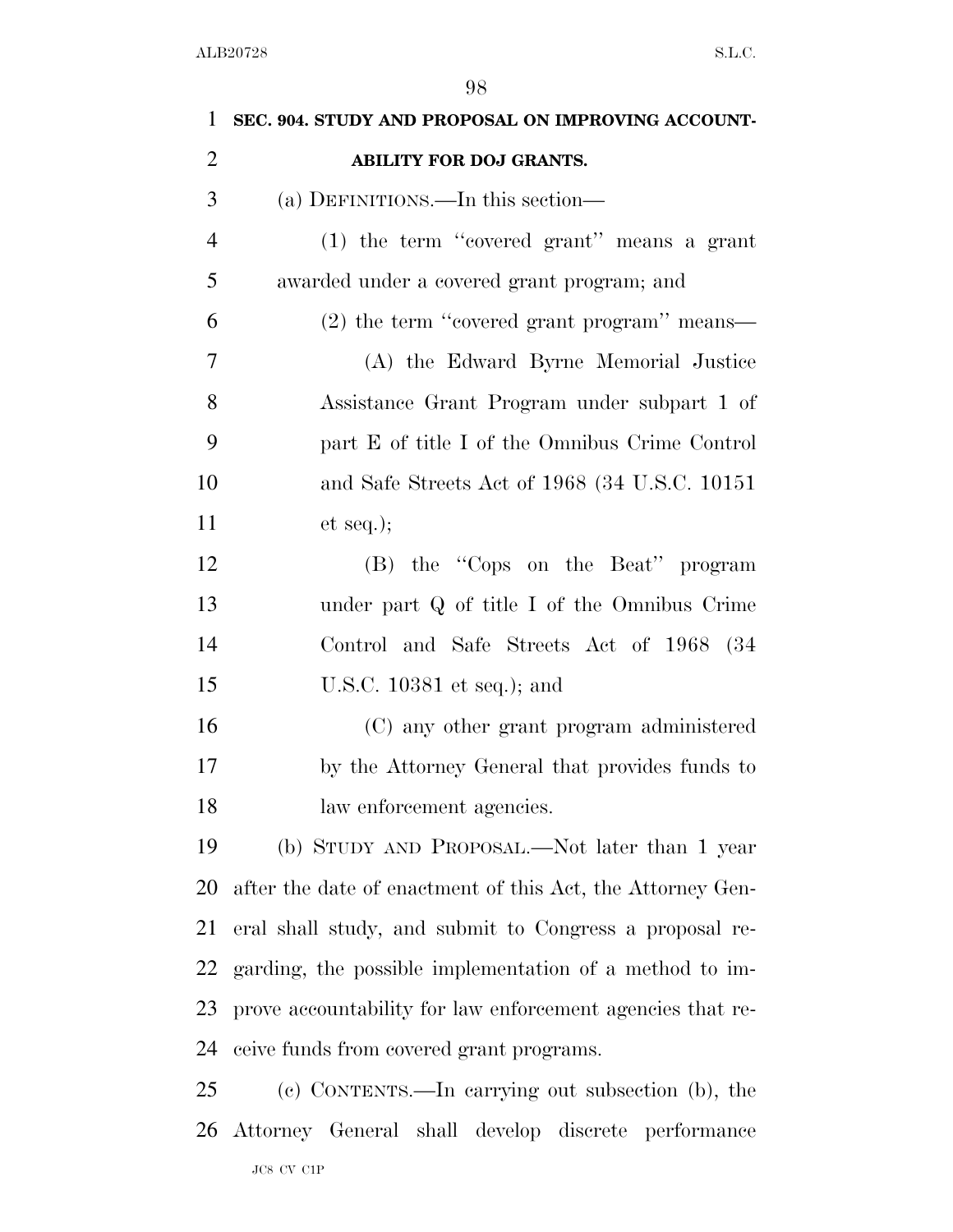| $\mathbf{1}$   | metrics for law enforcement agencies that apply for and |
|----------------|---------------------------------------------------------|
| $\overline{2}$ | receive funds from covered grant programs, the param-   |
| 3              | eters of which shall—                                   |
| $\overline{4}$ | (1) establish benchmarks of progress, measured          |
| 5              | on a semiannual or annual basis, as appropriate;        |
| 6              | $(2)$ require annual accounting by a recipient of       |
| 7              | a covered grant of the progress made toward each        |
| 8              | benchmark described in paragraph (1); and               |
| 9              | $(3)$ provide that—                                     |
| 10             | $(A)$ the failure to achieve a benchmark de-            |
| 11             | scribed in paragraph (1) shall constitute a vio-        |
| 12             | lation of the grant agreement;                          |
| 13             | (B) if a recipient does not cure a violation            |
| 14             | by achieving the applicable benchmark not later         |
| 15             | than 90 days after the date of the violation, the       |
| 16             | recipient shall return the amounts of the cov-          |
| 17             | ered grant to the Attorney General; and                 |
| 18             | (C) a law enforcement agency that violates              |
| 19             | a grant agreement may not apply for a covered           |
| 20             | grant for a period of 1 year.                           |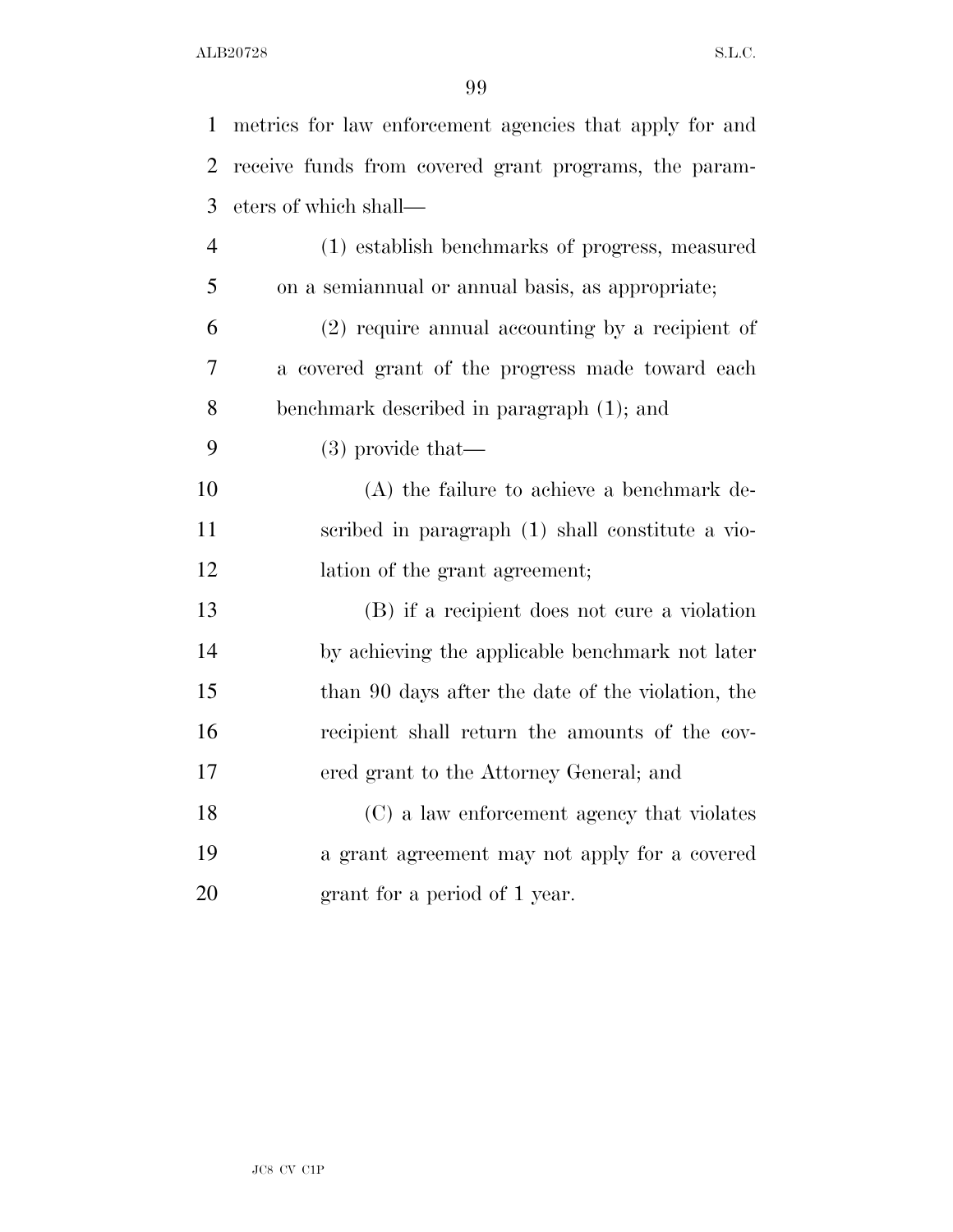# **TITLE X—CLOSING THE LAW EN- FORCEMENT CONSENT LOOP-HOLE ACT**

 **SEC. 1001. PROHIBITION ON ENGAGING IN SEXUAL ACTS WHILE ACTING UNDER COLOR OF LAW.** 

 (a) IN GENERAL.—Section 2243 of title 18, United States Code, is amended—

 (1) in the section heading, by adding at the end the following: ''**or by any person acting under color of law**'';

 (2) by redesignating subsections (c) and (d) as subsections (d) and (e), respectively;

 (3) by inserting after subsection (b) the fol-lowing:

15 "(c) OF AN INDIVIDUAL BY ANY PERSON ACTING UNDER COLOR OF LAW.—

17 <sup>"</sup>(1) In GENERAL.—Whoever, acting under color of law, knowingly engages in a sexual act with an individual who has been arrested by, is detained by, or is in custody of any Federal law enforcement officer, shall be fined under this title, imprisoned not more than 15 years, or both.

23 "(2) DEFINITION.—In this subsection, the term 'sexual act' has the meaning given the term in sec-tion 2246.''; and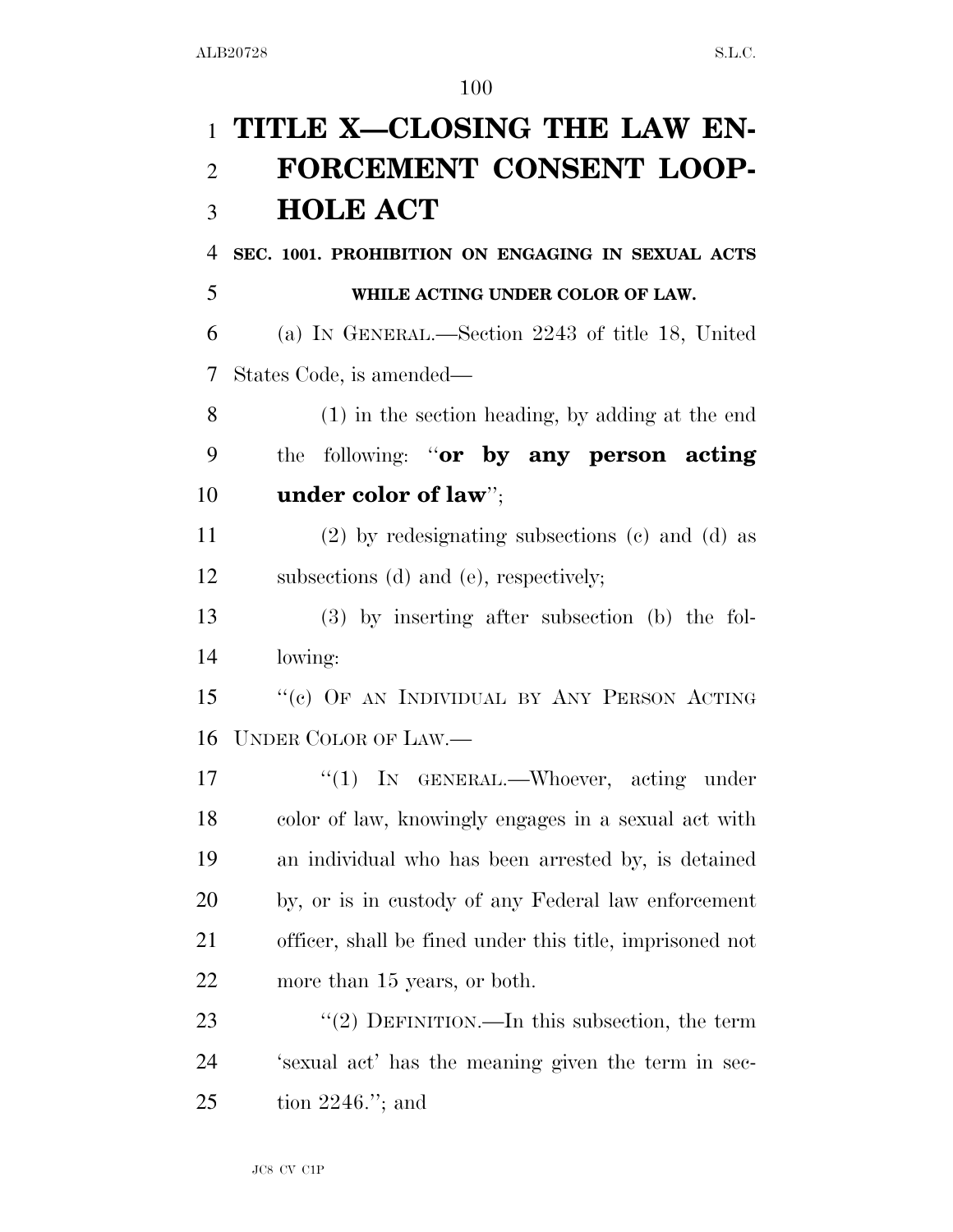| $\mathbf{1}$   | $(4)$ in subsection $(d)$ , as so redesignated, by   |
|----------------|------------------------------------------------------|
| $\overline{c}$ | adding at the end the following:                     |
| 3              | "(3) In a prosecution under subsection (c), it is    |
| $\overline{4}$ | not a defense that the other individual consented to |
| 5              | the sexual act.".                                    |
| 6              | (b) ABUSIVE SEXUAL CONTACT.—Section $2244(a)$ of     |
| 7              | title 18, United States Code, is amended by—         |
| 8              | $(1)$ in paragraph $(4)$ , by striking "or" at the   |
| 9              | end;                                                 |
| 10             | $(2)$ by redesignating paragraph $(5)$ as para-      |
| 11             | $graph(6)$ ; and                                     |
| 12             | $(3)$ by inserting after paragraph $(4)$ the fol-    |
| 13             | lowing:                                              |
| 14             | $(5)$ subsection (c) of section 2243 of this title   |
| 15             | had the sexual contact been a sexual act, shall be   |
| 16             | fined under this title, imprisoned not more than 15  |
| 17             | years, or both; or".                                 |
| 18             | (c) DEFINITION.—Section 2246 of title 18, United     |
| 19             | States Code, is amended—                             |
| 20             | $(1)$ in paragraph $(5)$ , by striking "and" at the  |
| 21             | end;                                                 |
| 22             | $(2)$ in paragraph $(6)$ , by striking the period at |
| 23             | the end and inserting "; and"; and                   |
| 24             | $(3)$ by inserting after paragraph $(6)$ the fol-    |
| 25             | lowing:                                              |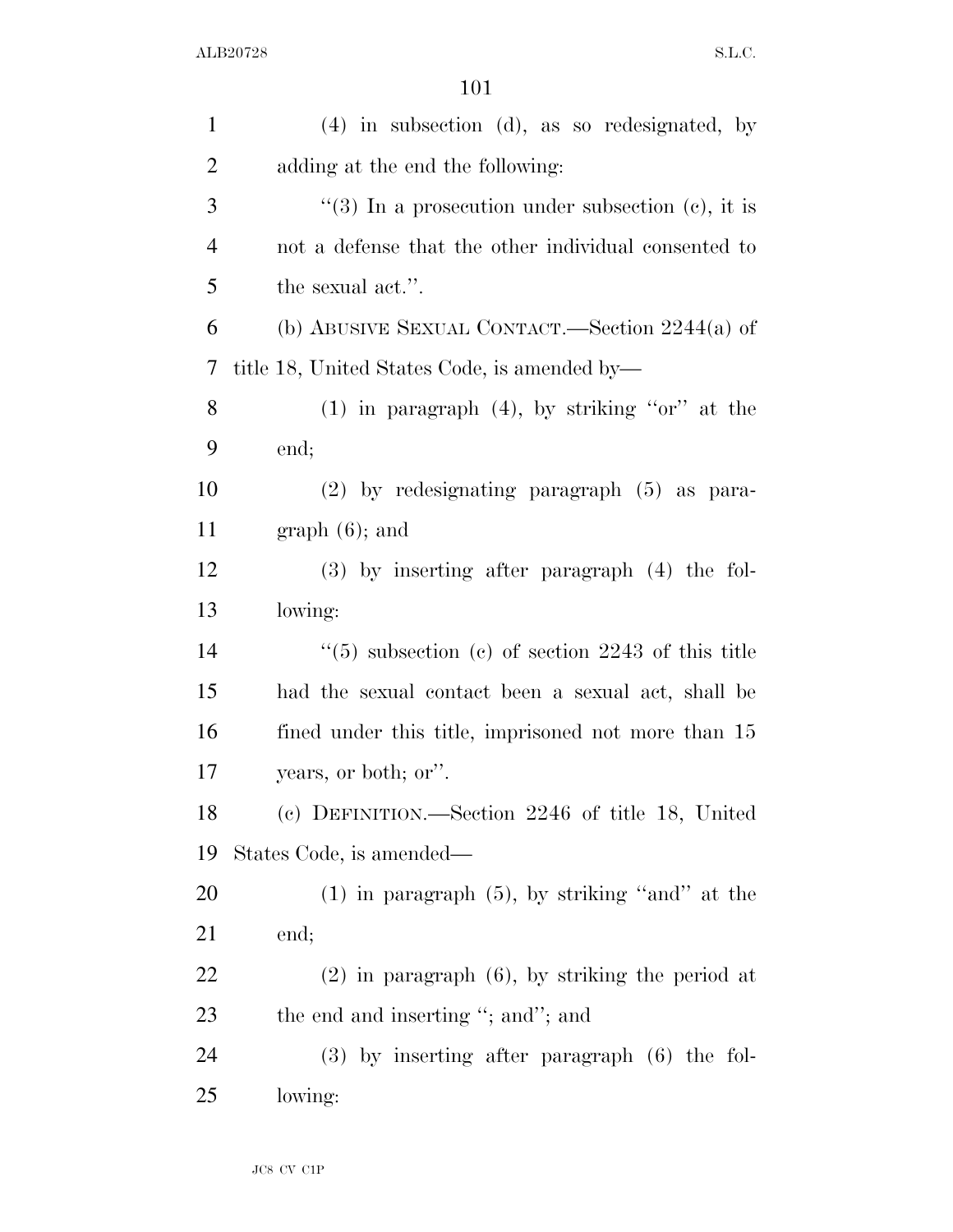$\frac{1}{2}$  (7) the term 'Federal law enforcement officer' has the meaning given the term in section 115.''. (d) CLERICAL AMENDMENT.—The table of sections for chapter 109A of title 18, United States Code, is amended by amending the item related to section 2243 to read as follows:

''2243. Sexual abuse of a minor or ward or by any person acting under color of law.''.

### **SEC. 1002. INCENTIVE FOR STATES.**

 (a) AUTHORITY TO MAKE GRANTS.—The Attorney General is authorized to make grants to States that have in effect a law that—

 (1) makes it a criminal offense for any person acting under color of law of the State to engage in a sexual act (as defined in section 2246 of title 18, United States Code) with an individual who has been arrested by, is detained by, or is in custody of any law enforcement officer; and

 (2) prohibits a person charged with an offense described in paragraph (1) from asserting the con-sent of the other individual as a defense.

 (b) REPORTING REQUIREMENT.—A State that re- ceives a grant under this section shall submit to the Attor-ney General, on an annual basis, information on—

23 (1) the number of reports made to law enforce-ment agencies in that State regarding persons en-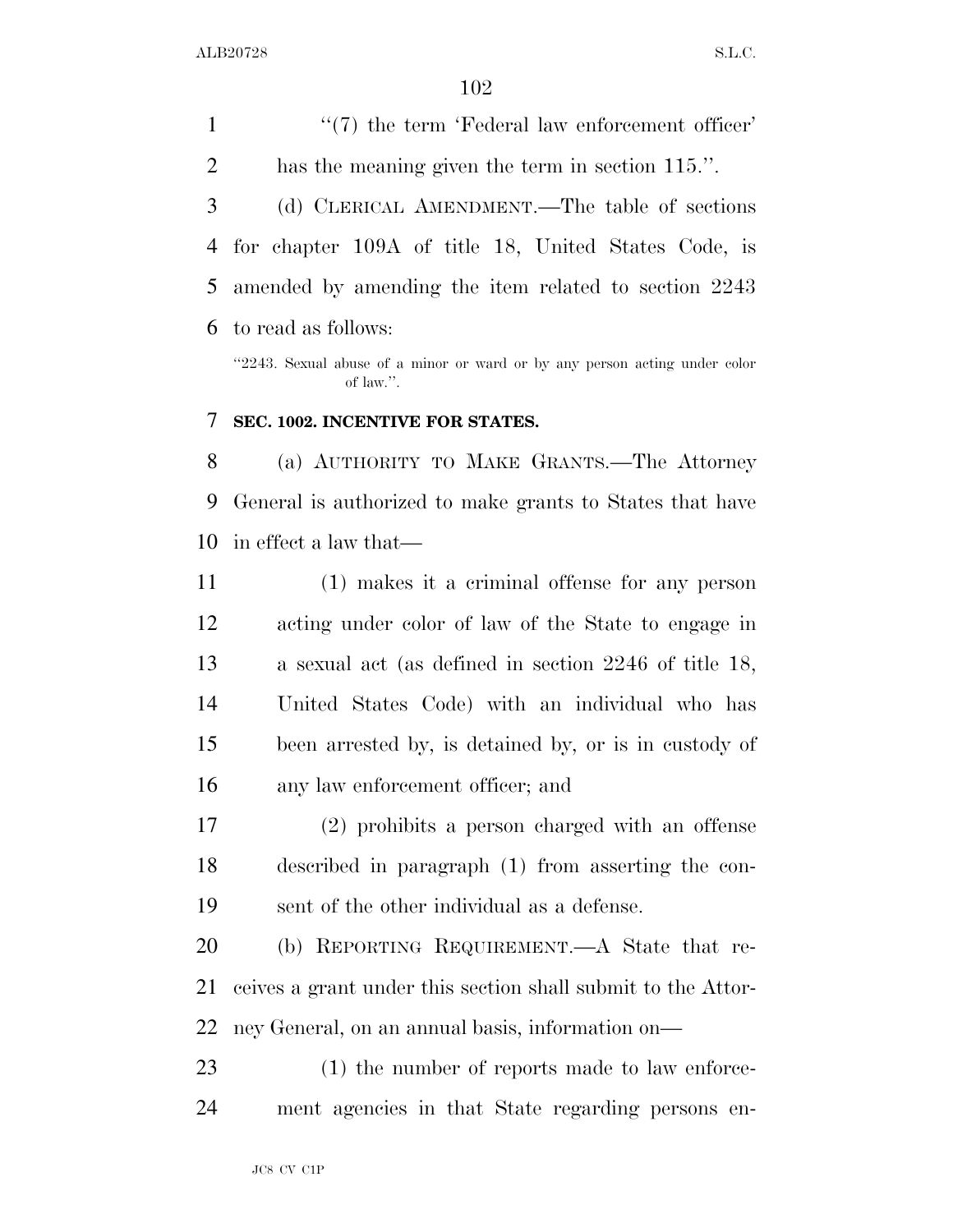gaging in a sexual act (as defined in section 2246 of title 18, United States Code) while acting under color of law during the previous year; and

 (2) the disposition of each case in which sexual misconduct by a person acting under color of law was reported during the previous year.

 (c) APPLICATION.—A State seeking a grant under this section shall submit an application to the Attorney General at such time, in such manner, and containing such information as the Attorney General may reasonably require, including information about the law described in subsection (a).

 (d) GRANT AMOUNT.—The amount of a grant to a State under this section shall be in an amount that is not greater than 10 percent of the average of the total amount of funding of the 3 most recent awards that the State re-ceived under the following grant programs:

 (1) Part T of title I of the Omnibus Crime Con- trol and Safe Streets Act of 1968 (34 U.S.C. 10441 et seq.) (commonly referred to as the ''STOP Vio-lence Against Women Formula Grant Program'').

 (2) Section 41601 of the Violence Against Women Act of 1994 (34 U.S.C. 12511) (commonly referred to as the ''Sexual Assault Services Pro-gram'').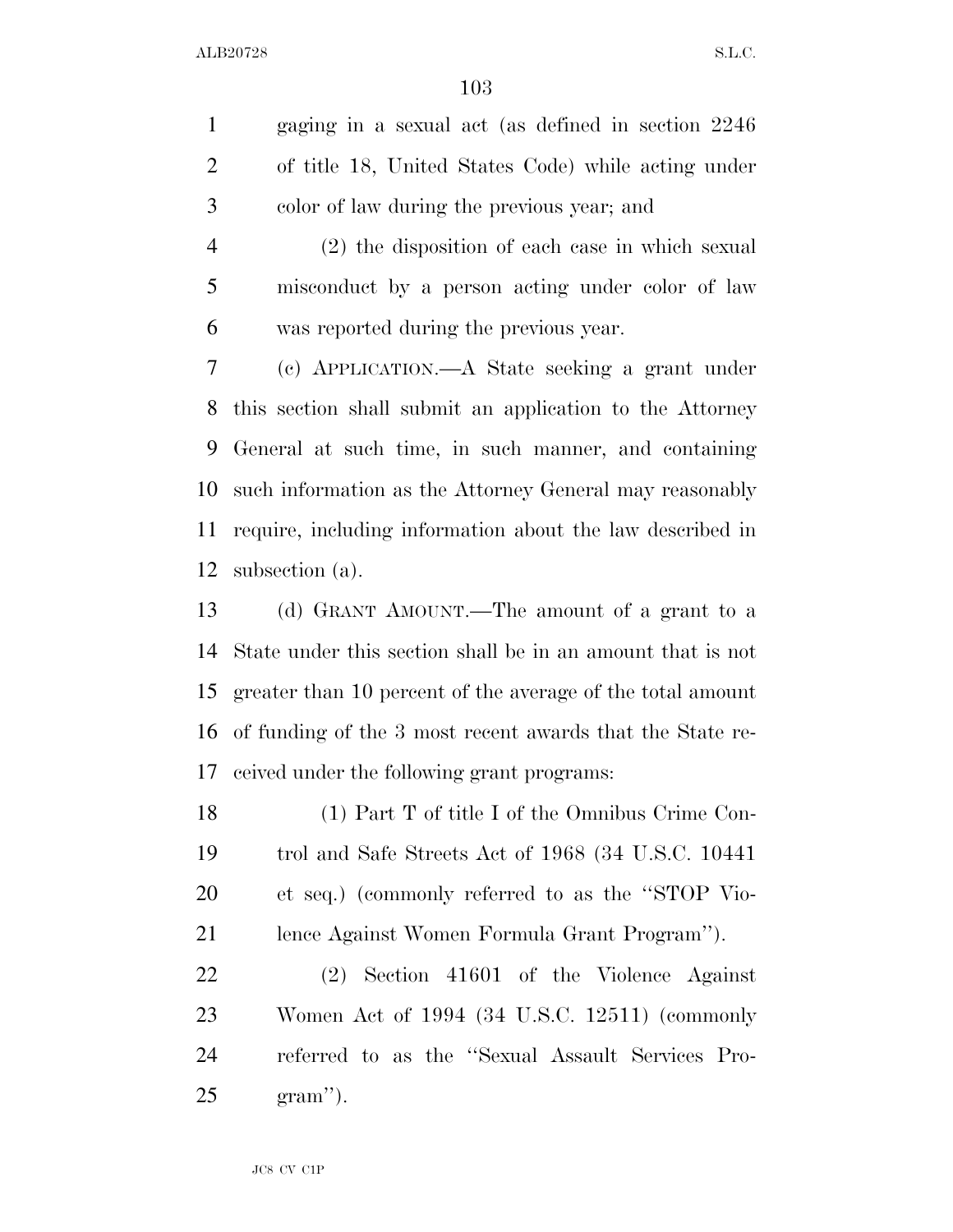(e) GRANT TERM.—

 (1) IN GENERAL.—The Attorney General shall provide an increase in the amount provided to a State under the grant programs described in sub-section (d) for a 2-year period.

 (2) RENEWAL.—A State that receives a grant under this section may submit an application for a renewal of such grant at such time, in such manner, and containing such information as the Attorney General may reasonably require.

 (3) LIMIT.—A State may not receive a grant under this section for more than 4 years.

 (f) USES OF FUNDS.—A State that receives a grant under this section shall use—

 (1) 25 percent of such funds for any of the per- missible uses of funds under the grant program de-scribed in paragraph (1) of subsection (d); and

 (2) 75 percent of such funds for any of the per- missible uses of funds under the grant program de-scribed in paragraph (2) of subsection (d).

 (g) DIRECT APPROPRIATIONS.—For the purpose of making grants under this section, there is authorized to be appropriated, and there is appropriated, to remain available until expended, out of any money in the Treasury not otherwise appropriated—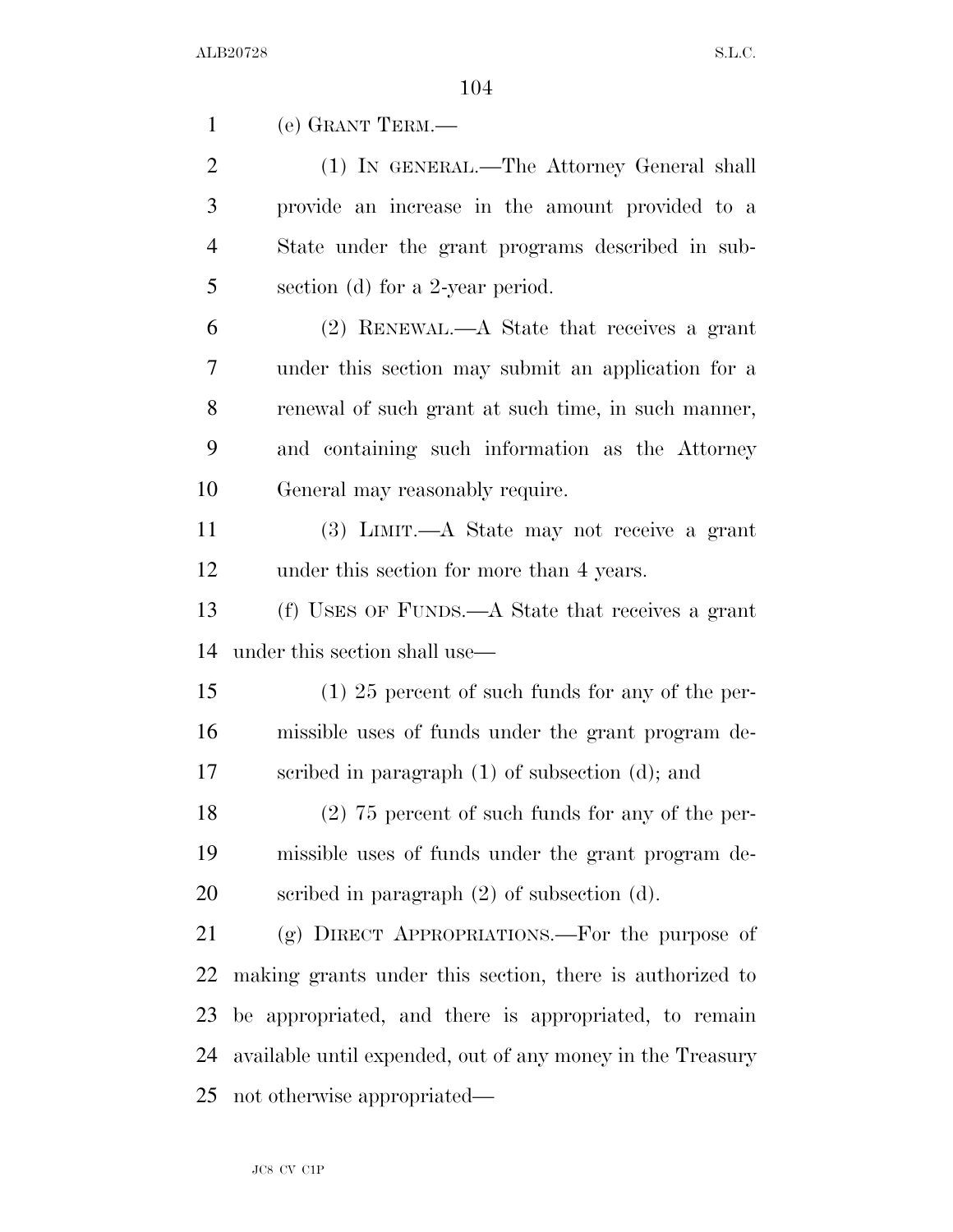| $\mathbf{1}$   | $(1)$ for fiscal year 2021, \$5,000,000;                |
|----------------|---------------------------------------------------------|
| 2              | $(2)$ for fiscal year 2022, \$5,000,000;                |
| 3              | $(3)$ for fiscal year 2023, \$5,000,000;                |
| $\overline{4}$ | $(4)$ for fiscal year 2024, \$5,000,000; and            |
| 5              | $(5)$ for fiscal year 2025, \$5,000,000.                |
| 6              | (h) DEFINITION.—For purposes of this section, the       |
|                | 7 term "State" means each of the several States and the |
|                | 8 District of Columbia, Indian Tribes, and the Common-  |
| 9              | wealth of Puerto Rico, Guam, American Samoa, the Vir-   |
|                | 10 gin Islands, and the Northern Mariana Islands.       |

### **SEC. 1003. REPORTS TO CONGRESS.**

 (a) REPORT BY ATTORNEY GENERAL.—Not later than 1 year after the date of enactment of this Act, and each year thereafter, the Attorney General shall submit to Congress a report containing—

 (1) the information required to be reported to the Attorney General under section 1002(b); and

(2) information on—

 (A) the number of reports made, during the previous year, to Federal law enforcement agencies regarding persons engaging in a sexual act (as defined in section 2246 of title 18, United States Code) while acting under color of law; and